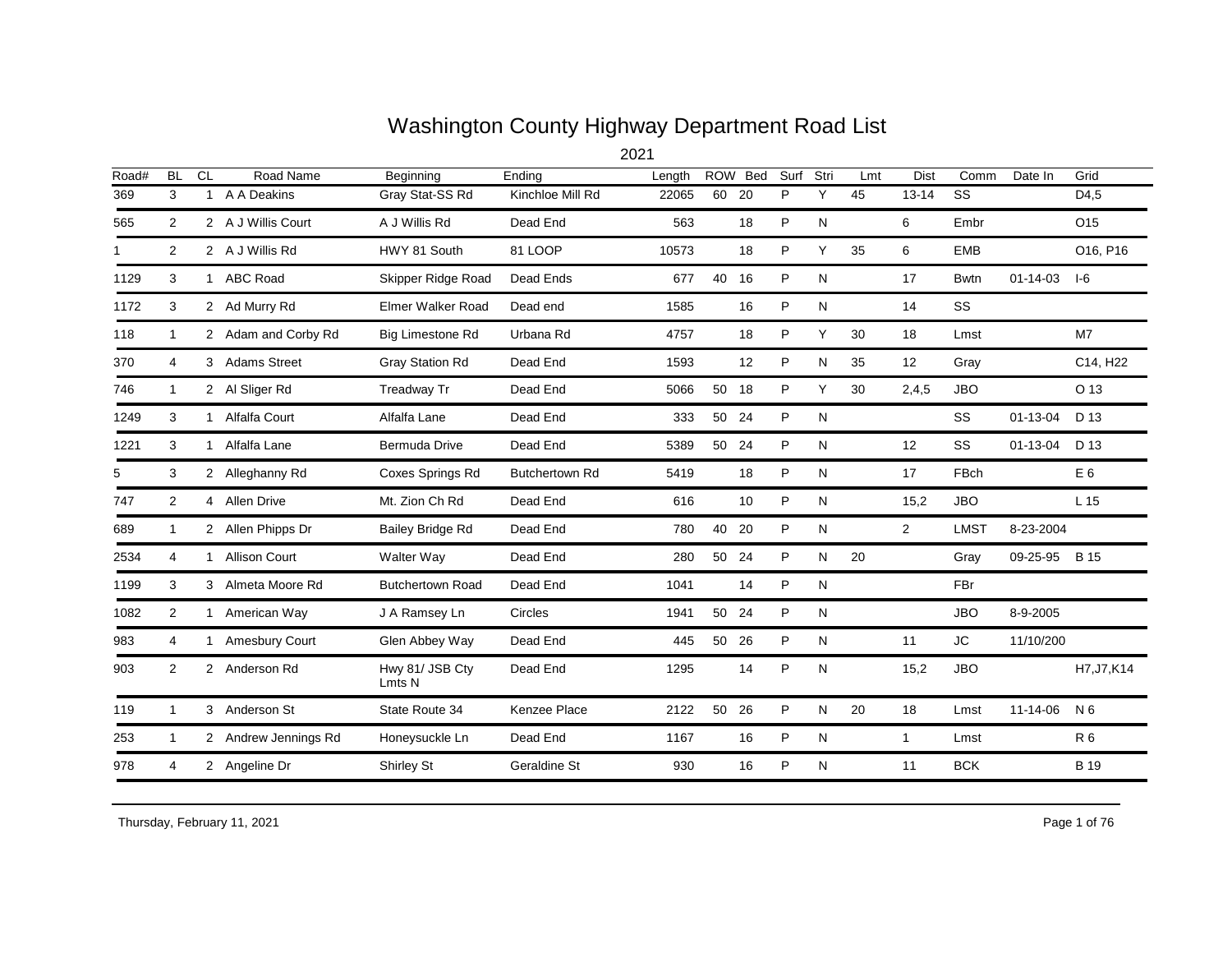| Road# | <b>BL</b> | <b>CL</b>      | Road Name           | Beginning                | Ending               | Length | <b>ROW</b> | <b>Bed</b> | Surf         | Stri | Lmt | Dist | Comm        | Date In        | Grid            |
|-------|-----------|----------------|---------------------|--------------------------|----------------------|--------|------------|------------|--------------|------|-----|------|-------------|----------------|-----------------|
| 1021  | 3         |                | Annalese Drive      | Hwy 81 North             | Dead End             | 1258   | 50         | 26         | P            | N    |     | 17   | <b>FBch</b> | 11-24-03       | F <sub>7</sub>  |
| 1378  | 2         |                | 2 Antioch Rd        | JC Cily limits           | <b>Summitt Drive</b> | 3585   |            | 20         | P            | Y    | 30  | 8    | JC          |                | J20, K19        |
| 1245  | 4         |                | Appletree Court     | Glen Ayre Drive          | Dead End             | 230    | 50         | 24         | P            | N    |     |      | <b>BCk</b>  | 03-24-03       | <b>B</b> 19     |
| 889   | 2         |                | 2 Archer Rd         | <b>Hwy 81 S</b>          | Mayberry Rd          | 6330   | 40         | 18         | P            | Y    | 35  | 4    | <b>JBO</b>  | $2 - 1 - 87$   | N 15            |
| 628   | 3         |                | 2 Argil Cox Rd      | Douglas Chapel Rd        | Dean Archer Rd       | 3289   |            | 16         | P            | Υ    | 30  | 14   | SS          |                | E13, F14        |
| 1238  | 3         |                | Armentrout Ln       | Bowmantown Rd            | Dead End             | 975    |            | 13         | $\mathsf{P}$ | N    |     | 17   | <b>Bwtn</b> |                | 19              |
| 716   | 3         | $\overline{2}$ | Armentrout Rd       | <b>Matthews Mill Rd</b>  | <b>Hwy 11-E</b>      | 1600   |            | 16         | P            | N    |     |      | Lmst        |                |                 |
| 717   | 3         |                | Armstrong Hill Rd   | Bowmantown Rd            | Pleasant Grove Rd    | 9320   | 50         | 18         | P            | Y    |     | 17   | Lmst        |                | H8              |
| 1303  | 2         |                | Arnold Rd           | Cherokee Rd              | <b>Hwy 81 S</b>      | 17491  | 60         | 20         | P            | Y    | 40  | 4    | Embr        |                | $N, O, Q-16$    |
| 1304  | 2         | $\overline{2}$ | Arrowood Rd         | Arnold Rd                | Cherokee Rd          | 6840   | 40         | 18         | P            | Υ    | 30  | 4    | Embr        |                | O 16            |
| 2533  | 3         | 1              | <b>Ascot Drive</b>  | Pickens Rd               | Sullivan Co. Line    | 355    | 50         | 24         | P            | N    | 25  |      | SS          |                |                 |
| 629   | 3         |                | 2 Ash Drive         | Gray Sta-SS Rd           | Hillside Dr          | 456    |            | 16         | P            | N    |     | 14   | SS          |                | F 12            |
| 663   | 3         |                | 2 Asphalt Plant Rd  | Harmony Rd               | Dead End             | 530    |            | 20         | P            | И    | 20  | 13   | FBr         |                | G 9             |
| 1180  | 2         |                | 1 Atoll Way         | J A Ramsey Road          | Dead End             | 1146   | 50         | 24         | P            | N    |     |      | <b>JBO</b>  | 03/10/09       |                 |
| 1093  | 2         |                | Audrey Lane         | <b>Mockingbird Place</b> | Dead End             | 737    | 50         | 24         | P            | N    | 20  | 8    | <b>JBO</b>  | $07 - 11 - 00$ | L <sub>16</sub> |
| 1179  | 3         |                | 2 Austin Lane       | Alleghanny Road          | Dead End             | 387    |            | 12         | P            | N    |     | 17   | FBr         | $4 - 11 - 00$  | C16, F16        |
| 1233  | 4         |                | Austin Ridge Court  | Free Hill Road           | Dead End             | 900    | 50         | 24         | P            | N    |     | 12   | Gray        | 4-23-01        |                 |
| 1117  | 3         |                | <b>Autumn Drive</b> | Douglas Shed Rd          | Fall St              | 277    | 50         | 20         | P            | Y    | 20  |      | Gray        |                | C <sub>13</sub> |
| 664   | 3         |                | 2 Avondale Ln       | West Side Rd             | Gay Sta-SS Rd        | 3009   |            | 16         | P            | Y    | 20  | 14   | SS          |                | G 20            |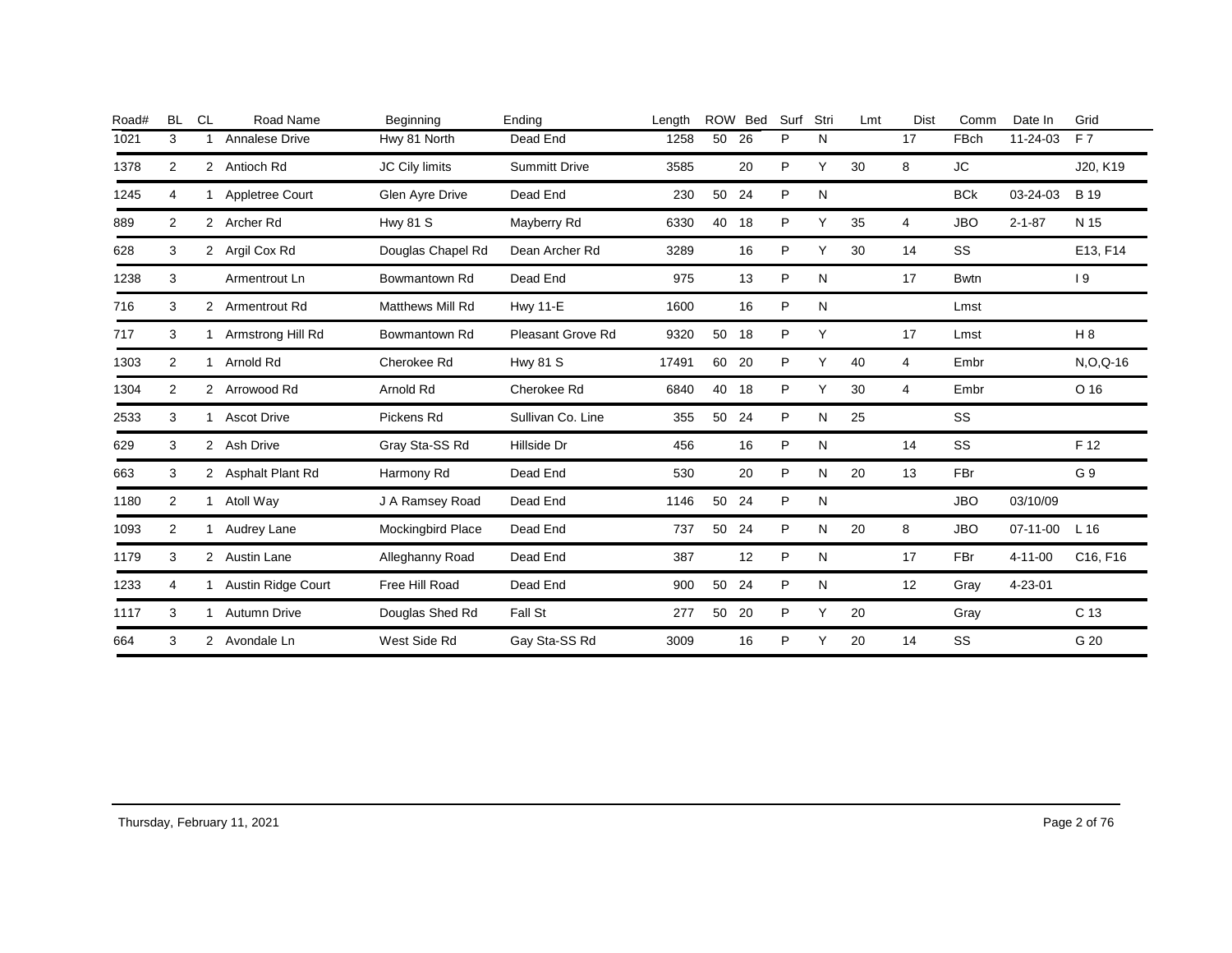| Road#          | <b>BL</b>      | <b>CL</b>    | Road Name            | Beginning                 | Ending             | Length |       | ROW Bed | Surf | Stri      | Lmt | <b>Dist</b>    | Comm        | Date In       | Grid            |
|----------------|----------------|--------------|----------------------|---------------------------|--------------------|--------|-------|---------|------|-----------|-----|----------------|-------------|---------------|-----------------|
| 748            | 2              | 3            | <b>B</b> and F Road  | <b>Hwy 81</b>             | Dead End           | 364    | 30    | 16      | P    | N         |     |                | <b>JBO</b>  |               | K <sub>15</sub> |
| 3              | 2              |              | 2 B Chase Rd         | Bacon Branch Rd           | Mayberry Rd        | 3463   |       | 16      | P    | Y         | 35  | $\overline{4}$ | <b>JBO</b>  |               | N14             |
| 2427           | 2              |              | 2 B G Harrell Drive  | Cherry Grove Rd           | Dead End           | 833    | 40 16 |         | P    | N         |     | 8,2            | Lamr        | $3 - 1 - 92$  | <b>N17</b>      |
| 759            | 4              |              | 2 B H Graybeal Ln    | <b>Riverview Road</b>     | Dead End           | 2215   | 40 16 |         | P    | N         |     | 10,1           | ASpg        | $8 - 1 - 92$  | D <sub>24</sub> |
| 2428           | $\overline{2}$ |              | 3 B L Moore Lane     | <b>Hwy 11-E</b>           | Dead End           | 638    |       | 12      | P    | N         |     | 15             | <b>JBo</b>  |               | K <sub>12</sub> |
| $\overline{7}$ | 3              |              | 3 Bache Kincheloe Rd | <b>Hwy 93</b>             | Dead End           | 1020   |       | 12      | P    | N         |     | $\overline{7}$ | FBr         |               | E <sub>6</sub>  |
| 750            | 2              |              | 2 Bacon Branch Rd    | State Route 34            | Treadway Tr        | 15030  |       | 18      | P    | Υ         | 35  | 5              | Lmst        |               | L3, M14         |
| 665            | 3              |              | 2 Bacon Rd           | <b>Woodmont Rd</b>        | Gray Sta-SS Rd     | 5064   | 40    | 18      | P    | Y         | 30  | 14             | <b>SS</b>   |               | F11             |
| 254            | $\mathbf{1}$   |              | 3 Bailey Cir         | Liberty Hill Rd           | <b>Bailey Ln</b>   | 1495   |       | 12      | P    | N         |     | $\mathbf{1}$   | Lmst        |               | S7              |
| 225            | $\mathbf{1}$   |              | 2 Bailey Ln          | Maple Swamp Rd            | Dead End           | 1289   |       | 14      | P    | N         |     | $\mathbf{1}$   | Lmst        |               | S7              |
| 751            | 2              |              | 2 Baines Lane        | <b>Hwy 81</b>             | Dead End           | 562    |       | 12      | S    | N         |     | 15,2           | <b>JBO</b>  |               | K15             |
| 752            | $\mathbf{1}$   |              | 2 Ball Drive         | <b>Treadway Trail</b>     | Dead End           | 795    | 40 12 |         | P    | N         |     | 5              | <b>JBO</b>  |               | N <sub>12</sub> |
| 8              | 3              |              | 2 Bank Dr            | <b>Hwy 93</b>             | Greene Co. Line    | 3854   |       | 18      | P    | Y         | 25  | $\overline{7}$ | FBr         |               | C <sub>6</sub>  |
| 940            | 2              |              | 2 Bank Saylor Rd     | Greenwood Dr              | Antioch Rd         | 1901   |       | 18      | P    | Y         |     | 8,1            | <b>JBO</b>  |               | K <sub>19</sub> |
| 373            | 4              |              | 4 Barker Road        | <b>Hwy 36</b>             | Dead End           | 1205   |       | 10      | P    | N         |     | 11             | <b>BCk</b>  |               | C <sub>18</sub> |
| 1096           | 4              |              | 2 Barnes Ln          | <b>Clairmont Rd</b>       | Dead End           | 1350   |       | 16      | P    | N         | 20  | 10,1           | <b>JC</b>   | $10 - 1 - 86$ | F <sub>25</sub> |
| 753            | 1              |              | 2 Barnes Rd          | L C McKee Rd              | Dead End           | 1740   | 40 18 |         | P    | N         | 20  | $\overline{2}$ | Lmst        | $12 - 1 - 85$ | O <sub>12</sub> |
| 9              | 3              |              | 2 Barnes St          | <b>Hwy 93</b>             | Dead End           | 1337   |       | 16      | P    | N         | 20  | $\overline{7}$ | <b>FBr</b>  |               | B <sub>6</sub>  |
| 630            | 3              |              | 2 Barnett Rd         | Brethren Ch Rd            | Pleasant Valley Rd | 3004   |       | 18      | P    | Y         |     | 14             | <b>SS</b>   |               | G13             |
| 1228           | 4              | 1            | Bart Green Dr        | <b>Carroll Creek Road</b> | JC Cty Lmts        | 780    |       | 20      | P    | Y         |     |                | <b>BCrk</b> |               |                 |
| 122            | $\mathbf{1}$   |              | 2 Barwick Rd         | Bailey Bridge Rd          | Dead End           | 1890   | 40    | 20      | P    | N         | 20  | $\overline{2}$ | Lmst        |               | P <sub>8</sub>  |
| 99             | 3              |              | 2 Baskett Rd         | Providence Rd             | Carson Creek Rd    | 6296   |       | 18      | P    | Y         |     | 17             | Lmst        |               | 15              |
| 374            | 4              |              | 2 Bauchman Dr        | Kitzmiller Rd             | Dead End           | 762    |       | 16      | P    | N         |     | 12             | Gray        |               | A14             |
| 375            | 4              | $\mathbf{1}$ | <b>Bayberry Ct</b>   | Highland Hills Dr         | Dead End           | 862    | 50    | 20      | P    | ${\sf N}$ | 20  | 12             | Gray        |               | D13             |
|                |                |              |                      |                           |                    |        |       |         |      |           |     |                |             |               |                 |

Thursday, February 11, 2021 2012 2014 2015 2016 2017 2021 2021 2022 2023 2024 2022 2030 2041 2022 2023 2024 2022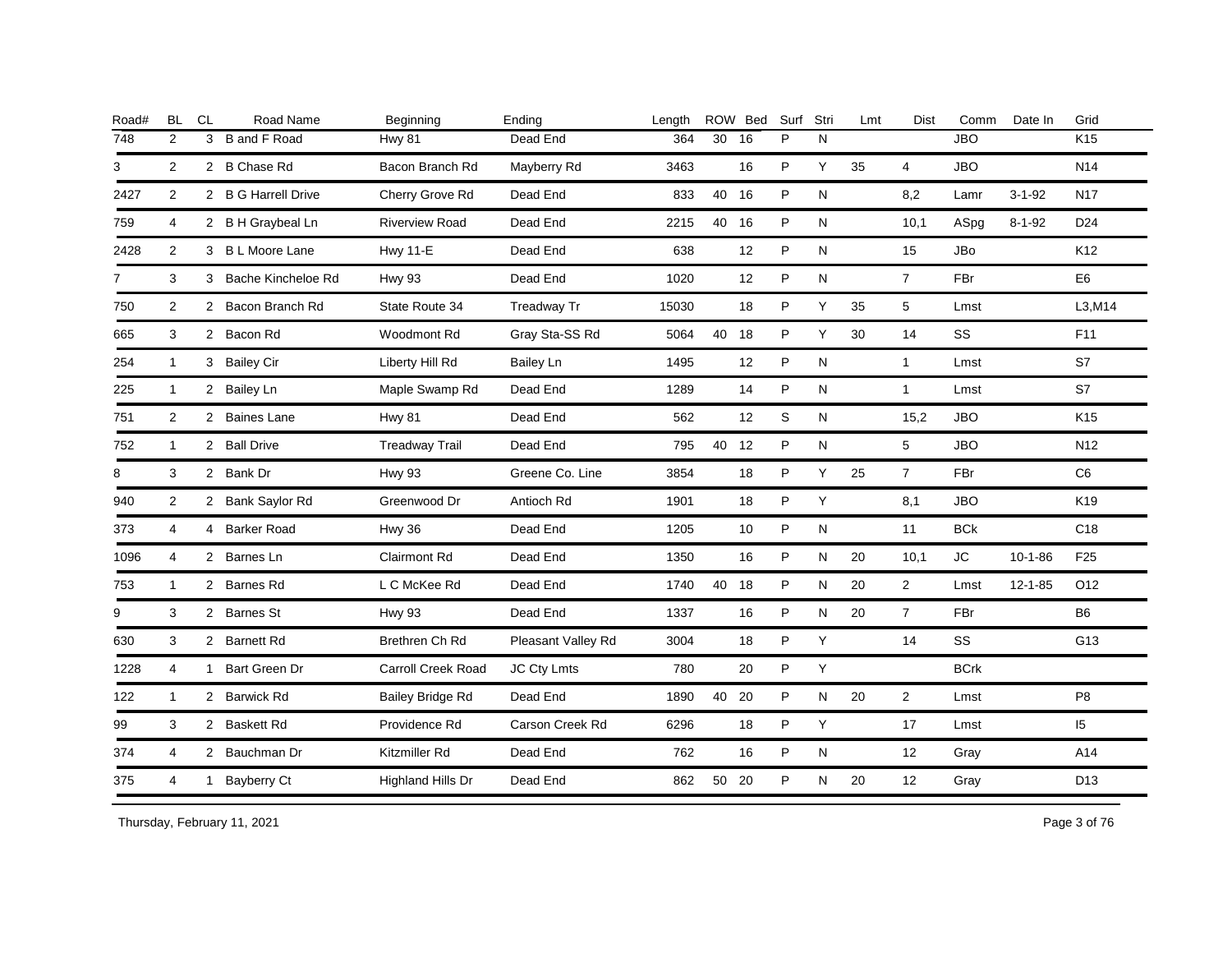| Road# | <b>BL</b>      | <b>CL</b>      | Road Name            | Beginning                | Ending                  | Length |       | ROW Bed | Surf | Stri      | Lmt | Dist           | Comm         | Date In       | Grid            |
|-------|----------------|----------------|----------------------|--------------------------|-------------------------|--------|-------|---------|------|-----------|-----|----------------|--------------|---------------|-----------------|
| 666   | 3              | $\overline{2}$ | <b>Bayless Road</b>  | Gray Sta-SS Rd           | Hairetown Road          | 18433  |       | 18      | P    | Y         | 30  | 14,15          | SS           |               | G11, H12        |
| 256   | $\mathbf{1}$   |                | 2 Bearfield Road     | Painter Creek Rd         | <b>Hwy 107</b>          | 9112   |       | 18      | P    | Y         | 30  | $\mathbf{1}$   | Chky         |               | S8,S9           |
| 754   | 2              |                | 2 Beartrack Rd       | Heritage Ln              | Dead End                | 606    | 40    | 20      | P    | N         | 20  | 5              | Tlfd         |               | L14             |
| 755   | $\mathbf{1}$   | $\mathbf{1}$   | Beechgrove Rd        | Chalk Level Rd           | Leona Road              | 799    | 50    | 26      | P    | N         | 20  | 5              | <b>JBO</b>   |               | L12             |
| 377   | 3              |                | 2 Belle Terrace      | Douglas Shed Rd          | <b>Circleview Drive</b> | 290    |       | 20      | P    | ${\sf N}$ | 20  |                | Gray         |               | C <sub>14</sub> |
| 979   | 4              |                | 2 Ben Jenkins Rd     | <b>Hwy 36</b>            | Sullivan Co.            | 1816   |       | 16      | P    | Υ         |     | 12             | Gray         |               | A16             |
| 1364  | 4              | 1              | Bend Ct              | <b>Walker Street</b>     | Dead End                | 756    | 50    | 24      | P    | ${\sf N}$ |     | 12             | Gray         |               |                 |
| 35    | $\overline{2}$ |                | 2 Benita Court       | Rhudy Ln                 | Dead End                | 288    |       | 16      | P    | ${\sf N}$ | 20  |                | <b>JBO</b>   |               | P <sub>14</sub> |
| 980   | 4              | $\mathbf{2}$   | <b>Bennett Dr</b>    | Rockingham Rd            | Lake                    | 110    | 40    | 12      | P    | N         |     |                | <b>BCk</b>   |               | <b>B19</b>      |
| 756   | $\overline{2}$ | 4              | Bennett Ln           | Jim Town Rd              | Dead End                | 867    |       | 10      | P    | ${\sf N}$ | 20  | 15,2           | <b>JBO</b>   |               | K <sub>15</sub> |
| 1280  | 2              |                | 2 Bennett Rd         | Brethen Ch Rd            | <b>Mill Springs</b>     | 4916   | 40    | -20     | P    | Y         | 20  | 15,2           | <b>JBO</b>   |               | L17             |
| 257   | 1              |                | 2 Bent Rd            | Snapp Bridge Rd          | Dead End                | 3627   |       | 16      | P    | N         | 25  | $\mathbf{1}$   | Lmst         |               | P7              |
| 2420  | 4              | $\mathbf{1}$   | Bentwood Ln          | <b>Hales Chapel</b>      | Moody Ln                | 1216   | 50 24 |         | P    | N         | 20  | 11             | <b>JBO</b>   | $9 - 25 - 95$ | E16             |
| 941   | 3              | 1              | <b>Bermuda Drive</b> | Meadowview Farm Dr       | Hugh Cox Rd             | 1101   | 50    | 24      | P    | N         |     | 14             | Gray         | $5 - 29 - 01$ | D <sub>13</sub> |
| 453   | $\mathbf{1}$   |                | 2 Berry Ct - E       | Berry Ridge Rd           | Patt6on Ridge Dr        | 411    |       | 23      | P    | N         |     |                | <b>T</b> Ifd |               |                 |
| 1120  | $\mathbf{1}$   |                | 2 Berry Ct - W       | Berry Ridge Rd           | Patton Ridge Dr         | 393    |       | 23      | P    | N         |     |                | Tlfd         |               |                 |
| 2421  | 1              | $\mathbf{1}$   | Berry Ct-E           | Berry Ridge Rd           | Patton Ridge Dr         | 400    | 50 18 |         | P    | N         |     | $\mathbf{1}$   | <b>JBO</b>   |               | L12             |
| 2422  | $\mathbf{1}$   | 1.             | Berry Ct-W           | Berry Ridge Rd           | Patton Ridge Dr         | 394    | 50 24 |         | P    | N         | 20  | $\mathbf{1}$   | <b>JBO</b>   |               | L12             |
| 757   | $\mathbf{1}$   | 1.             | Berry Ridge Rd       | <b>Upper Sand Valley</b> | State Rt 34             | 10344  | 50 18 |         | P    | Y         | 30  | 5              | Tlfd         |               | K13,L12         |
| 123   | $\mathbf{1}$   |                | 2 Berryhill Rd       | Corby Bridge Rd          | Dead End                | 4245   |       | 18      | P    | N         |     | 18             | Lmst         |               | <b>P6</b>       |
| 1305  | $\overline{2}$ |                | 2 Bert Coffey Rd     | <b>Hwy 107</b>           | Dead End                | 2065   | 40 18 |         | P    | N         |     | $\overline{4}$ | Chky         | $3 - 1 - 87$  | P <sub>14</sub> |
| 631   | 3              |                | 2 Bethany Church Rd  | A A Deakins Rd           | Dead End                | 1761   |       | 16      | P    | ${\sf N}$ |     | 14             | SS           |               | D <sub>11</sub> |
| 764   | $\overline{2}$ |                | 2 Big Bear Lane      | Hoyle Fender             | Dead End                | 1913   | 40 18 |         | P    | N         | 20  | 6              | <b>JBO</b>   |               | Q13             |
| 124   | $\mathbf{1}$   |                | 2 Big Limestone Rd   | <b>Hwy 11-E</b>          | State Rt 34             | 9384   |       | 18      | P    | Y         | 45  | 18             | Lmst         |               | M <sub>6</sub>  |
|       |                |                |                      |                          |                         |        |       |         |      |           |     |                |              |               |                 |

Thursday, February 11, 2021 2012 2014 12:30 Page 4 of 76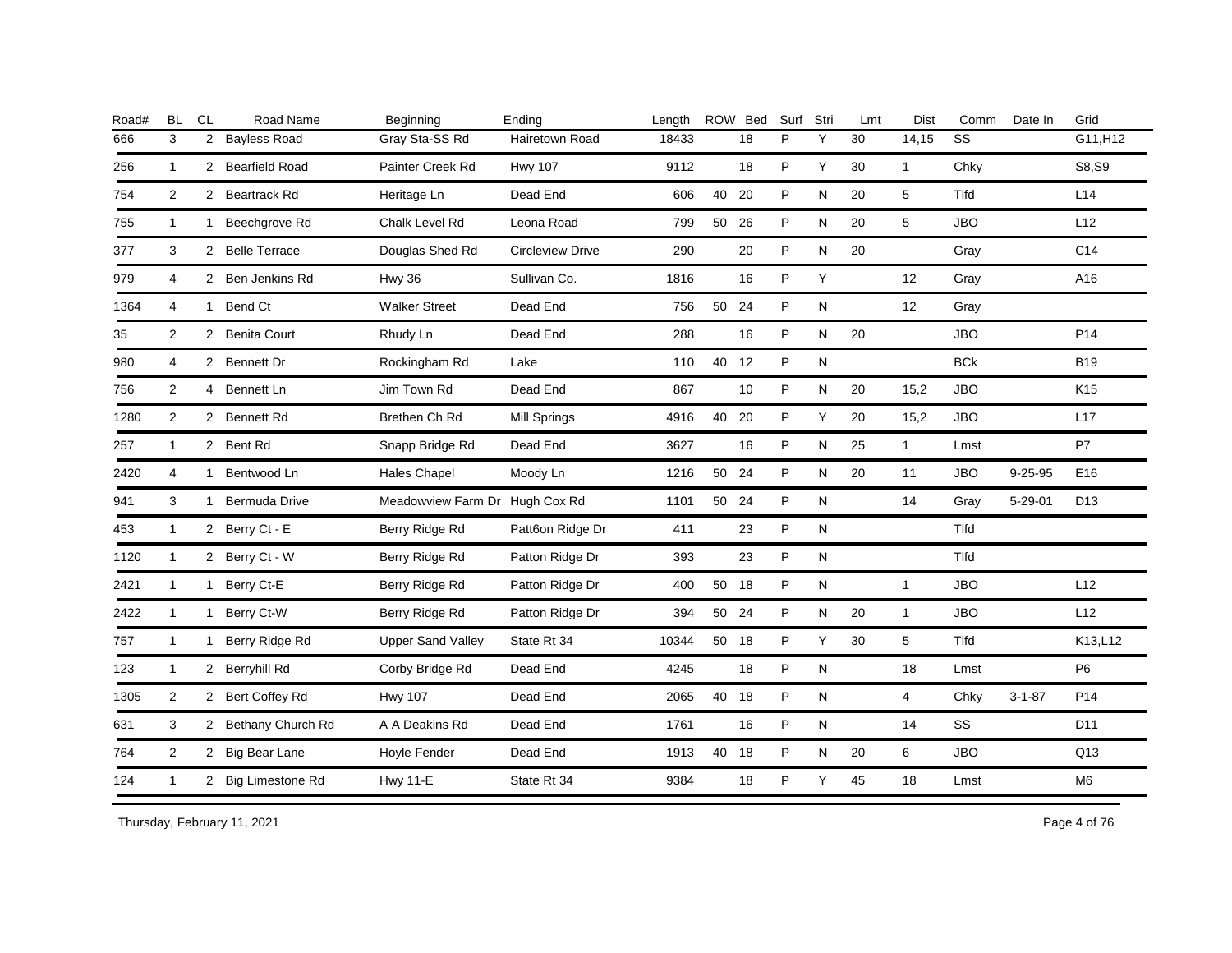| Road# | <b>BL</b>      | <b>CL</b>      | Road Name                | Beginning                      | Ending                 | Length |       | ROW Bed | Surf | Stri         | Lmt | Dist           | Comm        | Date In      | Grid            |
|-------|----------------|----------------|--------------------------|--------------------------------|------------------------|--------|-------|---------|------|--------------|-----|----------------|-------------|--------------|-----------------|
| 718   | 3              | $\overline{2}$ | Big Sandy Rd             | Providence Rd                  | Dead End               | 5020   | 40    | 16      | P    | Y            | 20  | 17             | <b>Bmtw</b> |              | 8               |
| 125   | $\mathbf{1}$   | $\mathbf{1}$   | Bigwood Rd               | Opie Arnold Rd                 | Vest Road              | 4379   |       | 20      | P    | Υ            |     | 18             | Lmst        |              | M <sub>6</sub>  |
| 953   | 2              |                | 2 Bill Bennett Rd        | Cherokee Rd                    | Spice Hollow Rd        | 8390   |       | 18      | P    | Y            | 25  | 8,2            | Ckee        |              | L19,L20         |
| 905   | 4              |                | 2 Bill Cox Rd            | Malone Hollow Rd               | Dead End               | 1929   |       | 18      | P    | N            |     | 15,2           | <b>JBO</b>  |              | H <sub>16</sub> |
| 258   | $\mathbf{1}$   |                | 2 Bill Gourley Rd        | <b>Hwy 107</b>                 | Corby Bridge Rd        | 3529   |       | 18      | P    | Υ            | 30  | $\mathbf{1}$   | Chky        |              | R <sub>6</sub>  |
| 758   | $\overline{2}$ |                | 2 Bill Jackson Rd        | Frank Lowe Rd                  | Dead End               | 846    |       | 14      | P    | ${\sf N}$    |     | 15,2           | <b>JBO</b>  |              | L15             |
| 890   | 2              |                | 2 Bill Jones Rd          | Greewood Dr                    | Cherokee Rd            | 8910   | 40 18 |         | P    | Y            | 30  | $\overline{4}$ | <b>JBO</b>  |              | M17             |
| 2423  | 2              |                | 4 Bill Lockner Rd        | Little Germany Rd              | Dead End               | 677    | 34    | 12      | S    | ${\sf N}$    |     | $\overline{4}$ | Embr        |              | Q16             |
| 259   | $\mathbf{1}$   |                | 2 Bill Martin Rd         | <b>Hwy 107</b>                 | <b>Bill Gourley Rd</b> | 2700   | 40    | 20      | P    | Υ            |     | $\mathbf{1}$   | Chky        |              | R6              |
| 260   | $\mathbf{1}$   |                | 2 Bill Mauk Rd           | <b>Hwy 107</b>                 | <b>Hwy 353</b>         | 4797   |       | 16      | P    | N            | 20  | $\mathbf{1}$   | Chky        |              | R <sub>8</sub>  |
| 126   | $\overline{1}$ |                | 2 Bill West Rd           | Washington Col Rd              | <b>Telford Sch Rd</b>  | 8595   |       | 18      | P    | Y            | 35  | 3              | Lmst        |              | N10,O10         |
| 261   | $\mathbf{1}$   |                | 3 Birdie Lane            | S G Hensley Rd                 | Dead End               | 784    |       | 12      | G    | N            |     | $\overline{2}$ | Lmst        | $2 - 1 - 90$ | Q7              |
| 127   | $\mathbf{1}$   |                | 3 Bitner Rd              | State Rt 34                    | Dead End               | 350    |       | 12      | P    | N            |     |                | Lmst        |              | N9              |
| 1153  | 2              |                | Black Bear Ln            | Falkner Ln                     | Dead End               | 425    | 40 14 |         | P    | N            |     |                | Cky         |              |                 |
| 768   | $\mathbf{1}$   |                | 3 Blackberry Ln          | Roaring Creek Rd               | Dead End               | 540    | 40 12 |         | P    | N            |     | $\mathbf{1}$   | SCen        |              | S9              |
| 10    | 3              |                | <b>Blackley Creek Rd</b> | Ducktown Rd                    | Glendale Rd            | 12412  | 50 18 |         | P    | Y            | 35  | 17             | FBr         |              | G <sub>6</sub>  |
| 128   | $\mathbf{1}$   | $\mathbf{1}$   | <b>Blalock Road</b>      | <b>Hwy 11-E</b>                | Shanks Road            | 4270   | 50 18 |         | P    | Υ            | 30  | 16,17          | <b>Bwtn</b> |              | L9,L10          |
| 378   | 4              |                | 2 Blazerview Rd          | Suncrest Dr                    | Dead End               | 1455   |       | 20      | P    | N            | 30  | 12             | SS          |              | D <sub>13</sub> |
| 981   | 4              |                | 2 Blue Friday Rd         | Oak Grove Rd                   | Dead End               | 2932   |       | 16      | P    | Y            | 30  | 11             | <b>BCk</b>  |              | C <sub>18</sub> |
| 821   | 3              | 1              | <b>Bluegrass Ct</b>      | <b>Meadow View Farms</b><br>Dr | Dead End               | 255    | 50    | 24      | P    | $\mathsf{N}$ |     |                | Gray        | 6-23-97      | D <sub>12</sub> |
| 1097  | 4              |                | 2 Boatdock Rd            | Knob Crk Dock Rd               | Dead End               | 1165   | 40 16 |         | P    | N            | 20  | 10             | <b>BCk</b>  |              | D <sub>22</sub> |
| 982   | 4              |                | 2 Boathouse Rd           | Meridith Cir.                  | Dead End               | 340    |       | 18      | P    | N            |     |                | <b>BCk</b>  |              | <b>B19</b>      |
| 719   | 2              |                | 2 Bob Clark Rd           | Hairetown Rd                   | Dead End               | 2958   | 40    | 18      | P    | Y            |     | 15,2           | <b>JBO</b>  |              | H <sub>14</sub> |
|       |                |                |                          |                                |                        |        |       |         |      |              |     |                |             |              |                 |

Thursday, February 11, 2021 2012 2014 2015 2016 2017 2021 2021 20:30 20:30 20:30 20:30 Page 5 of 76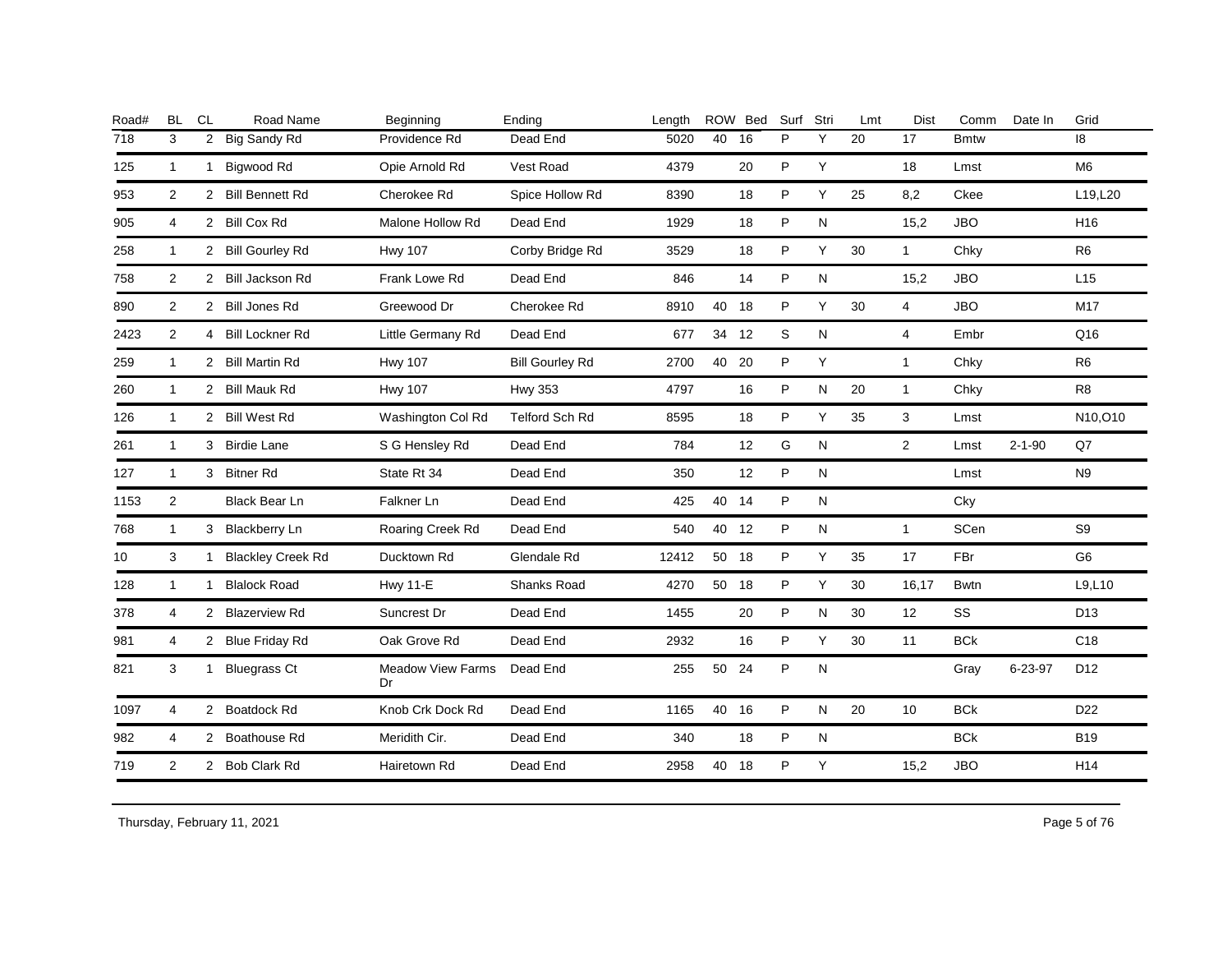| Road# | <b>BL</b>      | <b>CL</b>      | Road Name                 | Beginning                    | Ending                | Lenath |       | ROW Bed | Surf        | Stri      | Lmt | <b>Dist</b>    | Comm        | Date In       | Grid            |
|-------|----------------|----------------|---------------------------|------------------------------|-----------------------|--------|-------|---------|-------------|-----------|-----|----------------|-------------|---------------|-----------------|
| 760   | 2              | $\overline{2}$ | <b>Bob Crookshanks Rd</b> | Old Stagecoach Rd            | Sugar Hollow Rd       | 4413   |       | 18      | P           | Y         | 35  | 16             | <b>JBO</b>  |               | J12             |
| 379   | 4              |                | 2 Bob Davis Rd            | Roy Martin Rd                | Sid Martin Rd         | 1487   |       | 16      | P           | N         | 20  | 12             | Gray        |               | C <sub>16</sub> |
| 380   | 4              |                | 2 Bob Fitz Rd             | Suncrest Dr/ JC Cty<br>Lmts  | Roscoe Fitz Rd        | 1908   | 40    | 18      | P           | Y         |     | 12             | Gray        |               | C <sub>14</sub> |
| 381   | 3              |                | 2 Bob Ford Rd             | Elmer Walker Rd              | Dead End              | 3690   | 40 14 |         | P           | N         | 20  | 14             | Gray        | $11 - 1 - 89$ | C <sub>12</sub> |
| 1277  | 4              | 1              | Bob Hays Rd               | <b>Hwy 354</b>               | Dead End              | 2310   | 50    | 16      | P           | N         | 15  | 15,2           | <b>JBO</b>  |               | G16             |
| 382   | 4              |                | 2 Bob Jobe Rd             | <b>Ford Creek</b>            | Sullivan Co.          | 7986   | 40    | -20     | P           | Y         | 30  | 12             | Gray        |               | <b>B12</b>      |
| 2488  | $\overline{4}$ | 1              | Bob Scott Ln              | Lake Meadow Dr               | Lake Meadow Dr        | 840    | 50    | 24      | P           | ${\sf N}$ |     | $\overline{4}$ | Gray        | 10/10/06      |                 |
| 129   | $\mathbf{1}$   |                | 3 Bob Shanks Rd           | <b>Carson Road</b>           | <b>Hwy 11-E</b>       | 1258   |       | 12      | G           | N         |     | 17             | Lmst        |               | L10             |
| 667   | 3              |                | 2 Bob Walker Rd           | Pleasant Valley Rd           | Dead End              | 1742   |       | 18      | P           | N         | 20  | 14             | SS          |               | F <sub>12</sub> |
| 1162  | $\mathbf{1}$   |                | 1 Bobwhite Ct             | Quail Landing Ct             | Dead End              | 636    | 50    | 26      | P           | ${\sf N}$ |     |                |             | 05/10/200     |                 |
| 668   | 3              | $\mathbf{1}$   | <b>Booher Road</b>        | <b>Wheelock Road</b>         | Dead End              | 2720   | 50    | 18      | P           | N         |     | 13             | Hmny        |               | D <sub>11</sub> |
| 2251  | 4              | $\mathbf{1}$   | Boone Ave                 | Hwy 36                       | Pickens Bridge Rd     | 2042   |       | 20      | $\mathsf P$ | N         |     | 11             | <b>BCrk</b> |               | D <sub>19</sub> |
| 984   | 4              | $\mathbf{1}$   | Boone Ave Ext             | <b>Roseview Drive</b>        | Boone Ave             | 677    |       | 18      | P           | ${\sf N}$ |     | 11             | <b>BCk</b>  |               | D <sub>19</sub> |
| 383   | 4              |                | 2 Boone Road              | Old Stage Rd                 | <b>Boones Station</b> | 5060   |       | 18      | P           | Y         | 20  | 11             | <b>BCk</b>  |               | E17             |
| 632   | $\overline{4}$ |                | 2 Boone Street            | Boonesboro Rd                | Dead End              | 1030   |       | 18      | P           | N         |     | 14             | Gray        |               | E14, J15        |
| 385   | $\overline{4}$ |                | 2 Boones Station Rd       | JC City Limits               | Lake Park Drive       | 13429  | 40    | 20      | P           | Υ         | 35  | 11             | <b>BCk</b>  |               | E16,F15         |
| 386   | $\overline{4}$ | $\mathbf{1}$   | Boonesboro Road           | Gray Sta-SS Rd               | Shadden Road          | 7302   | 50    | 20      | P           | Y         | 20  | 12,14          | SS          |               | E14             |
| 987   | 4              |                | 2 Boring Chapel Rd        | Hwy 36/ JC Cty Lmts          | <b>JC Cty Lmts</b>    | 5715   |       | 20      | P           | Y         | 25  | 11             | <b>BCk</b>  |               | C <sub>19</sub> |
| 633   | 3              |                | 2 Bowman Lane             | Squibb Circle                | Dead End              | 1862   | 40 12 |         | P           | N         |     | 14             | SS          |               | F <sub>12</sub> |
| 71    | $\overline{4}$ |                | 2 Bowman Trail            | Austin Springs Rd            | Dead End              | 1089   | 40 12 |         | P           | N         |     | 10             | <b>JC</b>   |               | E22             |
| 720   | 3              | 1              | Bowmantown Rd             | Hwy 75 (starts at<br>school) | Green Co. Line        | 19197  | 50 18 |         | P           | Y         | 35  | 17             | <b>Bwtn</b> |               | 19, J8, K6      |
| 891   | $\overline{2}$ |                | 2 Bradford Loop           | Hwy 81 South                 | Taylor Bridge Rd      | 1064   |       | 18      | P           | N         |     | $\overline{4}$ | Embr        |               | O15             |
| 2425  | $\overline{2}$ |                | 2 Bradley Gouge Rd        | C Denton Road                | Dead End              | 541    | 40 16 |         | P           | N         |     | 8,2            | Ckee        | $10-1-90$     | L <sub>19</sub> |
|       |                |                |                           |                              |                       |        |       |         |             |           |     |                |             |               |                 |

Thursday, February 11, 2021 2012 2014 2015 2016 2017 2021 20:30 Page 6 of 76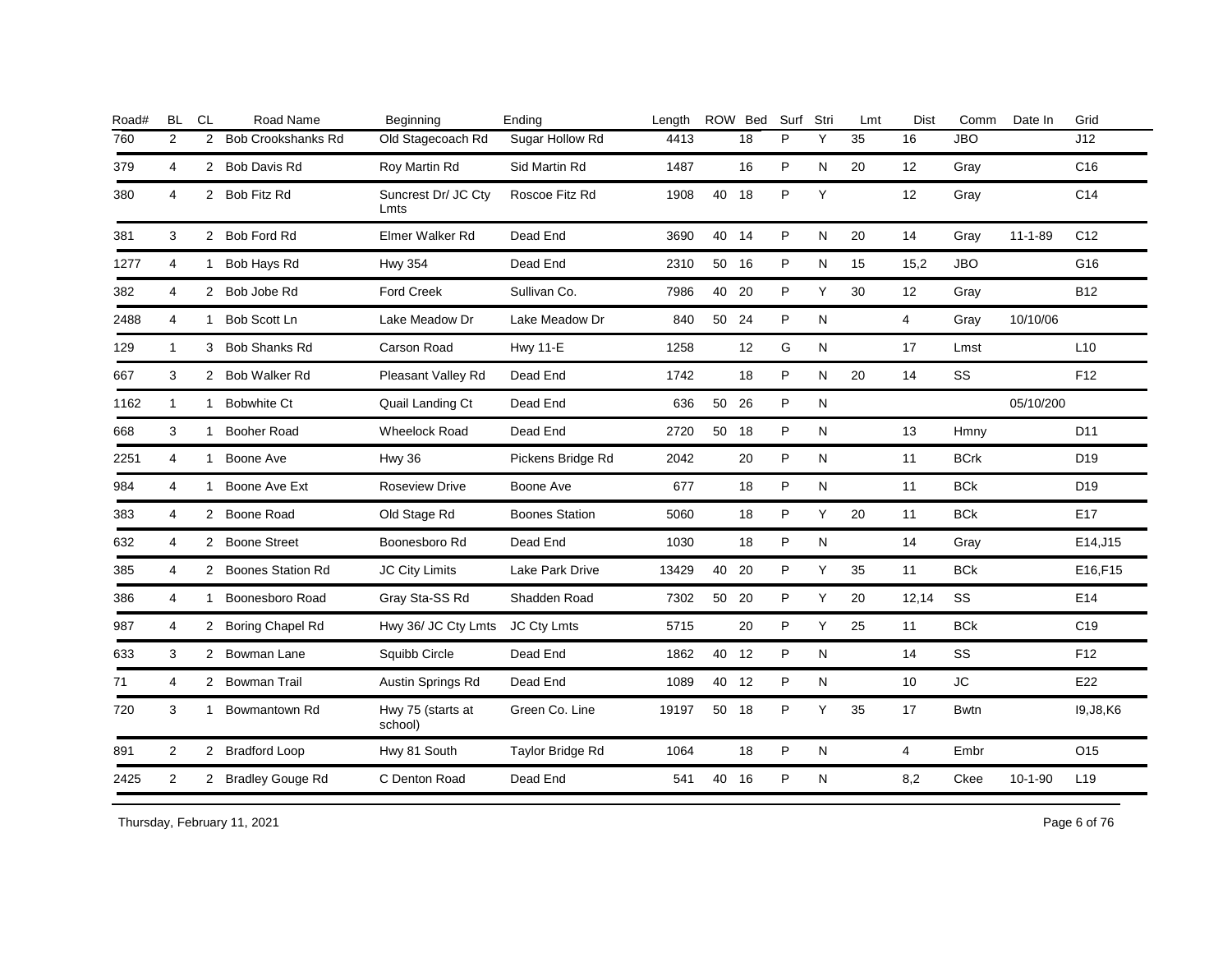| Road# | <b>BL</b>      | CL           | Road Name               | Beginning               | Ending                 | Length |       | ROW Bed | Surf | Stri      | Lmt | <b>Dist</b>    | Comm        | Date In   | Grid            |
|-------|----------------|--------------|-------------------------|-------------------------|------------------------|--------|-------|---------|------|-----------|-----|----------------|-------------|-----------|-----------------|
|       | 3              | 1            | <b>Brady Way</b>        | Harmony Road            | Dead End               | 2150   | 50    | 24      | P    | N         |     |                | Hmny        | 10/10/19  |                 |
| 2535  | 4              |              | 2 Brandon Ct            | Crystal Spings Cir      | Dead End               | 190    | 40    | 28      | P    | ${\sf N}$ | 20  |                | Gray        |           | <b>B16</b>      |
| 44    | $\overline{2}$ |              | 2 Brandon Lane          | Roy Phillips Rd         | Dead End               | 560    |       | 16      | P    | N         |     | 5              | <b>JBO</b>  |           | L13             |
| 1151  | 4              | $\mathbf{1}$ | Brandonwood Dr          | Indian Ridge Rd         | Fairridge Road         | 4750   |       | 18      | P    | Y         | 30  | 10             | <b>JC</b>   |           | H <sub>19</sub> |
| 48    | $\mathbf{1}$   |              | 2 Breezy Hill Lane      | J D Fox Rd              | Dead End               | 1553   |       | 16      | P    | N         |     | $\overline{2}$ | Lmst        |           | Q8              |
| 1281  | $\overline{2}$ |              | 2 Brethren Church Dr    | Old Embreeville Rd      | <b>Greenwood Drive</b> | 6088   |       | 18      | P    | Υ         |     | 15,2           | <b>JBO</b>  |           | L17             |
| 634   | 3              |              | 2 Brethren Church Road  | Pleasant Valley Rd      | Shadden Road           | 12748  |       | 18      | P    | Y         | 35  | 14             | SS          |           | G13             |
| 1091  | 3              | $\mathbf{1}$ | <b>Briarpatch Court</b> | Highway 93              | Dead End               | 595    | 50    | 24      | P    | N         |     |                | Wash.       | 8-9-2005  |                 |
| 388   | 4              | 1            | Briarwood Dr            | Old Stage Road          | Dead End               | 872    | 50    | 24      | P    | N         |     | 11             | Gray        |           | C <sub>18</sub> |
| 130   | 1              | $\mathbf{2}$ | <b>Bricker Lane</b>     | Washington Col Rd       | Dead End               | 903    |       | 16      | P    | N         |     | 3              | Lmst        |           | O10             |
| 131   | 1              |              | 2 Bridge Street         | Opie Arnold Rd          | <b>Big Limestone</b>   | 441    |       | 24      | P    | Y         | 15  | 18             | Lmst        |           | N <sub>6</sub>  |
| 1256  | $\overline{2}$ | 1            | Bridle Brook Ln         | Tavern Hill Rd          | Dead End               | 920    | 50 12 |         | P    | N         |     | 15             | <b>JBO</b>  |           |                 |
| 635   | 3              |              | 2 Briggs Road           | Sherfey Road            | Dead End               | 2910   |       | 16      | P    | N         |     | 14             | SS          |           | E <sub>12</sub> |
| 132   | 1              |              | 3 Bright Road           | State Rt 34             | Dead End               | 436    |       | 12      | P    | N         |     | 3              | Lmst        |           | N <sub>8</sub>  |
| 988   | 4              |              | 2 Brightridge Dr        | Boone Avenue            | <b>Roseview Drive</b>  | 952    |       | 20      | P    | N         | 20  | 11             | <b>BCk</b>  |           | C <sub>10</sub> |
| 389   | 3              |              | 2 Bristlecone Ct        | Wynnwood Drive          | Dead End               | 188    | 40    | 20      | P    | ${\sf N}$ | 20  |                | <b>EStr</b> |           | <b>B4</b>       |
| 938   | 4              | 1            | <b>Brittany Drive</b>   | <b>Witlshire Drive</b>  | Circles                | 1248   | 50 24 |         | P    | N         | 20  | 11             | Gray        | 10-12-99  |                 |
| 133   | 1              |              | 3 Britton Lane          | Glaze Road              | Dead End               | 1110   |       | 12      | P    | N         | 20  | 3              | Lmst        |           | M4              |
| 262   | 1              |              | 2 Brobeck Hill Rd       | <b>Bailey Bridge Rd</b> | Conklin Road           | 4966   |       | 18      | P    | Y         | 30  | $\overline{2}$ | Chky        |           | Q4,Q5           |
| 134   | 1              |              | 3 Brobeck Road          | <b>Bailey Bridge Rd</b> | Dead End               | 4460   |       | 12      | P    | N         |     | 3              | <b>WCol</b> |           | O <sub>3</sub>  |
| 1972  | $\overline{2}$ | $\mathbf{1}$ | Brooke Ln               | Katie Ct                | Dead end               | 243    | 50 20 |         | P    | N         |     |                | <b>JBO</b>  |           |                 |
| 252   | 3              |              | 2 Broom Hollow Rd       | Oak Glen Road           | Dead End               | 4659   |       | 12      | P    | N         |     | 8,14           | FBr         |           | S6, S7, T7      |
| 113   | 4              |              | 2 Browder Road          | Bob Jobe Road           | Dead End               | 2125   | 40 18 |         | P    | N         | 20  | 12             | Gray        |           | B <sub>6</sub>  |
| 263   | $\mathbf{1}$   |              | 3 Brown Drive           | Painter Crk Rd          | Dead End               | 674    |       | 12      | P    | ${\sf N}$ |     | $\mathbf{1}$   | Chky        | $10-1-86$ | R <sub>3</sub>  |
|       |                |              |                         |                         |                        |        |       |         |      |           |     |                |             |           |                 |

Thursday, February 11, 2021 2012 2014 2015 2016 2017 2021 2021 20:30 Page 7 of 76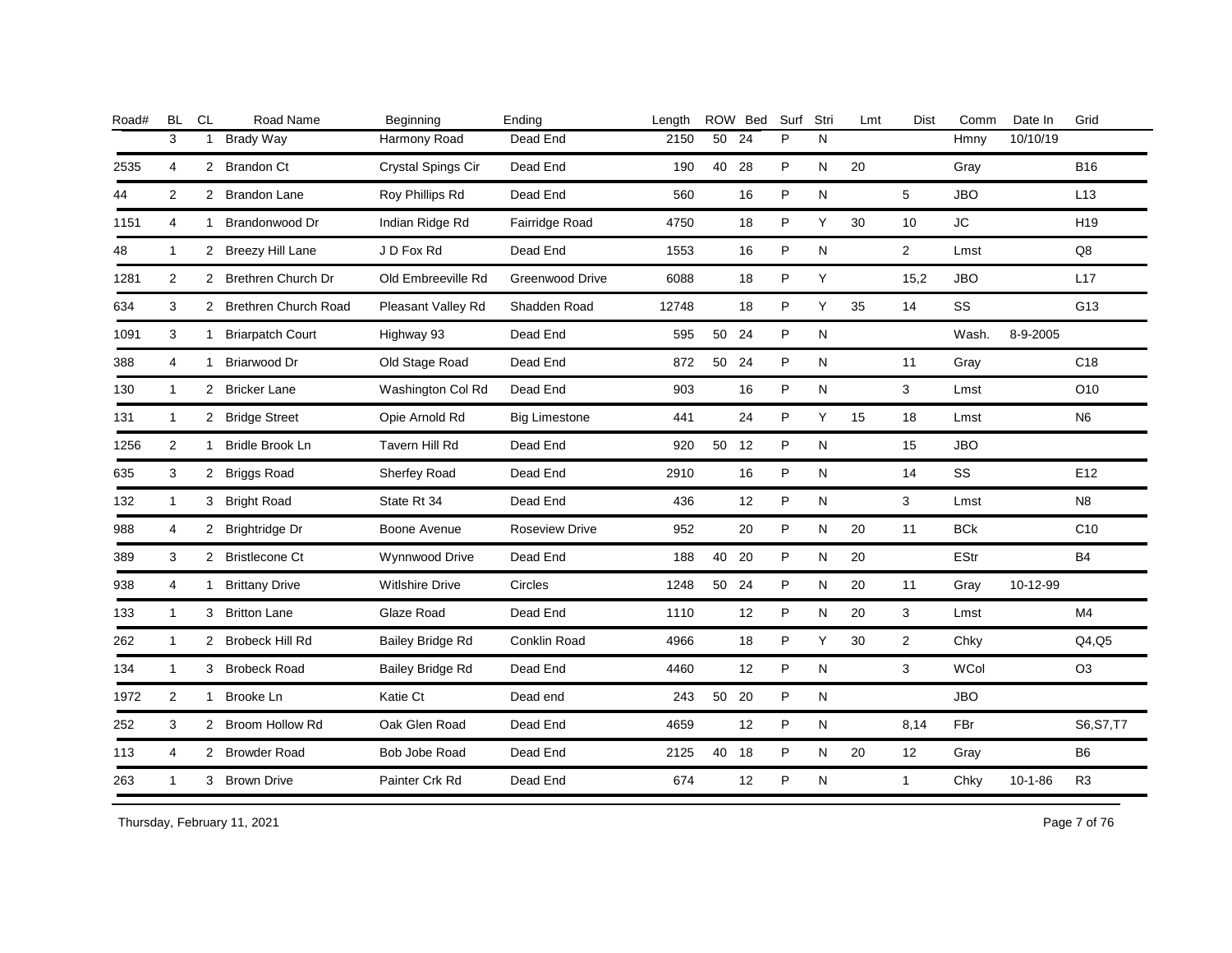| Road# | <b>BL</b>      | <b>CL</b>    | Road Name              | Beginning                     | Ending                | Length |       | ROW Bed | Surf | Stri | Lmt | Dist           | Comm        | Date In      | Grid            |
|-------|----------------|--------------|------------------------|-------------------------------|-----------------------|--------|-------|---------|------|------|-----|----------------|-------------|--------------|-----------------|
| 391   | $\overline{4}$ | 1            | Brownbark Ln           | Highland Hills Dr             | Dead End              | 445    | 50    | 20      | P    | N    | 20  | 12             | Gray        |              | D <sub>6</sub>  |
| 264   | $\mathbf{1}$   |              | 2 Browning Road        | <b>Tlfd/New Victroy Rd</b>    | Conklin Road          | 10846  | 40    | 18      | P    | Y    | 40  | 2,3,5          | Lmst        |              | N <sub>5</sub>  |
| 392   | 4              |              | 2 Browns Road          | Hwy 36                        | <b>Hwy 354</b>        | 2085   |       | 14      | P    | N    | 15  | 11             | <b>BCk</b>  |              | C <sub>9</sub>  |
| 135   | 3              |              | 3 Broyles Road         | Sam Aiken Road                | Dead End              | 1210   |       | 12      | P    | N    |     | 17             | Lmst        |              | K <sub>3</sub>  |
| 136   | $\mathbf{1}$   |              | 3 Bryant Lane          | Hog Eye Road                  | Dead End              | 807    |       | 16      | P    | N    |     | 3              | Lmst        | $1 - 1 - 88$ | N <sub>5</sub>  |
| 393   | 4              |              | 2 Brystone Drive       | <b>Woodby Drive</b>           | Dead End              | 2388   |       | 18      | P    | N    |     | 11,12          | Gray        | $1 - 1 - 88$ | <b>B8,C8</b>    |
| 1306  | 2              |              | 2 Buchanan Road        | Dry Creek Road                | Dead End              | 3383   | 40 18 |         | P    | N    |     | $\overline{4}$ | <b>DyCk</b> |              | N <sub>10</sub> |
| 394   | $\overline{4}$ |              | 2 Buckingham Rd        | Shadden Road                  | Old Gray Sta Rd       | 10676  |       | 18      | P    | Y    | 35  | 12             | Gray        |              | C7.D7           |
| 137   | $\mathbf{1}$   |              | 2 Bud Ball Road        | Bailey Bridge Rd              | Jarrett Road          | 4125   |       | 18      | P    | Υ    |     | 2,3            | Lmst        |              | O3, O4          |
| 138   | $\mathbf{1}$   |              | 3 Bud Lane             | State Rt 34                   | Dead End              | 1533   |       | 12      | G    | N    |     | 3              | Lmst        | $2 - 1 - 88$ | N3              |
| 395   | 4              |              | 2 Buffalo Ridge Rd     | Buckingham Rd                 | Hales Chapel Rd       | 4093   | 40    | 18      | P    | Υ    |     | 12             | Gray        |              | D7              |
| 1278  | 4              |              | 2 Bugaboo Springs Rd   | <b>Hwy 354</b>                | <b>Hairetown Road</b> | 9667   | 40 20 |         | P    | Y    | 40  | 15,2           | <b>JBO</b>  |              | F7, G7, G8      |
| 761   | 2              |              | 2 Bulldog Miller Rd    | Bacon Branch Rd               | Mayberry Road         | 8537   |       | 18      | P    | Y    | 35  | 15,2           | <b>JBO</b>  |              | M <sub>7</sub>  |
| 1307  | 2              |              | 2 Bumpus Cove Rd       | <b>Hwy 81</b>                 | Dead End              | 13313  |       | 20      | P    | Υ    | 25  | $\overline{4}$ | Embr        |              | P8,Q8           |
| 937   | 2              |              | 2 Buncomb Hill Rd      | Greenwood Dr                  | Cherokee Rd           | 3530   |       | 18      | P    | Y    | 20  | 8,2            | <b>JBO</b>  |              | L18             |
| 954   | 2              |              | 2 Bunton Road          | <b>Burton France Rd</b>       | Dead End              | 2662   |       | 16      | P    | N    | 20  | 8,2            | <b>JBO</b>  |              | <b>K8,L8</b>    |
| 396   | 4              |              | 2 Burhl Chase Rd       | Shadden Road                  | Dead End              | 1250   |       | 12      | P    | N    |     | 12             | Gray        |              | E14             |
| 955   | 2              |              | 2 Burton France Rd     | Cherokee Road                 | Dead End              | 2044   | 40 18 |         | P    | Y    | 20  | 8,2            | Ckee        |              | K11             |
| 11    | 3              |              | 2 Butchertown Rd       | <b>Hwy 81</b>                 | Greene Co. Line       | 11289  | 40    | 18      | P    | Y    | 30  | 13,17          | FBr         |              | F6,F7           |
| 1308  | 2              |              | 1 Butler Lane          | Methodist Camp Rd             | Dead End              | 700    | 50    | 18      | P    | N    |     | 4,5            | <b>DYCK</b> |              | O19             |
| 1366  | 3              |              | 1 Buttercup Ln         | <b>Butterfly Ct</b>           | Dead End              | 770    | 50    | 26      | P    | N    |     | 17             | <b>Bwtn</b> |              |                 |
| 1123  | 3              | 1            | <b>Butterfly Court</b> | <b>Mountain Meadows</b><br>Dr | Dead End              | 681    | 50    | 26      | P    | N    |     |                | <b>Bwtn</b> | 4/25/05      |                 |
| 989   | $\overline{4}$ | $\mathbf{1}$ | <b>Buttermilk Rd</b>   | <b>Hwy 36</b>                 | Oak Grove Road        | 9235   | 50 18 |         | P    | Y    | 30  | 11             | <b>BCk</b>  |              | <b>B17</b>      |
|       |                |              |                        |                               |                       |        |       |         |      |      |     |                |             |              |                 |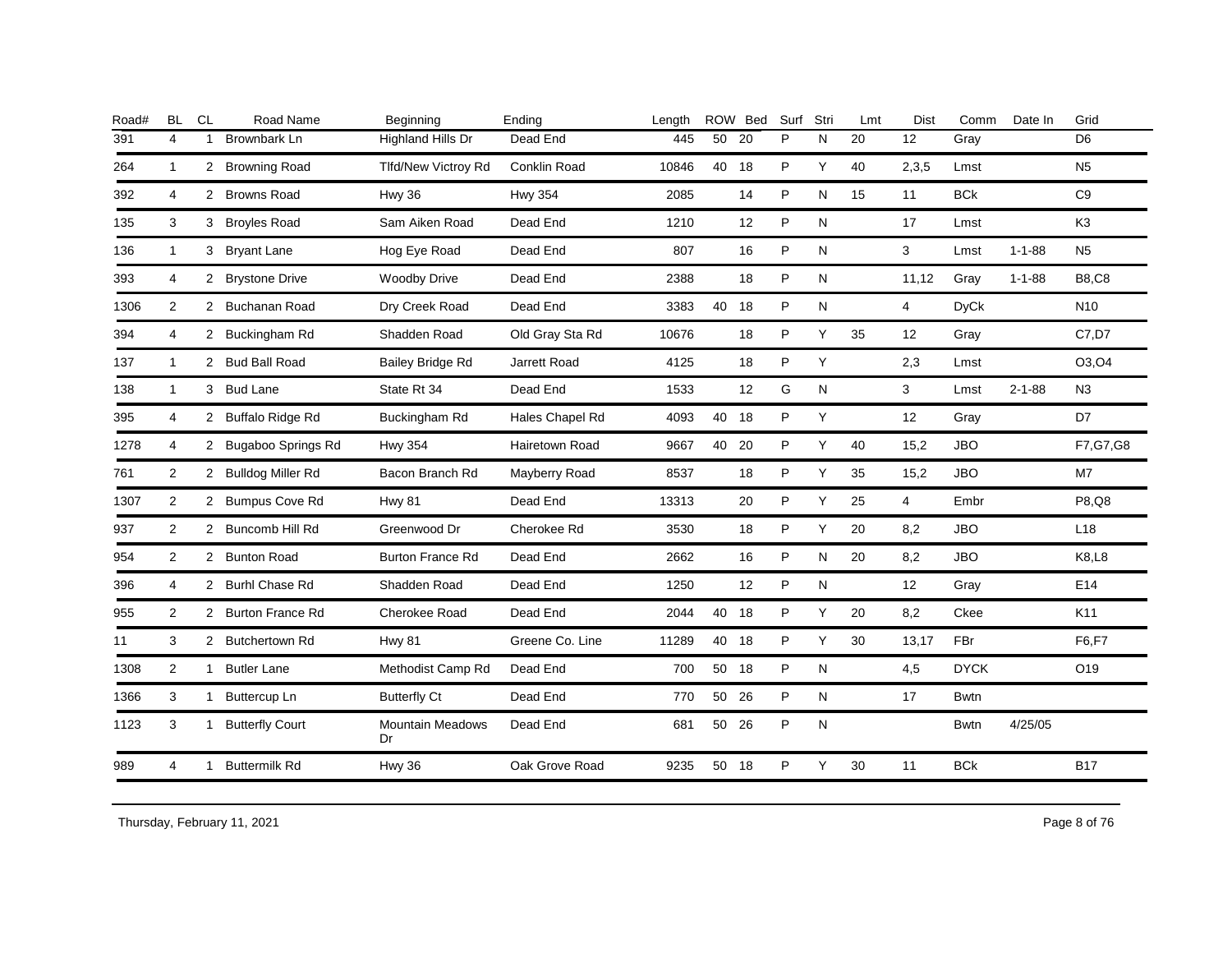| <b>BL</b>    | <b>CL</b> | Road Name             | Beginning                                                                                                                                                                                                                                                                                                                                                                                                     | Ending             | Length |    |    | Surf                                                                               | Stri | Lmt   | <b>Dist</b>    | Comm         | Date In  | Grid            |
|--------------|-----------|-----------------------|---------------------------------------------------------------------------------------------------------------------------------------------------------------------------------------------------------------------------------------------------------------------------------------------------------------------------------------------------------------------------------------------------------------|--------------------|--------|----|----|------------------------------------------------------------------------------------|------|-------|----------------|--------------|----------|-----------------|
| 2            |           | C and W Road          | Charlie Parker Rd                                                                                                                                                                                                                                                                                                                                                                                             | Dead End           | 368    |    | 16 | P                                                                                  | N    |       |                | Lamr         | $3 - 91$ | <b>N15</b>      |
| $\mathbf{1}$ |           |                       | NoFattie Rd                                                                                                                                                                                                                                                                                                                                                                                                   | Dead End           | 590    |    | 12 | P                                                                                  | N    |       | $\overline{2}$ | Conk         | $2 - 89$ | P <sub>10</sub> |
| 3            |           |                       | <b>Bowmantown Road</b>                                                                                                                                                                                                                                                                                                                                                                                        | Oakland Road       | 5878   | 40 | 18 | P                                                                                  | N    |       | 17             | <b>Bwtn</b>  |          | K7              |
| 2            |           |                       | <b>Cherokee Road</b>                                                                                                                                                                                                                                                                                                                                                                                          | Dead End           | 870    |    | 12 | P                                                                                  | N    |       | 8,2            | Chky         |          | L <sub>19</sub> |
| $\mathbf{1}$ |           |                       | Town & Country Dr                                                                                                                                                                                                                                                                                                                                                                                             | Dead End           | 718    |    |    | P                                                                                  | N    |       | 5              | <b>JBO</b>   |          | K <sub>12</sub> |
| 3            |           |                       | Hwy 81                                                                                                                                                                                                                                                                                                                                                                                                        | Dead End           | 990    |    | 12 | P                                                                                  | N    |       | 13             | SS           |          | G9              |
| 3            |           |                       | Douglas Chapel Rd                                                                                                                                                                                                                                                                                                                                                                                             | Dead End           | 1045   |    |    | P                                                                                  | N    |       | 14             | SS           | $1 - 89$ | E12             |
| 4            |           | Cabindale Road        | <b>Flourville Rd</b>                                                                                                                                                                                                                                                                                                                                                                                          | Dead End           | 3275   | 30 | 22 | P                                                                                  | N    | 20    | 11             | <b>BCk</b>   |          | D <sub>20</sub> |
| 2            |           |                       | Old Stagecoach Rd                                                                                                                                                                                                                                                                                                                                                                                             | Dead End           | 1760   |    | 16 | P                                                                                  | N    |       | 16             | Tlfd         |          | J12             |
| $\mathbf{1}$ |           |                       | <b>Hardin Drive</b>                                                                                                                                                                                                                                                                                                                                                                                           | Dead End           | 311    |    | 26 | $\sf P$                                                                            | N    |       |                | Tlfd         |          | M13             |
| 4            |           |                       | Salem Drive                                                                                                                                                                                                                                                                                                                                                                                                   | Dead End           | 210    |    | 16 | P                                                                                  | N    |       |                | <b>BCk</b>   |          | A <sub>9</sub>  |
| $\mathbf{1}$ |           |                       | <b>Westview Drive</b>                                                                                                                                                                                                                                                                                                                                                                                         | Dead End           | 2466   | 45 |    | P                                                                                  | N    |       | 3              | Lmst         |          | N7              |
| 3            |           |                       | Harvest Glenn Ct                                                                                                                                                                                                                                                                                                                                                                                              | Dead End           | 1057   | 50 | 24 | P                                                                                  | N    |       |                | SS           | 11-13-07 |                 |
| 3            |           |                       | <b>Bob Ford Rd</b>                                                                                                                                                                                                                                                                                                                                                                                            | Dead End           | 2118   |    | 26 | P                                                                                  | N    |       |                | Gray         | 2/10/09  |                 |
| $\mathbf{1}$ |           |                       | <b>Hwy 353</b>                                                                                                                                                                                                                                                                                                                                                                                                | Circles            | 1332   |    |    | P                                                                                  | N    |       | 3              | <b>WCol</b>  |          | M10             |
| 2            |           |                       | Matson Road                                                                                                                                                                                                                                                                                                                                                                                                   | Dead End           | 1902   |    |    | P                                                                                  | N    |       | 8,1            | <b>JC</b>    | $2 - 87$ | J18             |
| 4            |           |                       | Austin Springs Rd                                                                                                                                                                                                                                                                                                                                                                                             | Dead End           | 2639   |    | 12 | P                                                                                  | N    |       | 10,1           | <b>JC</b>    |          | E23             |
| $\mathbf{1}$ |           | <b>Cantrell Court</b> | <b>Sycamore Creek</b><br>Drive                                                                                                                                                                                                                                                                                                                                                                                | Dead End           | 291    | 50 | 24 | P                                                                                  | N    |       |                | $\mathbf{1}$ |          |                 |
| 2            |           | Carissa Court         | Sugar Plum Lane                                                                                                                                                                                                                                                                                                                                                                                               | Dead End           | 387    |    | 26 | P                                                                                  | N    |       | 16             | <b>JBO</b>   |          |                 |
| 3            |           |                       | <b>Hilltop Drive</b>                                                                                                                                                                                                                                                                                                                                                                                          | Lovelace Dr        | 1271   |    |    | P                                                                                  | Y    | 30    | $7^{\circ}$    | FBr          |          | B <sub>6</sub>  |
| 4            |           |                       | Herb Hodge Road                                                                                                                                                                                                                                                                                                                                                                                               | Dead End           | 2920   |    |    | P                                                                                  | N    |       | 10,1           | <b>JC</b>    |          | D <sub>25</sub> |
| 4            |           |                       | Liberty Church Rd                                                                                                                                                                                                                                                                                                                                                                                             | Porter Avenue      | 492    |    |    | P                                                                                  | N    |       | 12             | Gray         |          | A15             |
| 4            |           |                       | Old Boones Crk Rd                                                                                                                                                                                                                                                                                                                                                                                             | Hwy 34/JC Cty Lmts | 13407  | 40 | 20 | P                                                                                  | Y    | 30-35 | 11             | <b>BCK</b>   |          | D22, H16        |
|              |           |                       | $\overline{2}$<br>3 C C Wright Ln<br>2 C D Williams Rd<br>3 C Denton Road<br>1 C H Phillips Ln<br>3 C M Chase Rd<br>2 C W Galloway Rd<br>1<br>2 Cable Road<br>1 Cade Drive<br>2 Cairo Drive<br>2 Cal Drive<br>1 Cambridge Grove Way<br>1 Cameron Court<br>2 Campbell Circle<br>2 Campbell Road<br>3 Candle Knob Rd<br>1<br>1<br>2 Carolyn Avenue<br>3 Carr Cemetery Rd<br>1 Carr Street<br>2 Carroll Creek Rd |                    |        |    |    | ROW Bed<br>50 18<br>40 11<br>20<br>50<br>40 12<br>40 16<br>40 18<br>30 16<br>50 20 |      |       |                |              |          | 03-24-200 M13   |

Thursday, February 11, 2021 2012 2012 12:30 Page 9 of 76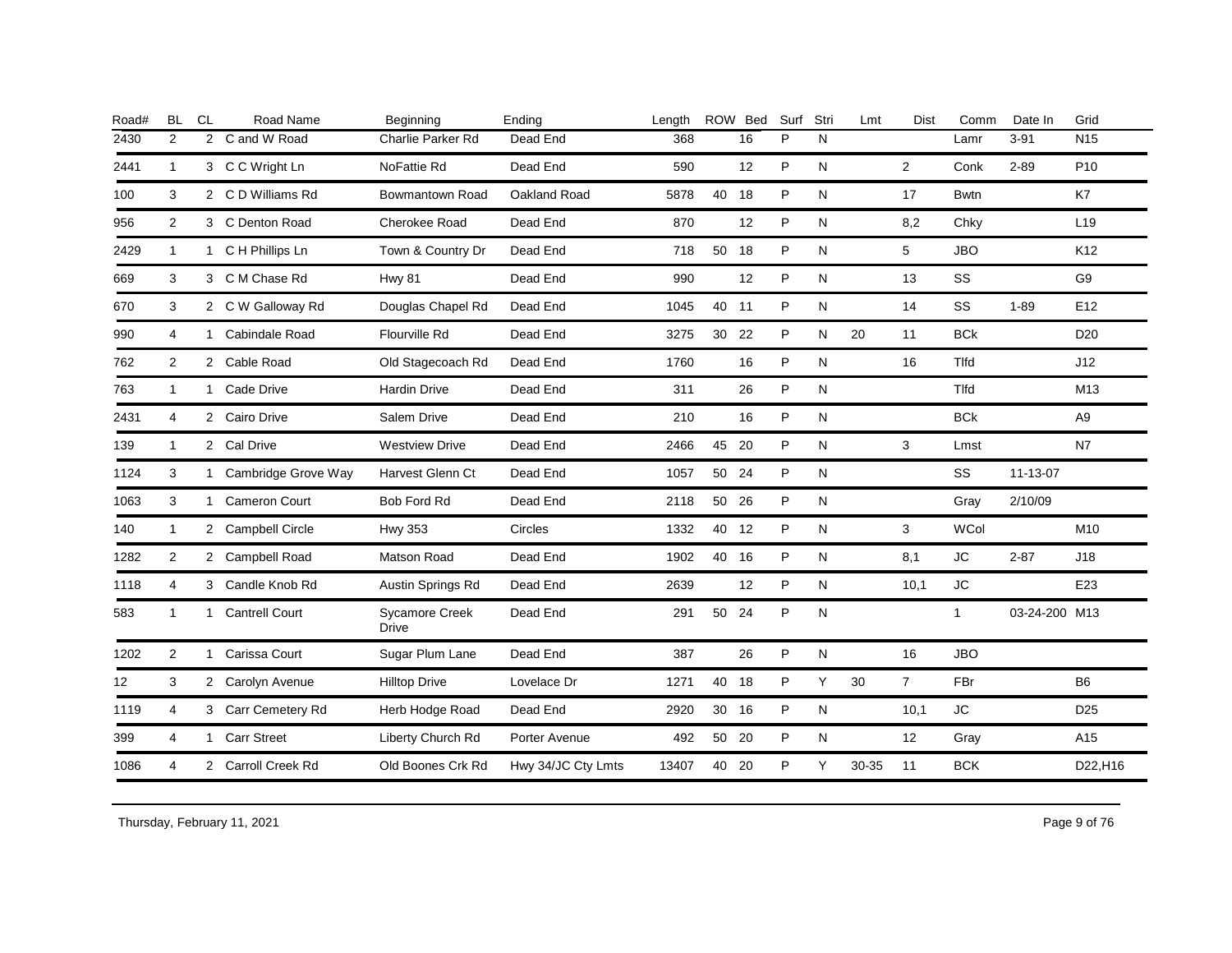| Road# | <b>BL</b>               | <b>CL</b>      | Road Name            | Beginning              | Ending          | Lenath |       | ROW Bed | Surf | Stri      | Lmt | <b>Dist</b>       | Comm        | Date In       | Grid            |
|-------|-------------------------|----------------|----------------------|------------------------|-----------------|--------|-------|---------|------|-----------|-----|-------------------|-------------|---------------|-----------------|
| 400   | $\overline{\mathbf{4}}$ | $\overline{2}$ | <b>Carroll Drive</b> | Old Gray Sta Rd        | Dead End        | 1400   |       | 16      | P    | N         | 20  | 11                | <b>BCk</b>  |               | D <sub>18</sub> |
| 101   | 3                       |                | 3 Carson Circle      | Carson Creek Rd        | Circles         | 1770   |       | 12      | P    | ${\sf N}$ |     | 17                | <b>Bwtn</b> |               | J6              |
| 102   | 3                       |                | 1 Carson Creek Rd    | Bowmantown Road        | Greene Co. Line | 13099  | 50 18 |         | P    | Y         | 35  | 17                | <b>Bwtn</b> |               | <b>J6,K6</b>    |
| 141   | $\mathbf{1}$            |                | 1 Carson Road        | <b>Hwy 11-E</b>        | Paynetown Road  | 3066   | 50 18 |         | P    | Y         | 25  |                   | <b>JBO</b>  |               | L9              |
| 765   | $\overline{2}$          |                | 2 Carter Lane        | Old Embreeville Rd     | Dead End        | 4479   |       | 12      | P    | N         |     | 15,2              | <b>JBO</b>  |               | K <sub>16</sub> |
| 1246  | 2                       |                | 1 Carters View Way   | Precision Lane         | Dead End        | 1876   | 50    | 22      | P    | N         |     |                   | <b>JBO</b>  | 04/19/201     |                 |
| 142   | $\mathbf{1}$            |                | 2 Cartwright Road    | Opie Arnold            | Dead End        | 842    |       | 12      | P    | N         |     | 17                | Lmst        |               | M <sub>6</sub>  |
| 2439  | 2                       |                | 2 Casey Lane         | Cherokee Rd            | Dead End        | 435    | 40    | 16      | P    | N         |     | $\overline{4}$    | Lamar       | $8 - 92$      | <b>N17</b>      |
| 1121  | 4                       | $\mathbf{1}$   | Cash Hollow Rd       | Austin Springs Rd      | Lakeview Drive  | 13605  |       | 20      | P    | Υ         | 35  | 10,1              | ${\sf JC}$  |               | E23,F23         |
| 266   | $\mathbf{1}$            |                | 2 Cassi Road         | Maple Swamp Rd         | Greene Co. Line | 9164   | 40    | 18      | P    | Y         | 30  | $\mathbf{1}$      | Embr        |               | T7              |
| 1309  | 2                       |                | 1 Cecil Gray Road    | <b>Greenwood Drive</b> | Cherokee Road   | 5063   |       | 20      | P    | Y         | 30  | 8,2               | <b>JBO</b>  |               | L18             |
| 143   | $\mathbf{1}$            |                | 3 Cecil White Rd     | Washington Col Rd      | Dead End        | 2771   |       | 12      | P    | N         | 20  | 3                 | Lmst        |               | O10             |
| 401   | $\overline{4}$          |                | 1 Cedar Creek Dr     | Bobby Hicks Hwy        | Dead End        | 1239   |       | 20      | P    | N         |     | 12                | <b>BCk</b>  |               | A16             |
| 402   | 4                       |                | 2 Cedar Creek Rd     | <b>Hwy 36</b>          | Free Hill Road  | 6186   |       | 16      | P    | Y         | 25  | $12 \overline{ }$ | <b>BCk</b>  |               | B <sub>16</sub> |
| 403   | 4                       |                | 1 Cedar Lane         | Cedar Valley Blvd      | dead end        | 1339   | 50 20 |         | P    | N         | 20  | 12                | Gray        |               | C <sub>16</sub> |
| 404   | 4                       |                | 1 Cedar Park         | Cedar Lane             | loops           | 215    |       | 20      | P    | ${\sf N}$ |     |                   | Gray        | $12 - 1 - 87$ |                 |
| 405   | 4                       |                | 2 Cedar Place        | Cedar Valley Blvd      | Dead End        | 153    | 40    | -20     | P    | N         | 20  |                   | Gray        |               | C16, 122        |
| 406   | 4                       |                | 2 Cedar Point        | Cedar Valley Blvd      | Dead End        | 176    | 40 20 |         | P    | N         | 20  |                   | Gray        |               | D <sub>20</sub> |
| 2433  | 4                       |                | 2 Cedar Point Rd     | <b>JC City Limits</b>  | Flourville Rd   | 1545   |       | 17      | P    | Y         |     | 11                | <b>BCrk</b> |               | D <sub>20</sub> |
| 766   | $\mathbf{1}$            |                | 1 Cedar Ridge Ln     | <b>Woodruff Lane</b>   | Dead End        | 754    |       | 20      | P    | N         |     | 5                 | <b>Tlfd</b> |               | N <sub>12</sub> |
| 407   | 4                       | $\mathbf{1}$   | Cedar Valley Blvd    | Hales Chapel Rd        | Dead End        | 3478   | 50    | 20      | P    | N         | 20  | 12                | Gray        |               | C <sub>16</sub> |
| 1190  | 4                       |                | 3 Cemetery Lane      | <b>Riverview Dr</b>    | Dead End        | 980    |       | 12      | P    | ${\sf N}$ |     | 10,1              | <b>JC</b>   |               | D24, J15        |
| 409   | 4                       |                | 2 Center Street      | <b>Gray Station Rd</b> | Gray Ruritan Dr | 2778   |       | 18      | P    | Υ         | 25  | 12                | Gray        |               | B15, 120        |
| 2432  | $\overline{2}$          |                | 3 Central Point Ln   | Mayfield Dr            | Dead End        | 730    |       | 12      | P    | ${\sf N}$ | 40  | 8,1               | ${\sf JC}$  |               | H <sub>10</sub> |
|       |                         |                |                      |                        |                 |        |       |         |      |           |     |                   |             |               |                 |

Thursday, February 11, 2021 2012 2012 12:30 Page 10 of 76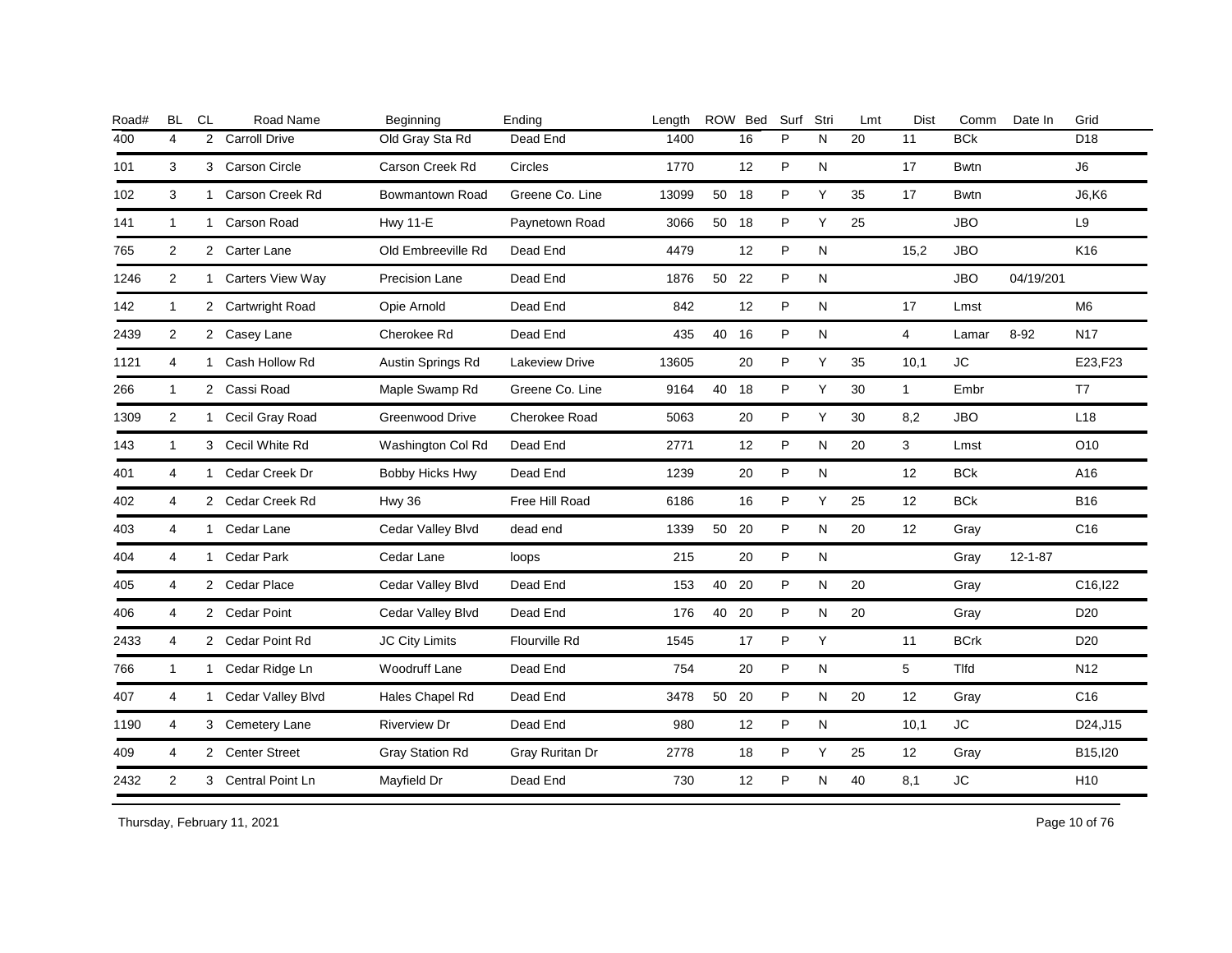| <b>BL</b>      | <b>CL</b> | Road Name            | Beginning                                                                                                                                                                                                                                                                                                                                                                                                                                                                               | Ending                   | Length |    |    | Surf                                                                      | Stri      | Lmt | Dist           | Comm       | Date In       | Grid            |
|----------------|-----------|----------------------|-----------------------------------------------------------------------------------------------------------------------------------------------------------------------------------------------------------------------------------------------------------------------------------------------------------------------------------------------------------------------------------------------------------------------------------------------------------------------------------------|--------------------------|--------|----|----|---------------------------------------------------------------------------|-----------|-----|----------------|------------|---------------|-----------------|
| 4              |           | <b>Chadwick Rd</b>   | Hwy 36                                                                                                                                                                                                                                                                                                                                                                                                                                                                                  | Dead End                 | 450    | 40 | 18 | S                                                                         | N         |     | 11             | <b>BCk</b> | $4 - 91$      | C <sub>18</sub> |
| $\overline{1}$ |           | Chalk Level Rd       | Valley Rd                                                                                                                                                                                                                                                                                                                                                                                                                                                                               | Dead End                 | 1208   | 50 | 26 | P                                                                         | N         | 20  | 5              | Tlfd       |               | L11             |
| 3              |           |                      | Gray Sta-SS Rd                                                                                                                                                                                                                                                                                                                                                                                                                                                                          | Circles                  | 5531   |    | 18 | P                                                                         | Y         | 20  | 14             | SS         |               | G10             |
| 3              |           |                      | Painter Rd                                                                                                                                                                                                                                                                                                                                                                                                                                                                              | Dead End                 | 3037   |    | 18 | P                                                                         | N         |     | 13             | FBr        |               | E8              |
| $\mathbf{1}$   |           |                      | Hensley Loop                                                                                                                                                                                                                                                                                                                                                                                                                                                                            | Dead End                 | 308    |    |    | S                                                                         | N         |     |                | Conk       | $7 - 23 - 01$ | N <sub>12</sub> |
| 4              |           | <b>Chapel Street</b> | <b>Gray Station Road</b>                                                                                                                                                                                                                                                                                                                                                                                                                                                                | Liberty Church Road      | 1052   |    | 20 | P                                                                         | Y         |     | 12             | Gray       |               | <b>B15</b>      |
| $\mathbf{1}$   |           |                      | Laws Rd                                                                                                                                                                                                                                                                                                                                                                                                                                                                                 | Conklin Rd               | 3749   |    | 16 | P                                                                         | Y         |     |                | Chky       |               | Q9              |
| $\mathbf{1}$   |           |                      | <b>Telford Rd</b>                                                                                                                                                                                                                                                                                                                                                                                                                                                                       | Dead End                 | 2162   | 40 |    | P                                                                         | ${\sf N}$ |     | 5              | Tlfd       |               | F24             |
| 2              |           |                      | Jackson Bridge Rd                                                                                                                                                                                                                                                                                                                                                                                                                                                                       | <b>Hwy 107</b>           | 12185  | 40 |    | P                                                                         | Υ         |     | 4              | Chky       |               | P13,Q12         |
| $\mathbf{1}$   |           |                      | Conklin Rd                                                                                                                                                                                                                                                                                                                                                                                                                                                                              | Jackson Bridge           | 3570   |    | 18 | P                                                                         | Y         | 30  | $\overline{2}$ | Chky       |               | Q11             |
| 2              |           |                      | Cherokee Rd                                                                                                                                                                                                                                                                                                                                                                                                                                                                             | Circles                  | 13044  |    | 18 | P                                                                         | Y         | 30  | 8,2            | Tlfd       |               | N <sub>18</sub> |
| 2              |           |                      | Hwy 81 South                                                                                                                                                                                                                                                                                                                                                                                                                                                                            | <b>Ridgecrest Rd</b>     | 820    |    | 20 | P                                                                         | ${\sf N}$ |     | 15,2           | Tlfd       |               | L14             |
| 2              |           |                      | Cherokee Rd                                                                                                                                                                                                                                                                                                                                                                                                                                                                             | <b>Hwy 81</b>            | 1923   |    | 16 | P                                                                         | Υ         |     | $\overline{4}$ | <b>JBO</b> |               | N <sub>15</sub> |
| 3              |           |                      | <b>Windsong Drive</b>                                                                                                                                                                                                                                                                                                                                                                                                                                                                   | Dead End                 | 738    |    |    | P                                                                         | N         | 20  | 14             | Gray       |               | C <sub>13</sub> |
| 2              |           |                      | <b>Hwy 81</b>                                                                                                                                                                                                                                                                                                                                                                                                                                                                           | Circles                  | 1280   |    | 18 | P                                                                         | Y         |     | 4              | <b>JBO</b> |               | N <sub>16</sub> |
| $\overline{2}$ |           |                      | Cherokee Rd                                                                                                                                                                                                                                                                                                                                                                                                                                                                             | Circles                  | 13146  | 40 |    | P                                                                         | Y         | 20  | 8,2            | <b>JC</b>  |               | L <sub>19</sub> |
| 2              |           |                      | Arnold Rd                                                                                                                                                                                                                                                                                                                                                                                                                                                                               | Charlie Hicks Rd         | 11077  | 40 |    | P                                                                         | Y         | 30  | $\overline{4}$ | Lam        |               | <b>N17</b>      |
| 3              |           |                      | Highway 81 North                                                                                                                                                                                                                                                                                                                                                                                                                                                                        | <b>Blackley Creek Rd</b> | 8558   |    | 14 | P                                                                         | N         |     | 17             | FBr        |               |                 |
| 3              |           |                      | <b>Hwy 93</b>                                                                                                                                                                                                                                                                                                                                                                                                                                                                           | Dead End                 | 2886   |    |    | P                                                                         | N         | 15  | 7 <sup>7</sup> | FBr        |               | B <sub>6</sub>  |
| 4              |           |                      | <b>Gray Station Rd</b>                                                                                                                                                                                                                                                                                                                                                                                                                                                                  | Liberty Church Rd        | 1575   |    | 16 | P                                                                         | N         |     | 12             | Gray       |               | B15, J22        |
| 4              |           | Rd                   | Hales Chapel Rd                                                                                                                                                                                                                                                                                                                                                                                                                                                                         | Hairetown Rd             | 8255   | 40 |    | P                                                                         | Y         | 25  | 15,2           | <b>JBO</b> |               | G14             |
| 2              |           |                      | <b>Hwy 107</b>                                                                                                                                                                                                                                                                                                                                                                                                                                                                          | Dead End                 | 2500   |    |    | S                                                                         | N         |     | 6              | <b>JBO</b> |               | O <sub>7</sub>  |
| 4              |           |                      | Herb Hodge Rd                                                                                                                                                                                                                                                                                                                                                                                                                                                                           | Dead End                 | 3495   |    | 12 | P                                                                         | N         | 20  | 10,1           | <b>JC</b>  |               | D <sub>25</sub> |
|                |           |                      | $\overline{2}$<br>$\mathbf{1}$<br>2 Chalybeate Springs Rd<br>1 Chandler Rd<br>2 Chandley Lane<br>1<br>2 Charles Humphreys Rd<br>2 Charles Lewis Rd<br>2 Charlie Carson Rd<br>2 Charlie Dillow Rd<br>2 Charlie Hicks Rd<br>2 Charlie Hoss Rd<br>2 Charlie Parker Rd<br>1 Chaucer Court<br>2 Cherokee Creek Rd<br>2 Cherokee Mountain Rd<br>2 Cherry Grove Rd<br>3 Cherry Hill Road<br>2 Cherry Lane<br>2 Cherry Street<br>2 Chestnut Grove Church<br>2 Chinquapin Ln<br>2 Chock Creek Rd |                          |        |    |    | ROW Bed<br>40 14<br>18<br>18<br>45 21<br>20<br>18<br>40 18<br>16<br>40 12 |           |     |                |            |               |                 |

Thursday, February 11, 2021 2012 2013 2014 2015 2016 2017 2021 2021 2022 2023 2024 2022 2023 2024 2021 2021 20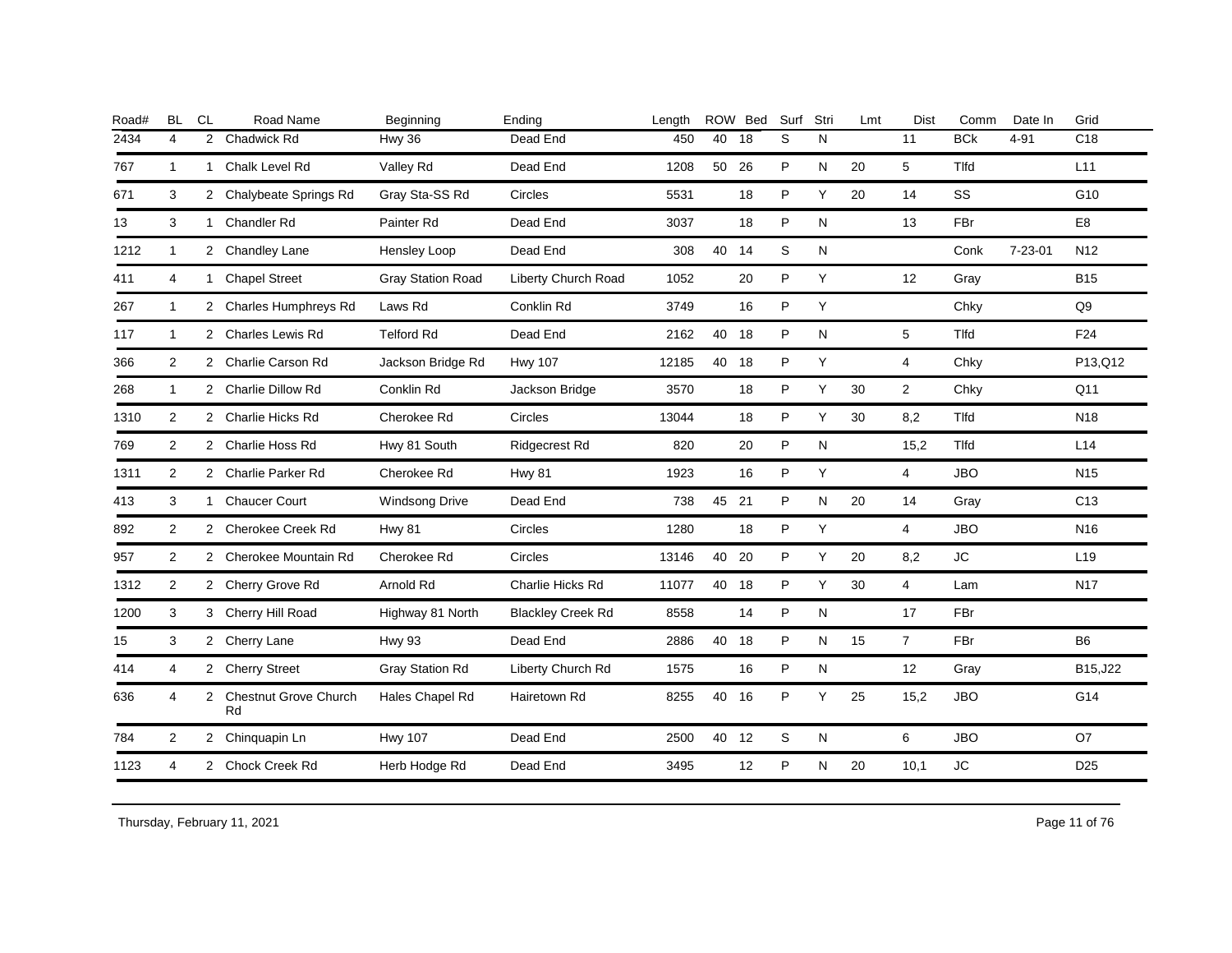| Road# | <b>BL</b>      | <b>CL</b>    | Road Name                  | Beginning                      | Ending                        | Length |       | ROW Bed | Surf | Stri         | Lmt | <b>Dist</b>    | Comm         | Date In        | Grid            |
|-------|----------------|--------------|----------------------------|--------------------------------|-------------------------------|--------|-------|---------|------|--------------|-----|----------------|--------------|----------------|-----------------|
| 384   | 4              |              | Christian Church Rd        | Hwy 354/ JSBO Cty<br>Lmts      | Boones Station Rd.            | 1650   | 50    | 20      | P    | Υ            | 30  | 11             | <b>BCk</b>   |                | E18             |
| 994   | 4              |              | 1 Cindy Anne Drive         | Oak Grove Road                 | Circles                       | 2318   | 50 28 |         | P    | N            | 20  | 11             | <b>BCk</b>   | 03-24-200 B18  |                 |
| 991   | 4              |              | 2 Circle Drive             | <b>Hwy 36</b>                  | Circles                       | 2688   | 40    | 18      | P    | Y            | 20  | 11             | Gray         |                | B17,C15         |
| 415   | 3              |              | 2 Circleview Dr            | <b>Bell Terrace Dr</b>         | Circles                       | 2573   |       | 24      | P    | N            |     | 12             | Gray         |                | C13,J23         |
| 1537  | 4              | 1            | <b>Clairmont Rd</b>        | Watauga Rd                     | Dead End                      | 1030   |       | 24      | P    | ${\sf N}$    | 25  | 9              | <b>JC</b>    | $11 - 1 - 90$  |                 |
| 145   | $\mathbf{1}$   |              | 2 Clark Rd                 | Wash Col Sta Rd                | <b>Matthews Mill Rd</b>       | 4259   |       | 18      | P    | Y            |     | 3              | <b>Tlfd</b>  |                | M <sub>9</sub>  |
| 269   | 2              |              | 2 Clarks Creek Rd          | <b>Hwy 107</b>                 | Unicoi Co. Line               | 7746   | 40    | 18      | P    | Y            | 30  | $\mathbf{1}$   | Chky         |                | R11, R12        |
| 300   | 2              |              | 1 Clarks Springs Hollow Rd | Clarks Crk Rd                  | Dead End                      | 2371   | 50    | 14      | P    | ${\sf N}$    |     | $\mathbf{1}$   | Chky         | $9 - 90$       | R <sub>11</sub> |
| 958   | $\overline{2}$ |              | 2 Claude Gray Rd           | Cherokee Rd                    | Dead End                      | 1145   |       | 12      | P    | N            | 20  | 8              | <b>JC</b>    |                | L <sub>19</sub> |
| 2435  | 2              |              | 2 Claude Richardson Rd     | Hwy 81 South                   | Dead End                      | 530    |       | 18      | P    | N            |     | $\overline{4}$ | Lamar        | $3 - 91$       | N <sub>15</sub> |
| 1152  | 4              | $\mathbf{1}$ | Claude Simmons Rd          | Hwy 11-E/ JC Cty<br>Lmts       | Knob Creek Rd/ JC Cty<br>Lmts | 9260   |       | 20      | P    | Y            | 35  | 9,7            | <b>JC</b>    |                | H <sub>18</sub> |
| 2436  | $\overline{2}$ |              | 3 Clay Rogers Rd           | <b>Bumpus Cove Rd</b>          | Dead End                      | 257    |       | 12      | P    | N            | 15  |                | Embr         |                | Q16             |
| 416   | 4              |              | 2 Clearview Street         | Old Stage Rd                   | Dean Street                   | 3232   | 40 16 |         | P    | N            | 20  | 11             | <b>BCk</b>   |                | C <sub>18</sub> |
| 993   | 4              |              | 2 Cleveland Rd             | <b>Buttermilk Rd</b>           | Lakeside Dr                   | 1230   | 40 18 |         | P    | N            | 20  | 11             | <b>BCk</b>   |                | <b>B18</b>      |
| 418   | 4              |              | 1 Cliff Drive              | Dayton Drive                   | Lee Drive                     | 1293   | 50 21 |         | P    | N            | 25  | 12             | Gray         |                | <b>B17</b>      |
| 1327  | 4              | $\mathbf 1$  | <b>Cliffview Circle</b>    | <b>Ridgeview Meadows</b><br>Dr | Dead End                      | 1965   | 50 22 |         | P    | N            |     | 12             | Gray         | $01 - 13 - 04$ | C 17            |
| 1156  | 4              | $\mathbf 1$  | <b>Cliffview Drive</b>     | <b>Ridgeview Meadows</b><br>Dr | Dead End                      | 290    | 50    | 26      | P    | $\mathsf{N}$ |     |                | Gray         | $01 - 13 - 04$ | C 17            |
| 121   | $\mathbf{1}$   | 1            | Clover Run                 | Rambling Rd                    | Rambling Rd                   | 1333   | 50    | -24     | P    | N            | 20  | 5              | <b>JBO</b>   |                | M <sub>6</sub>  |
| 672   | 3              |              | 1 Clovercroft Dr           | Pond Hill Rd                   | Huntland Rd                   | 345    |       | 20      | P    | N            | 20  |                | SS           |                | H <sub>10</sub> |
| 942   | 2              |              | 1 Cloverdale Ln            | McKinley Rd                    | Dead End                      | 1337   | 50    | 18      | P    | N            | 20  | 8,1            | <b>JBO</b>   | $1 - 89$       | <b>119</b>      |
| 893   | $\mathbf{1}$   |              | 2 Cloyd Road               | Mt Wesley Rd                   | Taylor Bridge Rd              | 5455   | 40    | 18      | P    | N            | 30  | $\overline{2}$ | <b>T</b> Ifd |                | O12             |
| 2440  | $\overline{4}$ |              | 3 Clyde Harrison Rd        | <b>Buttermilk Rd</b>           | Dead End                      | 1070   |       | 12      | G    | ${\sf N}$    |     | 11             | <b>BCrk</b>  |                | <b>B17</b>      |
|       |                |              |                            |                                |                               |        |       |         |      |              |     |                |              |                |                 |

Thursday, February 11, 2021 2012 12:00 Page 12 of 76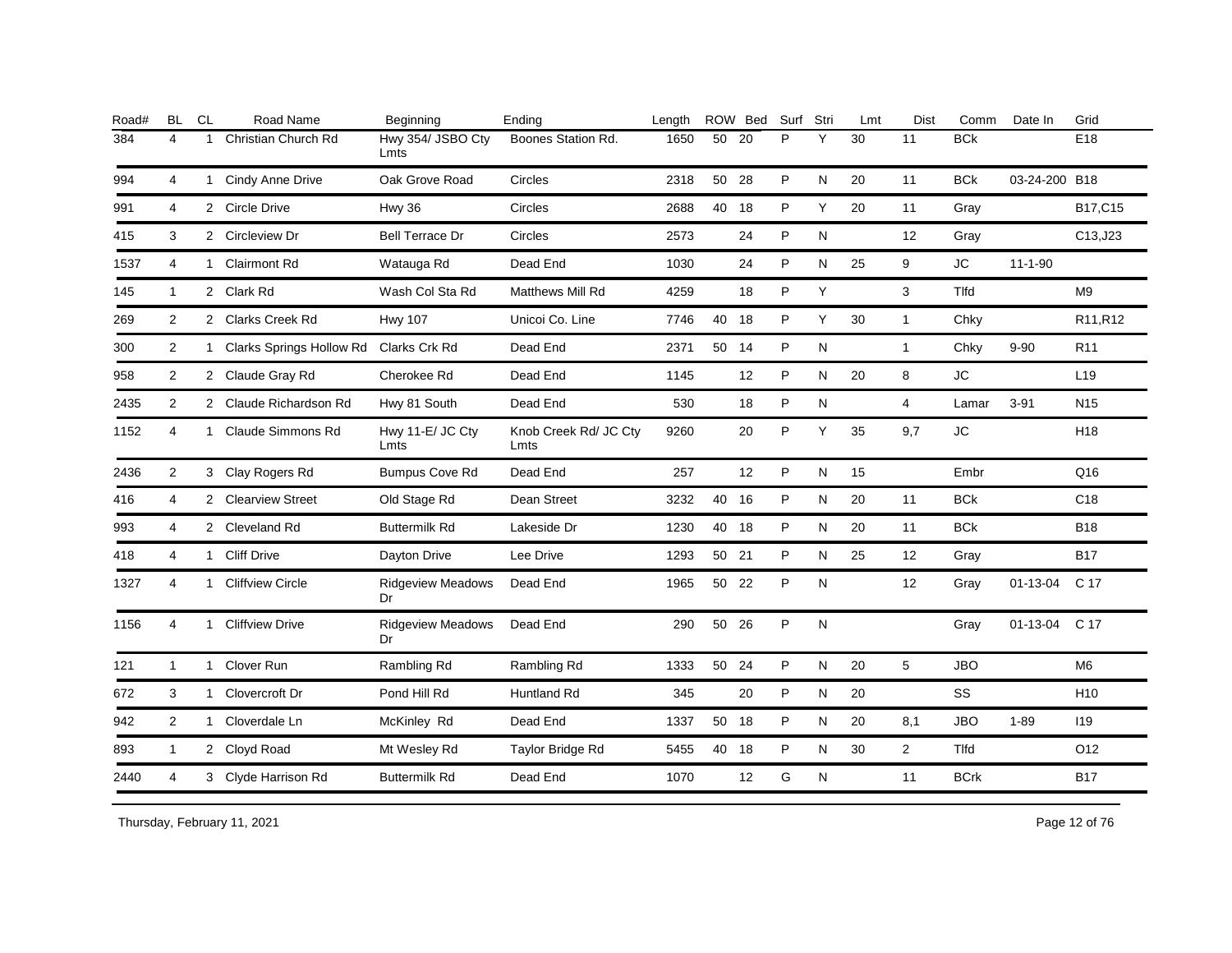| <b>BL</b>      | CL | Road Name | Beginning                                                                                                                                                                                                                                                                                                                                                                                                                                 | Ending                   | Length |    |    | Surf                                                                | Stri      | Lmt   | <b>Dist</b>    | Comm         | Date In       | Grid            |
|----------------|----|-----------|-------------------------------------------------------------------------------------------------------------------------------------------------------------------------------------------------------------------------------------------------------------------------------------------------------------------------------------------------------------------------------------------------------------------------------------------|--------------------------|--------|----|----|---------------------------------------------------------------------|-----------|-------|----------------|--------------|---------------|-----------------|
| $\mathbf{1}$   |    |           | Liberty Hill Rd                                                                                                                                                                                                                                                                                                                                                                                                                           | Dead End                 | 785    |    | 12 | P                                                                   | N         |       |                | Chky         |               | S7              |
| $\mathbf{1}$   |    |           | Honeysuckle Ln                                                                                                                                                                                                                                                                                                                                                                                                                            | Pepper Mill Rd           | 1927   |    | 18 | P                                                                   | Y         |       | $\mathbf{1}$   | Chky         |               | S <sub>6</sub>  |
| $\mathbf{1}$   |    |           | State Rt 34                                                                                                                                                                                                                                                                                                                                                                                                                               | Miller Rd                | 4355   |    | 16 | P                                                                   | N         | 30    | 5              | Tlfd         |               | M12             |
| 3              |    |           | Painter Rd                                                                                                                                                                                                                                                                                                                                                                                                                                | Dead End                 | 1581   |    | 11 | G                                                                   | ${\sf N}$ |       | 13             | <b>T</b> Ifd | $7 - 88$      | E <sub>8</sub>  |
| 4              |    |           | Old Stage Rd                                                                                                                                                                                                                                                                                                                                                                                                                              | Clearview St             | 425    |    |    | P                                                                   | ${\sf N}$ | 20    | 11             | <b>BCk</b>   |               | D <sub>18</sub> |
| $\overline{c}$ |    |           | <b>Hwy 81</b>                                                                                                                                                                                                                                                                                                                                                                                                                             | Dead End                 | 1318   |    | 20 | P                                                                   | N         |       | 15,1           | <b>JBO</b>   |               | M15             |
| $\overline{2}$ |    |           | Archer Rd                                                                                                                                                                                                                                                                                                                                                                                                                                 | Dead End                 | 655    |    | 14 | P                                                                   | N         |       | $\overline{4}$ | <b>JBO</b>   |               | N <sub>15</sub> |
| 2              |    |           | <b>Hwy 107</b>                                                                                                                                                                                                                                                                                                                                                                                                                            | Dead End                 | 934    |    | 12 | P                                                                   | N         |       | $\mathbf{1}$   | Chky         |               | Q11             |
| 3              |    |           | Bowmantown Rd                                                                                                                                                                                                                                                                                                                                                                                                                             | Dead End                 | 3620   |    | 16 | P                                                                   | N         | 20    | 17             | <b>Bwtn</b>  |               | 119             |
| 4              |    |           | Boonesboro Rd                                                                                                                                                                                                                                                                                                                                                                                                                             | <b>Sunset Meadows Ct</b> | 1240   | 40 |    | P                                                                   | ${\sf N}$ |       | 14             | SS           |               | E14             |
| $\mathbf{1}$   |    |           | State Rt 34                                                                                                                                                                                                                                                                                                                                                                                                                               | <b>Hwy 353</b>           | 44580  |    | 20 | P                                                                   | Y         | 45    | 5              | <b>WCol</b>  |               | M13,R9          |
| 2              |    |           | <b>Hwy 11-E</b>                                                                                                                                                                                                                                                                                                                                                                                                                           | Sugar Hollow Rd          | 489    |    | 16 | P                                                                   | N         |       | 16             | <b>JBO</b>   | $12 - 1 - 88$ | J13             |
| 4              |    |           | <b>Gray Station Rd</b>                                                                                                                                                                                                                                                                                                                                                                                                                    | Lois Drive               | 943    |    |    | P                                                                   | N         |       | 12             | Gray         |               | C <sub>15</sub> |
| 3              |    |           | Eastern Star Rd                                                                                                                                                                                                                                                                                                                                                                                                                           | Dead End                 | 783    |    | 16 | P                                                                   | N         |       | 3              | Gray         |               | <b>B12</b>      |
| $\mathbf{1}$   |    |           | Corby Bridge Rd                                                                                                                                                                                                                                                                                                                                                                                                                           | Dead End                 | 1816   |    |    | P                                                                   | N         |       |                | Chky         |               | R7              |
| $\overline{4}$ |    |           | Old Stage Rd                                                                                                                                                                                                                                                                                                                                                                                                                              | <b>Hwy 36</b>            | 2828   |    | 18 | P                                                                   | Y         | 40    |                | <b>BCrk</b>  | 10/27/201     |                 |
| $\mathbf{1}$   |    |           | State Rt 34                                                                                                                                                                                                                                                                                                                                                                                                                               | <b>Hwy 353</b>           | 36531  |    | 18 | P                                                                   | Y         | 30/40 | 18             | Limst        |               | O6, Q5, R8      |
| 4              |    |           | Hwy 36                                                                                                                                                                                                                                                                                                                                                                                                                                    | Dead End                 | 560    |    | 12 | P                                                                   | ${\sf N}$ |       | 12             | Gray         |               | A16             |
| 4              |    |           | Old Boones Crk Rd                                                                                                                                                                                                                                                                                                                                                                                                                         | Dead End                 | 1385   |    |    | P                                                                   | N         |       | 15,2           | <b>JBO</b>   | $2 - 90$      | H16             |
| 3              |    |           | Overhill Dr                                                                                                                                                                                                                                                                                                                                                                                                                               | Dead End                 | 1098   |    | 20 | P                                                                   | N         |       | 14             | <b>SS</b>    |               | G11             |
| $\overline{2}$ |    |           | <b>Hwy 81</b>                                                                                                                                                                                                                                                                                                                                                                                                                             | Old Embreeville          | 5946   |    | 18 | P                                                                   | Y         | 30    | 8              | <b>JBO</b>   |               | L16             |
| $\overline{2}$ |    |           | Leonard Dr                                                                                                                                                                                                                                                                                                                                                                                                                                | Dead End                 | 356    |    | 12 | P                                                                   | ${\sf N}$ | 20    |                | Tlfd         |               | L14             |
| $\overline{2}$ |    |           | Roy Phillips Rd                                                                                                                                                                                                                                                                                                                                                                                                                           | Country Hill Ct          | 884    |    |    | P                                                                   | N         | 20    | 5              | Tlfd         |               | L13             |
| $\mathbf{1}$   |    |           | <b>Hwy 11-E</b>                                                                                                                                                                                                                                                                                                                                                                                                                           | Dead End                 | 1180   |    |    | P                                                                   | N         | 20    | 3              | Lmst         | 5-24-99       | L8              |
|                |    |           | 2 Clyde Holt Rd<br>2 Clyde Laws Rd<br>2 Clyde Miller Dr<br>3 Clyde Mitchell Rd<br>2 Coach Street<br>2 Cochran Rd<br>2 Coffey Lane<br>3 Coggins Rd<br>2 Collins Ln<br>2 Colony Street<br>1 Conklin Rd<br>2 Conley Rd<br>2 Copas Drive<br>2 Copas Rd<br>1 Copp Rd<br>2 Cora Ln<br>2 Corby Bridge Rd<br>3 Corum Rd<br>2 Cotton Drive<br>2 Cottonwood Dr<br>2 Couch Road<br>2 Country Hill Ct<br>1 Country Hill Dr<br>1 Country Village Drive |                          |        |    |    | ROW Bed<br>40 16<br>18<br>40 18<br>50 14<br>40 12<br>50 16<br>50 24 |           |       |                |              |               |                 |

Thursday, February 11, 2021 2012 2014 2015 2016 2017 2021 20:30 20:30 20:30 20:30 20:30 20:30 20:30 20:30 20:30 20:30 20:30 20:30 20:30 20:30 20:30 20:30 20:30 20:30 20:30 20:30 20:30 20:30 20:30 20:30 20:30 20:30 20:30 20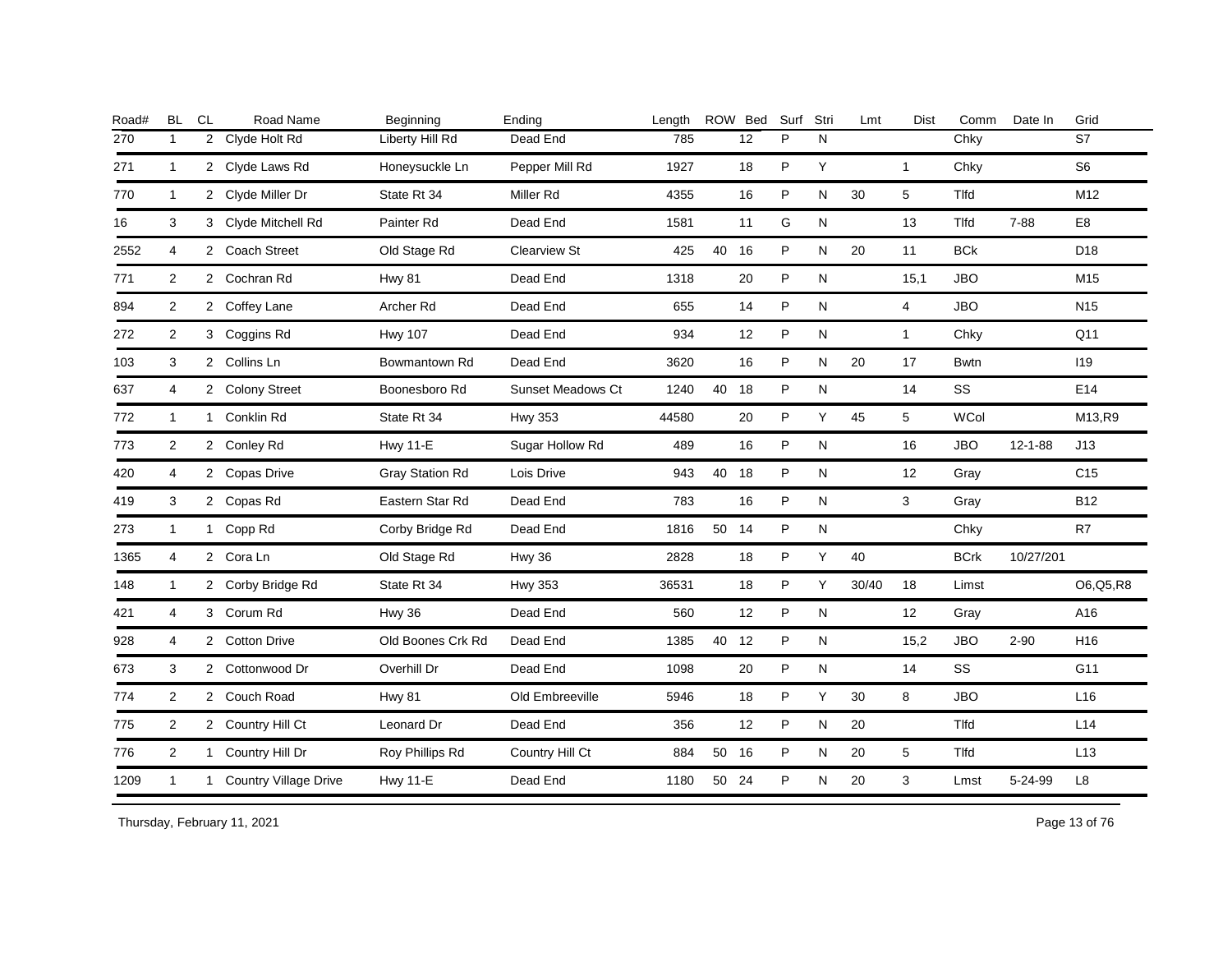| Road# | <b>BL</b>    | <b>CL</b>    | Road Name                  | Beginning              | Ending          | Length    | ROW   | <b>Bed</b> | Surf         | Stri         | Lmt | Dist           | Comm        | Date In       | Grid            |
|-------|--------------|--------------|----------------------------|------------------------|-----------------|-----------|-------|------------|--------------|--------------|-----|----------------|-------------|---------------|-----------------|
| 777   | 2            |              | County Farm Rd             | Mt Zion Church Rd      | Couch Rd        | 6193      | 50    | 18         | P            | N            |     | 15,2           | <b>JBO</b>  |               | L16             |
| 422   | 4            |              | 2 Cox Circle               | Bob Jobe Rd            | Circles         | 795       |       | 12         | P            | N            | 20  | 12             | <b>BCk</b>  | $9 - 85$      | <b>B13</b>      |
| 423   | 4            |              | 2 Cox Road                 | <b>Gray Station Rd</b> | Cedar Creek Rd  | 1743      |       | 14         | P            | Y            | 25  | 12             | Gray        |               | <b>B16</b>      |
| 17    | 3            |              | 2 Coxes Springs Rd         | <b>Hwy 81</b>          | <b>Hwy 93</b>   | 9280      | 40    | 18         | P            | Y            | 35  | 13             | FBr         |               | E <sub>6</sub>  |
| 104   | 3            |              | 3 Crain Rd                 | Luster <sub>Rd</sub>   | Dead End        | 1098      |       | 13         | P            | N            |     | 17             | <b>Bwtn</b> |               | K <sub>5</sub>  |
| 18    | 3            |              | 3 Crawford Hollow Rd       | Oak Glen Cir           | Dead End        | 4138      |       | 12         | $\mathsf{P}$ | N            |     | $\overline{7}$ | FBr         |               | A4              |
| 19    | 3            |              | 3 Crawford Ln              | Fordtown Rd            | Dead End        | 496       | 30 18 |            | P            | N            |     | $\overline{7}$ | FBr         |               | D7              |
| 149   | $\mathbf{1}$ |              | 3 Crawford Rd              | Carson Rd              | Dead End        | 785       | 30    | 16         | P            | N            |     | 5              | <b>JBO</b>  | $4 - 87$      | L <sub>10</sub> |
| 778   | $\mathbf{1}$ |              | 2 Creasey Creek Rd         | <b>Hwy 11-E</b>        | Sand Valley Rd  | 2284      |       | 18         | P            | N            |     |                | <b>Tlfd</b> |               | K <sub>12</sub> |
| 1313  | 2            |              | 4 Creek Road               | Deacon Creek Way       | Dead End        | 3931      | 20    | 12         | P            | N            |     | 4              | Embr        |               | H7, Q17         |
| 1260  | 4            |              | 1 Creek View Ct            | <b>Walker Street</b>   | Dead End        | 341       | 50 24 |            | P            | N            |     |                | Gray        |               |                 |
| 20    | 3            |              | 2 Crestview Dr             | Hwy 93                 | Dead End        | 1146      |       | 12         | P            | N            |     | $\overline{7}$ | FBr         |               | C6,G20          |
| 150   | 3            |              | 2 Crestview Rd             | <b>Hwy 75</b>          | Dead End        | 2890      |       | 12         | P            | N            | 20  | 17             | Lmst        |               | K9              |
| 1283  | 2            |              | 2 Crockett Road            | Mill Springs Rd        | Dead End        | 1161      |       | 12         | $\mathsf{P}$ | N            |     | 15,2           | <b>JBO</b>  |               | L <sub>18</sub> |
| 2437  | 2            |              | 2 Crocus Ln                | Cherokee Rd            | Dead End        | 507       | 40 12 |            | P            | N            |     | $\overline{4}$ | Lamar       | $5 - 91$      | N <sub>16</sub> |
| 424   | 4            | $\mathbf{1}$ | Cross Creek Ct             | Hales Chapel Rd        | Dead End        | 1068      |       | 16         | P            | N            | 20  | 12             | Gray        |               | D <sub>16</sub> |
| 2537  | 4            | 1            | <b>Crystal Springs Cir</b> | State Rt 75            | circles         | 4000      | 50 28 |            | P            | N            | 20  | 12             | Gray        | $9 - 25 - 95$ | <b>B15</b>      |
| 151   | $\mathbf{1}$ |              | 2 Culver Rd                | <b>McInturff Rd</b>    | Wash Col Sta Rd | 6902 .288 |       | 16         | P            | N            | 30  | 17,18          | <b>JBO</b>  |               | L7, M8          |
| 1380  | 4            |              | 2 Cumberland Ct            | <b>Suncrest Street</b> | Dead End        | 211       |       | 12         | P            | $\mathsf{N}$ |     |                | Gray        |               |                 |
| 274   | $\mathbf{1}$ |              | 2 Curtis Rd                | <b>Hwy 107</b>         | Dead End        | 677       | 40    | 16         | P            | N            |     | $\mathbf{1}$   | Chky        | 8-89          | R <sub>11</sub> |
| 921   | 2            |              | 1 Cutting Edge Ct          | Precision Lane         | Dead End        | 275       | 50    | 32         | P            | N            |     |                | <b>JBO</b>  | 11/10/200     |                 |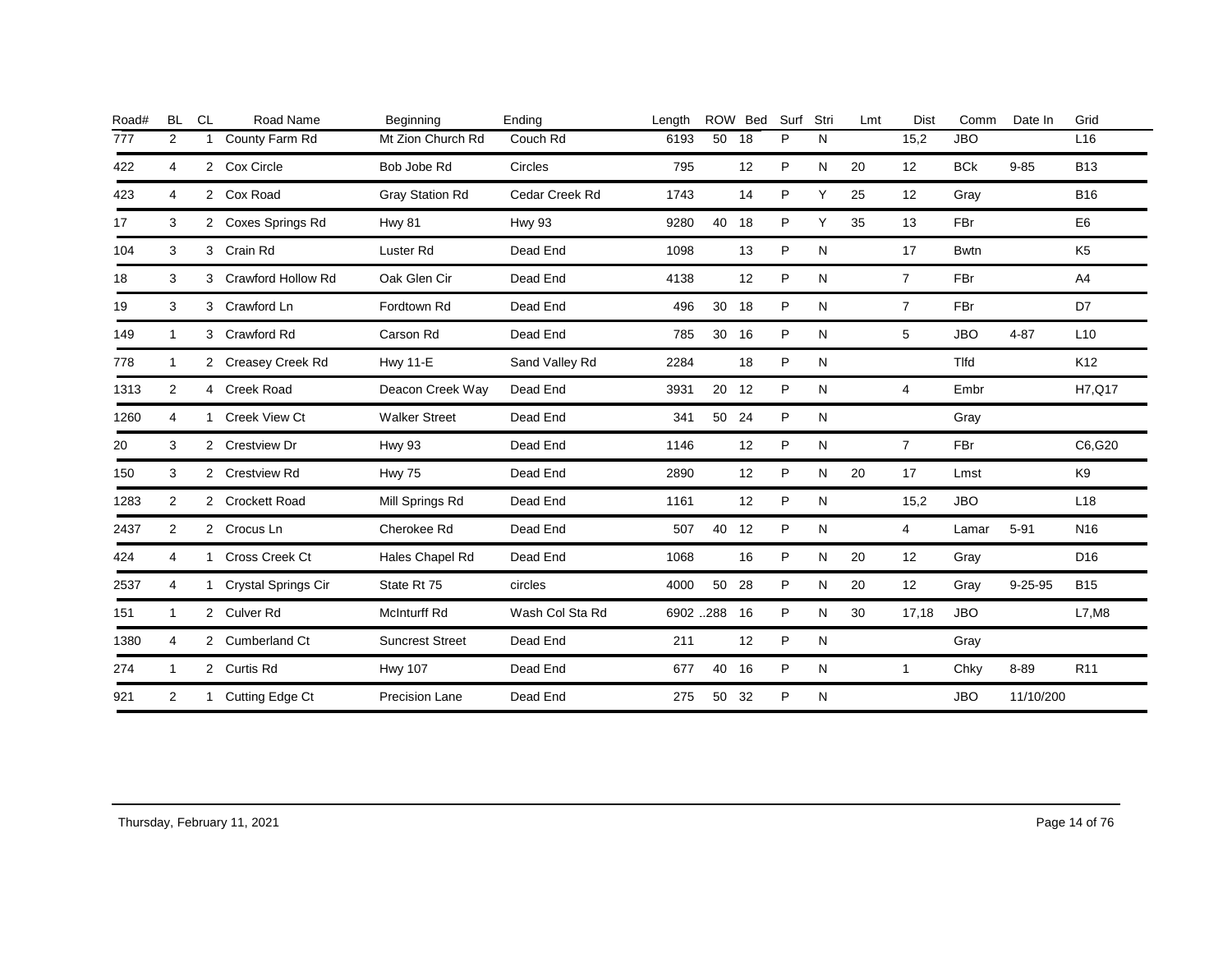| Road# | <b>BL</b>      | <b>CL</b>      | Road Name          | Beginning              | Ending             | Lenath |       | ROW Bed | Surf | Stri      | Lmt   | <b>Dist</b>       | Comm         | Date In   | Grid                 |
|-------|----------------|----------------|--------------------|------------------------|--------------------|--------|-------|---------|------|-----------|-------|-------------------|--------------|-----------|----------------------|
| 943   | 2              | $\overline{2}$ | D Street Drive     | <b>JBO Hwy</b>         | Dead End           | 234    |       | 16      | P    | N         |       |                   | <b>JBO</b>   |           | J18                  |
| 721   | 3              |                | 2 D Ward Road      | Bowmantown Rd          | <b>Hwy 81</b>      | 9418   |       | 16      | P    | Y         | 30    | 16                | <b>B</b> mtn |           | 110                  |
| 638   | 3              |                | 2 Dadburn Rd       | Elmer Walker Rd        | Dead End           | 1161   |       | 18      | P    | N         |       | 14                | SS           |           | D <sub>12</sub>      |
| 1302  | 3              |                | 1 Daisy Lane       | Alfalfa Lane           | Alfalfa Ln         | 700    | 50 24 |         | P    | ${\sf N}$ |       | 12                | SS           | 01-13-04  | D 13                 |
| 1099  | $\overline{4}$ |                | 2 Dalewood Drive   | Watauga Rd             | Woodlyn Rd         | 435    |       | 16      | P    | Y         | 15    | 10                | <b>JC</b>    |           | F <sub>25</sub>      |
| 1100  | 4              |                | 2 Dalewood Rd      | Woodlyn Rd             | Carter Co Line     | 1216   |       | 16      | P    | Υ         |       | 10                | <b>JC</b>    |           | F <sub>25</sub>      |
| 2442  | 3              |                | 2 Dana Bacon Dr    | Harmony Rd             | Dead End           | 2142   | 40    | 20      | P    | ${\sf N}$ |       | 13                | SS           |           | E9                   |
| 21    | 3              |                | 2 Dark Hollow Rd   | Double Spings Rd       | Fordtown Rd        | 4513   |       | 18      | P    | Y         | 30    | $\overline{7}$    | FBr          |           | B <sub>9</sub>       |
| 1314  | $\overline{2}$ |                | 2 Dave Fender Rd   | Charlie Carson Rd      | Dead End           | 1561   |       | 16      | P    | N         | 20    | $\overline{4}$    | Chky         |           | P <sub>13</sub>      |
| 779   | $\mathbf{1}$   | $\mathbf{1}$   | Daveys Court       | Hartman Rd             | Dead End           | 276    | 50    | 22      | P    | N         |       |                   | Tlfd         |           | L13                  |
| 915   | 4              |                | 2 David Bull Lane  | <b>Boones Creek Rd</b> | Dead End           | 820    | 40    | 16      | P    | N         |       | 15                | <b>JBO</b>   | 05/13/200 |                      |
| 22    | 3              |                | 2 Davis Road       | <b>Hwy 93</b>          | Whitlock Dr        | 465    | 40 18 |         | P    | N         |       | $\overline{7}$    | FBr          | $2 - 86$  | C <sub>6</sub>       |
| 152   | $\mathbf{1}$   |                | 2 Davy Crockett Rd | State Rt 34            | Greene Co. Line    | 8341   |       | 18      | P    | Y         | 35    | 18                | Lmst         |           | O <sub>5</sub>       |
| 427   | 4              | 1              | Dayton Drive       | Free Hill Rd           | Lee Drive          | 1942   | 50    | 20      | P    | N         | 25    | $12 \overline{ }$ | Gray         |           | B17                  |
| 1315  | $\overline{2}$ |                | 2 Deacon Creek Rd  | Hwy 81 South           | Creek Rd.          | 1097   |       | 16      | P    | N         | 25    | 4                 | Embr         |           | Q17                  |
| 1316  | 2              |                | 2 Deacon Creek Way | Hwy 81 South           | Creek Rd           | 906    |       | 14      | P    | N         | 25    | $\overline{4}$    | Embr         |           | Q17                  |
| 722   | 2              |                | 2 Deadrick Ln      | Droke Lane             | Dead End           | 800    |       | 16      | P    | N         |       | 16                | <b>JBO</b>   |           | 112                  |
| 639   | 3              | 1              | Deakins Estates Dr | Gray Sta-SS Rd         | Dead End           | 1269   |       | 20      | P    | N         | 20    | 14                | Gray         | $1 - 82$  | E <sub>13</sub>      |
| 23    | 3              |                | 2 Deakins Rd       | Logan Chapel Rd        | Painter Rd         | 7388   |       | 18      | P    | Y         |       | 13                | <b>FBr</b>   |           | D <sub>8</sub>       |
| 640-A | $\overline{4}$ |                | 2 Dean Archer Rd   | Boonesboro Rd          | Leedy Ln           | 2744   |       | 18      | P    | N         | 20/35 |                   | <b>SS</b>    |           | E13,F13              |
| 640   | 3              |                | 2 Dean Archer Road | Leedy Lane             | Brethren Church Rd | 7758   |       | 18      | P    | N         | 30    |                   | SS           |           | E13,F13              |
| 428   | $\overline{4}$ | $\mathbf{1}$   | Dean Street        | Old Stage Rd           | Dead End           | 796    |       | 20      | P    | ${\sf N}$ | 20    | 11                | <b>BCk</b>   |           | C18, H <sub>24</sub> |
| 780   | $\mathbf{1}$   |                | 1 Debbies Cir      | Berry Ridge Rd         | Dead End           | 689    | 50 28 |         | P    | N         | 20    | 5                 | Tlfd         |           | K13                  |
| 2443  | 2              |                | 2 Dee Runion Rd    | <b>Hwy 107</b>         | Dead End           | 1003   | 40    | 16      | P    | ${\sf N}$ |       | 4,6               | Lamar        |           | P <sub>15</sub>      |
|       |                |                |                    |                        |                    |        |       |         |      |           |       |                   |              |           |                      |

Thursday, February 11, 2021 2012 2014 2015 2016 2017 2021 20:30 Page 15 of 76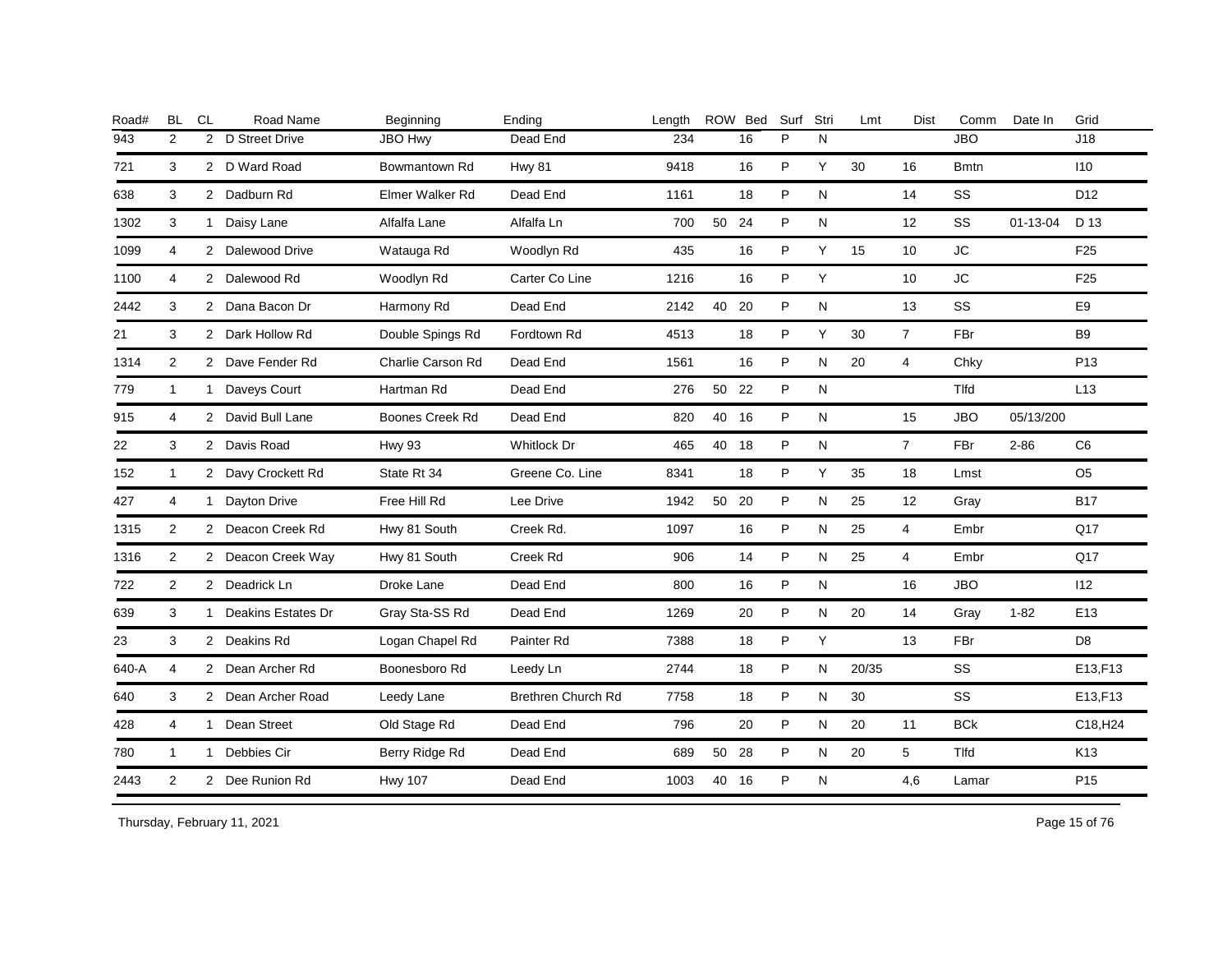| Road# | <b>BL</b>      | CL           | Road Name            | Beginning               | Ending                 | Length |       | ROW Bed | Surf | Stri      | Lmt | <b>Dist</b>    | Comm        | Date In       | Grid            |
|-------|----------------|--------------|----------------------|-------------------------|------------------------|--------|-------|---------|------|-----------|-----|----------------|-------------|---------------|-----------------|
| 601   | 2              | $\mathbf{1}$ | Deer Ridge Ln        | <b>State Side Drive</b> | Dead End               | 1369   | 40    | 12      | P    | N         |     | 6              | Lmar        |               |                 |
| 997   | 4              | $\mathbf{1}$ | Dellwood Ln          | Heritage Rd             | Dead End               | 425    | 50    | 28      | P    | N         |     | 11             | <b>BCk</b>  |               | C18             |
| 429   | 3              | $\mathbf{2}$ | Delmer Salts Rd      | Ford Creek Rd           | <b>Gray Station Rd</b> | 8857   |       | 18      | P    | N         | 25  | 12             | Gray        |               | C <sub>13</sub> |
| 430   | 4              |              | 2 Delta Street       | Skyland Dr              | <b>Suncrest St</b>     | 1345   |       | 16      | P    | N         | 20  | 12             | Gray        |               | C <sub>15</sub> |
| 1154  | $\overline{4}$ |              | 2 Denny Mill Rd      | West Oakland            | Knob Creek Rd          | 1005   | 40 16 |         | P    | Y         | 35  | 10             | <b>JC</b>   |               | G19             |
| 275   | $\mathbf{1}$   |              | 2 Deseree Broyles Rd | <b>Hwy 107</b>          | Corby Bridge Rd        | 3180   |       | 16      | P    | N         |     | $\mathbf{1}$   | Chky        |               | R <sub>6</sub>  |
| 1251  | 3              |              | Destiny Lane         | Morgan Lane             | Dead End               | 419    | 50    | 20      | P    | ${\sf N}$ |     |                | <b>FBr</b>  | 2004          |                 |
| 276   | $\mathbf{1}$   | $\mathbf{1}$ | Dillow Hill Dr       | Lorries Drive           | Dead End               | 639    |       | 20      | P    | ${\sf N}$ | 15  | $\mathbf{1}$   | Chky        |               | R7              |
| 2444  | $\mathbf{1}$   |              | 2 Doak Lane          | Wash Col Rd             | Dead End               | 1308   |       | 18      | P    | ${\sf N}$ | 30  | 3              | <b>WCol</b> | $1 - 91$      | N <sub>9</sub>  |
| 153   | $\mathbf{1}$   |              | 2 Doc Browning Rd    | <b>Telford Sch Rd</b>   | Telford New Victory Rd | 1835   | 40    | 18      | P    | N         |     | 5              | Tlfd        |               | M11             |
| 674   | 3              |              | 2 Doc Wheelock Rd    | Harmony Rd              | Dead End               | 1458   |       | 12      | P    | ${\sf N}$ |     | 13             | Hmny        | $5 - 88$      | D <sub>10</sub> |
| 24    | 3              |              | 2 Dogwood Dr         | <b>Hwy 93</b>           | Sullivan Co Line       | 5541   | 40    | 18      | P    | Y         | 30  | $\overline{7}$ | FBr         |               | <b>B6,B7</b>    |
| 25    | 3              | 1            | Dogwood Hills Rd     | <b>Hwy 81</b>           | Dead End               | 1931   | 50 18 |         | P    | N         |     | 13             | FBr         |               | E7              |
| 431   | 4              | $\mathbf{2}$ | Dogwood Lane         | Hwy 36                  | Liberty Ch Rd          | 3830   |       | 18      | P    | Y         | 30  | 12             | Gray        |               | A6, H21         |
| 998   | 4              |              | 2 Dogwood Street     | <b>Circle Drive</b>     | Circle Dr              | 1000   |       | 16      | P    | N         |     | 11             | <b>BCk</b>  |               | <b>B17</b>      |
| 781   | $\overline{2}$ | 1            | Dogwood Village Rd   | <b>Hwy 81</b>           | Dead End               | 1466   | 50 20 |         | P    | N         | 20  | 15,2           | <b>JBO</b>  |               | M15             |
| 782   | 2              |              | 2 Don Carson Rd      | Slate Hill Rd           | Leesburg Rd            | 6927   |       | 18      | P    | Y         |     | 16             | <b>Bwtn</b> |               | K <sub>10</sub> |
| 783   | $\overline{2}$ |              | 2 Don White Rd       | Mill Springs Rd         | Circles                | 921    |       | 16      | P    | N         |     | 15,2           | <b>JBO</b>  |               | J16             |
| 277   | $\mathbf{1}$   |              | 2 Donald Broyles Rd  | Highway 107             | Honeysuckle Rd         | 4897   | 40 16 |         | P    | Y         |     | $\mathbf{1}$   | Chky        |               | <b>R5,R6</b>    |
| 999   | 4              |              | 3 Doolittle Rd       | Rockingham Rd           | Dead End               | 330    |       | 12      | P    | ${\sf N}$ |     |                | Gray        | $11 - 1 - 88$ | C <sub>19</sub> |
| 154   | $\mathbf{1}$   | $\mathbf{1}$ | Dorothy Cir          | Westview Dr             | Dead End               | 1045   | 50 20 |         | P    | ${\sf N}$ | 20  | 3              | Lmst        |               | N7              |
| 26    | 3              | $\mathbf{1}$ | Double Springs Rd    | <b>Hwy 93</b>           | Sullivan Co Line       | 16900  |       | 18      | P    | Y         | 30  | $\overline{7}$ | FBr         |               | <b>B8,C7</b>    |
| 641   | 3              |              | 2 Douglas Chapel Rd  | Gray Sta-SS Rd          | Dean Archer Rd         | 6916   | 40    | 20      | P    | Υ         | 25  | 14             | SS          |               | E13             |
| 434   | 3              | $\mathbf{1}$ | Douglas Shed Rd      | Ford Creek Rd           | Gray Station Rd        | 5672   |       | 20      | P    | Υ         | 30  | 12             | Gray        |               | C14             |
|       |                |              |                      |                         |                        |        |       |         |      |           |     |                |             |               |                 |

Thursday, February 11, 2021 2012 2014 2012 20:30 Page 16 of 76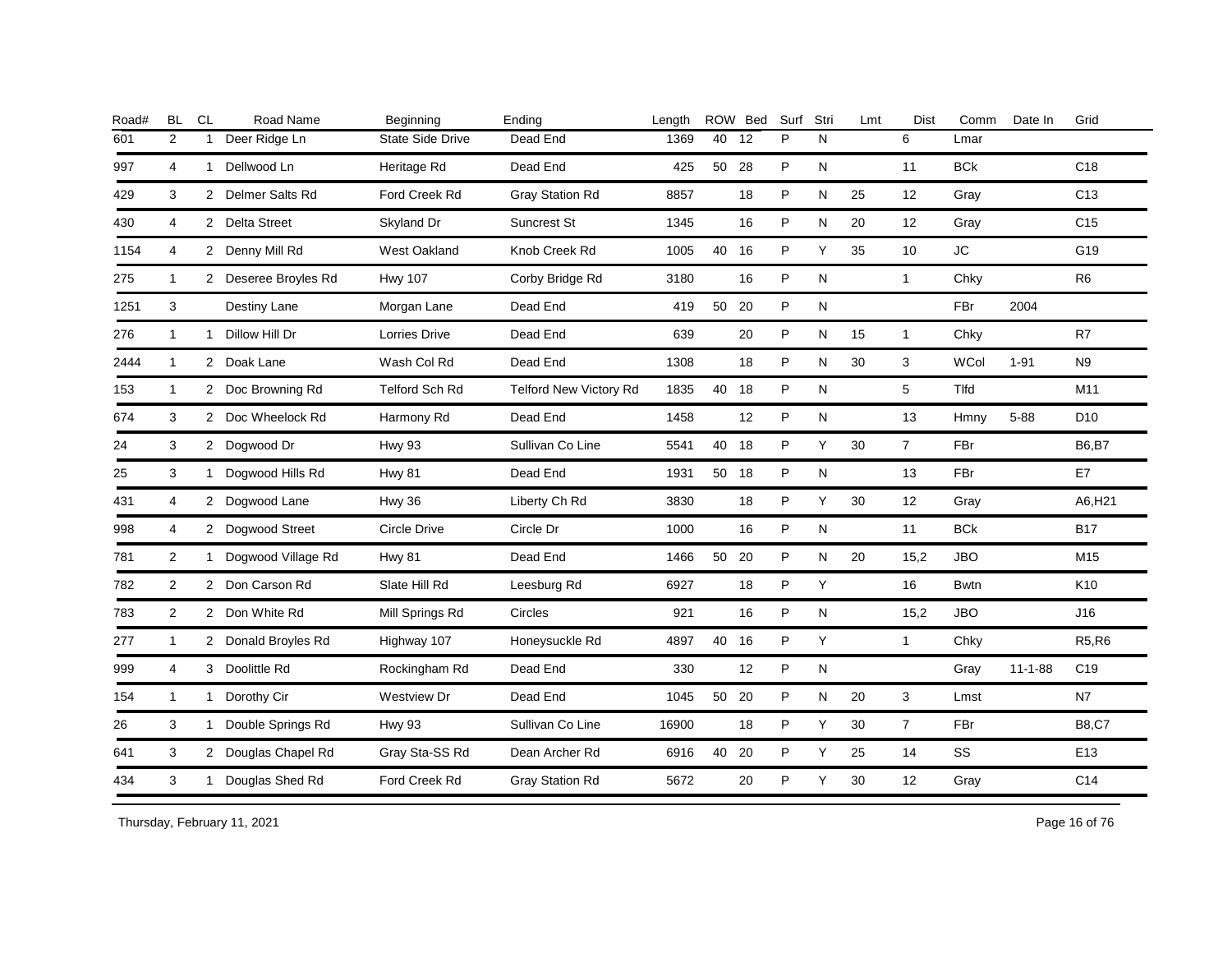| Road# | <b>BL</b>      | <b>CL</b>             | Road Name            | Beginning       | Ending                      | Length | <b>ROW</b> | Bed | Surf | Stri | Lmt | Dist | Comm       | Date In       | Grid            |
|-------|----------------|-----------------------|----------------------|-----------------|-----------------------------|--------|------------|-----|------|------|-----|------|------------|---------------|-----------------|
| 2424  | 4              | $\overline{2}$        | Dove Drive           | Headtown Rd     | loops                       | 1834   | 40         | 20  | P    | N    |     | 9,7  | <b>JBO</b> | $11 - 1 - 90$ | 117             |
| 435   | 4              |                       | 2 Dove Lane          | Hwy 36          | Dead End                    | 1462   |            | 12  | P    | N    | 20  | 12   | <b>BCk</b> |               | <b>B17</b>      |
| 2446  | 3              |                       | 2 Drain Lane         | Harmony Rd      | Dead End                    | 415    | 40         | 12  | P    | N    |     | 13   | Hmny       |               | F <sub>9</sub>  |
| 723   | $\overline{2}$ |                       | 2 Droke Lane         | <b>Hwy 81</b>   | Bayless Rd                  | 5807   | 40         | 18  | P    | Υ    | 30  | 16   | SS         |               | 112             |
| 1317  | $\overline{2}$ |                       | Dry Creek Rd         | Arnold Rd       | Cherokee Rd/ JC Cty<br>Lmts | 45284  | 60         | 20  | P    | ⋎    | 30  | 4,8  | LmJC       |               | K21, O21        |
| 1034  | 4              |                       | <b>Duchess Court</b> | Dutch St.       | Dead End                    | 310    | 50         | 24  | P    | N    | 20  |      | Gray       | 7-14-98       | E16             |
| 724   | 3              | $\overline{2}$        | Ducktown Rd          | Glendale Rd     | Greene Co Line              | 9082   |            | 18  | P    |      | 35  | 17   | SS         |               | G1, H1, H2      |
| 1284  | 2              | $\mathbf{2}$          | Dulaney Rd           | Mill Springs Rd | <b>Summit Drive</b>         | 4546   |            | 18  | P    | Υ    |     | 8,1  | <b>JBO</b> |               | K <sub>18</sub> |
| 278   |                | $\mathbf{2}^{\prime}$ | Dunbar Rd            | Corby Bridge Rd | Liberty Church Rd           | 7181   |            | 16  | P    | Υ    | 35  | 18   | Chky       |               | R7,S6           |
| 155   |                | $\overline{2}$        | Dunford Cir          | Bigwood Rd      | Circles                     | 2427   |            | 16  | P    | N    |     | 18   | Lmst       |               | M <sub>6</sub>  |
| 1000  | 4              | $\overline{2}$        | Durham Rd            | Oak Grove Rd    | Dead End                    | 1080   |            | 16  | P    | N    | 20  | 11   | <b>BCk</b> |               | <b>B18</b>      |
| 1055  | 4              |                       | Dutch Street.        | Moody Ln.       | Shipley Rd.                 | 1992   | 50         | 24  | P    | N    | 20  | 11   | Gray       | 7-14-98       | E16             |
| 156   |                | 3                     | Dutchy Humphreys Rd  | State Rt 34     | SR 34                       | 723    |            | 12  | P    | N    |     | 18   | Lmst       |               |                 |
| 27    | 3              |                       | <b>Dykes Drive</b>   | Oak Glen Cir    | Dead End                    | 1345   |            | 10  | P    | N    |     |      | <b>FBr</b> |               | C <sub>3</sub>  |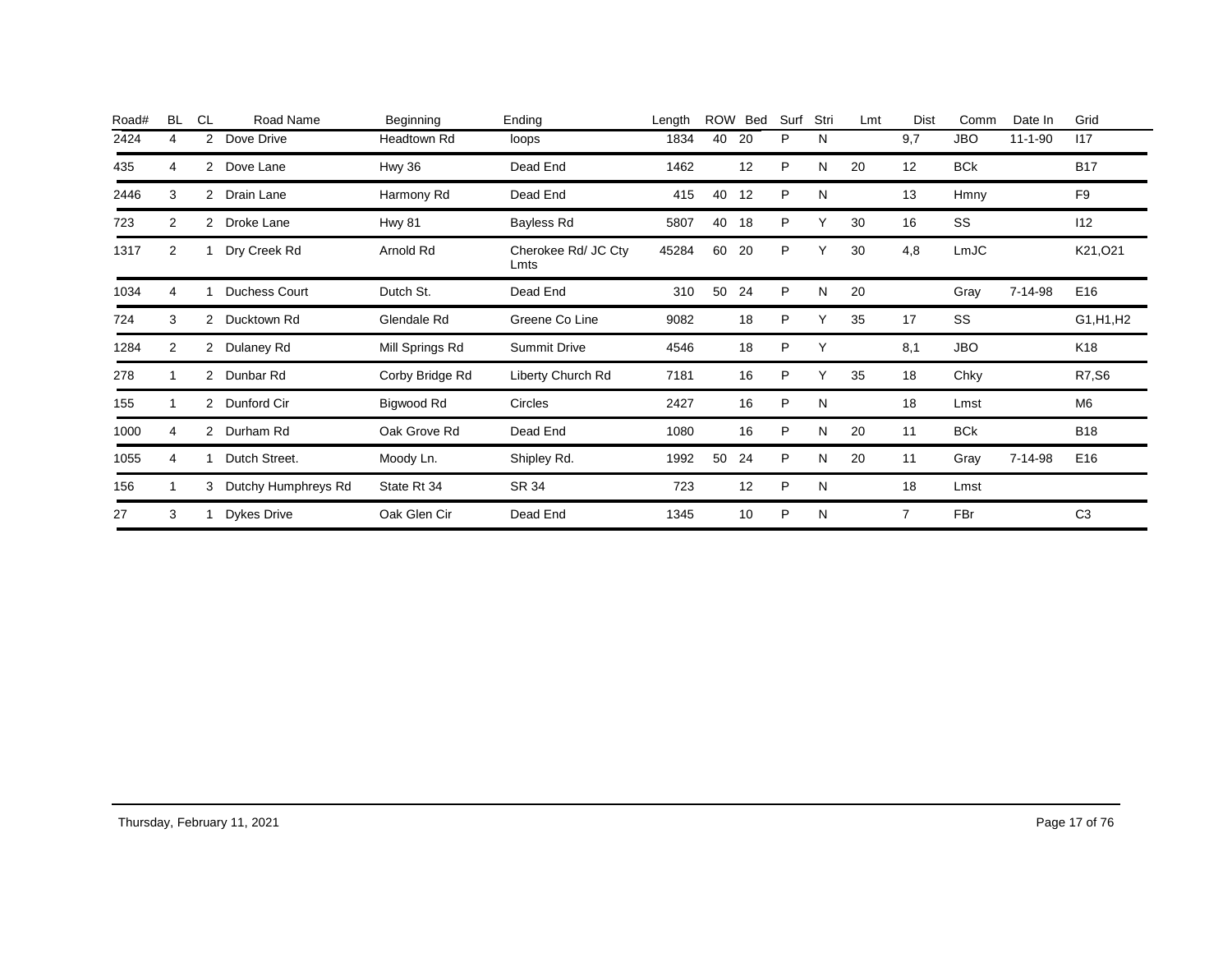| Road# | <b>BL</b>      | CL           | Road Name            | Beginning           | Ending            | Length |    | ROW Bed | Surf | Stri      | Lmt | <b>Dist</b>    | Comm        | Date In       | Grid            |
|-------|----------------|--------------|----------------------|---------------------|-------------------|--------|----|---------|------|-----------|-----|----------------|-------------|---------------|-----------------|
| 1301  | 2              |              | 2 E 81 Loop          | Hwy 81 South        | Cirlces           | 1777   |    | 18      | P    | Y         | 25  | $\overline{4}$ | Embr        |               | O16             |
| 157   | $\mathbf{1}$   |              | 3 E Bailey Rd        | <b>McInturff Rd</b> | Dead End          | 895    |    | 12      | P    | N         |     | 18             | <b>Bwtn</b> |               | L <sub>3</sub>  |
| 158   | $\mathbf{1}$   |              | 3 E G Morrow Rd      | <b>Bud Ball Rd</b>  | Dead End          | 2237   |    | 12      | P    | N         |     | $\overline{2}$ | <b>Tlfd</b> |               | P <sub>8</sub>  |
| 159   | $\mathbf{1}$   |              | 2 E O Shanks Rd      | <b>Hwy 11-E</b>     | <b>Blalock Rd</b> | 833    |    | 16      | P    | N         |     | 17             | <b>Bwtn</b> |               | L9              |
| 281   | $\mathbf{1}$   |              | 3 E Shaw Rd          | Greene Co Line Rd   | Dead End          | 750    |    | 12      | P    | ${\sf N}$ |     | $\mathbf{1}$   | Chky        |               |                 |
| 675   | 3              |              | 2 Earl Light Cir     | Gray Sta-SS Rd      | Sabrina Drive     | 1185   |    | 20      | P    | Y         |     | 14             | <b>SS</b>   |               | G11             |
| 1318  | 2              |              | 2 Earnest Elliott Rd | Hwy 81 South        | Dead End          | 545    |    | 18      | P    | N         |     | $\overline{4}$ | Embr        |               | Q16             |
| 282   | $\mathbf{1}$   |              | 2 Earnest Snapp Rd   | J.D. Fox Rd         | Dead End          | 515    |    | 16      | P    | N         |     | $\overline{2}$ | Lmst        |               | Q8              |
| 436   | $\overline{4}$ |              | 3 East Drive         | Browns Rd           | <b>West Drive</b> | 535    |    | 14      | P    | ${\sf N}$ | 15  | 11             | <b>BCk</b>  |               | D <sub>19</sub> |
| 437   | 3              |              | 2 Eastern Star Ext   | Eastern Star Rd     | Dead End          | 815    |    | 16      | P    | N         |     | 13             | SS          |               | <b>B12</b>      |
| 438   | 3              |              | 3 Eastern Star Rd    | Kinchloe Mill Rd    | JC City Limits    | 7322   | 30 | 20      | P    | Y         | 30  | 13             | Eastern     |               | <b>B11</b>      |
| 992   | 3              |              | 1 Eastwood Drive     | Gray Station-SS Rd  | Dead End          | 215    | 40 | 18      | P    | ${\sf N}$ |     |                | SS          |               |                 |
| 986   | 4              |              | 1 Ebony Ln           | Crystal Spg. Cir.   | Crystal Spg Cir.  | 792    |    | 50 28   | P    | N         | 20  | 12             | Gray        | 2-23-98       | <b>B15</b>      |
| 439   | 4              |              | 2 Ed Gage Lane       | Old Gray Sta Rd     | Dead End          | 987    |    | 14      | P    | N         | 20  | 11             | <b>BCk</b>  |               | C <sub>17</sub> |
| 1319  | $\overline{2}$ |              | 3 Ed King Rd         | Charlie Hicks Rd    | Dead End          | 590    |    | 12      | P    | N         |     | 8,2            | <b>JBO</b>  |               | M18             |
| 1001  | 4              |              | 2 Ed Martin Rd       | <b>Hwy 36</b>       | Dead End          | 1055   |    | 40 12   | P    | N         |     | 11             | <b>BCk</b>  | $10 - 1 - 86$ | <b>B17</b>      |
| 28    | 3              |              | 2 Eddie Haren Rd     | <b>Hwy 81</b>       | Dead End          | 996    |    | 12      | P    | N         |     | 17             | FBr         |               | F <sub>8</sub>  |
| 1372  | 2              |              | 1 Eden Drive         | Sugar Hollow Road   | Dead End          | 1266   |    | 50 18   | P    | N         |     |                | <b>JBO</b>  | $1 - 13 - 19$ |                 |
| 440   | 4              | $\mathbf{1}$ | Edgewood Dr          | <b>Hillcrest Dr</b> | Lamar Ave         | 1037   |    | 50 20   | P    | N         |     | 12             | Gray        |               | A15, G22        |
| 1182  | 4              |              | 2 Edwards Farm Rd    | <b>Fleming Road</b> | Dead End          | 210    |    |         | P    | N         |     |                | <b>JC</b>   | $3 - 26 - 01$ | H <sub>24</sub> |
| 677   | 3              |              | 2 Edwards Lane       | <b>Wilcox Cir</b>   | Dead End          | 1597   |    | 17      | P    | N         |     | 14             | <b>SS</b>   |               | G12             |
| 1285  | 2              |              | 2 Edwards Rd         | Matson Rd           | Dead End          | 1260   |    | 16      | P    | N         | 20  | 8,1            | <b>JBO</b>  |               | J18             |
| 1358  | 4              |              | 3 Eisenhower Rd      | Old Boones Crk Rd   | Dead End          | 1346   |    | 12      | P    | N         |     | 15,2           | <b>BC</b>   |               | G17             |
| 284   | $\overline{2}$ |              | 2 Eli Masters Rd     | <b>Hwy 107</b>      | Clarks Creek Rd   | 2342   |    | 16      | P    | Y         | 30  | $\mathbf{1}$   | Chky        |               | R <sub>11</sub> |
|       |                |              |                      |                     |                   |        |    |         |      |           |     |                |             |               |                 |

Thursday, February 11, 2021 2012 2014 2015 2016 2017 2021 20:30 Page 18 of 76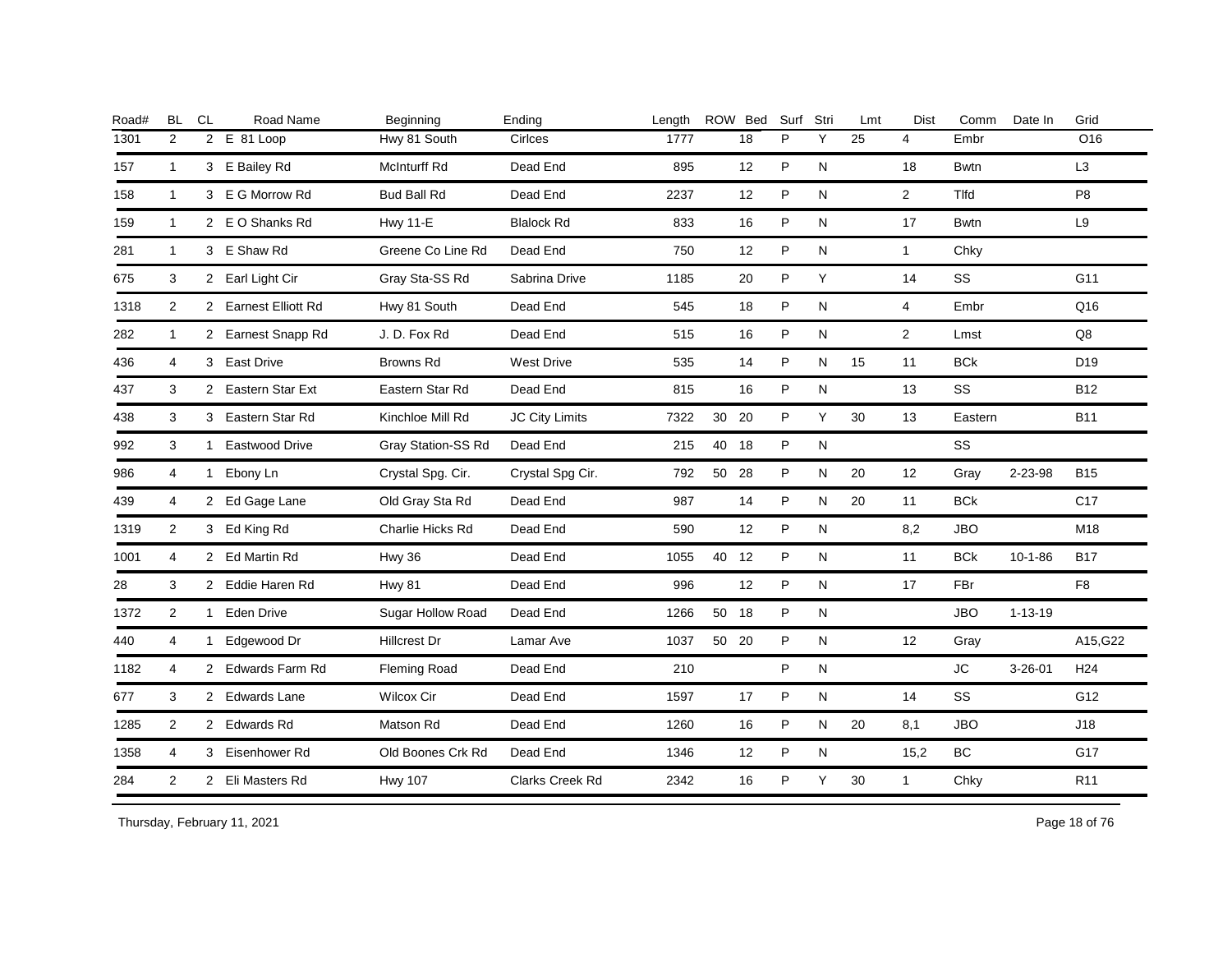| Road# | <b>BL</b>      | <b>CL</b>            | Road Name                          | Beginning           | Ending            | Length | <b>ROW</b> | Bed | Surf | Stri | Lmt | Dist | Comm        | Date In       | Grid            |
|-------|----------------|----------------------|------------------------------------|---------------------|-------------------|--------|------------|-----|------|------|-----|------|-------------|---------------|-----------------|
| 441   | 4              | 2                    | Elizabeth Ave                      | Copas Dr            | Lois Dr           | 1342   |            | 16  | P    | N    | 20  | 12   | Gray        |               | C <sub>15</sub> |
| 2451  | 2              | 2                    | <b>Elliott and Scott Cir</b>       | Greenwood Dr        | Circles           | 2297   | 40         | 16  | P    | N    | 20  | 8,2  | JC          |               | J10             |
| 1320  | 2              | 2                    | <b>Elliott Drive</b>               | Creek Rd            | Dead End          | 871    |            | 12  | P    | N    |     | 4    | Embr        |               | Q17             |
| 442   | 4              |                      | Elm Heights St                     | Greyland Dr         | Dead End          | 937    | 50         | 20  | P    | N    | 20  | 11   | Gray        |               | C <sub>17</sub> |
| 642   | 3              |                      | Elm Hill Drive                     | Gray Sta-SS Rd      | Dead End          | 1140   | 50         | 24  | P    | N    | 20  | 14   | SS          |               | E12             |
| 443   | 4              | 3                    | Elmer Good Rd                      | <b>Hwy 75</b>       | Dead End          | 985    |            | 12  | P    | N    |     | 14   | <b>SS</b>   |               | E <sub>13</sub> |
| 643   | 3              | $\mathbf{2}^{\circ}$ | Elmer Walker Rd                    | A A Deakins Rd      | <b>Ford Creek</b> | 11945  |            | 21  | P    | Υ    | 30  | 14   | FBr         |               | E <sub>12</sub> |
| 659   | $\overline{2}$ | 4                    | Embreeville Church of<br>Christ Ln | <b>Hwy 81</b>       | Dead End          | 312    | 20         | 12  | P    | N    |     |      | Embr        | 5-27-97       | Q17             |
| 697   | $\overline{2}$ |                      | Emma Grace Dr                      | Mockingbird Place   | Mt Zion Church Rd | 3128   | 50         | 24  | P    | N    | 20  | 15   | <b>JBO</b>  | 2/28/05       |                 |
| 397   | 4              |                      | <b>Empress Court</b>               | <b>Dutch Street</b> | Dead End          | 349    | 50         | -24 | P    | N    | 20  |      | Gray        | 7-14-98       | E <sub>16</sub> |
| 285   | 2              | 2                    | Enon Church Rd                     | <b>Hwy 107</b>      | Circles           | 2287   | 40         | 14  | P    | N    | 20  | -1   | Chky        |               | Q <sub>11</sub> |
| 160   |                |                      | <b>Ernest Ward Rd</b>              | Bailey Bridge Rd    | Wash Col Rd       | 2434   | 50         | 18  | P    | N    |     | 3    | <b>Tlfd</b> |               | K <sub>10</sub> |
| 685   | 3              | 2                    | Esau Ridge                         | Bacon Rd            | Dead End          | 765    | 40         | 12  | P    | N    |     | 14   | SS          | 5/22/2017 F11 |                 |
| 1229  | 4              | 3                    | <b>Ethan Court</b>                 | Old Gray Station Rd | Dead end          | 324    |            | 14  | P    | N    |     |      |             |               |                 |
| 2452  | 2              |                      | Evergreen Rd                       | Valley Dr           | Dead End          | 1032   | 50         | 28  | P    | N    |     | 8,1  | JC.         |               | K <sub>19</sub> |
| 280   | 1              | 4                    | Evertt Copp Rd                     | Dunbar Road         | Dead End          | 1142   | 20         | 12  | P    | N    |     |      | Chky        |               | S7              |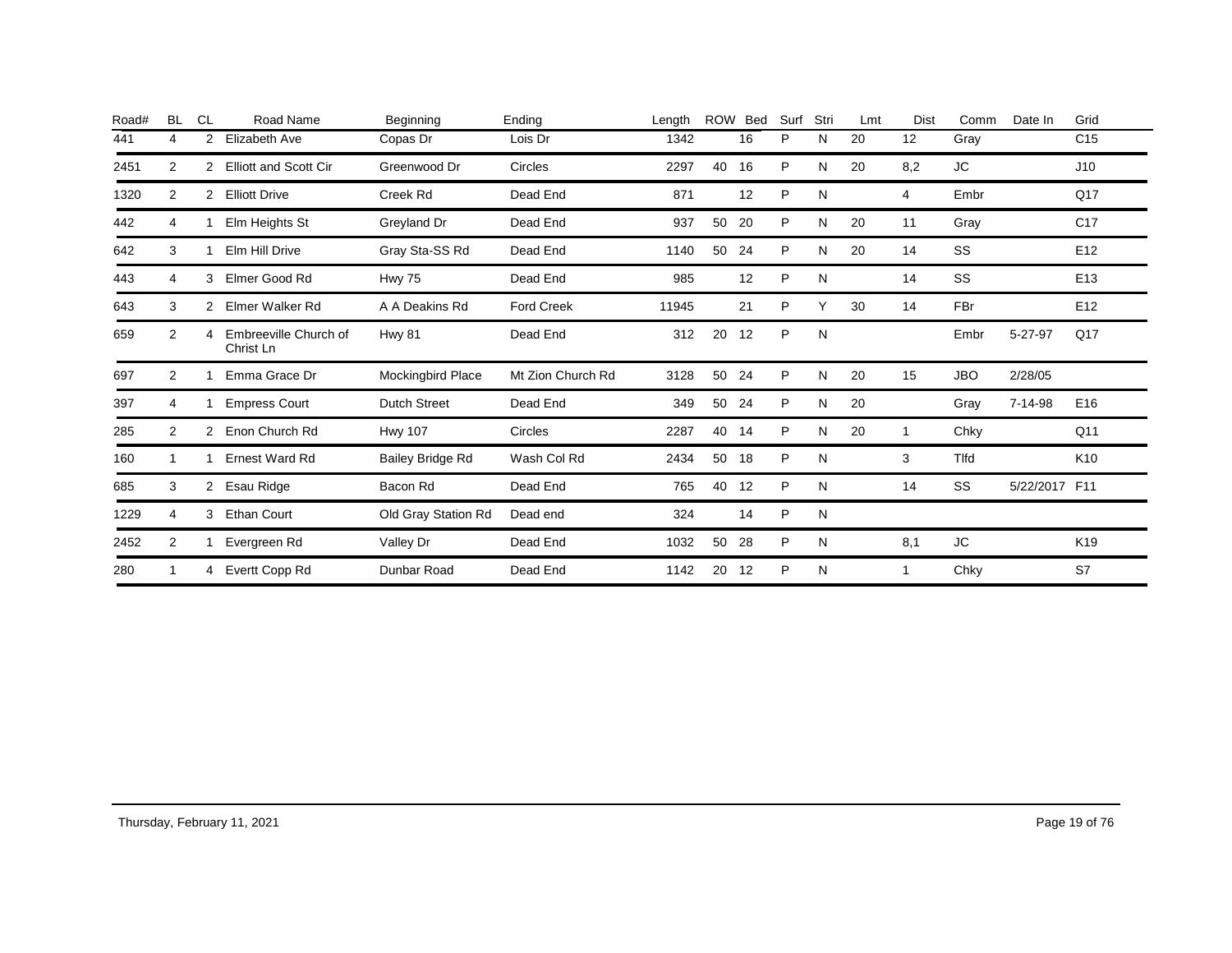| <b>BL</b>      | CL | Road Name | Beginning                                                                                                                                                                                                                                                                                                                                                                                                                                        | Ending                | Length |    |    | Surf                                                                                  | Stri | Lmt | Dist           | Comm        | Date In  | Grid            |
|----------------|----|-----------|--------------------------------------------------------------------------------------------------------------------------------------------------------------------------------------------------------------------------------------------------------------------------------------------------------------------------------------------------------------------------------------------------------------------------------------------------|-----------------------|--------|----|----|---------------------------------------------------------------------------------------|------|-----|----------------|-------------|----------|-----------------|
| 4              |    |           | Lakeview St                                                                                                                                                                                                                                                                                                                                                                                                                                      | Dead End              | 650    |    | 18 | P                                                                                     | Y    |     | 12             | Gray        |          | B15,C14         |
| 4              |    |           | Watauga Rd                                                                                                                                                                                                                                                                                                                                                                                                                                       | <b>Roweland Drive</b> | 2345   |    | 16 | P                                                                                     | N    |     | 10             | Wat         |          | F24             |
| $\overline{4}$ |    |           | Indian Ridge Rd                                                                                                                                                                                                                                                                                                                                                                                                                                  | Knob Creek Rd         | 4510   |    | 18 | P                                                                                     | Y    | 20  | 9,7            | Asby        |          | G19,H19         |
| 2              |    |           | <b>Hwy 81</b>                                                                                                                                                                                                                                                                                                                                                                                                                                    | Circles               | 999    |    | 16 | P                                                                                     | N    | 20  | 16             | SS          |          | 111             |
| 4              |    |           | Valleyview St                                                                                                                                                                                                                                                                                                                                                                                                                                    | <b>Hillcrest Dr</b>   | 1405   |    |    | P                                                                                     | N    |     | 12             | Gray        |          | A15, G23        |
| 3              |    |           | Autumn Dr                                                                                                                                                                                                                                                                                                                                                                                                                                        | Dead End              | 1837   |    |    | P                                                                                     | N    | 20  | 12             | Gray        |          | C <sub>13</sub> |
| $\mathbf{1}$   |    |           | Newt Good Rd                                                                                                                                                                                                                                                                                                                                                                                                                                     | Dead End              | 1071   |    | 18 | P                                                                                     | N    | 20  | 3              | Tlfd        |          | N <sub>10</sub> |
| 2              |    |           | Olde Farm Rd                                                                                                                                                                                                                                                                                                                                                                                                                                     | Dead End              | 1188   |    |    | P                                                                                     | N    |     |                | <b>JBO</b>  | 8-9-2005 |                 |
| 2              |    |           | <b>Hwy 107</b>                                                                                                                                                                                                                                                                                                                                                                                                                                   | Dead End              | 1985   |    |    | P                                                                                     | N    |     | $\overline{4}$ | Chky        | $1 - 86$ | P <sub>14</sub> |
| 3              |    |           | Bowmantown Rd                                                                                                                                                                                                                                                                                                                                                                                                                                    | Dead End              | 3381   |    | 16 | P                                                                                     | N    |     | 17             | <b>Bwtn</b> |          | $\mathsf{J}8$   |
| $\mathbf{1}$   |    |           | Donald Broyles Rd                                                                                                                                                                                                                                                                                                                                                                                                                                | Dead End              | 2757   |    | 14 | P                                                                                     | N    |     | $\mathbf{1}$   | Chky        |          | S <sub>5</sub>  |
| $\mathbf{1}$   |    |           | State Rt 34                                                                                                                                                                                                                                                                                                                                                                                                                                      | Dead End              | 2277   |    | 14 | $\mathsf{P}$                                                                          | N    |     | 5              | Tlfd        |          | M10             |
| 3              |    |           | Harmony Rd                                                                                                                                                                                                                                                                                                                                                                                                                                       | Dead End              | 1764   |    | 16 | P                                                                                     | N    | 20  | 13             | FBr         | $9 - 85$ | <b>B10</b>      |
| 4              |    |           | Freehill Rd.                                                                                                                                                                                                                                                                                                                                                                                                                                     | Wiltshire Dr.         | 325    | 50 |    | P                                                                                     | N    | 20  |                | Gray        |          | C <sub>17</sub> |
| 2              |    |           | Young Rd                                                                                                                                                                                                                                                                                                                                                                                                                                         | Dead End              | 680    |    | 20 | P                                                                                     | N    |     | 8,2            | <b>JC</b>   |          | K <sub>19</sub> |
| 4              |    |           | Mt View Rd                                                                                                                                                                                                                                                                                                                                                                                                                                       | Dead End              | 689    |    |    | P                                                                                     | N    |     | 10             | JC.         | $6 - 92$ | G19             |
| 3              |    |           | <b>Hwy 93</b>                                                                                                                                                                                                                                                                                                                                                                                                                                    | Dead End              | 810    |    | 17 | P                                                                                     | N    |     | $\overline{7}$ | <b>FBr</b>  |          | C <sub>6</sub>  |
| 3              |    |           | Fire Hall Rd                                                                                                                                                                                                                                                                                                                                                                                                                                     | Dead End              | 175    |    | 12 | P                                                                                     | N    |     |                | <b>FBR</b>  |          | B <sub>6</sub>  |
| 4              |    |           | Valleyview St                                                                                                                                                                                                                                                                                                                                                                                                                                    | Valleyview St         | 1823   |    |    | P                                                                                     | N    | 20  | 12             | Gray        |          | A7              |
| 4              |    |           | Bob Jobe Rd                                                                                                                                                                                                                                                                                                                                                                                                                                      | Dead End              | 1585   |    | 16 | P                                                                                     | N    | 20  | 12             | Gray        | $9 - 85$ | <b>B13</b>      |
| 2              |    |           | Carter Co Line                                                                                                                                                                                                                                                                                                                                                                                                                                   | Dead End              | 1170   |    |    | P                                                                                     | Y    | 35  | 9              |             |          | 111             |
| 2              |    |           | Leesburg Rd                                                                                                                                                                                                                                                                                                                                                                                                                                      | Old Stagecoach        | 4860   |    |    | P                                                                                     | Y    | 30  | 16             | Tlfd        |          | 111             |
| $\mathbf{1}$   |    |           | Tlfd Sch Rd                                                                                                                                                                                                                                                                                                                                                                                                                                      | Dead End              | 1846   |    | 18 | P                                                                                     | N    | 20  | 5              | Tlfd        |          | M11             |
| $\overline{4}$ |    |           | <b>Hwy 91</b>                                                                                                                                                                                                                                                                                                                                                                                                                                    | Carter Co Line        | 490    |    | 14 | P                                                                                     | N    |     | 10             | <b>JC</b>   |          | H <sub>25</sub> |
|                |    |           | 2 Fair Street<br>2 Fairhaven Rd<br>2 Fairridge Rd<br>2 Fairview Cir<br>1 Fairway Drive<br>1 Fall Street<br>2 Farmington Heights Rd<br>1 Farmstead Lane<br>2 Faulkner Ln<br>2 Fellers Dr<br>2 Fellers Rd<br>2 Ferd Henley Rd<br>2 Ferguson Rd<br>1 Fieldstone Dr.<br>1 Fine Rd<br>4 Fink Drive<br>2 Fire Hall Rd<br>2 Fire Hall Rd Ext<br>2 First Street<br>2 Fish Lane<br>1 Five Oaks Drive<br>2 Five Oaks Rd<br>2 Fleetridge Ln<br>2 Fleming Rd |                       |        |    |    | ROW Bed<br>50 20<br>50 20<br>50 26<br>40 16<br>24<br>12 16<br>40 18<br>50 20<br>40 18 |      |     |                |             | Carter C |                 |

Thursday, February 11, 2021 2012 12:33 and 20 of 76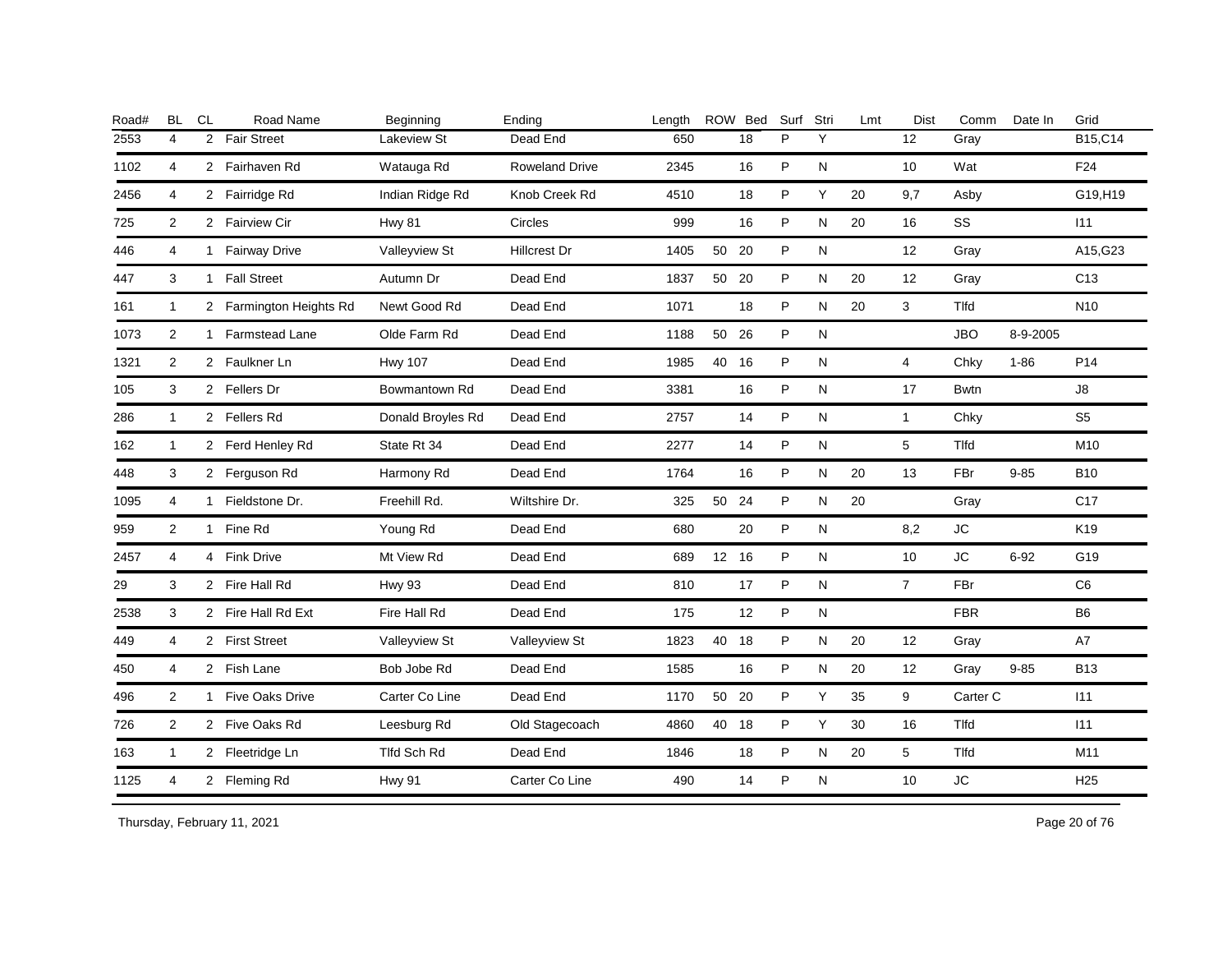| <b>BL</b>      | <b>CL</b>      | Road Name              | Beginning                                                                                                                                                                                                                                                                                                                                                                                       | Ending                         | Length |    | Surf                                           | Stri      | Lmt   | Dist              | Comm       | Date In       | Grid             |
|----------------|----------------|------------------------|-------------------------------------------------------------------------------------------------------------------------------------------------------------------------------------------------------------------------------------------------------------------------------------------------------------------------------------------------------------------------------------------------|--------------------------------|--------|----|------------------------------------------------|-----------|-------|-------------------|------------|---------------|------------------|
| 4              | $\overline{2}$ | <b>Flourville Rd</b>   | Pickens Bridge Rd                                                                                                                                                                                                                                                                                                                                                                               | JC Cty Lts                     | 3339   | 18 | P                                              | Υ         | 30    | 11                | <b>BCk</b> |               | D19.D20          |
| 3              |                | Ford Creek Rd          | Elmer Walker Rd                                                                                                                                                                                                                                                                                                                                                                                 | Bob Jobe Rd                    | 9430   | 20 | P                                              | Y         | 30/35 | 12                | Gray       |               | <b>B13</b>       |
| 4              |                | <b>Ford Creek Road</b> | Bob Jobe Rd                                                                                                                                                                                                                                                                                                                                                                                     | Sullivan Co Line               | 9234   | 20 | P                                              | N         | 30/35 |                   | Gray       |               |                  |
| 4              |                |                        | Gray Sta Rd                                                                                                                                                                                                                                                                                                                                                                                     | Dead End                       | 1116   | 14 | P                                              | N         |       | $12 \overline{ }$ | Gray       |               | B <sub>6</sub>   |
| 3              |                |                        | <b>Hwy 81</b>                                                                                                                                                                                                                                                                                                                                                                                   | Sullivan Co Line               | 26313  | 20 | P                                              | Y         | 40    | 7,13              | <b>FBr</b> |               | B10, D7, E6      |
| 4              |                |                        | <b>Suncrest Street</b>                                                                                                                                                                                                                                                                                                                                                                          | Suncrest Drive/ JC Ctv<br>Lmts | 535    | 16 | P                                              | ${\sf N}$ |       | 12                | Gray       |               | C15, 116         |
| $\overline{2}$ |                | Forest Hill Dr         | Carter Co.Line                                                                                                                                                                                                                                                                                                                                                                                  | Dead End                       | 1150   | 18 | P                                              | N         |       | 89                |            |               | K <sub>13</sub>  |
| 2              |                |                        | John Vines Rd                                                                                                                                                                                                                                                                                                                                                                                   | Dead End                       | 825    | 12 | P                                              | N         |       | $\mathbf{1}$      | Chky       |               | S <sub>11</sub>  |
| 4              |                |                        | Liberty Ch Rd                                                                                                                                                                                                                                                                                                                                                                                   | Dead End                       | 475    | 16 | P                                              | N         |       | 12                | Gray       |               | <b>B15</b>       |
| 2              |                |                        | Hwy 81 - N                                                                                                                                                                                                                                                                                                                                                                                      | Dead End                       | 1384   | 16 | P                                              | N         |       | 15,2              | <b>JBO</b> |               | 113              |
| 3              |                |                        | <b>Hwy 93</b>                                                                                                                                                                                                                                                                                                                                                                                   | Dogwood Dr                     | 3595   | 16 | P                                              | N         |       | $\overline{7}$    | FBr        |               | B <sub>6</sub>   |
| 3              |                |                        | C D Williams Rd                                                                                                                                                                                                                                                                                                                                                                                 | Saylor Hill Rd                 | 2703   | 16 | P                                              | N         | 20    | 17                | Lmst       |               | J7               |
| $\overline{2}$ |                |                        | Greenwood Dr                                                                                                                                                                                                                                                                                                                                                                                    | Dead End                       | 535    |    | P                                              | N         | 20    | 8,2               | <b>JBO</b> |               | K10              |
| $\mathbf{1}$   |                |                        | Opie Arnold Rd                                                                                                                                                                                                                                                                                                                                                                                  | Dead End                       | 762    | 12 | P                                              | N         |       | 18                | Lmst       |               | N <sub>6</sub>   |
| 3              |                |                        | Harvest Glenn Ct                                                                                                                                                                                                                                                                                                                                                                                | Dead End                       | 245    | 24 | P                                              | ${\sf N}$ |       |                   | SS         | 11-13-07      |                  |
| 1              |                |                        | Honeysuckle Rd                                                                                                                                                                                                                                                                                                                                                                                  | Dead End                       | 545    | 12 | P                                              | N         |       | $\mathbf{1}$      | Chky       |               | S <sub>6</sub>   |
| $\mathbf{1}$   |                |                        | Conklin Rd                                                                                                                                                                                                                                                                                                                                                                                      | Dead End                       | 1337   | 12 | P                                              | N         |       | $\overline{2}$    | Tlfd       |               | P <sub>11</sub>  |
| 1              |                |                        | <b>Hwy 107</b>                                                                                                                                                                                                                                                                                                                                                                                  | Dead End                       | 1403   | 16 | P                                              | N         |       | $\mathbf{1}$      | Chky       | Ext 5-97      | R <sub>10</sub>  |
| $\overline{2}$ |                |                        | Mt Zion Rd                                                                                                                                                                                                                                                                                                                                                                                      | Dead End                       | 642    | 18 | P                                              | ${\sf N}$ |       | 15,2              | <b>JBO</b> | $11 - 1 - 89$ | L16              |
| $\overline{2}$ |                |                        | Old Embreeville Rd                                                                                                                                                                                                                                                                                                                                                                              | Dead End                       | 2380   |    | P                                              | N         | 20    | 15,2              | <b>JBO</b> |               | K <sub>16</sub>  |
| 4              |                |                        | <b>Riverview Dr</b>                                                                                                                                                                                                                                                                                                                                                                             | Dead End                       | 615    | 12 | P                                              | N         |       | 10,1              | Wat        |               | D <sub>24</sub>  |
| $\overline{2}$ |                |                        | <b>Hwy 81</b>                                                                                                                                                                                                                                                                                                                                                                                   | Jim Town Rd                    | 5402   |    | P                                              | N         | 30    | 15,2              | <b>JBO</b> |               | K15,L15          |
| $\mathbf{1}$   |                |                        | Hw 353                                                                                                                                                                                                                                                                                                                                                                                          | Lester Snapp Rd                | 16710  | 18 | P                                              | Y         | 35    | $\overline{2}$    | Lmst       |               | Q7, R7           |
|                |                |                        | 1<br>1<br>3 Ford Lane<br>4 Fordtown Rd<br>2 Forest Drive<br>$\mathbf{1}$<br>2 Forest Mountain Rd<br>2 Forest Street<br>2 Forester Ln<br>2 Forrest Rd<br>2 Fortions Rd<br>2 Foster Court<br>3 Fox Road<br>1 Foxglove Ct<br>2 Frank Broyles Rd<br>3 Frank Cody Rd<br>2 Frank Guinn Rd<br>1 Frank Hardin Rd<br>2 Frank Hilbert Rd<br>3 Frank Humphreys Rd<br>2 Frank Lowe Rd<br>2 Frank Stanton Rd |                                |        |    | ROW Bed<br>20<br>42 18<br>50<br>40 18<br>40 17 |           |       |                   |            |               | Bulf Mt. 8-11-98 |

Thursday, February 11, 2021 2012 12:33 and the US and the US and the US and the Page 21 of 76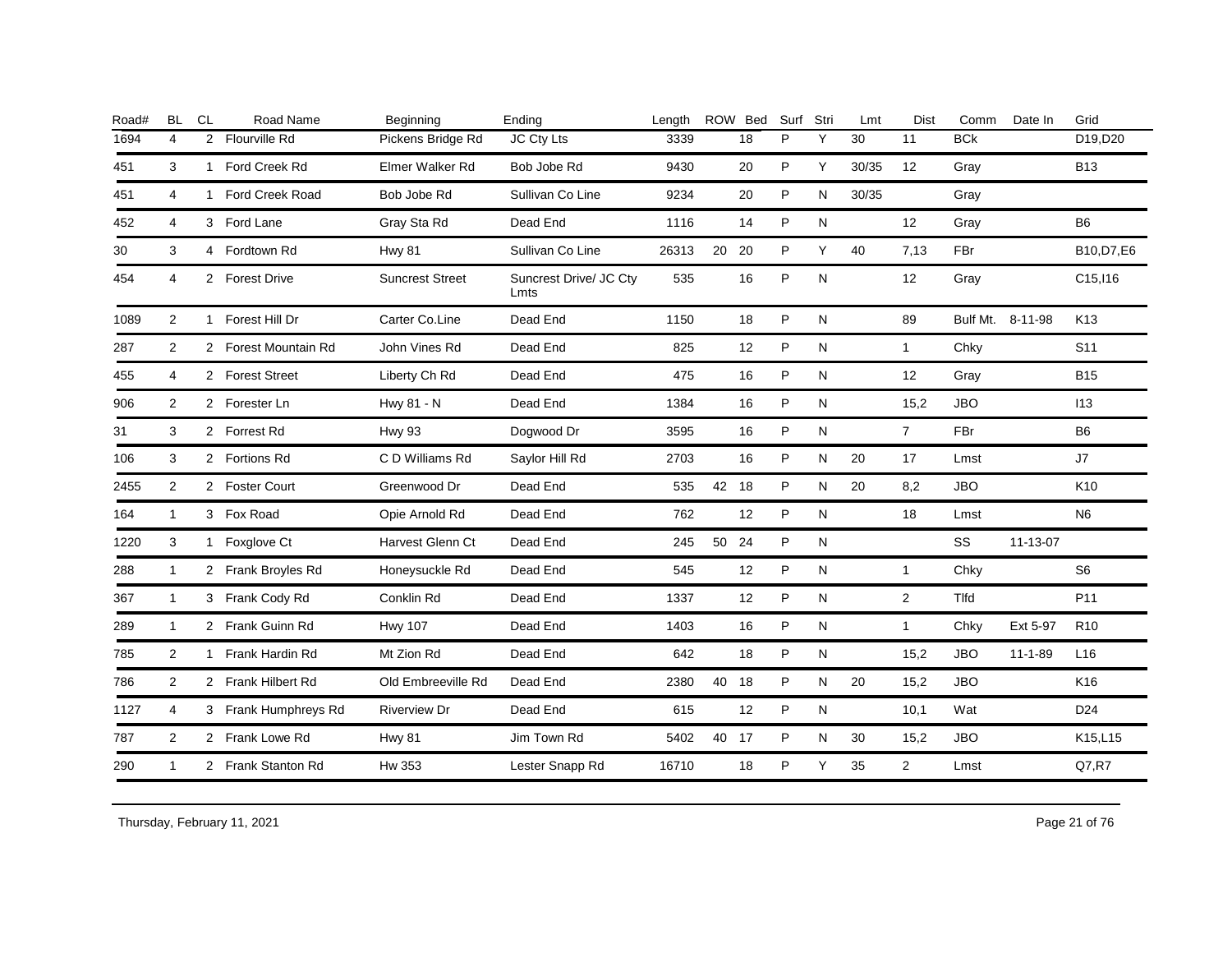| Road# | <b>BL</b> | <b>CL</b>      | Road Name            | Beginning             | Ending          | Length | <b>ROW</b> | Bed | Surf | Stri         | Lmt | Dist | Comm        | Date In       | Grid                 |
|-------|-----------|----------------|----------------------|-----------------------|-----------------|--------|------------|-----|------|--------------|-----|------|-------------|---------------|----------------------|
| 788   |           | $\overline{2}$ | Franklin Heights Rd  | Sand Valley Rd        | <b>Circles</b>  | 2086   |            | 16  | P    | N            | 20  | 5    | Tlfd        |               | L13                  |
| 2454  | 2         | 3              | <b>Frazier Rd</b>    | Creek Rd              | Dead End        | 675    |            | 12  | P    | N            |     | 4    | Embr        |               | Q17                  |
| 456   | 4         | $\overline{2}$ | Free Hill Ext        | Free Hill Rd          | Dead End        | 2215   |            | 16  | P    | N            |     | 12   | Gray        |               | <b>B16</b>           |
| 457   | 4         |                | Free Hill Rd         | Hwy 36                | Old Gray Sta Rd | 13880  | 25         | 20  | P    |              | 30  | 12   | Gray        |               | <b>B17</b>           |
| 458   | 4         | 3              | Freeman Lane         | Holly Lane            | Dead End        | 1159   | 30         | 16  | P    | Υ            |     | 12   | Gray        |               | D <sub>16</sub>      |
| 459   | 4         | $\overline{2}$ | Frog Level Rd        | Old Gray Sta Rd       | Old Stage Rd    | 11126  | 40         | 18  | P    | $\checkmark$ | 35  | 12   | Gray        |               | C17,E17              |
| 460   | 4         | 2              | Fulkerson Rd         | Shadden Rd            | Dead end        | 3161   | 40         | 18  | P    |              |     | 12   | Gray        |               | D <sub>14</sub>      |
| 1002  | 4         | 3              | <b>Furches Drive</b> | Oak Grove Rd          | Dead End        | 1922   |            | 12  | P    | N            |     | 11   | <b>BCrk</b> |               | A18                  |
| 1322  | 2         | 2              | Furnace Hill Ct      | Furnace Hill Rd       | <b>Circles</b>  | 465    |            | 12  | P    | N            |     | 4    | Embr        |               | Q16                  |
| 1323  | 2         | $\overline{2}$ | Furnace Hill Rd      | <b>Bumpus Cove Rd</b> | Dead End        | 964    |            | 16  | P    | N            | 15  | 4    | Embr        | $12 - 1 - 87$ | Q15                  |
| 1103  | 4         | 2              | Furnace Rd           | Hilltop Rd            | Woodlyn Rd      | 5735   |            | 18  | P    |              | 25  | 10   | JC          |               | G24, H <sub>24</sub> |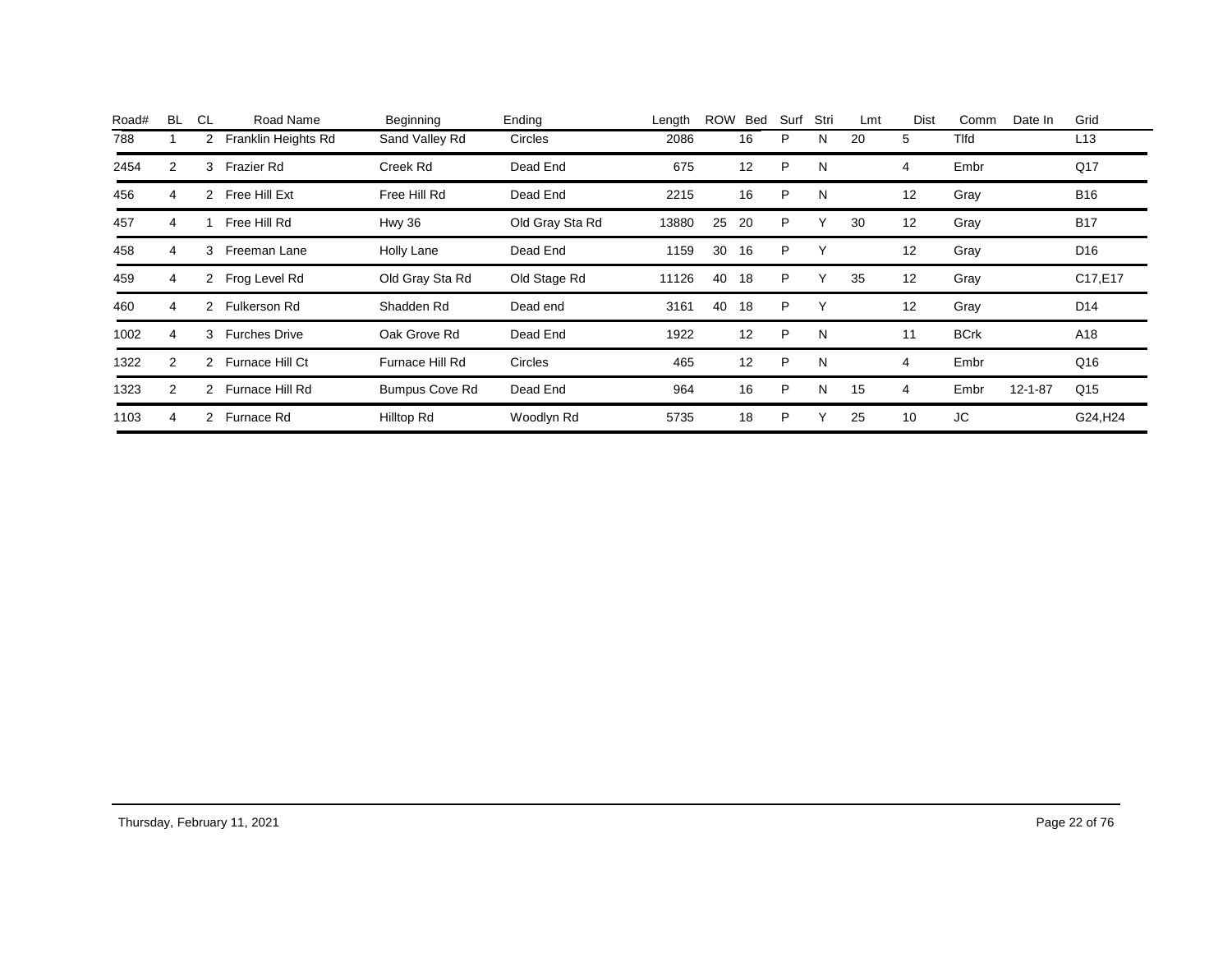| Road# | <b>BL</b>      | <b>CL</b>      | Road Name            | Beginning                      | Ending           | Length |       | ROW Bed | Surf | Stri | Lmt | <b>Dist</b>    | Comm                              | Date In       | Grid            |
|-------|----------------|----------------|----------------------|--------------------------------|------------------|--------|-------|---------|------|------|-----|----------------|-----------------------------------|---------------|-----------------|
| 1287  | 2              | $\overline{2}$ | Garden Cir           | Valley Dr                      | Dead End         | 291    |       | 28      | P    | N    |     |                | $\overline{\mathsf{J}\mathsf{C}}$ |               | K18             |
| 165   | $\mathbf{1}$   |                | 4 Garland Rd         | Urbana Rd                      | State Rt 34      | 3210   | 10 18 |         | P    | Y    | 30  | 3              | <b>T</b> Ifd                      | $11 - 1 - 85$ | N7              |
| 461   | $\overline{4}$ |                | 3 Gentry Hamilton Rd | Ford Creek Rd                  | Dead End         | 1295   |       | 12      | P    | N    |     | 12             | Gray                              |               | <b>B14</b>      |
| 166   | $\mathbf{1}$   |                | 3 Gentry Lane        | Gentry Rd                      | Dead End         | 593    |       | 12      | P    | N    |     |                | Lmst                              | $7 - 88$      | N7              |
| 167   | $\mathbf{1}$   |                | 3 Gentry Rd          | Urbana Rd                      | Dead End         | 1801   |       | 12      | P    | N    |     | 18             | Lmst                              |               | <b>N7</b>       |
| 291   | $\mathbf{1}$   |                | 3 George Laws Rd     | <b>Bailey Bridge Rd</b>        | Dead End         | 421    |       | 12      | P    | N    |     | $\overline{2}$ | Chky                              |               | Q8              |
| 1003  | 4              |                | 2 George Miller St   | Oak Grove Rd                   | Dead End         | 430    |       | 16      | P    | N    |     | 11             | <b>BCrk</b>                       |               | A19             |
| 1004  | $\overline{4}$ |                | 2 Geraldine St       | Oak Grove Rd                   | Madelyn Street   | 787    |       | 16      | P    | N    |     | 11             | <b>BCrk</b>                       |               | <b>B19</b>      |
| 168   | $\mathbf{1}$   |                | 3 Gib Broyles Dr     | Opie Arnold Rd                 | Circles          | 1078   |       | 12      | P    | N    |     | 17             | Lmst                              | $12 - 1 - 87$ | M <sub>6</sub>  |
| 1128  | $\overline{4}$ |                | 3 Gibson Rd          | Watauga Flats                  | Dead End         | 975    | 25 12 |         | P    | N    |     | 10,1           | Wat                               |               | E25             |
| 789   | 2              |                | 2 Gillette Rd        | <b>Hwy 81</b>                  | Dead End         | 663    | 40 14 |         | P    | N    |     | 15,2           | <b>JBO</b>                        |               | L14             |
| 32    | 3              |                | 3 Gilliam Cir        | <b>Crawford Hollow</b><br>Road | Dead end         | 508    |       | 12      | P    | N    |     | $\overline{7}$ | FBr                               |               | C18             |
| 462   | $\overline{4}$ |                | 2 Gilliam Ln         | Hwy 36                         | Dead End         | 745    |       | 16      | P    | N    |     | 11             | <b>BCrk</b>                       | $12 - 1 - 87$ | C <sub>18</sub> |
| 292   | $\mathbf{1}$   |                | 4 Gillis Ln          | <b>Hwy 107</b>                 | Dead End         | 175    |       | 10      | P    | N    |     |                | Chky                              |               | R7              |
| 463   | $\overline{4}$ |                | 1 Glass Rd           | Lake Meadow Dr                 | Dead End         | 2062   | 50 14 |         | P    | N    | 20  | 11             | Gray                              |               | <b>B10</b>      |
| 169   | $\mathbf{1}$   |                | 2 Glaze Rd           | Newt Good Rd                   | Matthews Mill Rd | 3543   |       | 18      | P    | Y    | 30  | 3              | Tlfd                              |               | M10             |
| 975   | 4              |                | 1 Glen Abbey Way     | Free Hill Road                 | Dead End         | 2438   | 50    | 26      | P    | N    |     | 11             | JC                                | 11/10/200     |                 |
| 1191  | 4              |                | 1 Glen Ayre Drive    | Oak Grove Road                 | Dead End         | 976    |       | 50 28   | P    | N    |     | 11             | Gray                              | 03-24-03      | <b>B19</b>      |
| 2459  | 2              | 1              | Glen Echo Rd         | Summit Dr                      | JC City Limits   | 840    |       | 24      | P    | N    |     | 8,1            | $\mathsf{J}\mathsf{C}$            |               | J19             |
| 97    | 3              |                | 2 Glendale Rd        | <b>Hwy 81</b>                  | Greene Co Line   | 24014  |       | 18      | P    | Y    | 35  | 17             | <b>B</b> mtn                      |               | G9, H6, H7      |
| 2461  | 2              |                | 2 Glenwood Lane      | Meadowview Dr                  | Dead End         | 369    |       | 16      | P    | N    |     |                | <b>JBO</b>                        | $10 - 1 - 91$ | J18             |
| 1186  | 2              |                | 0 Glory Ct           | Atoll Way                      | Dead End         | 1027   | 50    |         | P    | N    |     |                | <b>JBO</b>                        | 03/10/09      |                 |
| 33    | 3              |                | 3 Glover Gibson Rd   | Lady Lane                      | Dead End         | 1775   |       | 12      | G    | N    |     |                | <b>FBr</b>                        |               | C7              |
|       |                |                |                      |                                |                  |        |       |         |      |      |     |                |                                   |               |                 |

Thursday, February 11, 2021 23 of 76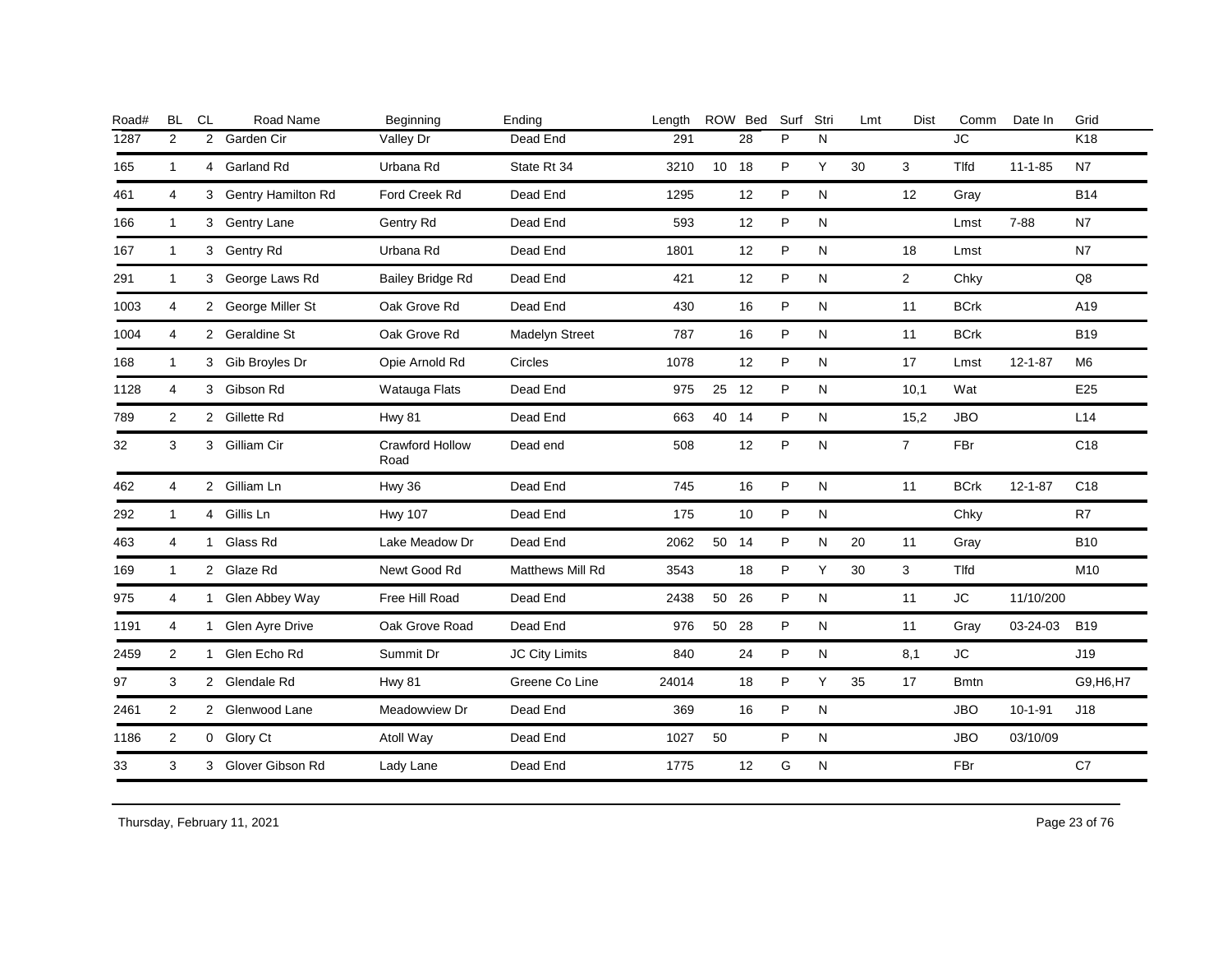| Road# | <b>BL</b>      | <b>CL</b>      | Road Name               | Beginning                      | Ending                  | Length |       | ROW Bed | Surf | Stri      | Lmt | Dist           | Comm        | Date In          | Grid            |
|-------|----------------|----------------|-------------------------|--------------------------------|-------------------------|--------|-------|---------|------|-----------|-----|----------------|-------------|------------------|-----------------|
| 34    | 3              | $\overline{2}$ | Good Rd                 | Painter Rd                     | <b>Mitchell Ridge</b>   | 4986   | 40    | 20      | P    | Y         |     | 12             | SS          |                  | E <sub>9</sub>  |
| 1264  | 2              | $\mathbf{1}$   | <b>Goodin Drive</b>     | Summit Drive                   | Circles                 | 1058   | 40    | 18      | P    | ${\sf N}$ |     | 8              | <b>JBO</b>  | 12-05-00         | K19             |
| 2460  | 3              |                | 2 Gordon Street         | <b>Barnes Street</b>           | Dead End                | 240    |       | 14      | P    | N         |     |                | FBr         | $1 - 91$         | B <sub>6</sub>  |
| 1034  | 4              | 1              | <b>Grace Meadows Ct</b> | <b>Ridgeview Meadows</b><br>Dr | Dead End                | 975    | 50    | 22      | P    | N         |     | 12             | Gray        | $01 - 13 - 04$   | C 17            |
| 790   | 4              |                | 1 Grassy Circle         | Meadow Ct                      | Dead End                | 323    | 50    | 26      | P    | ${\sf N}$ |     |                | Gray        | 6-23-97          | E13             |
| 1157  | 4              |                | 2 Grassy Valley Rd      | Knob Creek Rd                  | Dead end                | 7022   | 40    | 18      | P    | Y         | 30  | 11             | <b>BCrk</b> |                  | F18             |
| 170   | $\overline{1}$ |                | 2 Gravel Hill Rd        | <b>Hwy 353</b>                 | State Rt 34             | 7788   |       | 18      | P    | Y         | 35  | 3              | Lmst        |                  | O7,08           |
| 1324  | 2              |                | 3 Graveyard Hill Rd     | <b>Bumpus Cove Rd</b>          | Cricles                 | 3149   |       | 18      | P    | ${\sf N}$ |     | $\overline{4}$ | Embr        |                  | Q <sub>15</sub> |
| 465   | 3              |                | 1 Gray Rd               | Harmony Rd                     | Kinchloe Mill Rd        | 4296   | 50 18 |         | P    | Y         |     | 13             | FBr         |                  | C10             |
| 466   | 4              | $\mathbf{1}$   | Gray Ruritan Dr         | Gray Sta Rd                    | Center St               | 2796   |       | 20      | P    | Y         | 20  | 12             | Gray        |                  | <b>B14</b>      |
| 467   | 4              | $\mathbf{1}$   | <b>Gray Station Rd</b>  | <b>JC City Limits</b>          | St Rt 36                | 23740  |       | 20      | P    | Y         | 35  | 12             | Gray        |                  | B15,D14         |
| 2458  | 3              | 1              | Grayson Dr              | Sherfey Rd                     | Dead End                | 853    | 50    | 18      | P    | ${\sf N}$ |     | 14             | Gray        |                  | E12             |
| 1208  | $\mathbf{1}$   |                | 1 Grazing Meadows Dr    | Berryridge Road                | Dead End                | 1473   | 50    | 24      | P    | N         |     | 5              | <b>JBO</b>  | $7 - 11 - 00$    | L13             |
| 727   | 4              | $\mathbf{1}$   | Greear Lane             | Dean Archer Rd                 | <b>Holland View Dr</b>  | 320    | 50    | 26      | P    | N         |     |                | Gray        | 1/4/05           |                 |
| 293   | $\mathbf{1}$   |                | 3 Green Lane            | Pig Broyles Rd                 | Dead End                | 690    |       | 12      | P    | N         | 15  | $\mathbf{1}$   | Chky        |                  | H <sub>22</sub> |
| 944   | 2              | $\mathbf{1}$   | Green Pond Rd           | R/R Tracks                     | JC City Limits          | 4445   | 50 20 |         | P    | Υ         | 30  | 15             | <b>JC</b>   |                  | 118             |
| 1105  | 4              |                | 2 Greenbriar Ln         | Boone Ave                      | Brightridge Dr          | 794    |       | 18      | P    | N         |     | 11             | <b>BCk</b>  |                  |                 |
| 1088  | 2              | 1              | Greenbriar Rd           | Forrest Hills Dr.              | Dead End                | 421    |       | 18      | P    | N         |     | 9              |             | Bulf Mt. 8-11-98 | G22             |
| 294   | 1              |                | 2 Greene County Line Rd | Guy Brown Rd                   | Greene Co Line          | 4642   |       | 16      | P    | Y         | 35  | $\mathbf{1}$   | Chky        |                  | S <sub>6</sub>  |
| 146   | $\mathbf{1}$   |                | 1 Greenfields Dr        | Strolling Rd                   | Rambling Rd             | 792    | 50    | 24      | P    | N         | 20  | 5              | <b>JBO</b>  |                  | H <sub>20</sub> |
| 644   | 3              |                | 1 Greenmeadow Ln        | Gray Stat-SS Rd                | Elm Hill Dr             | 1820   | 50 16 |         | P    | N         | 20  | 14             | <b>SS</b>   |                  | F <sub>12</sub> |
| 295   | $\mathbf{1}$   |                | 3 Greenway Hill Rd      | Greene Co Line Rd              | Dead end                | 1254   |       | 12      | P    | N         |     | $\mathbf{1}$   | Chky        |                  | S <sub>5</sub>  |
| 171   | $\mathbf{1}$   |                | 3 Greenway Rd           | Gravel Hill Rd                 | <b>Bailey Bridge Rd</b> | 2828   |       | 12      | P    | N         |     | 3              | Lmst        |                  | O <sub>8</sub>  |
|       |                |                |                         |                                |                         |        |       |         |      |           |     |                |             |                  |                 |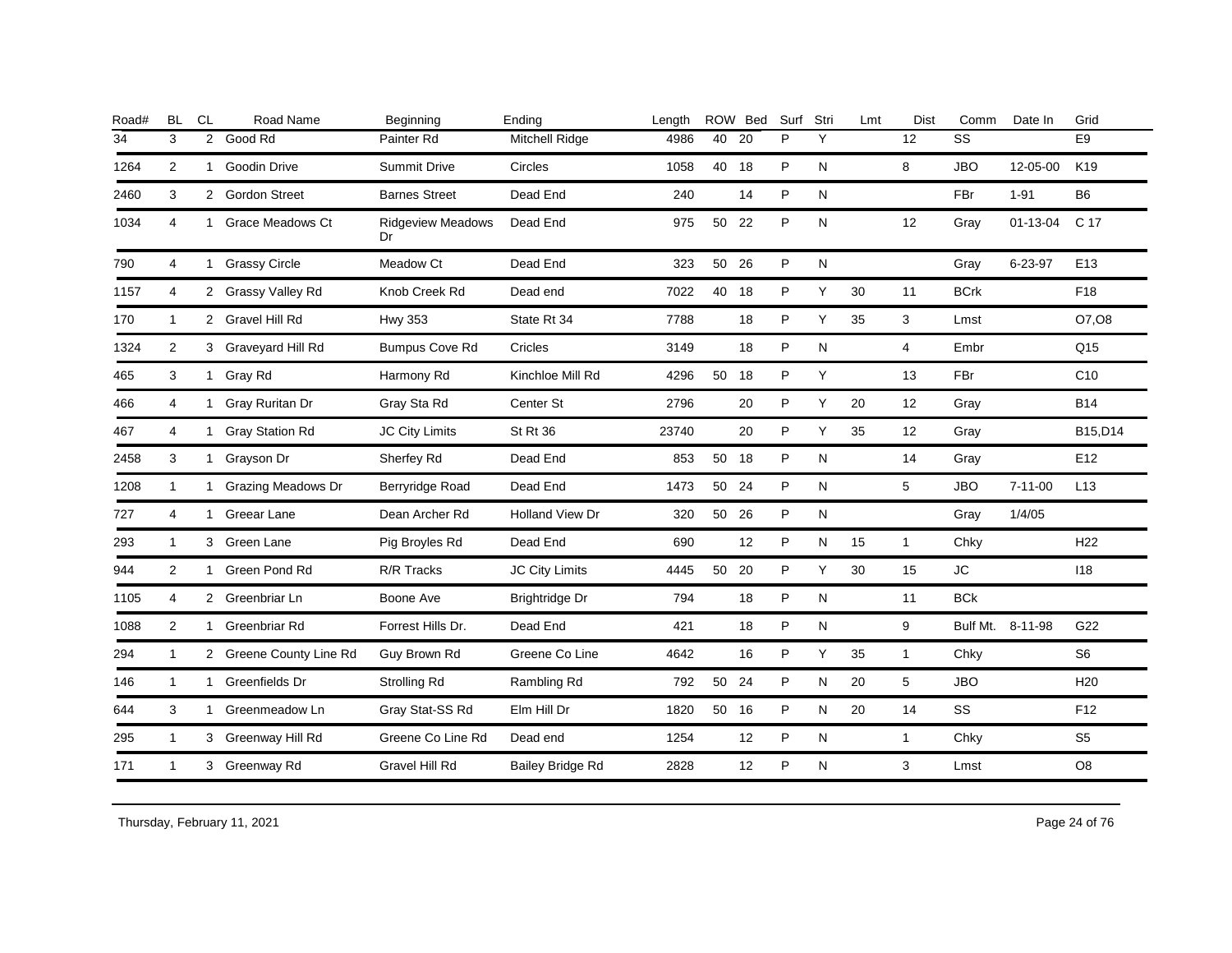| <b>BL</b> | CL. | Road Name           | Beginning                | Ending               | Length |    | Bed | Surf       | Stri | Lmt | Dist | Comm | Date In   | Grid            |
|-----------|-----|---------------------|--------------------------|----------------------|--------|----|-----|------------|------|-----|------|------|-----------|-----------------|
| 2         | 2   | Greenwood Dr        | Hwy 81                   | JC City limits       | 27306  |    | 20  | P          | ◡    | 45  | 8,15 | JC   |           | J20,L17         |
| 3         | 2   | Gregg Hollow Rd     | Greggtown Rd             | Dead End             | 1080   | 40 | 16  | P          | N    | 20  | 14   | SS   |           | E <sub>10</sub> |
| 3         | 2   | Greggtown Rd        | Hartmantown Rd           | A A Deakins Rd       | 7039   | 40 | 18  | P          |      | 30  | 13   | SS   |           | E <sub>10</sub> |
|           |     | Gregs Way           | Maple Swamp              | Dead End             | 597    |    | 16  | P          | N    |     |      | Chky |           |                 |
| 4         |     | Gresham Lane        | <b>Hales Chapel Road</b> | Dead End             | 1550   | 50 | 10  | G          | N    |     | 12   | JC   | 4/12/2011 |                 |
| 4         |     | Greyland Dr         | Old Gray Sta Rd          | Poplar Rd            | 1840   | 50 | 20  | P          | N    | 20  | 11   | Gray |           | C <sub>17</sub> |
| 4         | 2   | Grimm Rd            | Dogwood Lane             | Dead End             | 525    |    | 12  | P          | N    |     | 12   | Gray |           | A16             |
| 4         |     | <b>Grove Street</b> | Maple Dr                 | <b>Cherry Street</b> | 1160   |    | 18  | P          | N    |     | 12   | Gray |           | <b>B15</b>      |
|           |     | Guy Brown Rd        | Liberty Ch Dr            | Cassi Rd             | 4359   |    | 18  | P          |      | 30  |      | Chky |           | S <sub>6</sub>  |
|           |     |                     | $\mathbf{2}$             |                      |        |    |     | <b>ROW</b> |      |     |      |      |           |                 |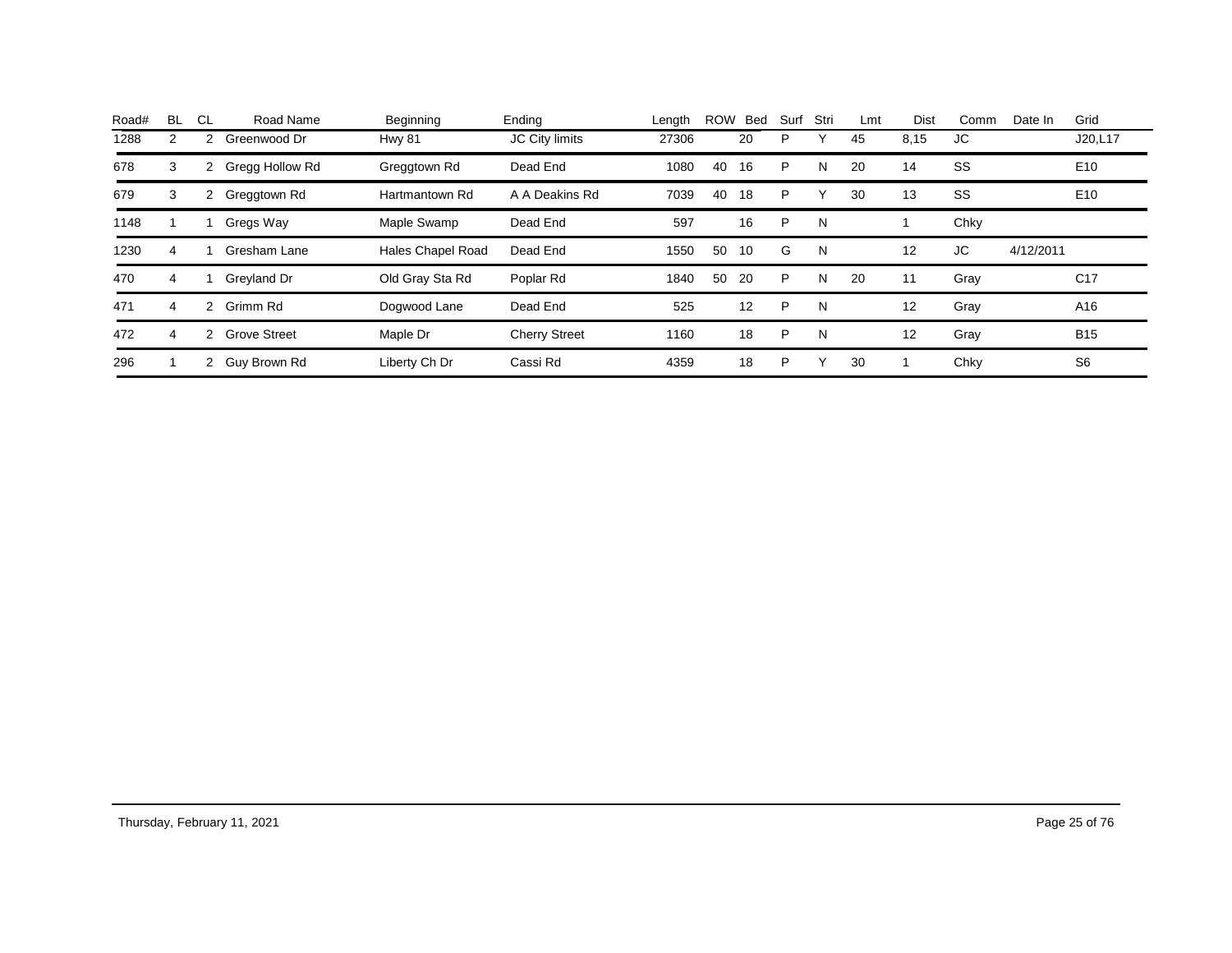| Road# | <b>BL</b>      | <b>CL</b> | Road Name         | Beginning               | Ending               | Length |       | ROW Bed | Surf | Stri      | Lmt | Dist           | Comm        | Date In       | Grid            |
|-------|----------------|-----------|-------------------|-------------------------|----------------------|--------|-------|---------|------|-----------|-----|----------------|-------------|---------------|-----------------|
| 2467  | $\mathbf{1}$   |           | 2 H and H Rd      | State Rt 34             | Dead End             | 1557   |       | 14      | P    | N         |     | 18             | Lmst        | $2 - 91$      | N <sub>6</sub>  |
| 1325  | 2              |           | 3 H Coggins Rd    | Ralph Hoss Rd           | Dead End             | 520    | 30 12 |         | P    | N         |     | $\overline{4}$ | <b>JBO</b>  | $1 - 89$      | M16             |
| 2462  | 4              |           | 2 HL Good Rd      | <b>Gray Station</b>     | Dead End             | 360    |       | 18      | P    | N         |     |                | Gray        |               | C <sub>14</sub> |
| 1006  | 4              |           | 2 H R King Rd     | Oak Grove Rd            | Dead End             | 1260   |       | 16      | P    | N         |     | 11             | <b>BCrk</b> |               | <b>B18</b>      |
| 1326  | 2              |           | 3 Haines Rd       | Hwy 81 South            | Dead End             | 615    |       | 12      | P    | N         |     | $\overline{4}$ | Embr        |               | Q17             |
| 728   | 2              |           | 2 Hairetown Rd    | Hwy 81 North            | Tavern Hill Rd       | 10780  |       | 20      | P    | Υ         | 40  | 15,16          | <b>JBO</b>  |               | G15, I13        |
| 728   | 4              |           | 2 Hairetown Road  | <b>Tavern Hill Rd</b>   | Highland Ch Rd       | 11475  |       | 20      | P    | Υ         | 40  | 15,16          | <b>JBO</b>  |               | F7              |
| 473   | $\overline{4}$ |           | 2 Hale Drive      | Liberty Ch Rd           | S Patrick Dr         | 1401   | 40    | 16      | P    | ${\sf N}$ |     | 12             | Gray        |               | <b>B15</b>      |
| 1160  | 3              |           | 1 Halecrest Ct    | Elmer Walker Rd         | Dead End             | 690    |       | 26      | P    | N         | 20  |                | SS          | 1/4/05        |                 |
| 474   | 4              | 1         | Hales Chapel Rd   | Pleasant Valley Rd      | Old Gray Sta Rd      | 30928  |       | 20      | P    | Y         | 30  | 12             | Gray        |               | C16,E15         |
| 907   | 2              |           | 2 Hales Rd        | <b>Hwy 354</b>          | Tavern Hill Rd       | 5267   |       | 18      | P    | N         | 30  | 15,2           | <b>JBO</b>  |               | H <sub>15</sub> |
| 930   | $\overline{2}$ |           | 1 Halfway Court   | Tamerack Dr             | Dead End             | 265    | 50    | 28      | P    | N         |     |                | <b>JBO</b>  |               | 118             |
| 475   | 4              |           | 2 Hall Lane       | Liberty Ch Rd           | Sullivan Co Line     | 400    |       | 16      | P    | N         |     | 12             | Gray        |               | A7              |
| 791   | 2              |           | 2 Hall Road       | State Rt 34             | <b>Ridgecrest Rd</b> | 4419   | 40    | 20      | P    | Y         | 30  | 5,15           | <b>JBO</b>  |               | L14             |
| 792   | 2              |           | 2 Hallborough Dr  | Hall Rd                 | Dead End             | 1596   |       | 20      | P    | N         | 30  | 15,2           | <b>JBO</b>  |               | L14             |
| 1055  | 3              |           | 1 Halls Meadow Ct | Kincloe Mill Rd         | Dead End             | 980    | 50 26 |         | P    | ${\sf N}$ |     |                | Estar       | 10-24-200     |                 |
| 1104  | 4              |           | 3 Ham Road        | Hilltop Rd              | Dead End             | 1335   |       | 12      | P    | N         |     | 10,1           | <b>JC</b>   |               | H <sub>24</sub> |
| 1007  | 4              |           | 2 Hamilton St     | Oak Grove Rd            | Lake Drive           | 733    |       | 16      | P    | N         |     | 11             | <b>BCrk</b> |               | B18, 121        |
| 1158  | 4              |           | 2 Hammock Ln      | Grassy Valley Rd        | Dead End             | 610    |       | 12      | P    | N         |     | 12             | Gray        | $12 - 1 - 93$ | F18             |
| 1159  | 4              |           | 2 Hankal Rd       | <b>Grassy Valley Rd</b> | Dead End             | 869    | 40 16 |         | P    | N         |     | 11             | <b>JC</b>   | 11-88/4-8 F18 |                 |
| 1008  | 4              |           | 3 Hannifan Dr     | Rockingham Rd           | Dead End             | 520    |       | 12      | P    | N         |     | 11             | <b>BCrk</b> | $9 - 85$      | C <sub>18</sub> |
| 1130  | 4              |           | 2 Harber Ln       | Austin Springs Rd       | <b>Riverview Dr</b>  | 894    |       | 18      | P    | ${\sf N}$ |     | 10             | Wat         |               | D <sub>23</sub> |
| 793   | $\mathbf{1}$   |           | 2 Hardin Dr       | Conklin Rd              | Dead End             | 1503   | 40 18 |         | P    | N         | 20  | 5              | Tlfd        |               | M13             |
| 680   | 3              |           | 3 Harmon Road     | Woodmont Rd             | Dead End             | 1578   |       | 16      | P    | ${\sf N}$ |     | 14             | SS          |               | F11             |
|       |                |           |                   |                         |                      |        |       |         |      |           |     |                |             |               |                 |

Thursday, February 11, 2021 26 of 76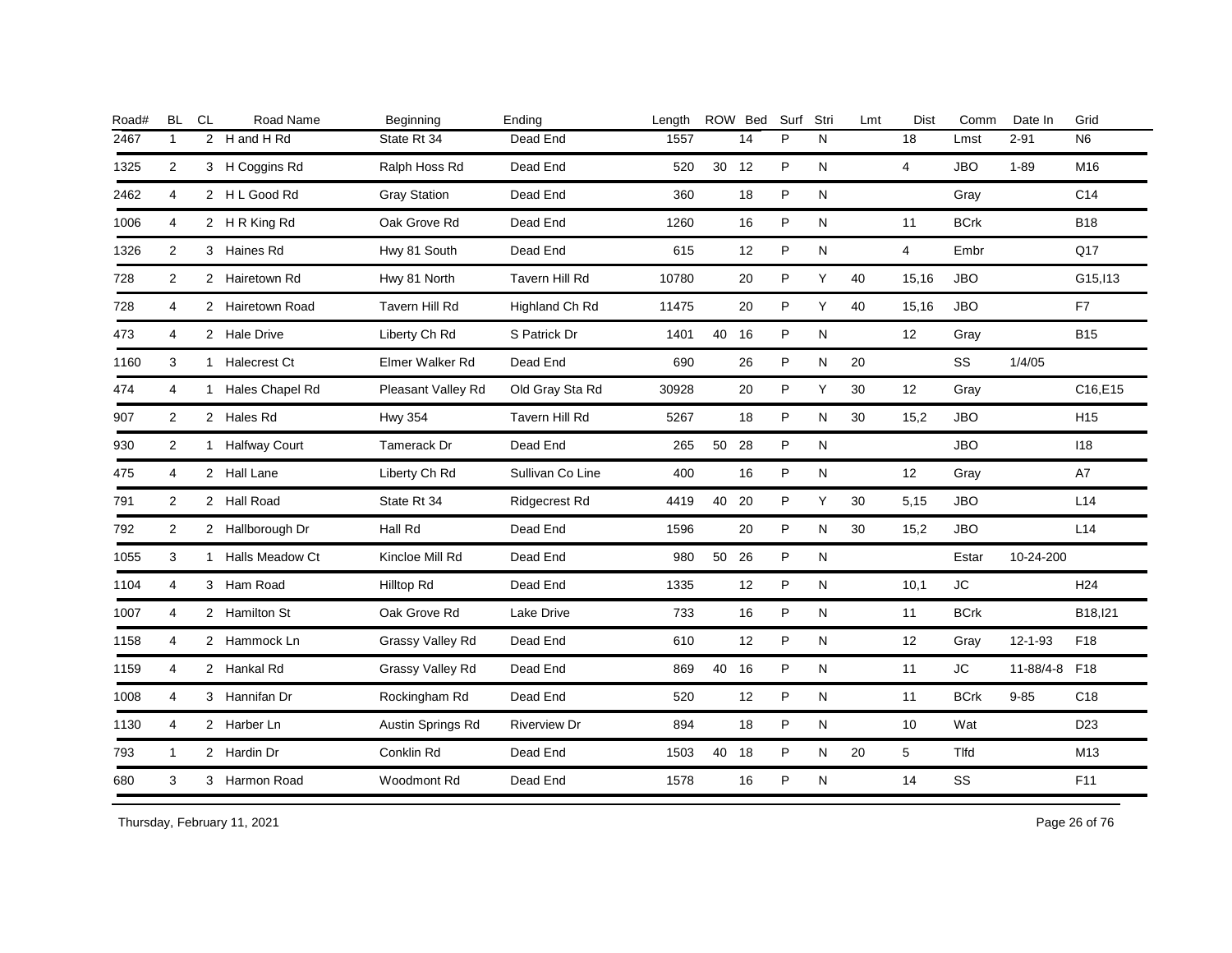| <b>BL</b>      | CL | Road Name           | Beginning                                                                                                                                                                                                                                                                                                                                                                                 | Ending                | Length |    |    | Surf                            | Stri      | Lmt | Dist              | Comm        | Date In   | Grid            |
|----------------|----|---------------------|-------------------------------------------------------------------------------------------------------------------------------------------------------------------------------------------------------------------------------------------------------------------------------------------------------------------------------------------------------------------------------------------|-----------------------|--------|----|----|---------------------------------|-----------|-----|-------------------|-------------|-----------|-----------------|
| 3              | 1  | Harmony Acres Dr-E  | Harmony Rd                                                                                                                                                                                                                                                                                                                                                                                | Harmony Acr Dr-W      | 2571   |    | 20 | P                               | N         | 20  | 13                | Hmny        |           | D <sub>10</sub> |
| 3              |    |                     | Harmony Rd                                                                                                                                                                                                                                                                                                                                                                                | Harmony Rd            | 4192   |    | 20 | P                               | N         | 20  | 13                | Hmny        |           | D <sub>9</sub>  |
| 3              |    |                     | Hunt Rd                                                                                                                                                                                                                                                                                                                                                                                   | Dead End              | 2784   |    | 22 | P                               | N         | 20  | 13                | FBr         |           | C <sub>9</sub>  |
| 3              |    |                     | Harmony Rd                                                                                                                                                                                                                                                                                                                                                                                | Circles               | 1895   |    | 16 | P                               | N         | 20  | 13                | Hmny        |           | C <sub>10</sub> |
| 3              |    |                     | Deakins Road                                                                                                                                                                                                                                                                                                                                                                              | Dead End              | 1330   |    | 12 | P                               | ${\sf N}$ |     | 13                | FBr         |           | D <sub>9</sub>  |
| 3              |    |                     | <b>Hwy 81</b>                                                                                                                                                                                                                                                                                                                                                                             | Fordtown Rd           | 37155  |    |    | P                               | Y         | 40  | 13,14             | Hmny        |           | B10,E9,G9       |
| $\mathbf{1}$   |    | Hartman Dr          | Berry Ridge Rd                                                                                                                                                                                                                                                                                                                                                                            | State Rt 34           | 2843   | 50 | 28 | P                               | N         | 20  | 5                 | Tlfd        |           | L13             |
| 3              |    | Hartman Rd          | Harmony Rd                                                                                                                                                                                                                                                                                                                                                                                | West Ridge Rd         | 4800   |    | 18 | P                               | Y         | 35  | 14                | SS          |           | F <sub>10</sub> |
| 3              |    |                     | Wheelock Rd                                                                                                                                                                                                                                                                                                                                                                               | Harmony Rd            | 14019  |    | 18 | P                               | Υ         | 35  | 14                | Hmny        |           | E10             |
| 2              |    |                     | <b>Bulldog Miller Rd</b>                                                                                                                                                                                                                                                                                                                                                                  | Mayberry Rd           | 4447   |    | 18 | P                               | N         | 30  | 15                | <b>JBO</b>  |           | M15, N15        |
| 3              |    |                     | Douglas Chapel Rd                                                                                                                                                                                                                                                                                                                                                                         | Dead End              | 756    | 50 | 24 | P                               | N         |     |                   | SS          | 11-13-07  |                 |
| $\overline{2}$ |    |                     | Dry Creek Rd                                                                                                                                                                                                                                                                                                                                                                              | Circles               | 486    |    | 16 | P                               | N         |     | 8,2               | <b>JC</b>   |           | K22             |
| 4              |    |                     | Old Gray Sta Rd                                                                                                                                                                                                                                                                                                                                                                           | Frog Level Rd         | 4198   |    | 16 | P                               | Y         | 30  | 11                | Gray        |           | C8              |
| 4              |    |                     | Liberty Ch Rd                                                                                                                                                                                                                                                                                                                                                                             | First St              | 1243   |    | 18 | P                               | N         | 20  | $12 \overline{ }$ | Gray        |           | <b>B15</b>      |
| 3              |    |                     | Hermosa Drive                                                                                                                                                                                                                                                                                                                                                                             | Dead End              | 832    |    | 16 | P                               | N         |     | $\overline{7}$    | FBr         |           | <b>B5</b>       |
| 4              |    | Hawthorne Church Rd | <b>Riverview Drive</b>                                                                                                                                                                                                                                                                                                                                                                    | Dead End              | 374    | 40 |    | P                               | ${\sf N}$ |     |                   | <b>JC</b>   |           |                 |
| 3              |    |                     | Glendale Rd                                                                                                                                                                                                                                                                                                                                                                               | Dead End              | 334    |    |    | P                               | N         |     |                   | <b>Bwtn</b> | $5 - 87$  | H7              |
| 2              |    |                     | County Farm Rd                                                                                                                                                                                                                                                                                                                                                                            | <b>Pinebark Drive</b> | 1532   |    | 24 | P                               | N         | 20  | 15                | <b>JBO</b>  |           |                 |
| $\overline{4}$ |    | Hazelwood Dr        | Heritage Rd                                                                                                                                                                                                                                                                                                                                                                               | Rosewood Ct           | 1118   | 50 | 28 | P                               | N         | 15  | 11                | <b>BCrk</b> |           | C <sub>18</sub> |
| $\mathbf{1}$   |    |                     | <b>Bill Martin Rd</b>                                                                                                                                                                                                                                                                                                                                                                     | Dead End              | 713    |    | 12 | ${\sf P}$                       | ${\sf N}$ |     | $\mathbf{1}$      | SCtl        | $7 - 88$  | R6              |
| 4              |    |                     | Hwy 11-E/ JSB Cty<br>Lmts                                                                                                                                                                                                                                                                                                                                                                 | <b>Claude Simmons</b> | 8460   |    | 20 | P                               | Y         | 35  | 9,15              | <b>JBO</b>  |           | 117             |
| 4              |    |                     | <b>Riverview Dr</b>                                                                                                                                                                                                                                                                                                                                                                       | Dead End              | 610    |    | 14 | P                               | N         |     | 10,1              | Wat         |           | D <sub>23</sub> |
| 3              |    |                     | Fordtown Rd                                                                                                                                                                                                                                                                                                                                                                               | Dead End              | 1163   |    | 12 | P                               | ${\sf N}$ |     | 13                | Hmny        | 4-87/10-9 | D4              |
|                |    |                     | 1 Harmony Acres Dr-W<br>1 Harmony Farms Dr<br>2 Harmony Heights Rd<br>2 Harmony Lane<br>2 Harmony Rd<br>$\mathbf{1}$<br>$\mathbf{1}$<br>2 Hartmantown Rd<br>2 Hartsell Rd<br>1 Harvest Glen Ct<br>2 Harvey Ln<br>2 Harwood Rd<br>2 Hawk Lane<br>2 Hawkins View Ln<br>2 Hayes Brothers Rd<br>1 Hazelnut Drive<br>1<br>3 Hazen Painter Rd<br>2 Headtown Rd<br>3 Heath Lane<br>3 Helvey Lane |                       |        |    |    | ROW Bed<br>40 18<br>40 12<br>50 |           |     |                   |             |           |                 |

Thursday, February 11, 2021 27 of 76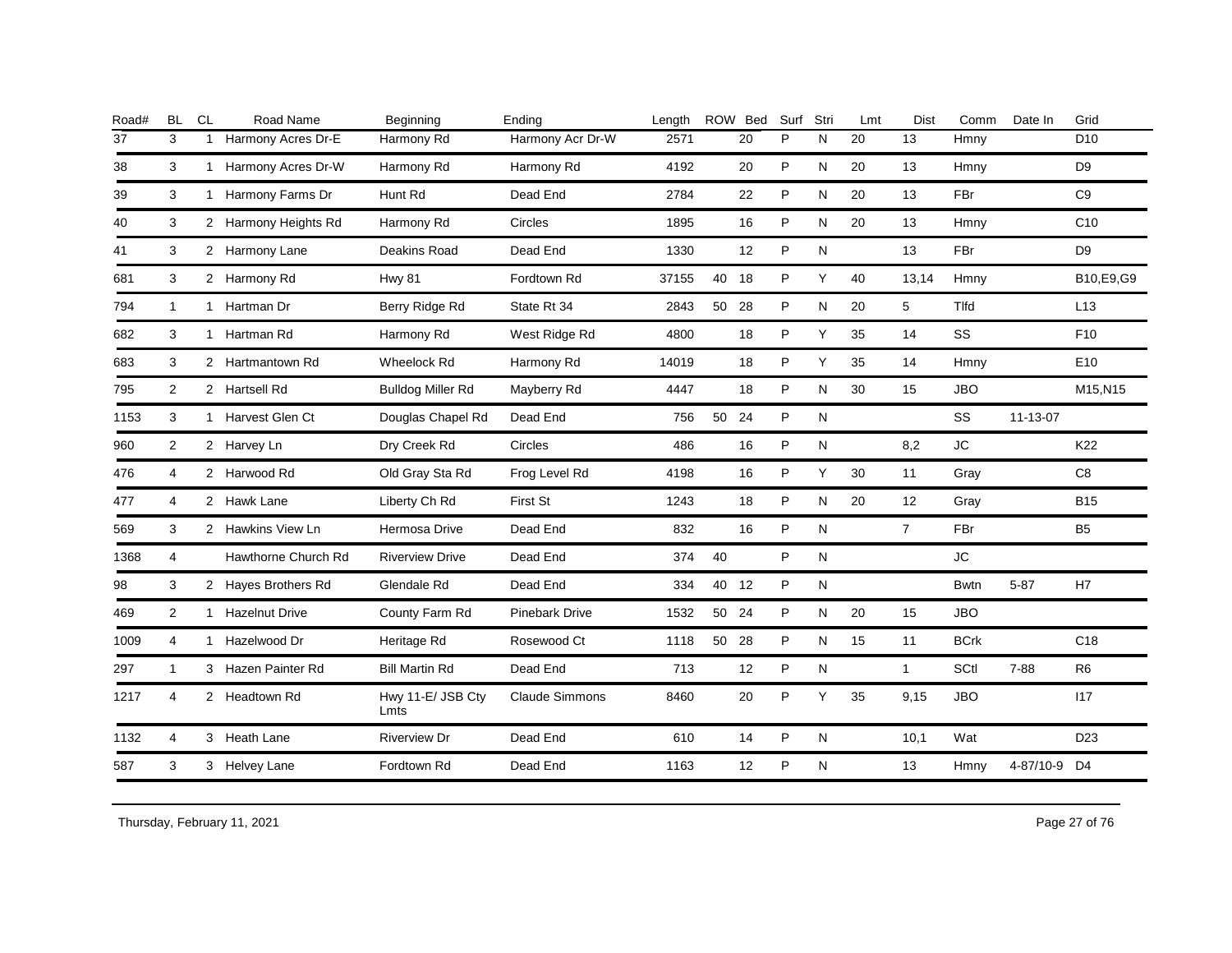| Road# | <b>BL</b>      | <b>CL</b>    | Road Name                 | Beginning                        | Ending                | Length |          | ROW Bed | Surf | Stri      | Lmt | <b>Dist</b>    | Comm        | Date In   | Grid            |
|-------|----------------|--------------|---------------------------|----------------------------------|-----------------------|--------|----------|---------|------|-----------|-----|----------------|-------------|-----------|-----------------|
| 1223  | $\mathbf{1}$   | 0            | <b>Henderson Court</b>    | <b>Upper Sand Valley</b><br>Road | Dead End              | 1141   | 30       |         | G    | N         |     |                | <b>JBO</b>  | 11/22/201 |                 |
| 298   | $\overline{2}$ |              | 2 Henley Lane             | <b>Clarks Creek Road</b>         | Dead End              | 377    |          | 14      | P    | N         |     |                | Chky        |           | R <sub>11</sub> |
| 604   | $\mathbf{1}$   |              | 3 Henley Street           | <b>Walnut St</b>                 | Dead End              | 268    |          | 14      | P    | ${\sf N}$ |     |                | Lmst        |           |                 |
| 796   | $\mathbf{1}$   |              | 3 Hensley Loop            | Conklin Road                     | L C McKee Road        | 2765   | 25       | 16      | P    | Υ         | 20  |                | Chky        | $7 - 86$  | N <sub>12</sub> |
| 172   | $\mathbf{1}$   |              | 3 Hensley Road            | Urbana Road                      | Dead End              | 478    |          | 12      | P    | N         |     | 18             | Lmst        | 8-86      | N7              |
| 1133  | 4              | $\mathbf{1}$ | Herb Hodge Rd             | <b>Riverview Road</b>            | Sullivan Co.          | 14763  |          | 20      | P    | Y         | 35  | 10,1           | Wat         |           | D24, D25        |
| 797   | $\overline{2}$ |              | 1 Heritage Lane           | State Rt 34                      | Dead End              | 2208   | 50 28    |         | P    | N         | 20  | 5              | <b>JBO</b>  |           | L13             |
| 2450  | $\overline{2}$ | 1            | Heritage Ln-East          | <b>Ridgecrest Rd</b>             | Dead End              | 2655   |          | 24      | P    | N         | 20  | 8              | <b>JBO</b>  | $3 - 92$  | L14             |
| 1010  | 4              |              | 1 Heritage Rd             | <b>Hwy 36</b>                    | Rosewood Cir          |        | 1511 100 | 18      | P    | N         | 15  | 11             | <b>BCrk</b> |           | C <sub>18</sub> |
| 42    | 3              |              | 2 Hermosa Dr              | Hilltop Dr                       | Dead End              | 1958   |          | 18      | P    | N         |     | $\overline{7}$ | <b>FBr</b>  |           | <b>B5</b>       |
| 1085  | $\overline{2}$ |              | 1 Heros Way               | American Way                     | Dead End              | 330    | 50 18    |         | P    | N         |     |                | <b>JBO</b>  | 8-9-2005  |                 |
| 645   | 3              |              | 2 Hickory Dr              | Greenmeadow Ln                   | Hillside Dr           | 872    |          | 16      | P    | N         |     | 14             | SS          |           | F <sub>12</sub> |
| 1011  | 4              |              | 3 Hicks Dr                | <b>Buttermilk Dr</b>             | Dead End              | 1852   |          | 12      | P    | ${\sf N}$ | 20  | 11             | <b>BCk</b>  |           | <b>B17</b>      |
| 43    | 3              |              | 2 Hicks Rd                | Hwy 81                           | <b>Mitchell Ridge</b> | 4092   | 30       | 18      | P    | Υ         | 30  | 13             | SS          |           | F8,J20          |
| 464   | 2              |              | 1 Hidden Valley Dr        | <b>Brethren Chruch Dr</b>        | Dead End              | 1726   | 50       | 24      | P    | N         |     |                | Lmr         | 12-05-00  | L17             |
| 479   | $\overline{4}$ |              | 2 Hidden Valley Rd        | Bob Jobe Rd                      | Sullivan Co Line      | 3336   | 20 18    |         | P    | Y         | 30  | 12             | Gray        |           | <b>B6</b>       |
| 480   | 4              |              | 2 Hideaway Hills Rd       | Free Hill Rd                     | Dead End              | 668    |          | 18      | P    | N         | 20  | 11             | Gray        |           | C <sub>17</sub> |
| 925   | 4              | $\mathbf{1}$ | <b>Highland Church Rd</b> | Hwy 354/ JC Cty<br>Lmts          | <b>JC City Limits</b> | 5354   | 60       | 20      | P    | Y         |     | 15,2           | <b>JBO</b>  |           | F16             |
| 481   | 4              |              | 1 Highland Hills Dr       | <b>Ford Creek</b>                | Circles               | 4417   | 50       | 20      | P    | N         | 20  | 12             | Gray        |           | D <sub>13</sub> |
| 147   | 3              |              | 2 Highland Rd             | Gray Sta-SS Rd                   | Circles               | 3970   |          | 18      | P    | Υ         | 20  | 14             | SS          |           | F12             |
| 973   | 2              | 1            | Highridge Rd              | Buffalo Mtn Rd/ JC<br>Cty Lmts   | <b>Bufalo Rd</b>      | 4930   | 50       | 16      | P    | N         |     | 9              | <b>JC</b>   |           | J23             |
| 801   | $\overline{2}$ |              | 2 Hilbert Cir             | <b>Hwy 11-E</b>                  | Circles               | 1886   | 40 18    |         | p    | N         | 30  | 5              | <b>JBO</b>  |           | J13             |
|       |                |              |                           |                                  |                       |        |          |         |      |           |     |                |             |           |                 |

Thursday, February 11, 2021 28 of 76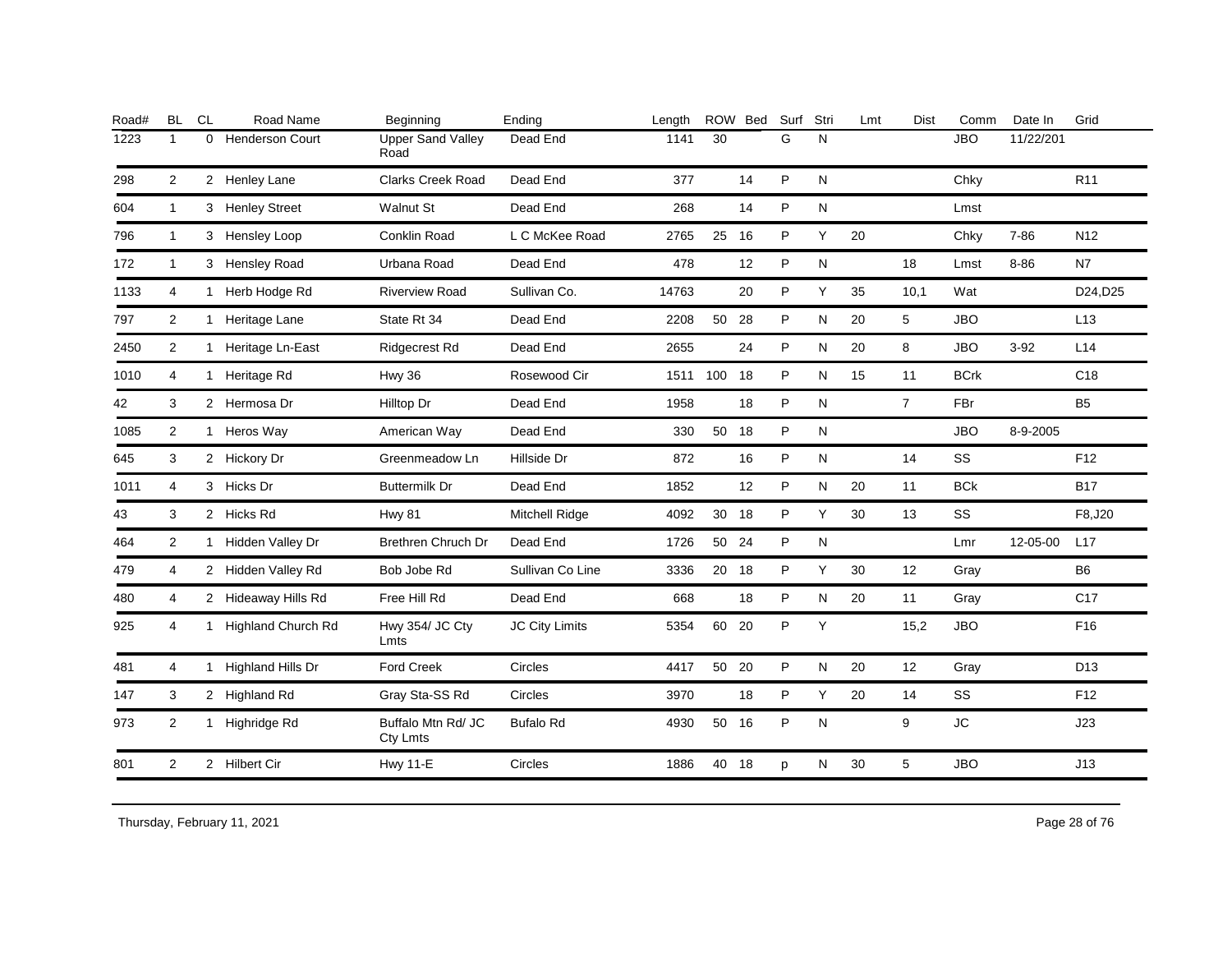| Road# | <b>BL</b>      | <b>CL</b> | Road Name           | Beginning             | Ending                       | Length |       | ROW Bed | Surf | Stri      | Lmt | <b>Dist</b>    | Comm        | Date In  | Grid            |
|-------|----------------|-----------|---------------------|-----------------------|------------------------------|--------|-------|---------|------|-----------|-----|----------------|-------------|----------|-----------------|
| 482   | $\overline{4}$ |           | 2 Hill Street       | Gray Sta Rd           | Dead End                     | 205    |       | 16      | P    | N         |     |                | Gray        |          | C14,J21         |
| 686   | 3              |           | 2 Hillcrest Cir     | Gray Sta-SS Rd        | Circles                      | 2159   |       | 18      | P    | Y         | 20  | 14             | SS          |          | G11             |
| 483   | 4              |           | 1 Hillcrest Dr      | Liberty Ch Rd         | Edgewood Dr                  | 796    |       | 20      | P    | N         |     | 12             | Gray        |          | A15, 122        |
| 484   | 4              |           | 1 Hilldale Ave      | Luray PI              | Edgewood Dr                  | 765    | 50 20 |         | P    | N         |     | 12             | Gray        |          | A16             |
| 2463  | 4              |           | 2 Hillendale Ln     | Boonesboro Rd         | Dead End                     | 2733   | 40 24 |         | P    | N         | 20  | 12             | Gray        |          | E <sub>13</sub> |
| 2468  | 4              |           | 1 Hillendale Rd     | Dean Archer Rd        | Hillendale Ln                | 2295   | 50 24 |         | P    | N         | 20  | 14             | Gray        | $7 - 91$ | E13             |
| 299   | $\mathbf{1}$   |           | 2 Hillrise Dr       | <b>Hwy 107</b>        | Dead End                     | 1000   | 40 17 |         | P    | ${\sf N}$ | 20  | $\mathbf{1}$   | Chky        |          | R10,J15         |
| 485   | 4              |           | 1 Hillrise Rd       | Sunset Rd             | Greyland Dr                  | 1445   | 50    | - 20    | P    | N         | 20  | 11             | Gray        |          | C <sub>17</sub> |
| 646   | 3              |           | 2 Hillside Dr       | Ash Drive             | Dead End                     | 1178   |       | 16      | P    | N         |     | 14             | SS          |          | F12             |
| 1012  | 4              |           | 2 Hilltop Cir       | Valley St             | <b>Furches Dr</b>            | 1760   |       | 12      | P    | N         |     | 11             | <b>BCk</b>  |          | <b>B18</b>      |
| 45    | 3              |           | 2 Hilltop Dr        | <b>Hwy 93</b>         | Sunny Hill Ct/Carolyn<br>Ave | 1595   |       | 16      | P    | Y         | 30  | $\overline{7}$ | FBr         |          | B6,J23          |
| 1106  | 4              |           | 2 Hilltop Rd        | <b>Hwy 91</b>         | Furnace Rd                   | 2266   |       | 18      | P    | Y         | 25  | 10,1           | Wat         |          | H <sub>24</sub> |
| 2469  | $\overline{4}$ |           | 1 Hillview Ct       | Hillendale Rd         | Dead End                     | 1065   | 50 24 |         | P    | N         |     | 14             | Gray        | $7 - 91$ | E <sub>13</sub> |
| 107   | 3              |           | 3 Hoard Rd          | Carson Ck Rd          | Dead End                     | 1813   |       | 12      | P    | N         |     | 17             | <b>Bwtn</b> |          | K <sub>6</sub>  |
| 486   | 3              |           | 3 Hobbs Rd          | Gray Rd               | Dead End                     | 1095   |       | 12      | P    | N         |     | 13             | Hmny        | $9 - 85$ | C10             |
| 173   | $\mathbf{1}$   |           | 1 Hog Eye Rd        | <b>Telford Sch Rd</b> | <b>Bill West Rd</b>          | 5593   | 50 18 |         | P    | Y         | 35  | 3              | Lmst        |          | N <sub>10</sub> |
| 487   | 3              |           | 2 Hog Hollow Rd     | Ford Ck Rd            | Eastern Star Rd              | 9595   |       | 20      | P    | Y         | 35  | 13             | Gray        |          | B12,C13         |
| 2470  | $\overline{4}$ |           | 1 Holland Ln        | Brandonwood           | Dead End                     | 187    | 50 18 |         | P    | N         |     |                | <b>JC</b>   |          | H <sub>19</sub> |
| 687   | 3              |           | 2 Holland Rd        | Gregg Hollow Rd       | Dead End                     | 330    |       | 16      | P    | N         |     |                | SS          |          | E10             |
| 845   | 4              |           | 1 Holland View Dr   | Dean Archer Rd        | <b>Circles</b>               | 2814   | 50 24 |         | P    | N         |     |                | Gray        | 1/4/05   |                 |
| 488   | $\overline{4}$ |           | 1 Hollow Timbers Dr | Ridge Height Dr       | Dead End                     | 1075   |       | 20      | P    | N         |     | 12             | Gray        |          | E <sub>15</sub> |
| 2464  | 3              |           | 1 Hollow View Dr    | Onnie Chase           | Dead End                     | 464    |       | 20      | P    | N         |     | 12             | <b>EStr</b> |          | <b>B12</b>      |
| 489   | 3              |           | 2 Holly Hills Rd    | Kinchloe Mill Rd      | Dead End                     | 1202   |       | 20      | P    | N         | 15  | 13             | EStar       |          | C11,G20         |
|       |                |           |                     |                       |                              |        |       |         |      |           |     |                |             |          |                 |

Thursday, February 11, 2021 29 of 76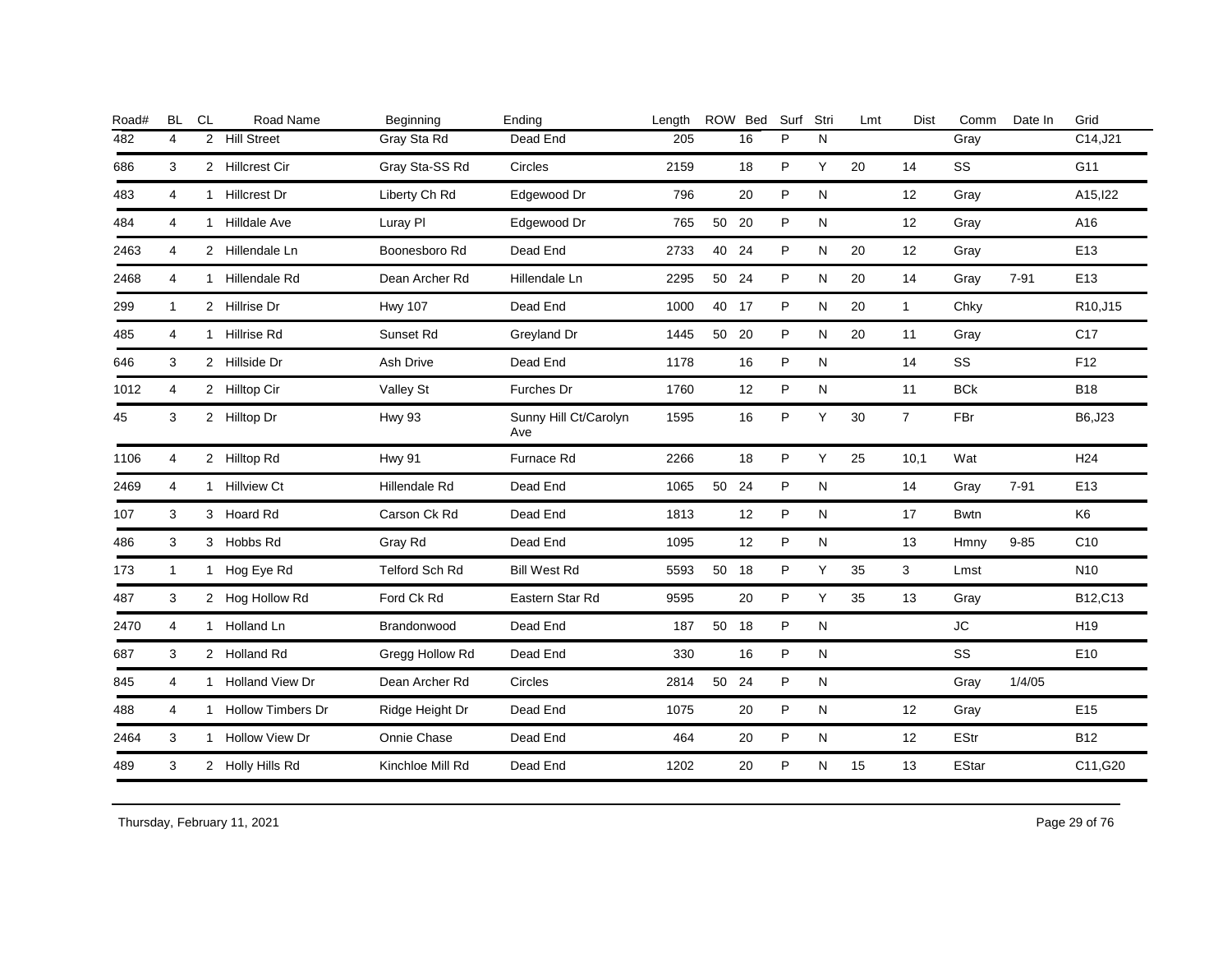| <b>BL</b>      | CL | Road Name | Beginning                                                                                                                                                                                                                                                                                                                                                                                                                                      | Ending            | Length |    |    | Surf                                                    | Stri      | Lmt | Dist           | Comm        | Date In  | Grid            |
|----------------|----|-----------|------------------------------------------------------------------------------------------------------------------------------------------------------------------------------------------------------------------------------------------------------------------------------------------------------------------------------------------------------------------------------------------------------------------------------------------------|-------------------|--------|----|----|---------------------------------------------------------|-----------|-----|----------------|-------------|----------|-----------------|
| 4              |    |           | Hales Chapel Rd                                                                                                                                                                                                                                                                                                                                                                                                                                | Dead End          | 387    |    | 12 | P                                                       | N         |     | 12             | Gray        |          | D <sub>15</sub> |
| 2              |    |           | Spice Hollow Rd                                                                                                                                                                                                                                                                                                                                                                                                                                | Dead End          | 496    |    | 16 | P                                                       | N         |     | 8,2            | <b>JBO</b>  |          | L21             |
| $\mathbf{1}$   |    |           | Green Co Line Rd                                                                                                                                                                                                                                                                                                                                                                                                                               | <b>Hwy 107</b>    | 6836   |    |    | P                                                       | Y         | 30  | $\mathbf{1}$   | Chky        |          | R6, J22         |
| 1              |    |           | Corby Br Rd                                                                                                                                                                                                                                                                                                                                                                                                                                    | Circles           | 870    |    | 14 | P                                                       | Y         |     | $\mathbf{1}$   | Chky        |          | R7              |
| $\mathbf{1}$   |    |           | <b>Bud Ball Rd</b>                                                                                                                                                                                                                                                                                                                                                                                                                             | Conklin Rd        | 12663  |    |    | P                                                       | Y         | 30  | $\overline{2}$ | Lmst        |          | P <sub>9</sub>  |
| 1              |    |           | Guy Brown Rd                                                                                                                                                                                                                                                                                                                                                                                                                                   | Greene Co Line    | 6881   |    | 18 | P                                                       | Y         | 35  | $\mathbf{1}$   | Chky        |          | T <sub>6</sub>  |
| 4              |    |           | Old Boones Ck Rd                                                                                                                                                                                                                                                                                                                                                                                                                               | Sunny Acres Rd    | 1264   | 40 |    | P                                                       | ${\sf N}$ | 20  | 8,14           | <b>JBO</b>  |          | 16, J21         |
| $\overline{2}$ |    |           | <b>Hwy 81</b>                                                                                                                                                                                                                                                                                                                                                                                                                                  | Circles           | 11480  | 40 |    | P                                                       | Y         | 35  | 14             | <b>JBO</b>  |          | H11, H12        |
| 4              |    |           | Shannonview Rd                                                                                                                                                                                                                                                                                                                                                                                                                                 | Rhody Dr          | 1210   |    | 16 | P                                                       | N         |     | 11             | <b>BCrk</b> |          | <b>B18</b>      |
| 3              |    |           | Sullivan Co Line                                                                                                                                                                                                                                                                                                                                                                                                                               | Greene Co Line    | 8208   |    | 20 | P                                                       | Y         | 45  | $\overline{7}$ | FBr         |          | <b>B5</b>       |
| $\overline{2}$ |    |           | Hwy 81-South                                                                                                                                                                                                                                                                                                                                                                                                                                   | Dead End          | 700    |    | 12 | P                                                       | N         |     | $\overline{4}$ | Lamar       |          | N <sub>15</sub> |
| $\mathbf{1}$   |    |           | Hog Eye Rd                                                                                                                                                                                                                                                                                                                                                                                                                                     | Dead End          | 1612   |    | 14 | P                                                       | N         | 20  | 3              | <b>Tlfd</b> |          | N <sub>10</sub> |
| $\overline{2}$ |    |           | <b>Hwy 107</b>                                                                                                                                                                                                                                                                                                                                                                                                                                 | Dead End          | 983    |    | 18 | P                                                       | N         | 20  | $\overline{4}$ | Chky        |          | Q13             |
| 3              |    |           | <b>Woodmont Rd</b>                                                                                                                                                                                                                                                                                                                                                                                                                             | A A Deakins Rd    | 942    |    | 12 | P                                                       | N         |     | 14             | SS          |          | F11             |
| 3              |    |           | Greggtown Rd                                                                                                                                                                                                                                                                                                                                                                                                                                   | Dead End          | 272    |    | 16 | P                                                       | N         |     |                | SS          | $1 - 87$ | E10             |
| $\overline{2}$ |    |           | Old Jbo Hwy/ JC Cty<br>Lmts                                                                                                                                                                                                                                                                                                                                                                                                                    | Summit Dr         | 3950   |    | 18 | P                                                       | Y         | 30  | 15             | <b>JC</b>   |          | J19             |
| 4              |    |           | Herb Hodge Rd                                                                                                                                                                                                                                                                                                                                                                                                                                  | Sullivan Co Line  | 660    |    | 16 | P                                                       | ${\sf N}$ |     | 10,1           | Wat         |          | C <sub>13</sub> |
| 1              |    |           | Tlfd Rd                                                                                                                                                                                                                                                                                                                                                                                                                                        | Dead End          | 678    |    | 16 | P                                                       | N         |     | 5              | <b>JBO</b>  |          | L11             |
| 3              |    |           | Gray Sta/SS Rd                                                                                                                                                                                                                                                                                                                                                                                                                                 | <b>Ford Creek</b> | 6234   |    | 21 | P                                                       | Y         | 35  | 12,14          | Gray        |          | D <sub>13</sub> |
| $\overline{2}$ |    |           | Cherokee Rd                                                                                                                                                                                                                                                                                                                                                                                                                                    | Dead End          | 1113   |    |    | P                                                       | N         |     | $\overline{4}$ | <b>JBO</b>  | 8-89     | N <sub>17</sub> |
| 1              |    |           | State Rt 34                                                                                                                                                                                                                                                                                                                                                                                                                                    | Greene Co Line    | 3761   |    |    | P                                                       | N         |     | 18             | Lmst        |          | N <sub>5</sub>  |
| 4              |    |           | Austin Spr Rd                                                                                                                                                                                                                                                                                                                                                                                                                                  | Dead End          | 692    |    | 12 | P                                                       | N         |     | 10,1           | Wat         |          | E23             |
| 3              |    |           | Harmony Rd                                                                                                                                                                                                                                                                                                                                                                                                                                     | Dead End          | 3113   |    | 18 | P                                                       | N         | 30  | 13             | Hmny        |          | C10             |
|                |    |           | 2 Holly Ln<br>2 Honey Hollow Rd<br>1 Honeysuckle Lane<br>3 Hope Circle<br>2 Horace Dillow Rd<br>2 Horse Creek Rd<br>2 Horseshoe Bend Dr<br>2 Horseshoe Bend Rd<br>2 Horseshoe Cir<br>1 Horton Hwy<br>3 Hotshot Ramsey Rd<br>3 Houston Ln<br>2 Hoyle Fender Rd<br>3 Hubbard Lane<br>2 Hubbard Rd<br>2 Huffine Rd<br>3 Huffman Hollow Road<br>3 Huffman Ln<br>2 Hugh Cox Rd<br>2 Hugh Garland Rd<br>2 Hugh Story Rd<br>3 Hughes Rd<br>1 Hulse Rd |                   |        |    |    | ROW Bed<br>50 18<br>40 18<br>18<br>18<br>40 16<br>40 16 |           |     |                |             |          |                 |

Thursday, February 11, 2021 2012 2012 12:30 Page 30 of 76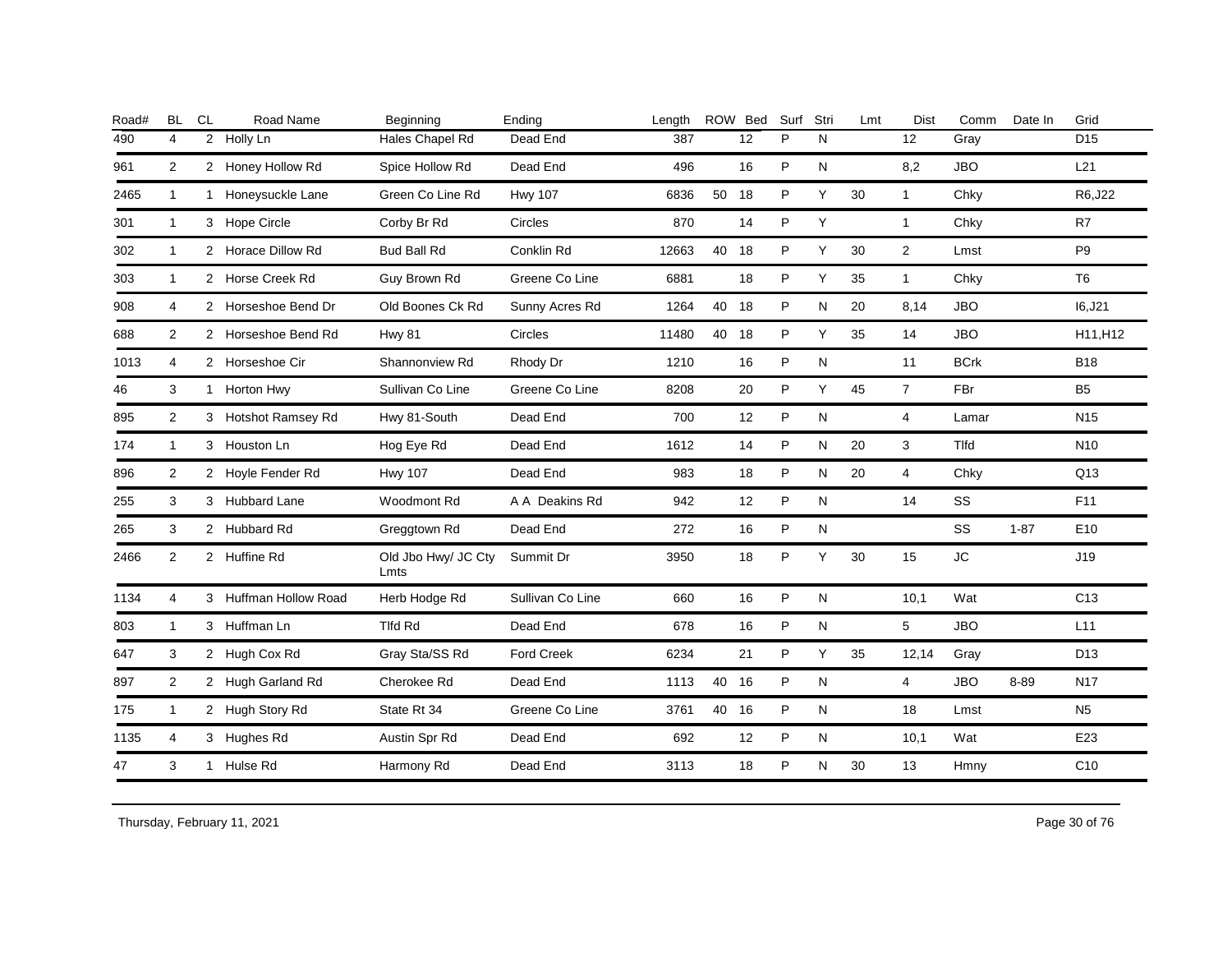| Road# | <b>BL</b> | CL.           | Road Name          | Beginning         | Ending     | Length |    | ROW Bed | Surf | Stri | Lmt | Dist | Comm        | Date In       | Grid            |
|-------|-----------|---------------|--------------------|-------------------|------------|--------|----|---------|------|------|-----|------|-------------|---------------|-----------------|
| 995   | 3         |               | Humming Bird Place | Hummingbird Way   | Dead End   | 252    | 50 | 24      | P    | N    |     |      | <b>JBO</b>  | 2002          |                 |
| 1149  | 3         |               | Humming Bird Way   | Earl Light Circle | Dead End   | 1480   | 50 | 26      | P    | N    | 20  | 14   | <b>JBO</b>  |               |                 |
| 2487  | 2         | 2             | Hummingbird Ln     | Highridge Rd      | Dead End   | 554    |    | 16      | P    | v    |     | 8,2  | JC          |               | J23             |
| 176   |           | 2             | Humphreys Dr       | State Rt 34       | Dead End   | 788    | 40 | 12      | P    | N    |     | 5    | <b>Tlfd</b> | $8 - 92$      | M11             |
| 304   |           | 2             | Humphreys Rd       | Lola Humphreys    | Laws Rd    | 2672   |    | 16      | P    | Υ    |     | 2    | Lmst        | $10 - 1 - 86$ | Q9              |
| 491   | 3         |               | Hunt Rd            | Fordtown Rd       | Harmony Rd | 7926   | 50 | 18      | P    | Υ    |     | 7,13 | Hmny        |               | C <sub>9</sub>  |
| 1328  | 2         | $\mathcal{P}$ | Hunter Ln          | Cherokee Rd       | Circles    | 691    |    | 18      | P    | N    |     | 4    | <b>JBO</b>  | 4-88          | <b>N17</b>      |
| 690   | 3         |               | Huntland Rd        | Gray Sta-SS Rd    | Dead End   | 1964   |    | 20      | P    | ∨    | 20  | 14   | SS          |               | H <sub>10</sub> |
| 305   |           | 3             | Hylton Rd          | Humphreys Rd      | Dead End   | 1313   |    | 12      | P    | N    |     | 2    | Lmst        |               | Q9              |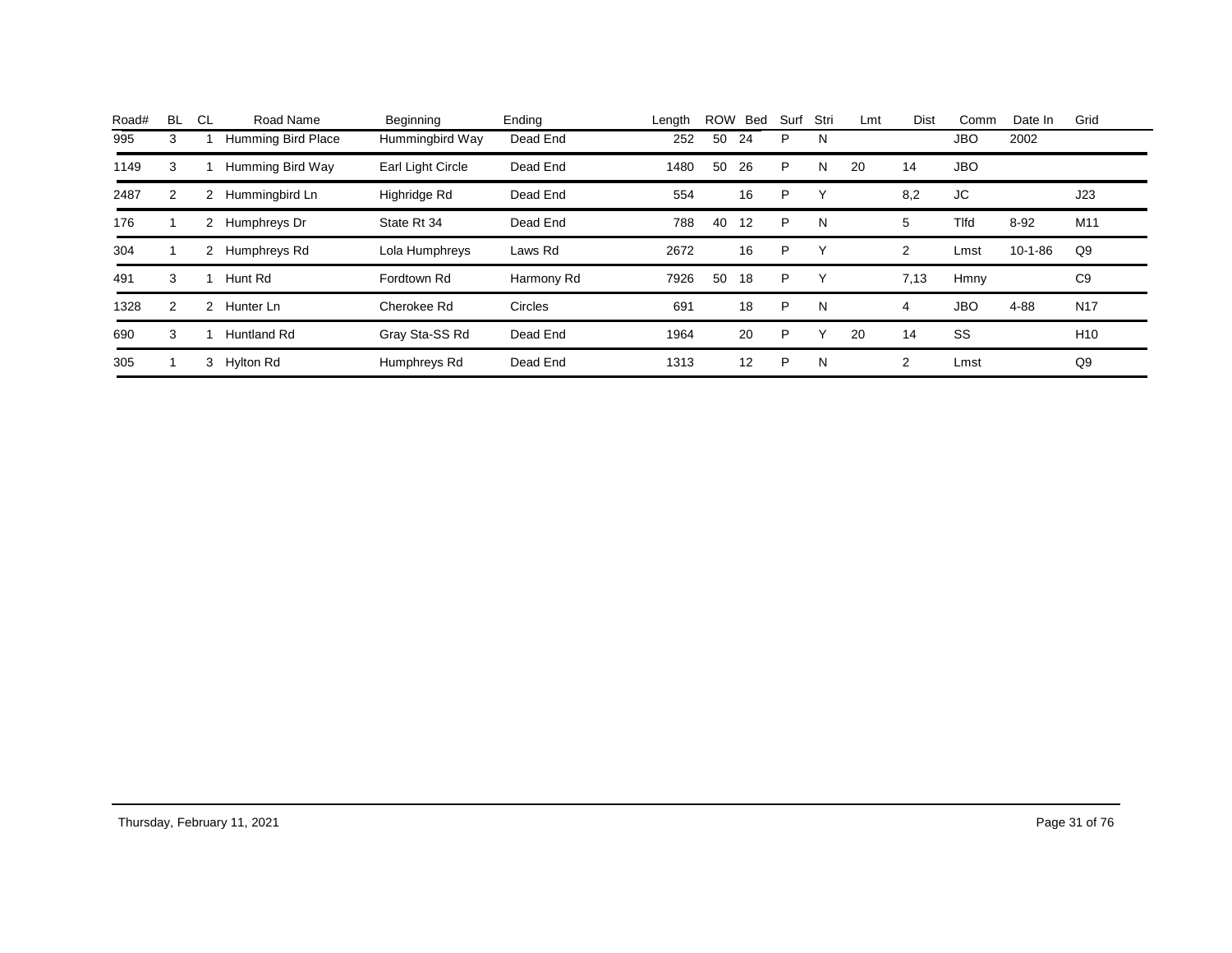| Road# | BL. | CL     | Road Name             | Beginning           | Ending                | Length | <b>ROW</b> | <b>Bed</b> | Surf | Stri | Lmt   | <b>Dist</b>       | Comm | Date In | Grid                 |
|-------|-----|--------|-----------------------|---------------------|-----------------------|--------|------------|------------|------|------|-------|-------------------|------|---------|----------------------|
| 1265  | 4   |        | <b>Imperial Court</b> | <b>Dutch Street</b> | Dead End              | 345    | 50         | 24         | P    | Ν    | 20    |                   | Gray | 7-14-98 | E16                  |
| 1812  | 4   |        | ndian Ridge Rd        | <b>Hwy 11-E</b>     | <b>JC City Limits</b> | 2310   |            | 20         | P    |      | 15-30 | 9.7               | JC   |         | H <sub>19</sub> .121 |
| 492   | 4   |        | Industrial Rd         | Old Gray Sta        | Dead End              | 560    |            | 24         | P    |      |       | $12 \overline{ }$ | Gray |         | C <sub>15</sub>      |
| 691   | 2   |        | Ingle Rd              | Horseshoe Bend      | Dead End              | 1440   |            | 14         | P    | N    |       | 14                | SS   |         | H <sub>11</sub>      |
| 49    | 3   |        | Iris Lane             | Hilltop Dr          | Nursey Dr             | 906    |            | 16         | P    | N    | 20    |                   | FBr  |         | B <sub>6</sub>       |
| 493   | 4   | 3      | Isenberg Dr           | <b>Suncrest St</b>  | Forest Dr             | 1056   |            | 12         | P    | N    |       | 12                | Gray |         | C <sub>15</sub>      |
| 494   | 3   | $^{2}$ | Ivy Lane              | Picadilly Ln        | Dead End              | 245    |            | 20         | P    | N    | 20    |                   | Gray |         | C12, J21             |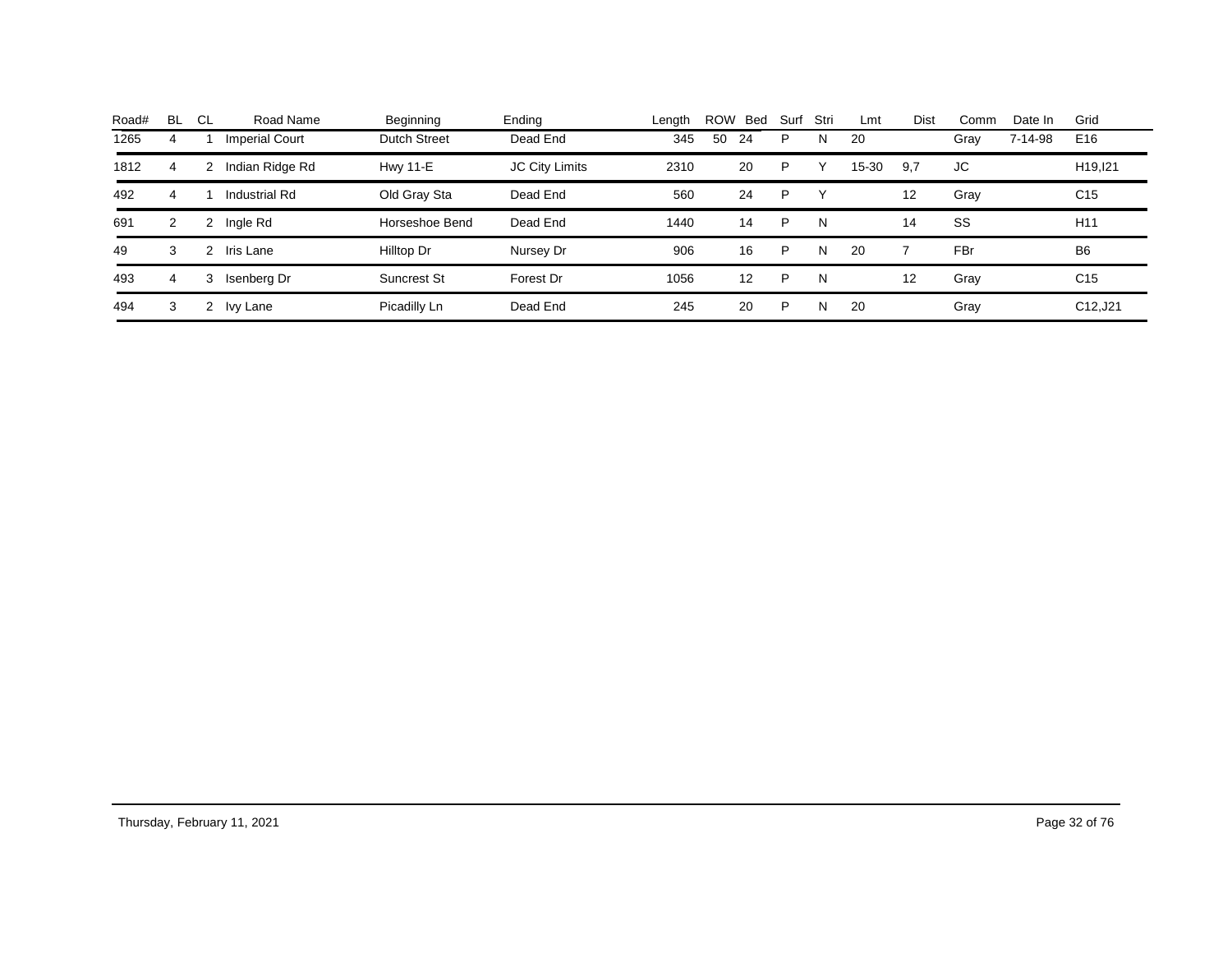| Road# | <b>BL</b>      | <b>CL</b>    | Road Name           | Beginning                         | Ending                  | Length |       | ROW Bed | Surf Stri |   | Lmt | <b>Dist</b>    | Comm        | Date In       | Grid            |
|-------|----------------|--------------|---------------------|-----------------------------------|-------------------------|--------|-------|---------|-----------|---|-----|----------------|-------------|---------------|-----------------|
| 806   | 2              | $\mathbf{1}$ | J A Ramsey Ln       | Old Embreeville Road American Way |                         | 2530   | 50    | 26      | P         | N | 20  |                | <b>JBO</b>  | 8-9-2005      | K <sub>16</sub> |
| 306   | $\mathbf{1}$   |              | 2 J D Fox Rd        | Frank Stanton                     | <b>Bailey Bridge Rd</b> | 5739   | 40 18 |         | P         | N |     | $\overline{2}$ | Lmst        |               | $\mathsf{Q8}$   |
| 1014  | $\overline{4}$ |              | 2 JD King Rd        | Rockingham Rd                     | Dead End                | 1030   |       | 18      | P         | N |     | 11             | <b>BCrk</b> | $1 - 82$      | <b>B19</b>      |
| 307   | $\mathbf{1}$   |              | 2 J D Phillips Rd   | Oklahoma Rd                       | Conklin Rd              | 2192   |       | 18      | P         | Y |     | $\overline{2}$ | <b>Tlfd</b> |               | P <sub>11</sub> |
| 495   | 4              |              | 3 J K Gray Ln       | Old Gray Sta Rd                   | Dead End                | 736    |       | 18      | P         | N |     | 11             | Gray        | $12 - 1 - 87$ | C <sub>17</sub> |
| 873   | 3              |              | 1 J Walking Way     | Douglas Shed Rd                   | Dead End                | 776    | 40    | 20      | P         | N |     |                | Gray        | 2/28/05       |                 |
| 360   | 2              |              | 2 Jack Banner Lane  | <b>Hwy 81-S</b>                   | Dead End                | 1111   | 40    | 14      | S         | N |     | 6              | Lmar        | $7 - 11 - 00$ | Q17             |
| 50    | 3              |              | 2 Jack Kyker Rd     | <b>Butchertown Rd</b>             | Dead End                | 2137   | 40    | 16      | P         | N | 20  | 13             | <b>FBrh</b> |               | F7              |
| 283   | 3              |              | 1 Jack Martin Ln    | Hugh Cox Rd                       | Dead End                | 975    | 50    | 20      | P         | N | 20  | 12,14          | Gray        |               | D <sub>13</sub> |
| 308   | $\mathbf{1}$   |              | 2 Jackson Bridge Rd | Conklin Rd                        | Charlie Carson Rd       | 7070   |       | 18      | P         | Y |     | $\overline{2}$ | Lmst        |               | P11,Q12         |
| 308   | 2              |              | 2 Jackson Bridge Rd | Charlie Carson Rd                 | <b>Hwy 107</b>          | 2149   |       | 18      | P         | Y |     | $\overline{2}$ | Lmst        |               | P <sub>5</sub>  |
| 309   | $\mathbf{1}$   |              | 2 Jackson Ln        | <b>Hwy 107</b>                    | Dead End                | 902    |       | 16      | P         | N |     | $\mathbf{1}$   | Chky        |               | J6,R10          |
| 909   | 2              |              | 1 Jackson Park      | Hairetown Rd                      | Dead End                | 500    |       | 20      | P         | N |     | 15,1           | <b>JBO</b>  |               | 113             |
| 51    | 3              |              | 2 Jackson Rd        | Hunt Rd                           | Logan Chapel Rd         | 8763   |       | 16      | P         | Y |     | 13             | <b>FBr</b>  |               | D <sub>8</sub>  |
| 311   | $\overline{2}$ |              | 2 Jacob Bright Ln   | Ridgecrest Rd                     | Dead End                | 1797   | 40 18 |         | P         | N |     | 8              | <b>JBO</b>  |               | M14             |
| 1329  | 2              |              | 2 James Ammons Rd   | <b>Hwy 81</b>                     | <b>Bumpas Cove Rd</b>   | 1571   |       | 16      | P         | N | 20  | $\overline{4}$ | Embr        |               | Q16             |
| 310   | $\mathbf{1}$   |              | 4 James Broyles Rd  | <b>Hwy 107</b>                    | Dead End                | 495    |       | 10      | P         | N |     | $\mathbf{1}$   | Chky        |               | R7              |
| 2471  | 4              |              | 2 James Keebler Ln  | Old Gray-SS Rd                    | Dead End                | 845    | 40 10 |         | P         | N | 20  | 12             | Gray        |               | D14             |
| 177   | $\mathbf{1}$   |              | 2 Jarrett Rd        | Wash College Rd                   | Horace Dillow Rd        | 6010   |       | 18      | P         | N | 35  | 3              | <b>Tlfd</b> |               | O <sub>9</sub>  |
| 807   | $\mathbf{1}$   |              | 1 Jason Lane        | Town & Crty Dr                    | Dead End                | 1780   | 50 20 |         | P         | N |     | 5              | <b>Tlfd</b> |               | L12             |
| 108   | 3              |              | 2 Jasper Edwards Rd | Bowmantown Rd                     | Dead End                | 1845   |       | 18      | P         | N |     | 17             | <b>Bwtn</b> |               | J9              |
| 729   | 3              |              | 3 Jasper Ward Rd    | Big Sandy Rd                      | Dead End                | 1632   |       | 12      | P         | N |     | 17             | <b>Bwtn</b> |               | 18              |
| 1015  | 4              |              | 2 Jax Drive         | <b>Buttermilk Rd</b>              | Dead End                | 1265   |       | 16      | P         | N | 20  | 11             | <b>BCrk</b> |               | <b>B17</b>      |
| 52    | 3              |              | 3 Jay Armentrout Rd | <b>Hwy 81</b>                     | Dead End                | 4315   |       | 12      | P         | N | 20  | 14             | SS          | 11-08-98      | H <sub>10</sub> |
|       |                |              |                     |                                   |                         |        |       |         |           |   |     |                |             |               |                 |

Thursday, February 11, 2021 2012 2014 2015 2016 2017 2021 20:30 20:40 20:40 20:40 20:40 20:40 20:40 20:40 Page 33 of 76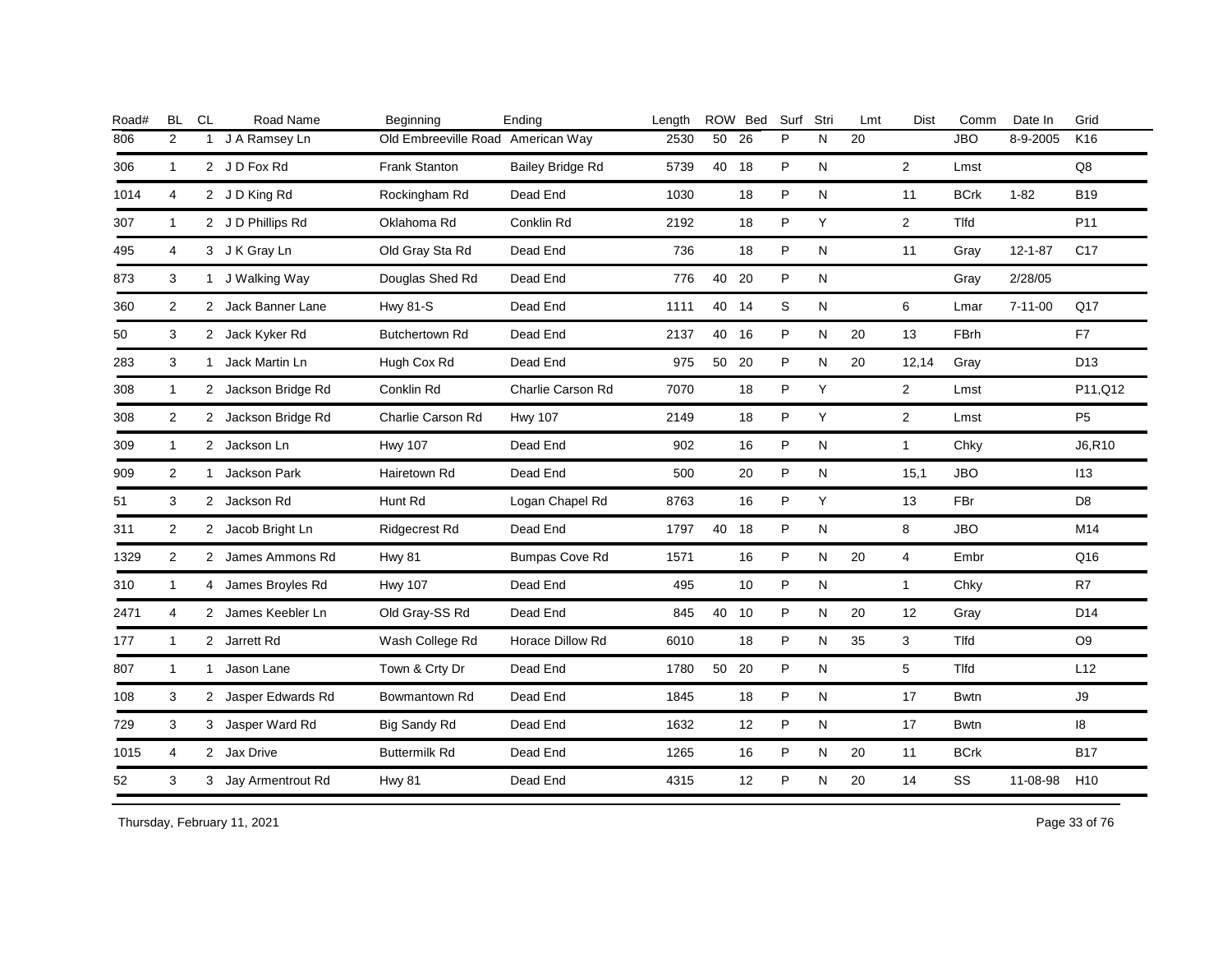| Road# | <b>BL</b>      | CL | Road Name          | Beginning               | Ending              | Length |       | ROW Bed | Surf | Stri      | Lmt | Dist           | Comm        | Date In  | Grid            |
|-------|----------------|----|--------------------|-------------------------|---------------------|--------|-------|---------|------|-----------|-----|----------------|-------------|----------|-----------------|
| 808   | $\mathbf{1}$   | 3  | Jay Barnett Rd     | Conklin Rd              | Dead End            | 1340   |       | 12      | P    | N         |     | 5              | Tlfd        |          | M12             |
| 178   | $\mathbf{1}$   |    | 2 Jay Propst Rd    | Opie Arnold Rd          | R B Miller Rd       | 1167   |       | 16      | P    | N         | 20  | 18             | Lmst        |          | N <sub>5</sub>  |
| 179   | $\mathbf{1}$   |    | 3 Jaynes Rd        | Opie Arnold Rd          | Dead end            | 893    |       | 12      | P    | N         |     | 18             | Lmst        |          | M <sub>6</sub>  |
| 1016  | 4              |    | 3 Jays Drive       | Pickens Bridge Rd       | Dead End            | 1538   |       | 12      | P    | N         |     | 11             | <b>BCrk</b> |          | C <sub>21</sub> |
| 692   | 3              |    | 2 Jenkins Rd       | <b>Bayless Rd</b>       | Dead End            | 705    |       | 18      | P    | N         | 20  | 14             | SS          |          | G11             |
| 312   | $\mathbf{1}$   |    | 2 Jennings Rd      | Horse Crk Rd            | Greene Co Line      | 486    |       | 16      | P    | Υ         |     | $\mathbf{1}$   | Chky        |          | T <sub>6</sub>  |
| 53    | 3              |    | 2 Jeroldstown Rd   | <b>Hwy 93</b>           | Greene Co Line      | 4934   |       | 18      | P    | Υ         | 30  | $\overline{7}$ | FBr         |          | C <sub>6</sub>  |
| 313   | $\mathbf{1}$   |    | 1 Jerry Broyles Rd | <b>Hwy 107</b>          | Corby Bridge Rd     | 4758   | 50 18 |         | P    | Y         |     | $\mathbf{1}$   | Chky        |          | R <sub>5</sub>  |
| 314   | 2              |    | 2 Jerry Moore Rd   | <b>Hwy 107</b>          | Dead End            | 1667   | 40    | 18      | P    | N         | 20  | $\mathbf{1}$   | Chky        |          | Q11             |
| 2472  | $\mathbf{1}$   |    | 2 Jerry Smith Rd   | Conklin Rd              | Dead End            | 624    | 40    | 14      | P    | N         |     | $\overline{2}$ | Tlfd        |          | Q10             |
| 1017  | 4              |    | 2 Jerry Street     | <b>Richard Street</b>   | Orchard St          | 466    |       | 16      | P    | N         | 20  | 11             | <b>BCrk</b> |          | <b>B9</b>       |
| 180   | $\mathbf{1}$   |    | 2 Jess Corby Rd    | Adam & Corby Rd         | Dead End            | 665    | 50 12 |         | P    | N         | 20  | 18             | Lmst        |          | M7              |
| 181   | 2              |    | 3 Jesse Moore Rd   | John Carson Rd          | Dead End            | 675    |       | 12      | P    | N         |     | 17             | <b>JBO</b>  | $6 - 89$ | K9              |
| 1330  | $\overline{2}$ |    | 2 Jim Blevins Rd   | <b>Bumpus Cove Rd</b>   | Circles             | 2026   |       | 16      | P    | ${\sf N}$ |     | 4              | Embr        |          | R <sub>15</sub> |
| 498   | 3              |    | 3 Jim Ford Rd      | A A Deakins Rd          | Elmer Walker Rd     | 6084   |       | 18      | P    | Y         | 30  | 14             | Gray        |          | C <sub>12</sub> |
| 962   | $\overline{2}$ |    | 2 Jim McNeese Rd   | Dry Creek               | Dead End            | 817    | 40 18 |         | P    | ${\sf N}$ |     | 8,2            | <b>JC</b>   |          | K21             |
| 809   | $\overline{2}$ |    | 2 Jim Range Rd     | Old Embreeville Rd      | <b>Mill Springs</b> | 5959   |       | 18      | P    | Y         | 35  | 15,2           | <b>JBO</b>  |          | K17             |
| 810   | $\overline{2}$ |    | 2 Jim Town Rd      | Old Embr Rd             | <b>Hwy 81</b>       | 5410   |       | 18      | P    | Y         | 30  | 15,2           | <b>JBO</b>  |          | K <sub>15</sub> |
| 730   | 3              |    | 2 Jimmy Keys Rd    | Pleasant Grove Rd       | Dead End            | 2525   | 40    | 18      | P    | ${\sf N}$ | 20  | 17             | <b>Bwtn</b> |          | H8              |
| 2474  | $\overline{4}$ |    | 2 Jobe Lane        | Old Boones Crk Rd       | Dead End            | 694    | 40 18 |         | P    | N         |     | 15             | <b>JBO</b>  |          | H8              |
| 183   | 3              |    | 3 Joe Bowman Rd    | Bowmantown Rd           | Dead End            | 660    |       | 12      | P    | N         |     | 17             | <b>Bwtn</b> |          | J9              |
| 2475  | $\mathbf{1}$   |    | 3 Joe Broyles Ln   | <b>Big Limestone Rd</b> | Dead End            | 420    |       | 12      | P    | N         |     | 18             | Lmst        |          | N <sub>1</sub>  |
| 1331  | $\overline{2}$ |    | 2 Joe Green Rd     | Cherokee Mt Rd          | Dead End            | 1121   |       | 16      | P    | N         | 20  | 8,2            | <b>JBO</b>  |          | J15             |
| 1018  | 4              |    | 1 Joe Hale Dr      | Boone Ave               | JC City Limits      | 1224   |       | 20      | P    | ${\sf N}$ |     | 11             | <b>BCrk</b> |          | D <sub>19</sub> |
|       |                |    |                    |                         |                     |        |       |         |      |           |     |                |             |          |                 |

Thursday, February 11, 2021 2012 2014 2015 2016 2017 2021 20:30 Page 34 of 76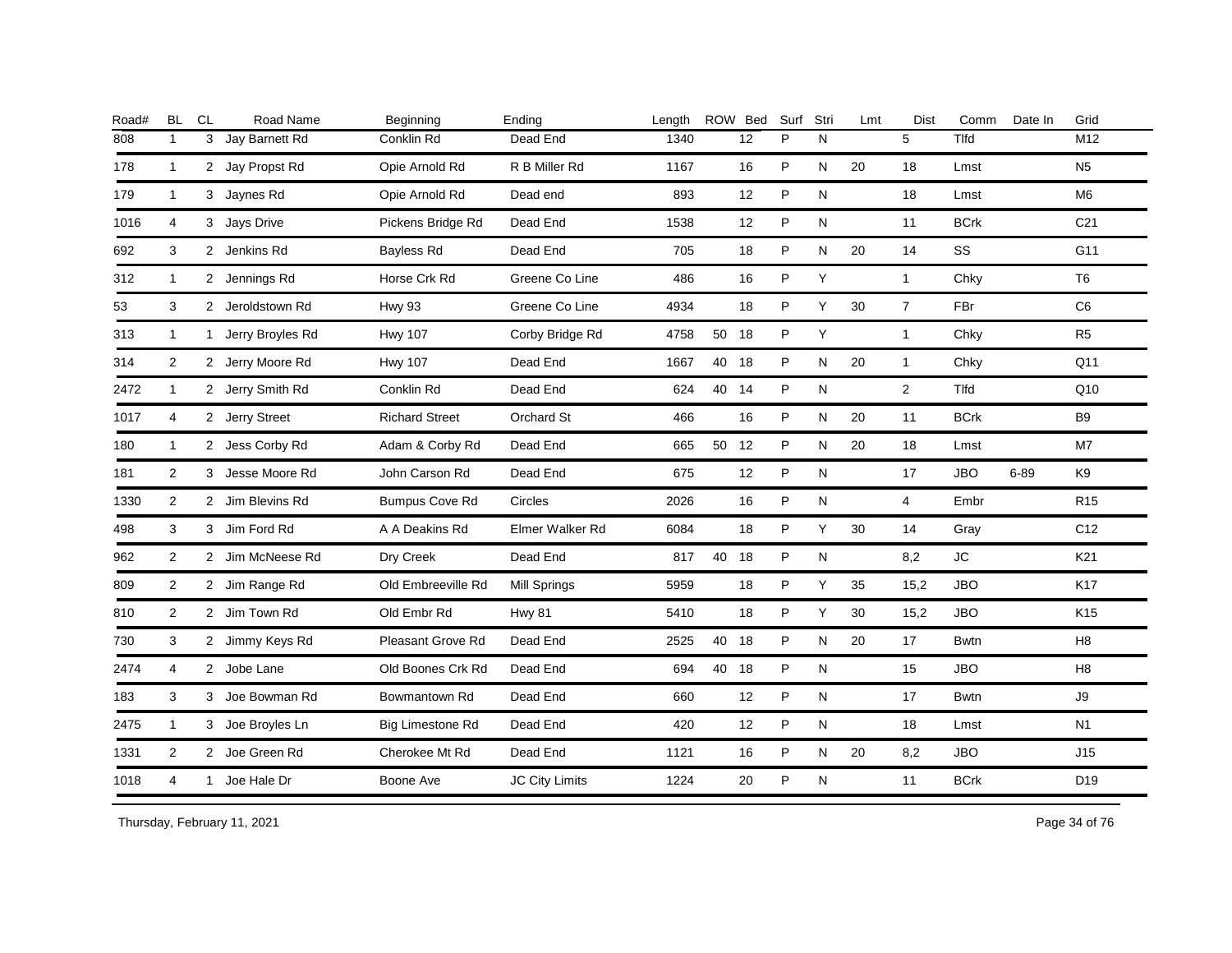| Road# | <b>BL</b>      | CL           | Road Name                     | Beginning          | Ending             | Length |       | ROW Bed | Surf | Stri      | Lmt | <b>Dist</b>    | Comm         | Date In       | Grid            |
|-------|----------------|--------------|-------------------------------|--------------------|--------------------|--------|-------|---------|------|-----------|-----|----------------|--------------|---------------|-----------------|
| 2476  | 3              | 1            | Joe Keys Rd                   | Jimmy Keys Rd      | Dead End           | 1183   | 50    | 12      | P    | N         | 20  | 17             | <b>Bwtn</b>  | $8 - 91$      | H8              |
| 54    | 3              |              | 2 Joe R McCrary Rd            | <b>Hwy 93</b>      | Dead End           | 1678   |       | 20      | P    | Y         | 35  | $\overline{7}$ | FBr          |               | C <sub>6</sub>  |
| 946   | 3              |              | 3 John Brown Lane             | Kinchloe Road      | Dead End           | 516    |       | 12      | P    | N         |     | 13             | Harm         | $1 - 27 - 98$ | E <sub>8</sub>  |
| 208   | $\overline{2}$ | $\mathbf{1}$ | John Carson Rd                | Slate Hill Rd      | John Carson Rd     | 2718   | 50 20 |         | P    | Y         | 30  | 16,17          | <b>Bwtn</b>  | $4 - 91$      | K <sub>9</sub>  |
| 209   | $\mathbf{1}$   |              | 1 John Carson Rd              | Old Stagecoach Rd  | <b>Blalock Rd</b>  | 2713   | 50 20 |         | P    | Y         | 30  | 16,17          | <b>Bwtn</b>  | $4 - 91$      | K <sub>4</sub>  |
| 1161  | 4              |              | 2 John Cox Rd                 | Grassey Valley Rd  | Dead End           | 1696   |       | 16      | P    | N         | 20  | 11             | Gray         |               | F18             |
| 648   | 3              |              | 2 John Deakins Rd             | Elmer Walker Rd    | Dead End           | 1116   |       | 18      | P    | N         |     | 14             | SS           |               | E <sub>12</sub> |
| 931   | 4              | 1            | John France Rd                | Old Boones Crk Rd  | <b>Headtown Rd</b> | 3728   |       | 20      | P    | Y         | 30  | 15             | <b>JBO</b>   |               | <b>H17</b>      |
| 649   | 3              |              | 2 John Garst Rd               | Pleasant Valley    | Brethren Ch Rd     | 4020   |       | 16      | P    | Υ         | 20  | 14             | SS           |               | F <sub>6</sub>  |
| 2477  | $\overline{2}$ |              | 2 John Hilbert Rd             | Old Stagecoach     | Dead End           | 1483   | 40    | 12      | G    | N         |     | 16             | Leeb         | $10 - 1 - 89$ | J12             |
| 811   | 1              |              | 3 John Howze Rd               | Old 34             | Dead End           | 1000   |       | 18      | P    | N         | 20  |                | <b>T</b> Ifd |               | L12             |
| 184   | 1              | 2            | John M Reed Nursing<br>Home   | Big Limestone Rd   | Circles            | 1775   |       | 18      | P    | N         |     | 18             | Lmst         | $1 - 90$      | M7              |
| 185   | $\mathbf{1}$   | $\mathbf{2}$ | John Matthews Rd              | Corby Bridge Rd    | Dead End           | 1646   |       | 18      | P    | ${\sf N}$ |     | 18             | Lmst         |               | O <sub>6</sub>  |
| 598   | $\mathbf{1}$   |              | 2 John McDonald Ln            | <b>Hwy 107</b>     | Dead End           | 584    | 40    | 12      | P    | ${\sf N}$ |     | 18             | SCtr         | 3-24-97       | R <sub>8</sub>  |
| 315   | $\overline{2}$ |              | 2 John Vines Rd               | Clarks Crk Rd      | Circles            | 2191   | 40 16 |         | P    | N         |     | $\mathbf{1}$   | Chky         |               | R <sub>12</sub> |
| 731   | $\overline{2}$ |              | 1 John West Rd                | Old Stagecoach     | Dead End           | 949    |       | 22      | P    | N         |     | 16             | Tlfd         |               | J11             |
| 2     | $\mathbf{1}$   | $2^{\circ}$  | Jonesborough<br>Waterplant Rd | Gravel Hill Rd     | Dead End           | 3642   | 40 18 |         | P    | N         | 25  | $\overline{2}$ | Lmst         |               | O7              |
| 55    | 3              |              | 2 Judge Baines Rd             | <b>Hwy 93</b>      | Dead End           | 2303   |       | 14      | P    | N         |     | $\overline{7}$ | FBr          |               | C7              |
| 898   | 2              |              | 2 Judge Clarke Rd             | <b>Hwy 107</b>     | Dead End           | 2271   |       | 12      | P    | N         |     | $\overline{4}$ | Chky         |               | Q13             |
| 2478  | 4              | 1            | Judge Gresham Rd              | Old Gray Sta Rd    | JC City Limits     | 344    |       | 24      | P    | ${\sf N}$ |     |                | SS           |               | <b>B7</b>       |
| 1188  | 2              |              | Judge Vines Rd                | Old State Route 34 | <b>Shell Road</b>  | 1640   |       | 21      | P    | Y         | 25  |                | <b>JBO</b>   | 2/25/2009     |                 |
| 500   | 4              | 1            | Judson Dr                     | Hwy 36             | Dayton Dr          | 2186   | 50 24 |         | P    | Υ         | 25  | 11,12          | Gray         |               | <b>B17</b>      |
| 1155  | 3              | $\mathbf{1}$ | Judys Lane                    | Annalese Drive     | Dead End           | 308    | 50 26 |         | P    | N         |     |                | FBch         | 11-24-03      | <b>F7</b>       |
|       |                |              |                               |                    |                    |        |       |         |      |           |     |                |              |               |                 |

Thursday, February 11, 2021 2012 2014 2015 2016 2017 2021 20:30 20:30 20:30 20:30 20:30 20:30 20:30 20:30 20:30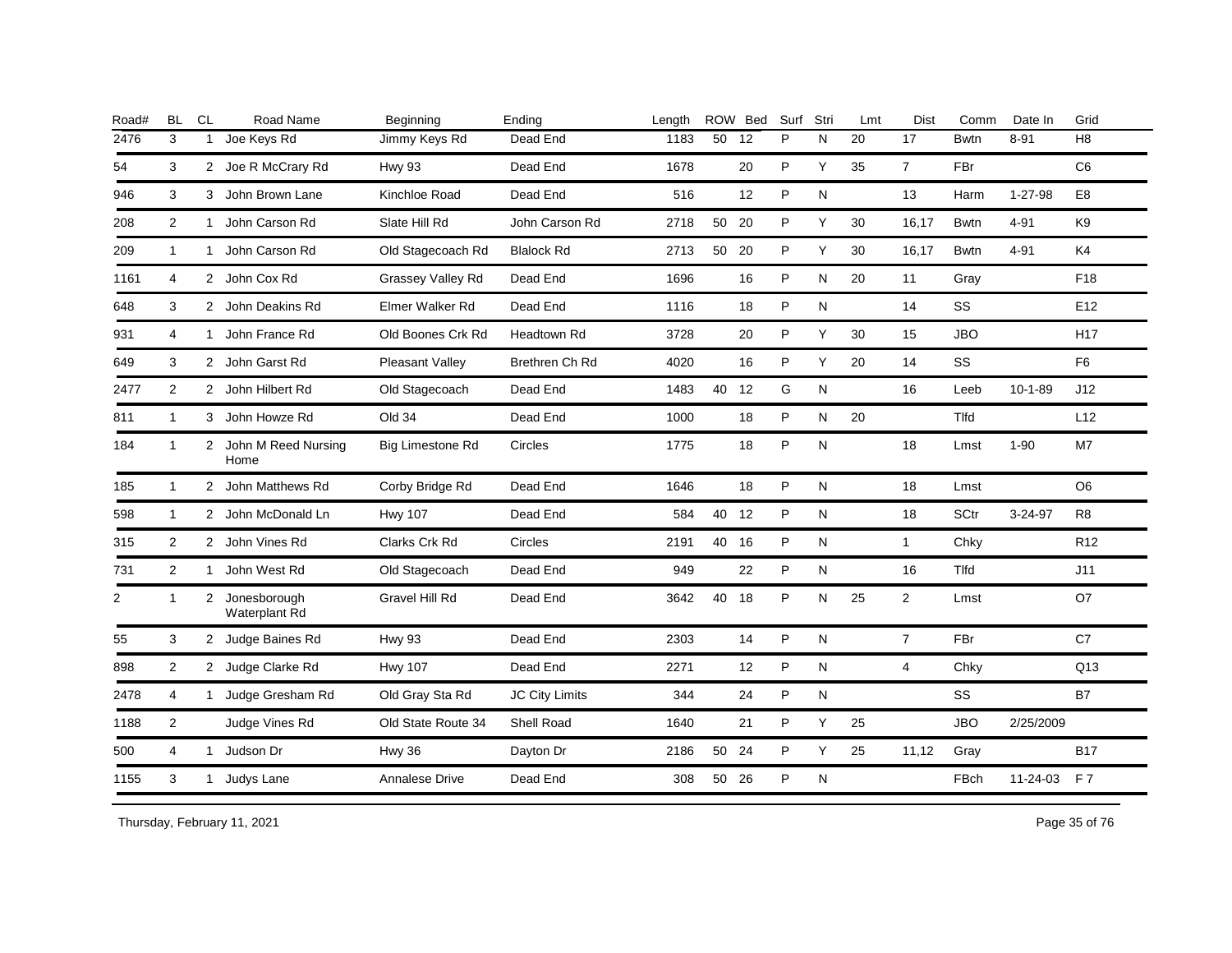| Road# | ים<br>-- | ົ<br>◡∟ | ' Name<br>Road | ∕ م⊂<br>'nnina | Endina   | _enath_ | ROW | Bed | Surf | Stri | Lmt | Dist | Comm       | Date In | Gric          |
|-------|----------|---------|----------------|----------------|----------|---------|-----|-----|------|------|-----|------|------------|---------|---------------|
| 2479  |          |         | `ulian Ln∶     | Boone Sta Rd   | Dead End | 535     |     |     |      |      |     |      | <b>BCn</b> | 8-89    | E 47<br>- ' ' |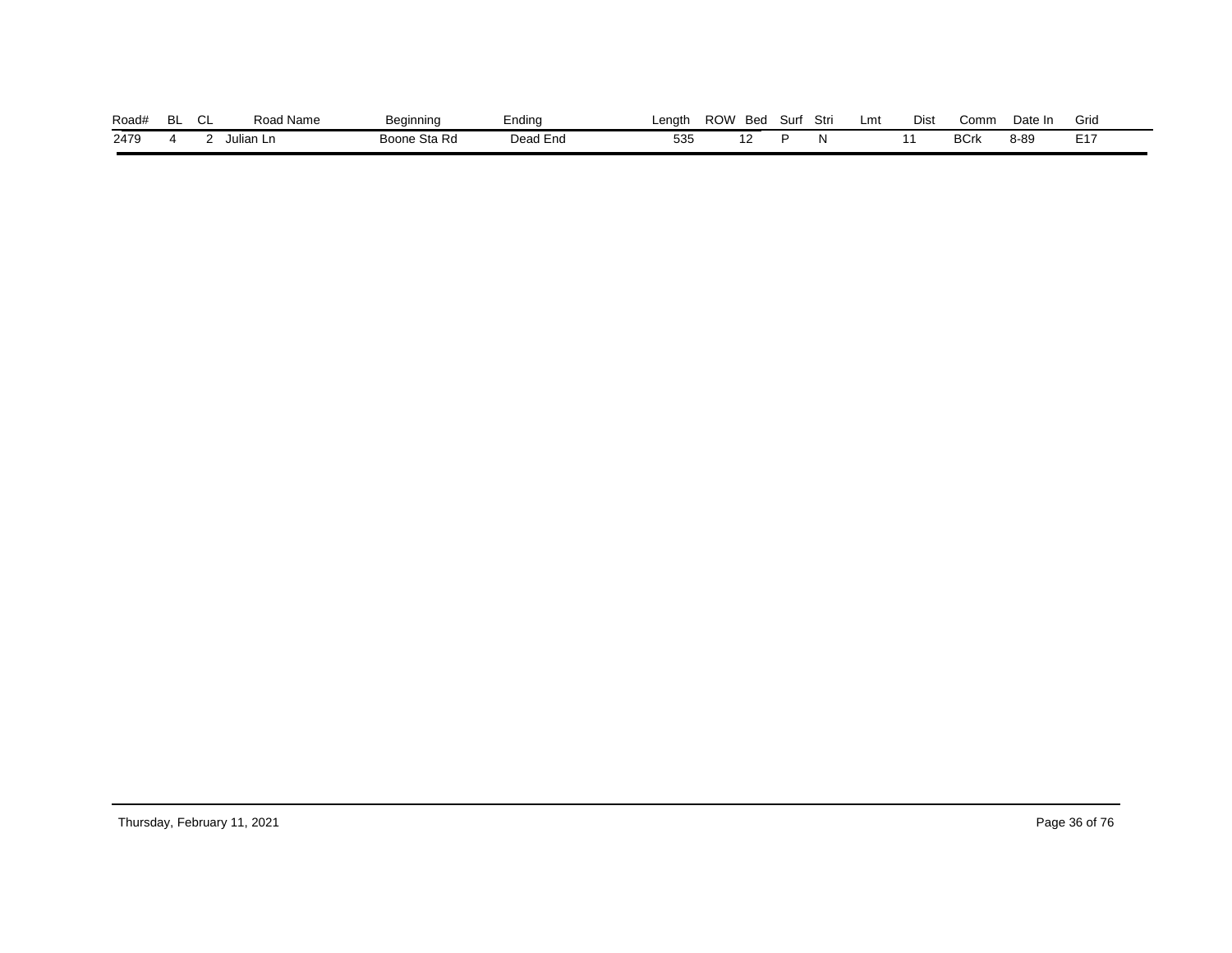| Road# | <b>BL</b>      | <b>CL</b> | Road Name            | Beginning                | Ending             | Length |       | ROW Bed | Surf | Stri         | Lmt | <b>Dist</b>    | Comm        | Date In       | Grid            |
|-------|----------------|-----------|----------------------|--------------------------|--------------------|--------|-------|---------|------|--------------|-----|----------------|-------------|---------------|-----------------|
| 963   | 2              |           | 3 K E Drive          | Watertk Hill Rd          | Dead End           | 380    |       | 12      | G    | N            | 20  |                | <b>JBO</b>  |               | K20             |
| 1122  | 3              |           | 3 Kanes Court        | Gray SS Road             | Dead End           | 1295   | 50 24 |         | P    | N            |     | 14             | SS          | 12-17-01      | G20             |
| 279   | 4              |           | 2 Kat Lane           | <b>Two Street</b>        | Dead End           | 213    |       | 12      | P    | N            |     |                | <b>BCrk</b> |               | D <sub>20</sub> |
| 1019  | 4              |           | 1 Kate Street        | Meredith Cir             | Dead End           | 1185   |       | 16      | P    | N            |     | 11             | <b>BCr</b>  |               | A19             |
| 1203  | 2              |           | 1 Katie Ct           | Sugar Hollow Rd          | Dead end           | 1420   | 50 26 |         | P    | N            |     | 16             | <b>JBO</b>  |               |                 |
| 186   | $\mathbf{1}$   |           | 2 Keebler Ln         | Old 34                   | Smithdale Blvd - W | 1915   |       | 16      | P    | N            | 20  | 18             | Lmst        |               | N <sub>6</sub>  |
| 187   | $\mathbf{1}$   |           | 2 Keebler Rd         | Corby Bridge Rd          | Davy Crockett Rd   | 4775   |       | 18      | P    | N            | 20  | 18             | Lmst        |               | O <sub>5</sub>  |
| 501   | 4              |           | 2 Keefauver Rd       | Boones Sta Rd            | Boones Crk Rd      | 6210   |       | 18      | P    | Y            | 30  | 11             | <b>BCr</b>  |               | E <sub>17</sub> |
| 502   | 4              |           | 1 Keeland Dr         | Keeland Ln               | Hales Chapel Rd    | 2778   | 50    | 28      | P    | N            | 20  | 12             | Gray        |               | E <sub>15</sub> |
| 503   | 4              |           | 1 Keeland Ln         | Shadden Rd               | Keeland Dr         | 1176   | 50    | 28      | P    | N            | 20  | 12             | Gray        |               | E <sub>15</sub> |
| 330   | $\overline{4}$ |           | 1 Keeview Court      | Keeview Dr               | Dead End           | 435    | 50    | 24      | P    | N            | 20  | 12             | Gray        |               | E15             |
| 2539  | 4              |           | 1 Keeview Dr         | Keeland Ln               | Keeland Dr         | 1692   | 50    | 24      | P    | N            | 20  | 12             | Gray        |               | F <sub>15</sub> |
| 813   | 2              |           | 2 Kelsey Peterson Rd | <b>Bulldog Miller Rd</b> | Dead End           | 1247   | 40 16 |         | P    | N            | 20  | $\overline{4}$ | <b>JBO</b>  | Ext 1/97      | M14             |
| 1150  | 4              |           | 1 Ken Hylton Ln      | Union Church Rd          | Dead End           | 482    | 40    | 12      | P    | N            |     | 15             | <b>JBO</b>  |               |                 |
| 316   | $\mathbf{1}$   |           | 3 Kenneth Foster Rd  | Donald Broyles Rd        | Dead End           | 1211   |       | 12      | P    | N            |     | $\mathbf{1}$   | Chky        |               | R <sub>6</sub>  |
| 814   | 2              |           | 2 Kent Rd            | Shell Rd                 | Dead End           | 2519   |       | 16      | P    | N            | 35  | 15,2           | <b>JBO</b>  |               | K14             |
| 945   | $\overline{2}$ |           | 1 Kentland Dr        | Green Pond Rd            | Dead End           | 1648   |       | 26      | P    | N            | 25  | 8              | <b>JBO</b>  |               | 118             |
| 1363  | $\mathbf{1}$   |           | 1 Kenzee Place       | Anderson St              | Dead End           | 850    | 50 26 |         | P    | N            |     | 18             | Telf        | 11-14-200     |                 |
| 1332  | $\overline{2}$ |           | 2 Keplinger Ln       | Arrowood Rd              | Arnold Rd          | 1347   | 40 16 |         | P    | N            |     | 4              | <b>JBO</b>  |               | O16             |
| 732   | 2              |           | 1 Keys Drive         | Muddy Fork Rd            | Dead End           | 1113   |       | 18      | P    | N            |     | 16             | Tlfd        |               | J10             |
| 109   | 3              |           | 2 Keys Rd            | Saylor Hill Rd           | Dead End           | 2597   |       | 14      | P    | N            |     | 17             | <b>Bwtn</b> | $11 - 1 - 86$ | 16              |
| 974   | 2              |           | 2 Kilby Rd           | Highridge Rd             | Dead End           | 526    |       | 16      | P    | $\mathsf{N}$ |     | 8,2            | <b>JC</b>   |               | J23             |
| 866   | 4              |           | 1 Kimberly Ann Ct    | <b>Holland View Dr</b>   | Dead End           | 214    | 50 24 |         | P    | N            |     |                | Gray        | 1/4/05        |                 |
| 2480  | 3              |           | 4 Kimberly Ln        | <b>Hwy 93</b>            | Dead End           | 211    | 20 12 |         | P    | N            |     |                | FBr         |               | B <sub>6</sub>  |
|       |                |           |                      |                          |                    |        |       |         |      |              |     |                |             |               |                 |

Thursday, February 11, 2021 2012 2014 2015 2016 2017 2021 20:30 Page 37 of 76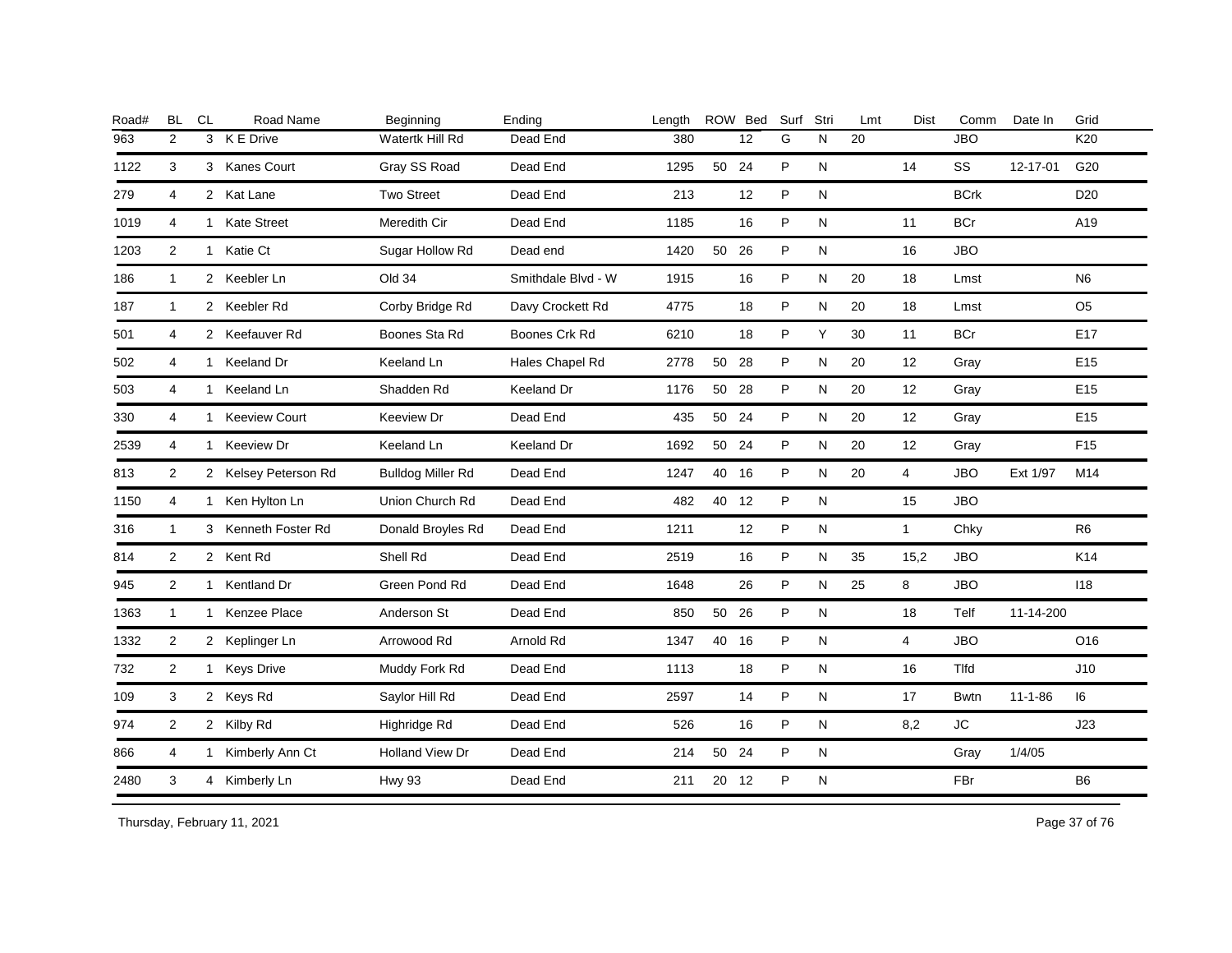| Road# | <b>BL</b> | <b>CL</b>      | Road Name           | Beginning          | Ending            | Length | <b>ROW</b> | Bed | Surf | Stri | Lmt | Dist           | Comm        | Date In  | Grid            |
|-------|-----------|----------------|---------------------|--------------------|-------------------|--------|------------|-----|------|------|-----|----------------|-------------|----------|-----------------|
| 56    | 3         | 2              | Kincheloe Rd        | Painter Rd         | Hwy 81            | 8011   | 40         | 18  | P    | Y    | 30  | 13             | <b>FBr</b>  |          | E7              |
| 2417  | 3         |                | Kinchloe Ct         | Kinchloe Mill Rd   | Dead End          | 440    |            | 20  | P    | N    | 30  | 13             | ESt         |          | <b>B10</b>      |
| 504   | 3         | 2              | Kinchloe Mill Rd    | Harmony Rd         | Hog Hollow Rd     | 13250  | 40         | 18  | P    | Υ    | 30  | 13             | ESt         |          | C10,C12         |
| 1020  | 4         |                | 2 King Drive        | Snyder Rd          | Dead End          | 1015   |            | 16  | P    | N    |     | 13,14          | <b>BCr</b>  |          | <b>B18</b>      |
| 1193  |           |                | King Road           | Conklin Rd         | Dead End          | 560    | 40         | 20  | P    | Ν    |     | 5              | Conk        |          |                 |
| 964   | 2         | $\overline{2}$ | Kings Mountain Ct   | Elliott/Scott Cir  | Dead End          | 1214   | 40         | 16  | P    | N    | 20  | 8,2            | JC          |          | K20             |
| 505   | 3         | $\mathbf{2}$   | Kingston Ct         | Windsong Dr        | Dead End          | 435    | 45         | 20  | P    | N    | 20  | 14             | Gray        |          | C <sub>13</sub> |
| 693   | 3         |                | Kiser Cir           | West Ridge Rd      | Dead End          | 3427   |            | 18  | P    | Υ    | 20  | 14             | SS          |          | G10             |
| 506   | 4         | 2              | Kitzmiller Rd       | Liberty Ch Rd      | Sullivan Co Line  | 7280   |            | 16  | P    | Υ    | 35  | 12             | Gray        |          | B7              |
| 1136  | 4         | 2              | Knob Creek Dock Rd  | <b>Bristol Hwy</b> | Austin Springs Rd | 3648   |            | 18  | P    | Υ    |     | 10,1           | <b>BCr</b>  |          | E22, F17, G     |
| 1850  | 4         | 2              | Knob Creek Rd       | JC City Limits     | JC City Limits    | 4688   | 40         | 18  | P    | Υ    | 35  | 9,10           | <b>BCr</b>  |          | H20, H21        |
| 650   | 3         |                | Knollcrest Dr       | Elm Hill Dr        | Dead End          | 425    | 50         | 24  | P    | N    | 20  | 14             | SS          |          | E <sub>12</sub> |
| 1187  | 3         |                | Knoting Hill Lane   | Fordtown Road      | Dead End          | 446    | 50         | 24  | P    | N    |     | $\overline{7}$ | <b>FBr</b>  | 12-17-01 | D7              |
| 1219  | 4         |                | <b>Kram Court</b>   | Oak Grove Rd       | Dead End          | 420    | 40         | 18  | P    | N    |     | 11             | JC          |          |                 |
| 189   |           |                | Kyker and Tester Rd | Browning Rd        | Roy Green Rd      | 2730   | 50         | 16  | P    | Υ    | 35  | 5              | Tlfd        |          | N <sub>12</sub> |
| 190   | 3         |                | Kyker Rd            | hwy 75/ Barkley Rd | Hwy 11E           | 10464  | 50         | 18  | P    | Υ    | 30  | 3              | <b>Bwtn</b> |          | K <sub>8</sub>  |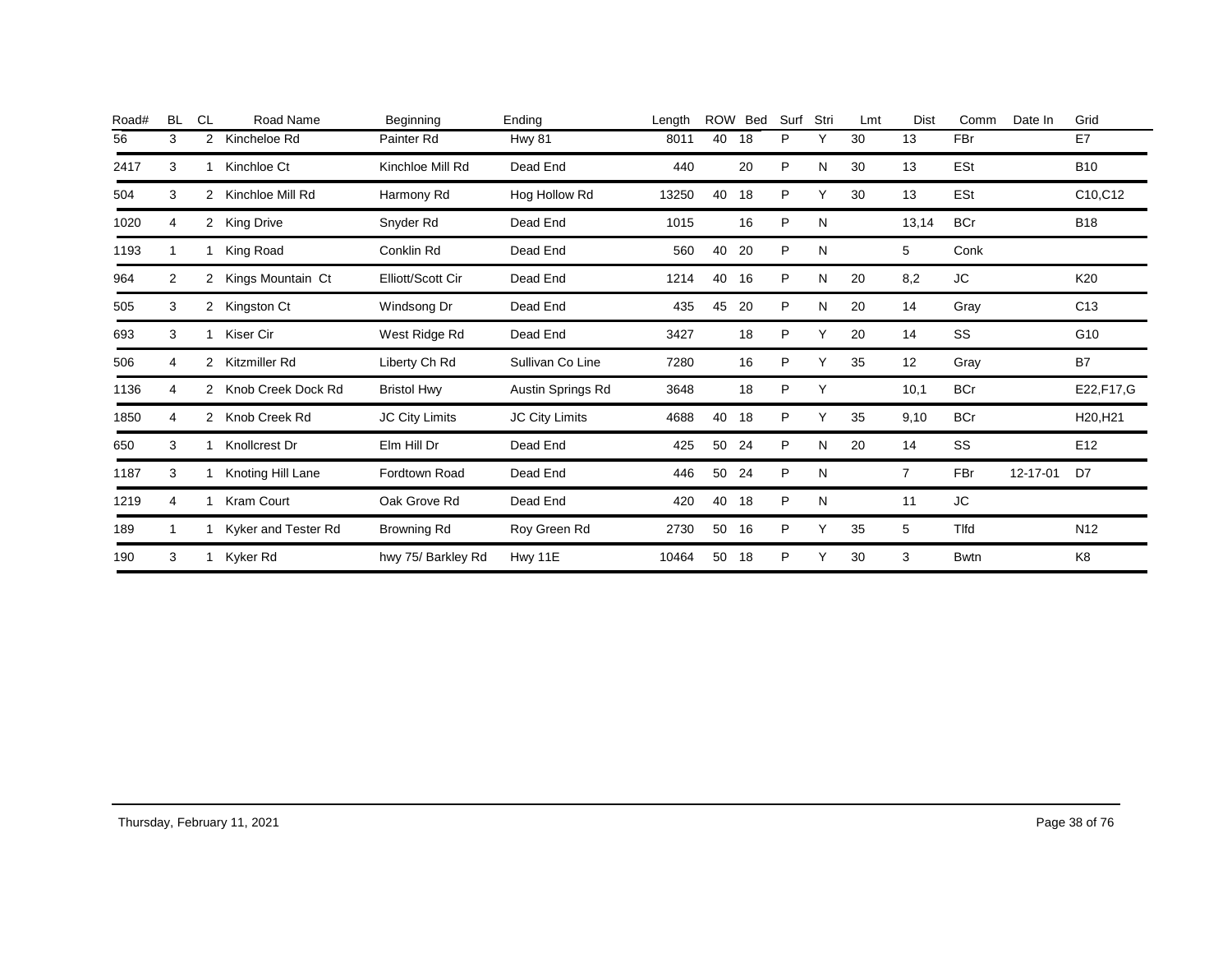| Road# | <b>BL</b>      | <b>CL</b> | Road Name           | Beginning            | Ending                    | Length |       | ROW Bed | Surf | Stri         | Lmt | <b>Dist</b>    | Comm        | Date In       | Grid            |
|-------|----------------|-----------|---------------------|----------------------|---------------------------|--------|-------|---------|------|--------------|-----|----------------|-------------|---------------|-----------------|
| 815   | $\mathbf{1}$   |           | 2 L C McKee Rd      | Conklin Rd           | Al Sliger Rd              | 3296   |       | 18      | P    | Y            | 30  | 5              | WCol        |               | N <sub>6</sub>  |
| 733   | 3              |           | 1 L Trent Rd        | Providence Rd        | Dead End                  | 985    |       | 18      | P    | N            |     | 17             | Tlfd        |               | 9               |
| 2481  | 4              |           | 2 LaDonna Dr        | Furches Dr           | Dead End                  | 141    | 40 12 |         | P    | N            |     |                | <b>BCr</b>  | $5 - 91$      | A <sub>9</sub>  |
| 57    | 3              |           | 1 Lady Lane         | Ridge Rd             | Double Spr Rd             | 4503   | 50 16 |         | P    | Y            |     | $\overline{7}$ | FBr         |               | B <sub>8</sub>  |
| 1022  | $\overline{4}$ |           | 1 Lake Dr           | Shannowview Rd       | <b>Buttermilk Rd</b>      | 920    |       | 16      | P    | N            | 25  | 11             | <b>BCrk</b> |               | B18, G22        |
| 1023  | 4              |           | 2 Lake Haven Dr     | Snyder Rd            | Dead End                  | 862    |       | 14      | P    | $\mathsf{N}$ |     | 11             | <b>BCrk</b> | 7-26-99       | <b>B19</b>      |
| 1171  | 4              |           | 3 Lake Haven Ext    | Lake Haven Dr        | Dead end                  | 88     |       | 14      | P    | N            |     |                | <b>BCrk</b> |               |                 |
| 1024  | 4              |           | 1 Lake Meadow Drive | Pickens Bridge Rd    | Dead End                  | 4990   | 50 24 |         | P    | N            | 20  | 11             | <b>BCrk</b> |               | C <sub>20</sub> |
| 1025  | 4              |           | 2 Lakeside Drive    | Cleveland Rd         | Dead End                  | 1280   | 40    | 18      | P    | N            |     | 11             | <b>BCrk</b> |               | A17             |
| 1026  | 4              |           | 2 Lakeview Ln       | Flourville Rd        | Dead End                  | 2735   |       | 18      | P    | N            | 20  | 11             | <b>BCrk</b> |               | D <sub>20</sub> |
| 507   | 4              |           | 1 Lakeview St       | Liberty Church Road  | <b>Gray Ruritan Drive</b> | 1757   |       | 18      | P    | Y            |     | 12             | Gray        |               | <b>B7</b>       |
| 508   | 4              |           | 1 Lamar Ave         | Fairway Dr           | Luray PI                  | 1105   | 50    | 20      | P    | N            |     | 12             | Gray        |               | A15             |
|       | $\overline{2}$ |           | Lamar School Dr     | Cherokee Road        | Lamar School              | 975    |       |         | P    | N            |     |                | Lamar       | Oct 14,20     |                 |
| 1137  | 4              |           | 2 Lambert Rd        | Herb Hodge Rd        | Dead End                  | 652    |       | 12      | P    | N            |     | 10,1           | Wat         |               | D <sub>25</sub> |
| 1333  | 2              |           | 2 Lana Bowman Rd    | <b>Bill Jones Rd</b> | Dead End                  | 1182   |       | 12      | P    | N            |     | 4              | Lmar        |               | N <sub>16</sub> |
| 509   | 3              |           | 1 Lancaster Rd      | Eastern Star Rd      | Dead End                  | 3339   |       | 18      | P    | N            | 30  | 13             | <b>EStr</b> | $10 - 1 - 89$ | <b>B11</b>      |
| 372   | 4              |           | 3 Landis Drive      | Mt View Dr           | Dead End                  | 380    |       | 12      | P    | N            |     |                | <b>JC</b>   |               | E20             |
| 191   | $\mathbf{1}$   |           | 3 Larry Waddle Rd   | <b>Tweed Rd</b>      | Dead End                  | 438    |       | 12      | P    | N            |     | 3              | Lmst        |               | O10             |
| 996   | 3              |           | 1 Laurel Acres Ct.  | Douglas Chp.         | Dead End                  | 1065   | 50 20 |         | P    | N            |     | 14             | SS          | 4-27-98       | F <sub>6</sub>  |
| 995   | $\mathbf{1}$   |           | 1 Laurel View Rd    | Old St. Rt. 34       | Berry Ridge Rd.           | 1548   | 50 24 |         | P    | N            |     | 5              | <b>JBO</b>  | 4-27-98       | K <sub>6</sub>  |
| 376   | 2              |           | 3 Laurl Hill Rd     | Cherry Grove Rd      | Dead End                  | 1682   | 40 10 |         | P    | N            |     | $\overline{4}$ | Lam         |               | M <sub>9</sub>  |
| 802   | $\overline{2}$ |           | 3 Laws Ct           | Sugar Hollow         | Dead End                  | 1328   |       | 12      | P    | N            | 20  | 16             | <b>JBO</b>  |               | G23             |
| 317   | $\mathbf{1}$   |           | 2 Laws Rd           | Nofattie Rd          | <b>Brobeck Hill Rd</b>    | 6984   |       | 16      | P    | N            | 30  | $\overline{2}$ | Lmst        |               | Q9              |
| 2486  | 4              |           | 1 Lazy Lane         | Hillendale Ln        | Dead End                  | 805    | 50 20 |         | P    | N            | 20  | 14             | Gray        |               | E <sub>6</sub>  |
|       |                |           |                     |                      |                           |        |       |         |      |              |     |                |             |               |                 |

Thursday, February 11, 2021 2012 2014 2015 2016 2017 2021 20:30 20:40 20:40 20:40 20:40 20:40 20:40 20:40 20:40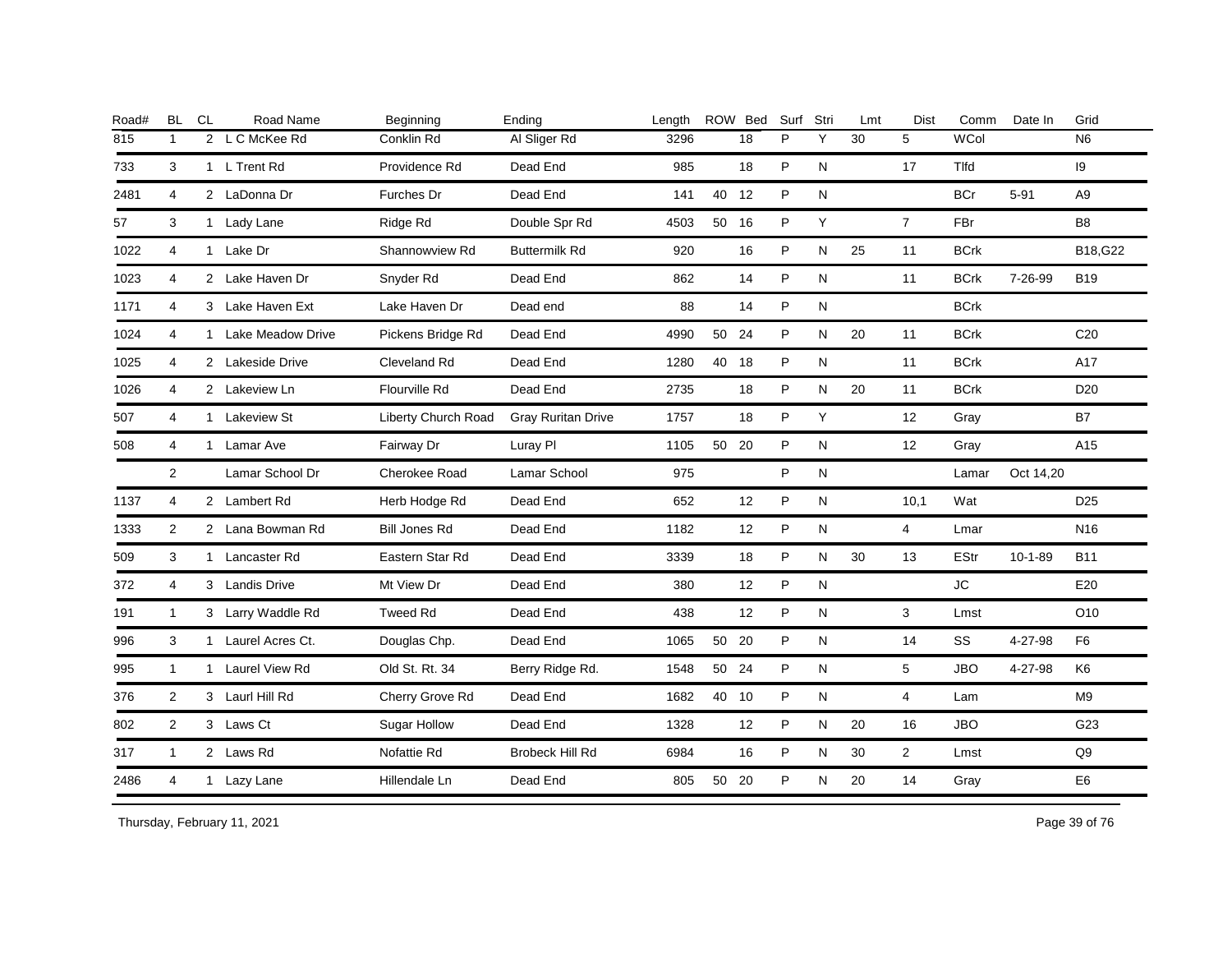| Road# | <b>BL</b>      | CL           | Road Name           | Beginning               | Ending             | Length |       | ROW Bed | Surf | Stri      | Lmt       | <b>Dist</b>  | Comm        | Date In       | Grid            |
|-------|----------------|--------------|---------------------|-------------------------|--------------------|--------|-------|---------|------|-----------|-----------|--------------|-------------|---------------|-----------------|
| 1289  | 2              | $\mathbf{1}$ | Leach Circle        | Summit Dr               | Circles            | 3593   | 50    | 16      | P    | N         |           | 8            | <b>JBO</b>  |               | K18             |
| 1257  | 3              |              | 1 LeDeanna Dr       | Gray Station-SS Rd      | Dead End           | 771    | 40 12 |         | P    | N         |           | 14           | SS          |               |                 |
| 511   | 4              | $\mathbf{1}$ | Lee Drive           | Judson Dr               | Dead End           | 1405   | 50 20 |         | G    | ${\sf N}$ | 25        | 12           | Gray        |               | <b>B17</b>      |
| 694   | 4              |              | 2 Leedy Ln          | Dean Archer             | Dead End           | 940    | 40 16 |         | P    | N         |           | 12,14        | SS          | $1 - 89$      | E <sub>13</sub> |
| 816   | $\overline{2}$ |              | 1 Leesburg Rd       | Hwy 11E                 | Hwy 81 North       | 20228  | 50 22 |         | P    | Υ         | 40        | 16           | <b>JBO</b>  |               | J11,K11         |
| 1276  | 2              | $\mathbf{1}$ | Leola Court         | Heritage Ln             | Dead End           | 253    | 40    | 24      | P    | ${\sf N}$ |           |              | <b>JBO</b>  |               |                 |
| 2482  | 3              |              | 2 Leon Cox Dr       | <b>Wheelock Rd</b>      | Dead End           | 547    | 40    | 12      | P    | ${\sf N}$ |           | 13           | FBr         |               | C10             |
| 817   | $\mathbf{1}$   |              | 1 Leona Rd          | Valley Rd               | Dead End           | 635    | 50    | 26      | P    | N         | 20        | 5            | Tlfd        |               | L11             |
| 818   | 2              | $\mathbf{1}$ | Leonard Dr          | Old 34                  | Country Hill Ct    | 1439   | 50 14 |         | P    | N         | 20        | 5            | <b>Tlfd</b> |               | L13             |
| 192   | $\mathbf{1}$   |              | 2 Leonard Rd        | Tlfd Sch Rd             | <b>Browning Rd</b> | 2899   |       | 18      | P    | Υ         | 20        | 5            | Lmst        |               | N11             |
| 193   | 3              |              | 3 Leroy Ln          | Kyker Rd                | Dead End           | 735    |       | 12      | P    | ${\sf N}$ |           | 17           | Tlfd        |               | L8              |
| 820   | 2              |              | 2 Les Lowe Rd       | Frank Lowe Rd           | Dead End           | 705    |       | 14      | P    | N         |           | 15,2         | <b>JBO</b>  |               | L15             |
| 1028  | 4              |              | 2 Lester Heights Rd | Pickens Bridge Rd       | Circles            | 1640   |       | 16      | P    | N         |           | 11           | <b>BCrk</b> |               | D <sub>20</sub> |
| 1029  | 4              |              | 3 Lester Rd         | Flourville Rd           | Dead End           | 810    |       | 12      | P    | ${\sf N}$ |           | 11           | <b>BCrk</b> |               | D <sub>20</sub> |
| 194   | $\mathbf{1}$   |              | 2 Lester Snapp Rd   | <b>Bailey Bridge Rd</b> | Circles            | 7383   |       | 16      | P    | ${\sf N}$ | 25        |              | WCol        |               | P <sub>8</sub>  |
| 695   | 3              |              | 2 Lesters Ln        | Greggtown Rd            | Gregg Hollow Rd    | 612    | 40 16 |         | P    | N         |           | 13,14        | SS          | $4 - 87$      | E10             |
| 1231  | $\mathbf{1}$   |              | 2 Lewis Circle      | Sand Valley Road        | Dead End           | 614    | 40 10 |         | G    | N         |           | 5            | <b>JBO</b>  | 10/31/11      |                 |
| 2540  | 4              |              | 2 Lewis Ct          | Crystal Springs Cir     | Dead End           | 340    | 40    | 24      | P    | N         | 20        |              | Gray        | $9 - 25 - 95$ | <b>B16</b>      |
| 318   | $\mathbf{1}$   |              | 2 Liberty Church Dr | Honeysuckle Rd          | Cassi Rd           | 3782   | 40 18 |         | P    | Υ         | 30        | $\mathbf{1}$ | Cky         |               | S <sub>6</sub>  |
| 512   | 4              |              | 1 Liberty Church Rd | Lakeview St             | Sullivan Co Line   | 10250  |       | 18      | P    | Y         | $20 - 30$ | 12           | Gray        |               | <b>B15</b>      |
| 513   | 4              |              | 1 Liberty Drive     | Liberty Ch Rd           | Dead end           | 2644   |       | 24      | P    | N         | 15        | 12           | Gray        |               | A15,A16         |
| 319   | $\mathbf{1}$   | 1            | Liberty Hill Rd     | Cassi Rd                | Painter Crk Rd     | 5354   |       | 18      | P    | Y         | 30        | $\mathbf{1}$ | Chky        |               | S7              |
| 514   | 4              |              | 1 Liberty Ln        | Liberty Dr              | Liberty Dr         | 450    |       | 24      | P    | ${\sf N}$ |           | 12           | Gray        |               | A15             |
| 515   | 4              |              | 2 Liberty Rd Ext    | Liberty Ch Rd           | Dead End           | 850    |       | 18      | P    | ${\sf N}$ |           | 12           | Gray        |               | A15             |
|       |                |              |                     |                         |                    |        |       |         |      |           |           |              |             |               |                 |

Thursday, February 11, 2021 2012 2012 12:30 Page 40 of 76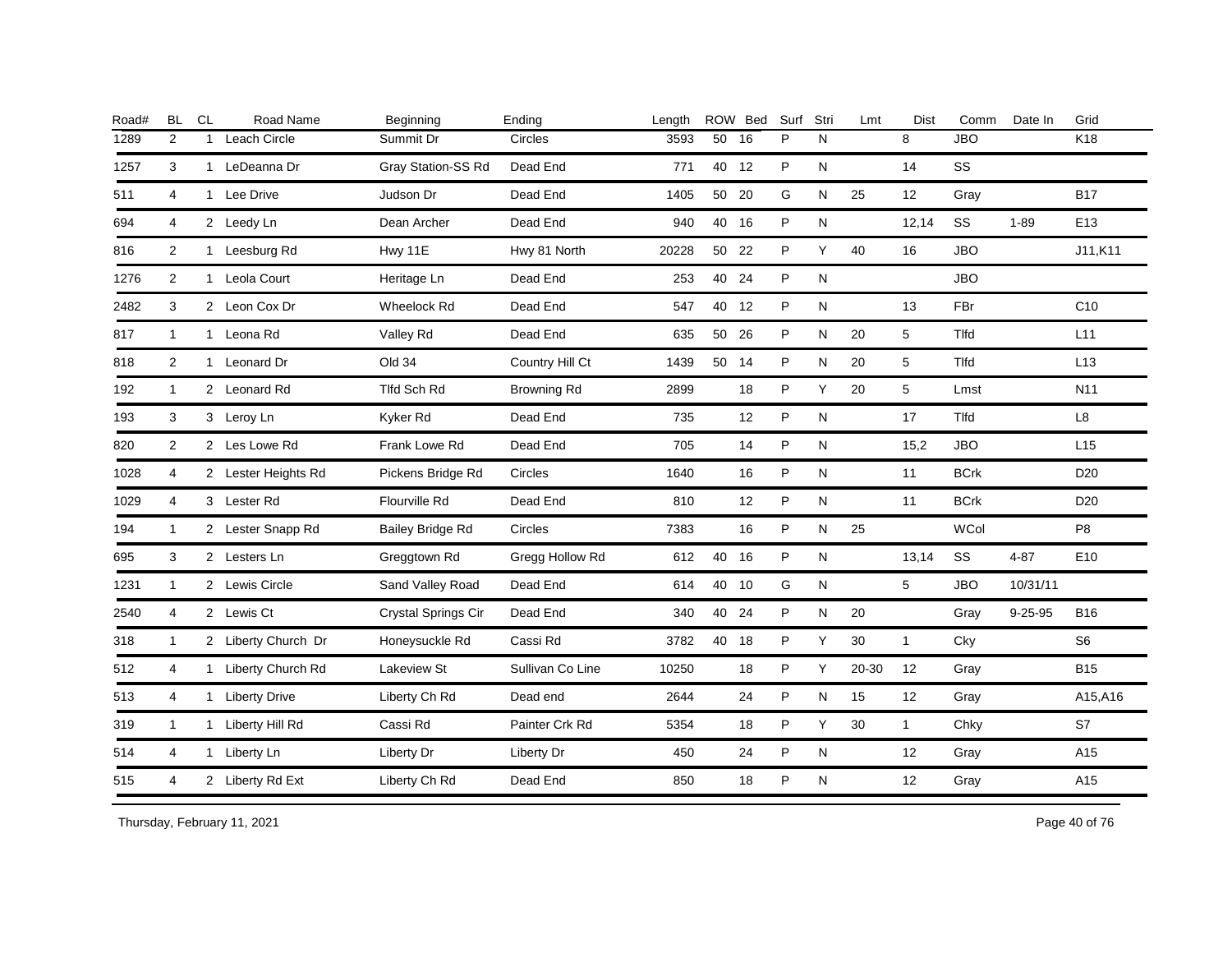| 2 Light Lane<br>2 Lillers Chapel Rd<br>2 Lilley Lane<br>3 Lilly Painter Rd | Warren St<br>Woodlyn Rd<br>Lone Oak Rd | Dogwood Dr<br>Carter Co Line | 281<br>1643 |    | 16 | P                                                        | N |    |                | FBr         |               | <b>B6</b>       |
|----------------------------------------------------------------------------|----------------------------------------|------------------------------|-------------|----|----|----------------------------------------------------------|---|----|----------------|-------------|---------------|-----------------|
|                                                                            |                                        |                              |             |    |    |                                                          |   |    |                |             |               |                 |
|                                                                            |                                        |                              |             |    | 14 | P                                                        | N | 20 | 10,1           | <b>JC</b>   |               | F <sub>25</sub> |
|                                                                            |                                        | Dead End                     | 543         |    | 12 | P                                                        | N |    | 8              | <b>JC</b>   |               | J19             |
|                                                                            | <b>Hwy 107</b>                         | Dead End                     | 674         |    | 10 | P                                                        | N |    | $\mathbf{1}$   | Chky        | $5 - 91$      | R7              |
| 2 Limestone Ruritan Rd                                                     | <b>Hwy 11-E</b>                        | Opie Arnold Rd               | 1118        |    | 18 | P                                                        | N |    | 18             | Lmst        |               | M6              |
| 2 Lin Snyder Rd                                                            | <b>Blue Friday Rd</b>                  | Dead End                     | 725         |    | 16 | P                                                        | N |    | 11             | <b>BCrk</b> |               | <b>B18</b>      |
| 2 Linda Heights                                                            | Morgan Ln                              | Circles                      | 1218        |    | 16 | P                                                        | N |    | $\overline{7}$ | FBr         |               | B <sub>6</sub>  |
| 1 Lindsay Ln                                                               | Crystal Springs Cir                    | Crystal Springs Cir          | 1223        | 50 |    | P                                                        | N | 20 | 12             | Gray        | $9 - 25 - 95$ | <b>B16</b>      |
| 2 Lingo Road                                                               | Mill Spings Rd                         | Dead End                     | 589         | 40 |    | P                                                        | N |    | 8,15           | <b>JBO</b>  |               | J16             |
| 2 Link Rd                                                                  | Double Springs Rd                      | Fordtown Rd                  | 2707        |    | 16 | P                                                        | Y |    | $\overline{7}$ | FBr         |               | C8              |
| 2 Little Cassi Creek Rd                                                    | <b>Hwy 107</b>                         | Dead End                     | 7870        |    | 18 | P                                                        | Y | 30 | $\mathbf{1}$   | Chky        |               | S7              |
| 3 Little Germany Rd                                                        | <b>Bumpus Cove Rd</b>                  | Dead End                     | 4977        |    |    | P                                                        | Y | 25 | $\overline{4}$ | Embr        |               | R <sub>16</sub> |
| 1 Little Shadden Way                                                       | Hales Chapel Rd                        | Dead End                     | 1025        | 40 |    | P                                                        | N |    |                | Gray        | 11/05/201     |                 |
| 1 Little Shadden Way 1                                                     | Hales Chapel Rd                        | Dead End                     | 684         | 50 |    | P                                                        | N |    |                | Gary        |               |                 |
| 2 Littleton Rd                                                             | Greggtown Rd                           | Dead End                     | 4421        |    |    | P                                                        | Y | 20 | 14             | SS          |               | E11             |
| 1 Liveoak Court                                                            | Old Oakes Dr                           | Dead End                     | 642         |    | 24 | P                                                        | N | 20 | 11             | <b>JBO</b>  | $7 - 88$      | F16             |
| 1 Loafers Glory View                                                       | Solomons Pass                          | Dead End                     | 1777        |    |    | P                                                        | N |    |                | Gray        | 10-03-18      |                 |
| 2 Lockner Rd                                                               | Mt Wesley Rd                           | Dead End                     | 2391        |    | 12 | P                                                        | N |    | 2              | Lmst        |               | O <sub>13</sub> |
| 2 Locust Ln                                                                | Indian Ridge Rd/ JC<br>Cty Lmts        | Dead End                     | 1065        |    | 16 | P                                                        | N |    | 9              | <b>JC</b>   |               | 118             |
| 1 Log Cabin Ln                                                             | Log Cabin Road                         | Dead end                     | 500         |    | 20 | P                                                        | N |    | 11             | <b>BCrk</b> |               |                 |
| 1 Log Cabin Rd                                                             | <b>Buttermilk Rd</b>                   | Dead End                     | 922         |    | 16 | P                                                        | N |    | 11             | <b>BCrk</b> |               | <b>B18</b>      |
| 1 Logan Chapel Rd                                                          | Fordtown Rd                            | Kinchloe Rd                  | 5876        |    |    | P                                                        | Y | 30 | 13             | <b>FBr</b>  |               | D7,D8           |
| 2 Lois Drive                                                               | Elizabeth Ave                          | Dead End                     | 1425        |    | 16 | P                                                        | N |    | 12             | Gray        |               | C <sub>15</sub> |
|                                                                            |                                        |                              |             |    |    | 28<br>16<br>30 16<br>24<br>24<br>40 18<br>50 18<br>50 16 |   |    |                |             |               |                 |

Thursday, February 11, 2021 2012 2014 12:30 Page 41 of 76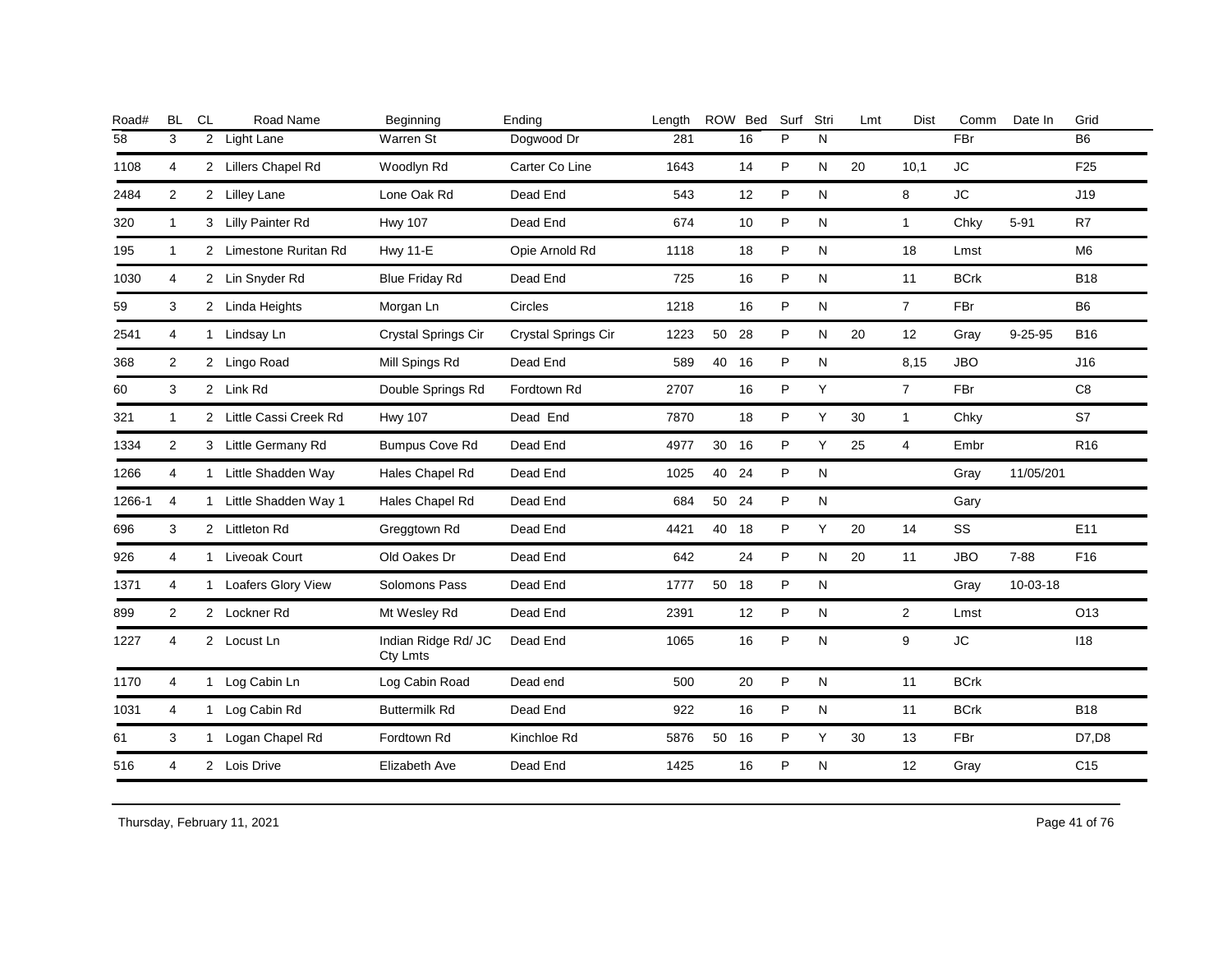| Road# | <b>BL</b>      | <b>CL</b>      | Road Name          | Beginning                | Ending                      | Length | <b>ROW</b>      | Bed | Surf | Stri | Lmt | <b>Dist</b>    | Comm         | Date In       | Grid            |
|-------|----------------|----------------|--------------------|--------------------------|-----------------------------|--------|-----------------|-----|------|------|-----|----------------|--------------|---------------|-----------------|
| 322   | 1              |                | Lola Humphreys Rd  | Bailey Bridge Rd         | Horace Dillow Rd            | 5911   | 50              | 18  | P    | Υ    | 35  |                | Lmst         |               | Q8              |
| 323   | 1              | 3              | Lonnie Shelton Rd  | <b>Hwy 107</b>           | Dead End                    | 788    |                 | 12  | P    | N    |     |                | <b>WCol</b>  |               | R <sub>6</sub>  |
| 324   | 1              | 3              | Lora Henley Rd     | <b>Hwy 107</b>           | Dead End                    | 609    |                 | 12  | P    | N    |     |                | Chky         |               | R7              |
| 325   | 1              |                | Lorries Rd         | <b>Hwy 107</b>           | Dillow Hill Dr              | 493    |                 | 20  | P    | N    |     |                | Chky         |               | R7              |
| 965   | 1              | 1              | Lou Fox Drive      | Glaze Road               | Dead End                    | 1320   | 50              | 26  | P    | N    |     | 3              | <b>T</b> Ifd | 4-27-98       | M <sub>9</sub>  |
| 1335  | $\overline{2}$ | 2              | Love Blevins Ln    | Little Germany           | Dead End                    | 1056   | 40              | 18  | P    | N    |     | 4              | Embr         | $2 - 90$      | Q16             |
| 651   | 4              | $\mathcal{P}$  | <b>Love Street</b> | Boonesboro Rd            | Dead End                    | 1081   |                 | 18  | P    | N    |     | 14             | Gray         |               | E14, 122        |
| 823   | 2              | $\overline{2}$ | Lovegrove Ln       | McCarty Ch Rd            | Dead End                    | 1347   | 40              | 16  | P    | N    | 20  | 16             | <b>JBO</b>   | $11 - 1 - 89$ | K <sub>12</sub> |
| 62    | 3              |                | Lovelace Dr        | <b>Hwy 93</b>            | <b>Sullivan County Line</b> | 2605   |                 | 18  | P    | Υ    | 30  | $\overline{7}$ | <b>FBr</b>   |               | B <sub>6</sub>  |
| 2485  | $\overline{2}$ | 1              | Lowe Lane          | <b>Oliver Edwards Rd</b> | Dead End                    | 1274   | 10 <sup>°</sup> | 18  | P    | N    |     | 8              | Lamar        | $3 - 92$      | M17             |
| 2483  | 3              | 4              | Lowrence Dr        | Crestview Dr             | Dead End                    | 218    | 40              | 10  | P    | N    |     |                | <b>FBr</b>   | $9 - 90$      | C <sub>6</sub>  |
| 517   | 4              | 1              | Luray Place        | Valleyview St            | Dead End                    | 1374   |                 | 20  | P    | N    |     | 12             | Gray         |               | <b>B16</b>      |
| 110   | 3              | 3              | Luster Rd          | Carson Creek Rd          | Dead End                    | 2090   |                 | 15  | P    | Y    |     | 17             | Lmst         |               | K <sub>6</sub>  |
| 63    | 3              | $\mathbf{2}$   | Lyman Brown Rd     | Kincheloe Rd             | Dead End                    | 597    |                 | 16  | P    | N    |     | 13             | <b>FBr</b>   | 11-88         | E <sub>8</sub>  |
| 518   | 4              |                | Lynnwood Dr        | Oak Grove Rd             | Dead End                    | 1325   |                 | 16  | P    | N    | 20  | 11             | <b>BCr</b>   |               | G22             |
| 1032  | 4              | $\overline{2}$ | Lynwood Ln         | Hazelwood Dr             | Dead End                    | 241    | 50              | 24  | P    | N    | 15  |                | <b>BCrk</b>  |               | C <sub>19</sub> |
| 1138  | 4              | 3              | Lyons Dr           | <b>Riverview Drive</b>   | Dead End                    | 1138   |                 | 12  | P    | N    |     | 10,1           | JC           |               | D <sub>23</sub> |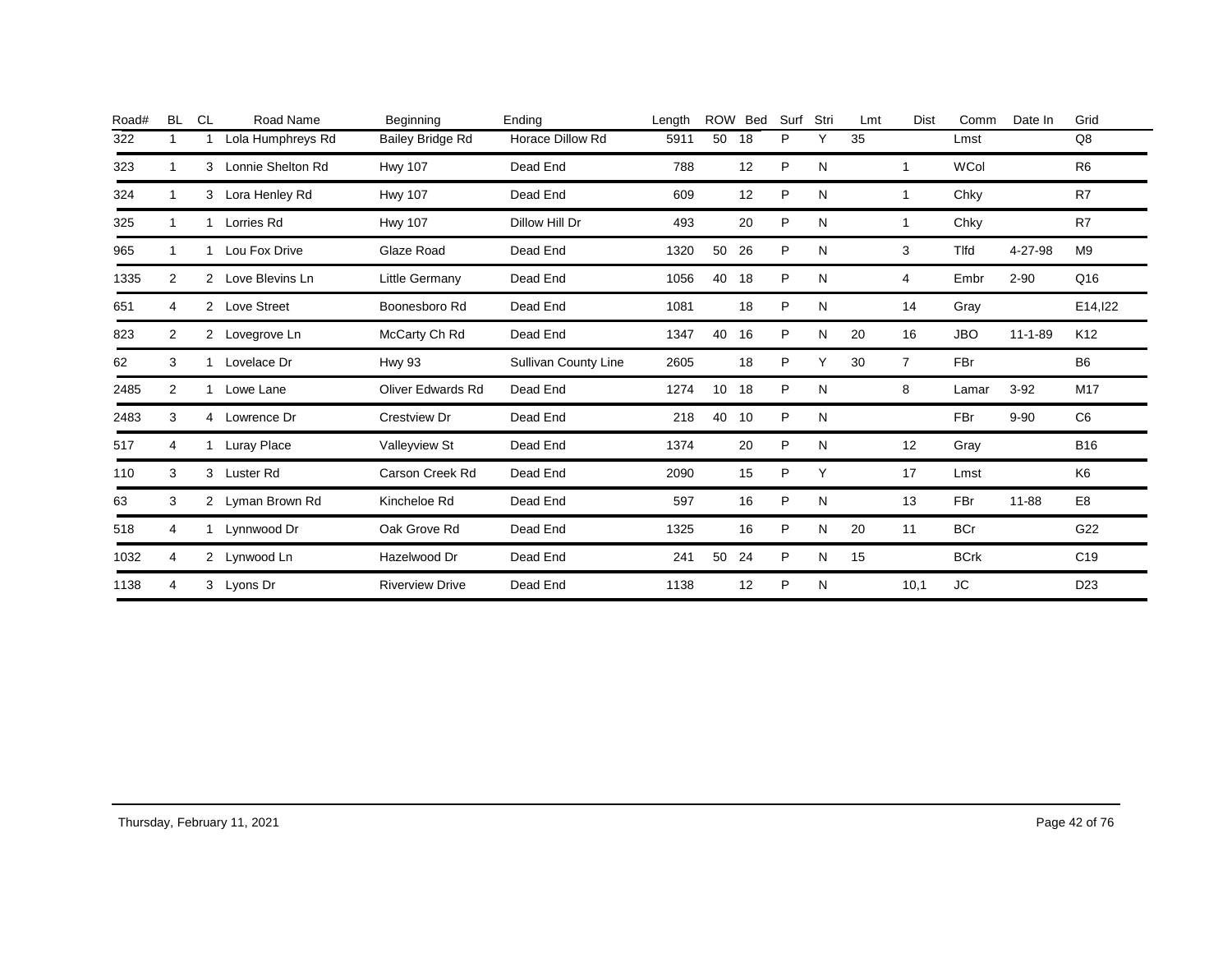| Road# | <b>BL</b>      | <b>CL</b> | Road Name           | Beginning            | Ending                 | Length |       | ROW Bed | Surf | Stri | Lmt | <b>Dist</b>       | Comm        | Date In       | Grid            |
|-------|----------------|-----------|---------------------|----------------------|------------------------|--------|-------|---------|------|------|-----|-------------------|-------------|---------------|-----------------|
| 1336  | 2              |           | 3 M Coffey Ln       | <b>Hwy 107</b>       | Dead End               | 605    |       | 14      | P    | N    |     | $\overline{4}$    | Chky        |               | O7              |
| 824   | $\mathbf{1}$   |           | 2 M Kyker Rd        | Miller Rd            | Telford New Victory Rd | 2926   | 40 18 |         | P    | Y    |     | 5                 | Tlfd        |               | N <sub>12</sub> |
| 1337  | 2              |           | 2 M Tucker Rd       | <b>Hwy 81</b>        | Dead End               | 989    |       | 18      | P    | N    | 20  | $\overline{4}$    | Embr        |               | Q16             |
| 1033  | 4              |           | 2 Madelyn Street    | Geraldine St         | Dead End               | 980    |       | 16      | P    | N    |     | 11                | <b>BCrk</b> |               | <b>B19</b>      |
| 1262  | 4              |           | 2 Maden Court       | Maden Drive          | Dead End               | 400    | 40 16 |         | P    | N    |     | 12                | Gray        |               | G15             |
| 519   | 4              |           | 1 Maden Drive       | Kitzmiller Rd        | N Patrick Dr           | 3016   |       | 20      | P    | N    |     | 12                | Gray        |               | A7              |
| 1279  | 4              |           | 2 Maden Ln          | Bugaboo Srings Rd    | Dead End               | 1550   |       | 16      | P    | N    |     | 15,2              | <b>JBO</b>  |               | G15             |
| 326   | $\mathbf{1}$   |           | 2 Mae McKee Rd      | Stockyard Rd         | Greene Co Line         | 4335   |       | 16      | P    | Y    | 30  | $\mathbf{1}$      | Chky        |               | P <sub>1</sub>  |
| 2542  | 4              |           | 1 Majestic Drive    | <b>Cherry Street</b> | Dead End               | 488    |       | 24      | P    | N    |     | 12                | Gray        |               | <b>B7</b>       |
| 912   | 4              |           | 2 Malone Hollow Rd  | Old Boones Crk Rd    | Dead End               | 3265   |       | 16      | P    | N    | 20  | 15,2              | <b>JBO</b>  |               | J14             |
| 825   | 2              |           | 3 Manning Dr.       | Hartsell Rd          | Dead End               | 1895   |       | 12      | P    | N    | 30  | 15,2              | <b>JBO</b>  |               | M15             |
| 1258  | 2              |           | 1 Manor Lane        | Short Lane           | Dead End               | 1026   | 50 26 |         | P    | N    |     |                   | <b>JBO</b>  | 06/22/201     |                 |
| 2495  | 4              |           | 3 Maple Court       | Gray Station Rd      | Circles                | 800    |       | 12      | P    | N    |     | $12 \overline{ }$ | Gray        | $4 - 92$      | <b>B15</b>      |
| 521   | 4              |           | 2 Maple Dr          | Liberty Ch Rd        | Gray Station Rd        | 849    |       | 14      | P    | Y    |     | 12                | Gray        |               | B15, J14        |
| 1338  | $\overline{2}$ |           | 3 Maple Lane        | 81 Loop              | Dead End               | 1458   | 30 18 |         | P    | N    |     | $\overline{4}$    | Embr        | 2-24-97       | O16             |
| 1192  | 3              |           | 1 Maple Leaf Drive  | Alfalfa Lane         | Maple Ridge Rd         | 787    | 50 24 |         | P    | N    | 20  | 15                | SS          | 03-24-200 D12 |                 |
| 1206  | 3              |           | 1 Maple Ridge Court | Maple Ridge Dr       | Dead End               | 995    | 50    | 24      | P    | N    | 20  | 14                | SS          | 12-17-01      | D <sub>12</sub> |
| 1213  | 3              |           | 1 Maple Ridge Drive | Elmer Walker Rd      | Dead End               | 1710   | 50    | 24      | P    | N    | 20  | 14                | SS          | 12-17-01      | C <sub>5</sub>  |
| 196   | $\mathbf{1}$   |           | 3 Maple Street      | State Rt 34          | Dead End               | 2217   |       | 12      | P    | N    |     | 18                | Lmst        |               | 122,123         |
| 327   | $\mathbf{1}$   |           | 2 Maple Swamp Rd    | <b>Hwy 107</b>       | Cassi Rd               | 5695   |       | 18      | P    | Y    | 30  | $\mathbf{1}$      | Chky        |               | S7              |
| 826   | 2              |           | 3 Markwood Circle   | Hwy 81-South         | Circles                | 1185   |       | 12      | P    | N    | 15  | 15,2              | <b>JBO</b>  |               | L14             |
| 64    | 3              |           | 2 Martin Rd         | Cherry Hill Rd       | Glendale Rd            | 4524   | 40    | 18      | P    | Y    | 30  | 12,17             | Bewtn       |               | F19             |
| 1357  | 3              |           | 1 Martins Glen Ct   | Martins Glen Ln      | Dead End               | 594    | 50    | 24      | P    | N    |     | 12                | SS          |               |                 |
| 1347  | 3              |           | 1 Martins Glen Ln   | Ford Creek Rd        | Dead End               | 2251   | 50    | 26      | P    | N    |     | 12                | SS          |               |                 |
|       |                |           |                     |                      |                        |        |       |         |      |      |     |                   |             |               |                 |

Thursday, February 11, 2021 2012 2014 2015 2016 2017 2021 20:30 Page 43 of 76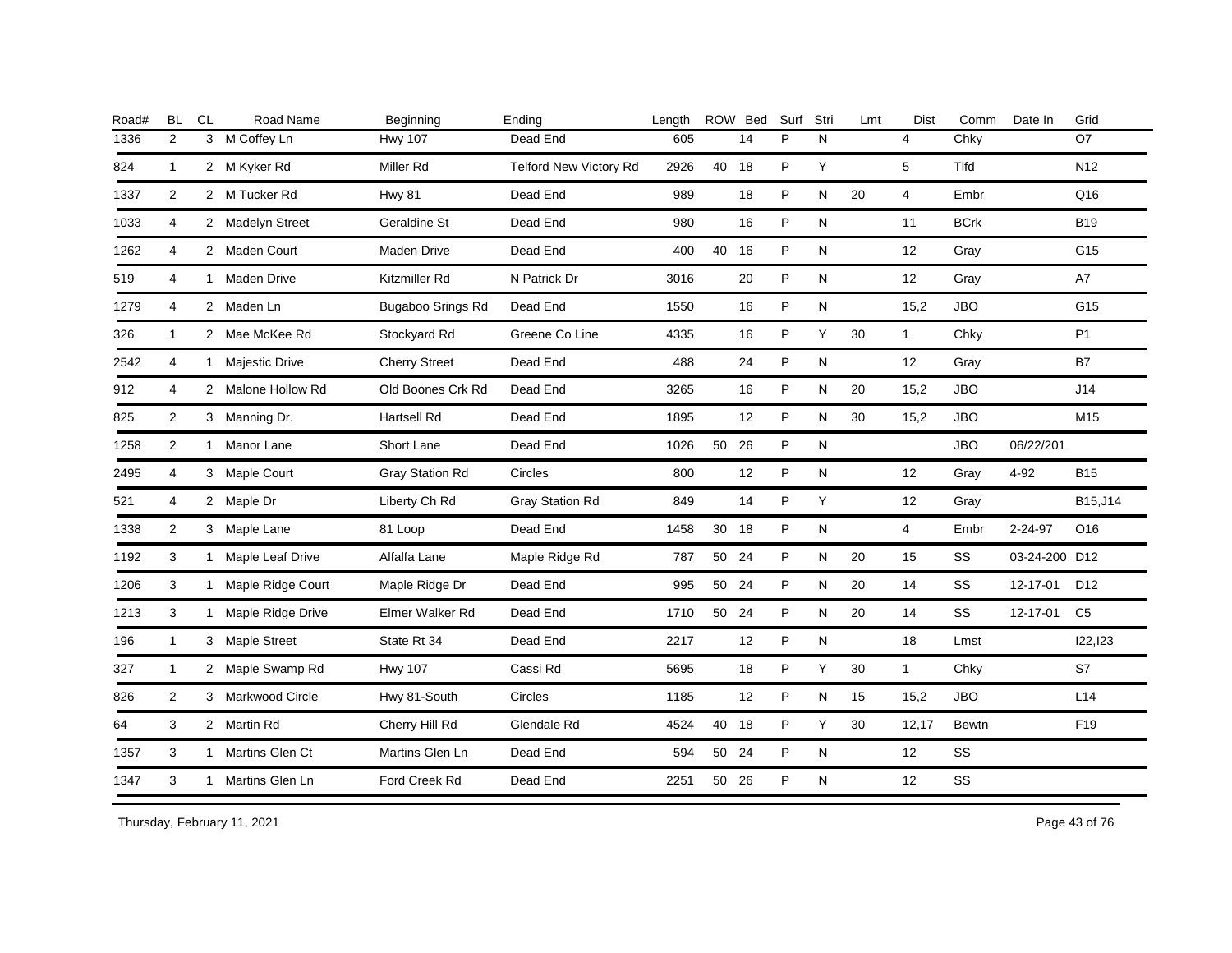| Road# | <b>BL</b>      | <b>CL</b>      | Road Name           | Beginning                   | Ending                | Length |       | ROW Bed | Surf | Stri | Lmt | <b>Dist</b>    | Comm        | Date In   | Grid            |
|-------|----------------|----------------|---------------------|-----------------------------|-----------------------|--------|-------|---------|------|------|-----|----------------|-------------|-----------|-----------------|
| 1035  | 4              | $\overline{2}$ | <b>Mary Street</b>  | Hwy 36                      | Orchard St            | 1781   |       | 16      | P    | Y    | 25  | 8              | <b>BCrk</b> |           | B18, 121        |
| 827   | 2              |                | 2 Mashburn Rd       | Al Sliger Rd                | Mt Wesley Rd          | 3395   | 40    | 16      | P    | Y    | 30  | $\overline{4}$ | Tlfd        |           | O13             |
| 328   | $\mathbf{1}$   |                | 3 Masters Cir       | Nofattie Rd                 | Circles               | 3939   | 30    | 18      | P    | N    | 20  |                | Lmst        |           | P <sub>10</sub> |
| 1036  | 4              |                | 2 Matherly Rd       | Pickens Bridge Rd           | Dead End              | 875    | 50 12 |         | P    | N    |     | 11             | <b>BCrk</b> |           | C <sub>20</sub> |
| 329   | $\mathbf{1}$   |                | 2 Mathes Cir        | <b>Hwy 107</b>              | Little Cassi Rd       | 1430   |       | 16      | P    | N    |     | $\mathbf{1}$   | <b>SC</b>   |           | R7              |
| 828   | $\overline{2}$ |                | 2 Matson Rd         | Old JBO Hwy/ JC<br>Cty Lmts | Mill Springs Rd       | 7594   | 40 16 |         | P    | Y    | 35  | 8              | <b>JBO</b>  |           | J18,K17         |
| 197   | $\overline{1}$ |                | 2 Matthews Mill Rd  | <b>Hwy 11-E</b>             | State Rt 34           | 10227  | 40 18 |         | P    | Y    | 35  | 3,5            | Lmst        |           | L9, M10         |
| 198   | $\overline{1}$ |                | 3 Mauk Ln           | <b>Bailey Bridge Rd</b>     | Dead End              | 784    |       | 12      | P    | N    |     | 3              | Lmst        | $1 - 88$  | O <sub>9</sub>  |
| 829   | 2              |                | 3 Maverick Rd       | Hartsell Rd                 | Dead End              | 860    |       | 12      | P    | N    | 20  | 15,2           | <b>JBO</b>  | Ext 6-97  | M15             |
| 830   | $\mathbf{1}$   |                | 2 Max Cloyd Ln      | State Rt 34                 | Dead End              | 690    |       | 16      | P    | N    | 20  | 5              | <b>JBO</b>  | Ext 1-97  | L12             |
| 65    | 3              |                | 2 Maxine Rd         | <b>Hwy 81</b>               | Dead End              | 1191   |       | 18      | P    | N    |     | 13             | <b>FBr</b>  |           | E7              |
| 199   | $\mathbf{1}$   |                | 2 May Bricker Rd    | <b>Tweed Rd</b>             | Dead End              | 1693   |       | 16      | P    | N    |     | 3              | Tlfd        |           | O11             |
| 831   | 2              |                | 2 May Rd            | Taylor Bridge Rd            | <b>Treadway Trail</b> | 6136   |       | 16      | P    | Y    |     | $\overline{4}$ | Tlfd        |           | O13             |
| 832   | 2              |                | 1 Mayberry Rd       | <b>Hwy 81</b>               | <b>Treadway Trail</b> | 16533  |       | 18      | P    | Y    | 35  | 4,5            | <b>JBO</b>  |           | N14, O14        |
| 1037  | 4              |                | 1 McAfee Bluff      | Lake Meadow Dr              | Dead End              | 2630   | 50    | 24      | P    | N    | 20  | 11             | <b>BCrk</b> |           | C <sub>20</sub> |
| 920   | $\overline{1}$ |                | 2 McBride Lane      | Wash Col Station Rd         | Dead End              | 542    | 40 12 |         | G    | N    |     | 3              | Lmst        | 05/13/200 |                 |
| 734   | 3              |                | 2 McCall Rd         | Glendale Rd                 | <b>Pleasant Grove</b> | 3704   |       | 18      | P    | Y    |     | 17             | <b>Bwtn</b> |           | H7              |
| 833   | 2              |                | 1 McCarty Church Rd | <b>Hwy 11-E</b>             | Leesburg Rd           | 4648   | 50    | 16      | P    | Y    | 30  | 16             | <b>JBO</b>  |           | K11, K12        |
| 834   | $\mathbf{1}$   |                | 2 McCarty Hollow Rd | <b>Telford Rd</b>           | <b>Hwy 11-E</b>       | 7237   | 40    | 18      | P    | Y    | 30  | 5              | Tlfd        |           | L11             |
| 1038  | 4              |                | 3 McClain Court     | JC City Limits              | Dead End              | 634    |       | 12      | P    | N    |     | 11             | <b>BCrk</b> |           | D <sub>19</sub> |
| 1039  | 4              |                | 2 McCracken Dr      | Pickens Bridge Rd           | Dead End              | 2612   |       | 18      | P    | N    | 20  | 11             | <b>BCrk</b> |           | C <sub>20</sub> |
| 523   | 4              |                | 3 McCray Rd         | Buckingham Rd               | Dead End              | 1755   |       | 12      | P    | N    |     | 12             | Gray        |           | D <sub>15</sub> |
| 331   | $\mathbf{1}$   |                | 2 McCurry Rd        | Horace Dillow Rd            | Dead End              | 3126   |       | 16      | P    | N    | 20  | $\overline{2}$ | Lmst        |           | P <sub>9</sub>  |
|       |                |                |                     |                             |                       |        |       |         |      |      |     |                |             |           |                 |

Thursday, February 11, 2021 2012 2014 2017 2018 2019 2019 2020 2020 2031 2040 2050 2061 2076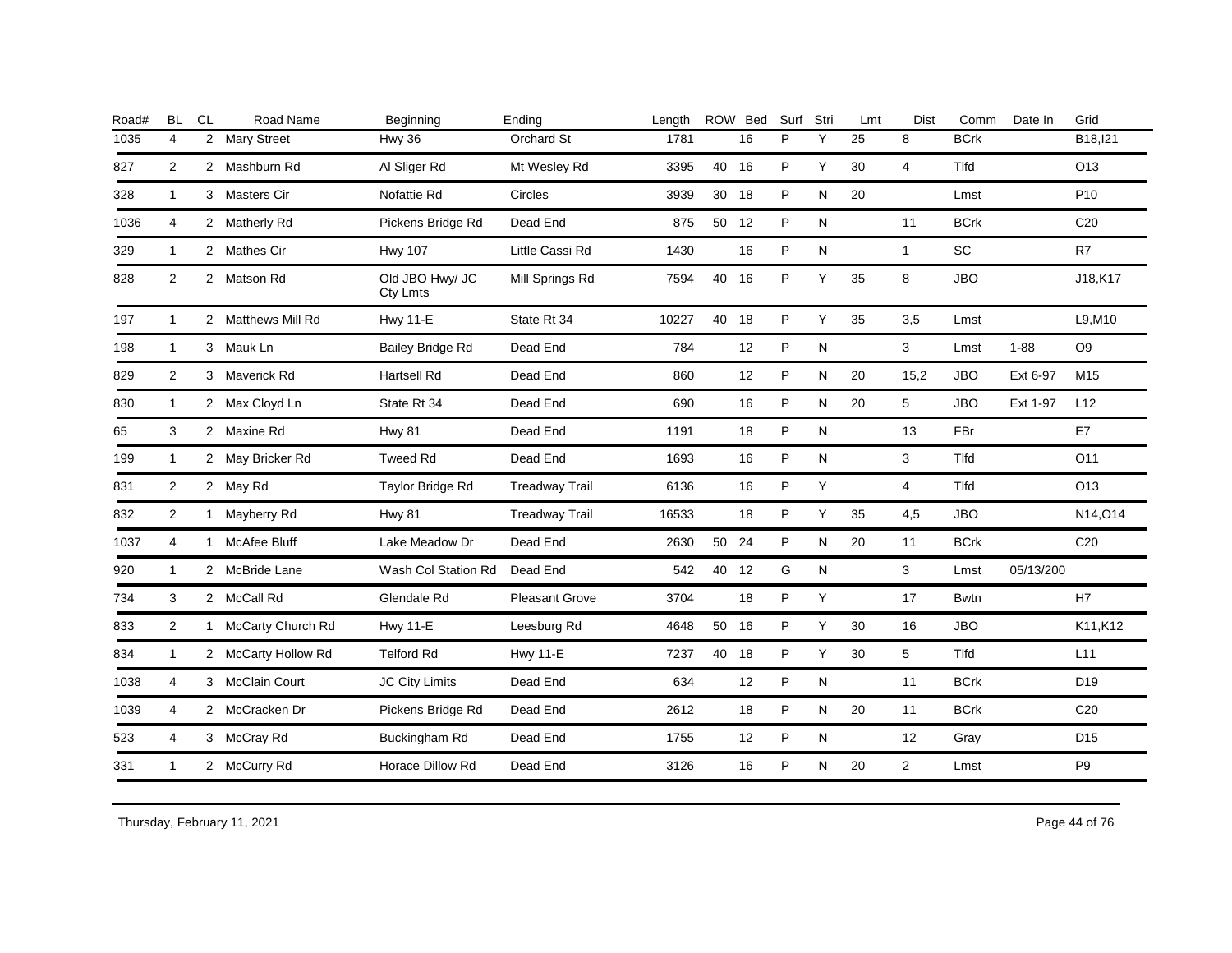| Road# | <b>BL</b>      | CL             | Road Name                | Beginning         | Ending                | Length |       | ROW Bed | Surf | Stri      | Lmt | <b>Dist</b>    | Comm         | Date In       | Grid            |
|-------|----------------|----------------|--------------------------|-------------------|-----------------------|--------|-------|---------|------|-----------|-----|----------------|--------------|---------------|-----------------|
| 200   | $\mathbf{1}$   | $\overline{4}$ | McGhee Rd                | Wash Col Stat Rd  | Dead End              | 889    |       | 10      | P    | N         | 20  | 18             | Lmst         |               | M <sub>8</sub>  |
| 332   | $\mathbf{1}$   |                | 3 McGill Rd              | Corby Bridge Rd   | Circles               | 3388   |       | 16      | P    | N         |     | $\mathbf{1}$   | Chky         |               | Q <sub>5</sub>  |
| 1164  | $\overline{4}$ |                | 2 McInturff Ln           | Brandonwood DR    | Dead End              | 1292   |       | 14      | P    | N         | 15  | 9              | <b>JC</b>    |               | H <sub>19</sub> |
| 201   | $\mathbf{1}$   |                | 2 McInturff Rd           | <b>Hwy 11-E</b>   | Kyker Rd              | 10311  |       | 18      | P    | Υ         | 15  | $\mathbf{1}$   | <b>Bwtn</b>  |               | L8, M7          |
| 835   | 2              |                | 2 McIntyre Rd            | Old Embr Rd       | Dead End              | 1423   | 40 18 |         | P    | ${\sf N}$ |     | 15,2           | <b>JBO</b>   | $5 - 88$      | K <sub>15</sub> |
| 524   | 2              |                | 3 McKinley Rd            | Old JBO Hwy       | <b>JC City Limits</b> | 4878   |       | 16      | P    | N         | 30  | 8,15           | JC           |               | 118,120         |
| 2489  | 4              |                | 2 McKinney Cir           | Cedar Valley Blvd | Circles               | 201    |       | 18      | P    | N         | 20  |                | Gray         |               | C <sub>16</sub> |
| 202   | $\mathbf{1}$   | $\mathbf{1}$   | McMackin Dr              | <b>Hwy 11-E</b>   | Opie Arnold Rd        | 2634   |       | 18      | P    | Y         | 30  | 18             | Lmst         |               | M <sub>6</sub>  |
| 203   | $\mathbf{1}$   |                | 3 McPeck Rd              | Carson Rd         | Dead End              | 798    |       | 13      | P    | ${\sf N}$ |     |                | Lmst         | $10-1-86$     | L9              |
| 1139  | 4              | 1              | McQueen Hollow Rd        | Cash Hollow Rd    | Dead End              | 3770   |       | 18      | P    | N         | 20  | 10,1           | Wat          |               | E23             |
| 204   | $\mathbf{1}$   |                | 3 McQueen Rd             | Gravel Hill Rd    | Dead End              | 671    |       | 14      | P    | N         |     | 18             | Lmst         |               | O7              |
| 800   | 4              | $\mathbf{1}$   | <b>Meadow Court</b>      | Boonesboro Rd     | Dead End              | 790    | 50    | 26      | P    | ${\sf N}$ |     | 12             | Gray         | 6-23-97       | J14             |
| 804   | 3              |                | 1 Meadow View Farms Dr   | Elmer Walker Rd   | Dead End              | 1049   | 50 24 |         | P    | N         | 20  | 14             | Gray         | $6 - 23 - 97$ | C5, C6          |
| 1195  | $\overline{2}$ | $\mathbf{1}$   | <b>Meadowlark Drive</b>  | Hairetown Rd      | Dead End              | 1738   | 50 26 |         | P    | N         |     | 16             | <b>JBO</b>   | 01-13-04      | 113             |
| 1290  | $\overline{2}$ |                | 1 Meadowview Dr          | Old JBO Hwy       | Dead End              | 1024   | 50 16 |         | P    | N         | 25  | 8              | <b>JBO</b>   |               | J18, J23        |
| 837   | $\mathbf{1}$   |                | 1 Meadowview Ln          | Meadowview Subd   | Dead End              | 1232   |       | 28      | P    | N         | 20  | 5              | <b>Tlfd</b>  |               | L11             |
| 836   | $\mathbf{1}$   |                | 1 Meadowview Subdivision | State Rt 34       | Meadowview Ln         | 414    | 50 28 |         | P    | N         | 20  | 5              | <b>T</b> Ifd |               | L <sub>5</sub>  |
| 66    | 3              |                | 2 Melody Ln              | Ridge Rd          | Dogwood Dr            | 4877   |       | 18      | P    | Y         | 25  | $\overline{7}$ | FBr          |               | <b>B7</b>       |
| 1109  | $\overline{2}$ |                | 3 Melon Lane             | <b>Hwy 107</b>    | Dead End              | 1118   | 40 12 |         | S    | N         |     | 6              | Lmr          |               | P <sub>15</sub> |
| 2491  | $\mathbf{1}$   |                | 2 Melony Ln              | Walter Martin Rd  | Dead End              | 241    | 40 12 |         | P    | Y         |     |                | SCtl         | $7 - 92$      | P <sub>5</sub>  |
| 1040  | 4              |                | 2 Meredith Cir           | Oak Grove Rd      | Geo Miller St         | 1480   | 40 16 |         | P    | Y         |     | 11             | <b>BCrk</b>  |               | <b>B19</b>      |
| 947   | 2              |                | 2 Merritt Dr             | McKinley Dr       | Dead End              | 596    | 50 16 |         | P    | N         | 15  | 8              | <b>JBO</b>   | $1 - 89$      | 119             |
| 1339  | $\overline{2}$ |                | 2 Methodist Camp Rd      | Dry Creek Rd      | Dead End              | 2844   | 40 18 |         | P    | N         | 20  | 4              | Embr         |               | O19             |
| 205   | $\mathbf{1}$   |                | 2 Methodist Ridge Rd     | State Route 34    | <b>Telford Rd</b>     | 2273   |       | 16      | P    | ${\sf N}$ |     | 5              | Tlfd         |               | L11             |
|       |                |                |                          |                   |                       |        |       |         |      |           |     |                |              |               |                 |

Thursday, February 11, 2021 2012 2014 2015 2016 2017 2021 20:30 Page 45 of 76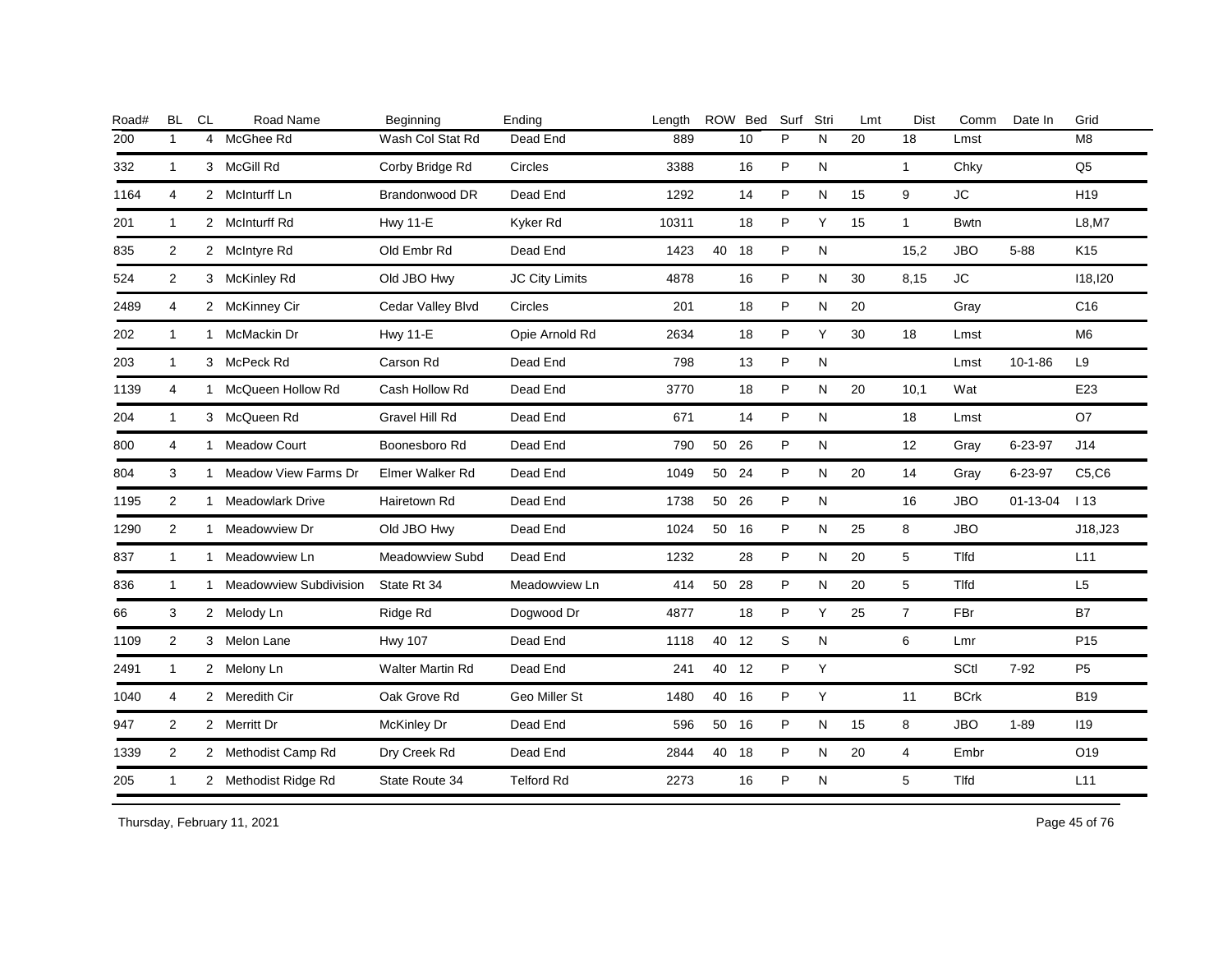| Road# | <b>BL</b>      | CL           | Road Name                   | Beginning                   | Ending                | Length |       | ROW Bed | Surf | Stri         | Lmt | Dist           | Comm         | Date In       | Grid            |
|-------|----------------|--------------|-----------------------------|-----------------------------|-----------------------|--------|-------|---------|------|--------------|-----|----------------|--------------|---------------|-----------------|
| 525   | 3              | $\mathbf{1}$ | <b>Midway Street</b>        | <b>Circleview Drive</b>     | Circleview Dr         | 678    |       | 24      | P    | N            |     | 9              | Gray         |               | C14             |
| 838   | $\overline{2}$ |              | 2 Mill Springs Rd           | <b>Spring Street</b>        | Greenwood Dr          | 14930  | 40 18 |         | P    | Y            | 40  | 8,15           | <b>JBO</b>   |               | K18             |
| 206   | $\mathbf{1}$   |              | 2 Mill Street               | Methodist Ridge Rd          | <b>Telford Rd</b>     | 1260   |       | 18      | P    | N            | 20  | 5              | <b>Tlfd</b>  |               | M11             |
| 949   | 3              | 1            | Mill Way Court              | Kinchloe Mill Rd            | Dead End              | 1233   | 50 24 |         | P    | N            | 20  | 13             | Harm         | 2-23-98       | <b>B11</b>      |
| 2554  | $\overline{2}$ |              | 2 Miller Crossing           | Greenwood Dr                | Dead End              | 1601   | 40 16 |         | P    | $\mathsf{N}$ |     | 15,2           | Lamar        | $12 - 1 - 90$ | M16             |
| 913   | 2              |              | 2 Miller Dr                 | McCarty Ch Rd               | Dead End              | 1306   | 40 16 |         | P    | N            | 20  | 16             | <b>JBO</b>   |               | J14,K11         |
| 1140  | 4              |              | 3 Miller Hill Rd            | Cash Hollow Rd              | Dead End              | 1347   |       | 14      | P    | N            | 20  | 10,1           | ${\sf JC}$   |               | E23             |
| 839   | $\mathbf{1}$   | $\mathbf{1}$ | Miller Rd                   | <b>Tlfd/New Victory</b>     | Conklin Rd            | 9247   | 50 18 |         | P    | Y            | 25  | 5              | <b>T</b> Ifd | $1 - 89$      | M12             |
| 207   | $\mathbf{1}$   |              | 3 Miller St                 | State Rt 34                 | Dead End              | 1523   |       | 16      | P    | N            | 20  | 3              | Lmst         |               | H20,N8          |
| 526   | 4              | 3            | Misamore Ln                 | Old Gray Stat Rd            | Free Hill             | 688    |       | 12      | P    | N            |     | 12             | Gray         |               | C <sub>16</sub> |
| 115   | 3              | $\mathbf{1}$ | <b>Mitchell Court</b>       | <b>Mitchell Creek Drive</b> | Dead End              | 333    | 50 22 |         | P    | ${\sf N}$    |     |                | SS           | 7-14-98       | D <sub>12</sub> |
| 1236  | 3              | 1            | <b>Mitchell Creek Drive</b> | Sally Ford Road             | Jim Ford Road         | 147    | 50 26 |         | P    | N            |     |                | SS           | $7 - 14 - 98$ | D12             |
| 387   | 3              |              | 3 Mitchell Ln               | Bowmantown Rd               | Dead End              | 374    |       | 12      | P    | N            |     |                | Lmst         |               | K <sub>2</sub>  |
| 67    | 3              |              | 2 Mitchell Ridge Rd         | <b>Hwy 81</b>               | Harmony Rd            | 7325   | 40 18 |         | P    | Y            | 30  | 13             | SS           |               | F <sub>9</sub>  |
| 840   | $\mathbf{1}$   |              | 2 Moccasin Trail            | <b>Hwy 11-E</b>             | <b>McCarty Hollow</b> | 635    | 40 16 |         | P    | N            | 20  | 16             | <b>JBO</b>   |               | K11             |
| 1194  | 2              | 1            | <b>Mockingbird Court</b>    | Mockingbird Place           | Dead End              | 619    | 50 24 |         | P    | N            | 20  | 15             | <b>JBO</b>   |               |                 |
| 1185  | $\overline{c}$ |              | 1 Mockingbird Place         | Old Embreeville Rd          | Emma Grace Dr         | 3929   | 50 24 |         | P    | N            | 20  | 15             | JBO          | $7 - 11 - 00$ | L <sub>16</sub> |
| 527   | 4              |              | 2 Mohler Rd                 | Suncrest Dr                 | Mosley Rd             | 2354   |       | 18      | P    | Y            |     | 12             | Gray         |               | D <sub>15</sub> |
| 528   | 4              |              | 2 Molton Cir                | Gray Stat Rd                | Circles               | 2967   |       | 16      | P    | N            | 20  |                | Gray         |               | A16             |
| 68    | 3              |              | 3 Moody Drive               | <b>Hwy 93</b>               | Dead End              | 628    |       | 12      | P    | N            |     | $\overline{7}$ | <b>FBr</b>   | $2 - 89$      | B <sub>6</sub>  |
| 529   | 4              | $\mathbf{1}$ | Moody Ln                    | Hales Chapel Rd             | Dead End              | 1860   | 50 16 |         | P    | N            | 20  | 11             | Gray         | $12 - 1 - 87$ | E16             |
| 652   | 3              | $\mathbf{1}$ | Moore Rd                    | Brethren Ch Rd              | Douglas Chapel        | 6639   | 50 18 |         | P    | Y            | 30  | 14             | <b>SS</b>    |               | F <sub>13</sub> |
| 69    | 3              |              | 2 Morgan Ln                 | <b>Hwy 93</b>               | Dead end              | 1917   |       | 18      | P    | N            | 25  | $7^{\circ}$    | FBr          |               | B <sub>6</sub>  |
| 530   | 4              |              | 2 Morris Ln                 | Old Gray Stat Rd            | Dead End              | 850    | 40 14 |         | P    | ${\sf N}$    |     | 11             | Gray         |               | C <sub>17</sub> |
|       |                |              |                             |                             |                       |        |       |         |      |              |     |                |              |               |                 |

Thursday, February 11, 2021 2012 2014 2015 2016 2017 2021 20:30 Page 46 of 76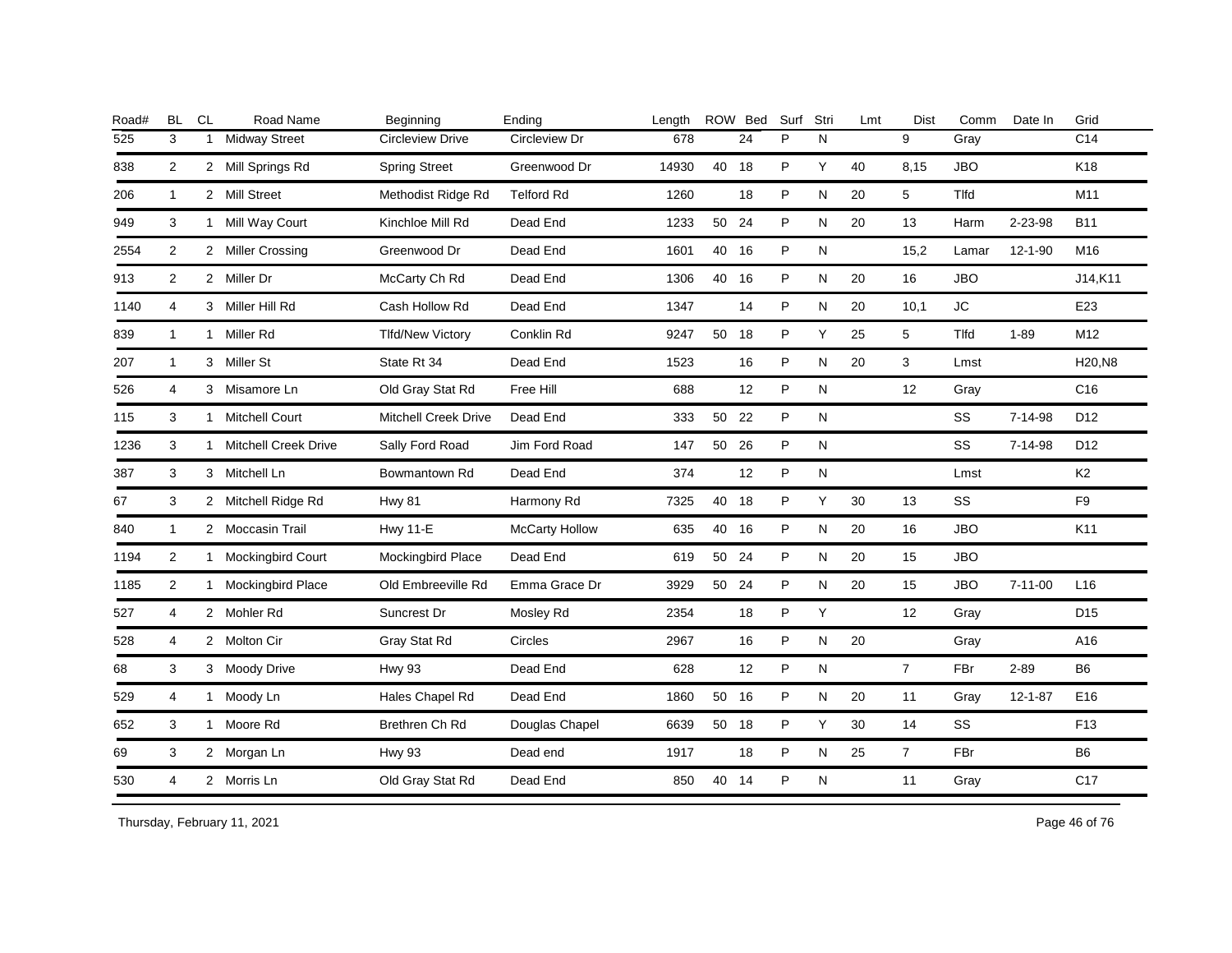| Road# | <b>BL</b>   | <b>CL</b> | Road Name               | Beginning                     | Ending                    | Length | ROW   | <b>Bed</b> | Surf | Stri | Lmt | Dist           | Comm        | Date In  | Grid            |
|-------|-------------|-----------|-------------------------|-------------------------------|---------------------------|--------|-------|------------|------|------|-----|----------------|-------------|----------|-----------------|
| 1141  | 4           |           | 3 Mosier Rd             | Cash Hollow Rd                | Dead End                  | 5655   |       | 14         | P    | Y    | 20  | 10,1           | <b>JC</b>   |          | E23             |
| 531   | 4           |           | 2 Mosley Rd             | Suncrest Dr                   | Dead End                  | 1569   |       | 18         | P    | Y    | 15  | 12             | Gray        |          | D <sub>15</sub> |
| 1359  | 4           |           | Moss Ceerk Dr           | Claude Simmons Rd             | Dead End                  | 1885   | 50    | 28         | P    | N    | 20  | 10             | JC.         | $5 - 86$ | H <sub>18</sub> |
| 841   | 2           |           | 3 Mottern Rd            | State Rt 34                   | Dead End                  | 2064   |       | 12         | P    | N    |     | 15,2           | <b>JBO</b>  |          | K14             |
| 70    | 3           |           | 2 Moulton Rd            | Oak Glen Cir                  | <b>Greene County Line</b> | 4135   |       | 16         | P    | N    |     | $\overline{7}$ | <b>FBr</b>  |          | <b>B4</b>       |
| 1197  | 3           |           | Mountain Meadows Dr     | Collins Ln                    | Dead End                  | 1050   | 50    | 26         | P    | N    |     | 17             | <b>Bwtn</b> | 4/25/05  |                 |
| 996   | 2           |           | 1 Mountain Ridges Court | Old Embreeville Road Dead End |                           | 295    | 50    | 24         | P    | N    |     |                | <b>JBO</b>  | 03-24-03 | K16             |
| 1274  | 2           |           | 1 Mountain Ridges Drive | Old Embreeville Road Dead End |                           | 1420   | 50 24 |            | P    | N    |     | 15             | Gray        | 03-24-03 | K16             |
| 532   | 4           |           | 2 Mountain View Dr      | Possum Hollow Road Frog Level |                           | 1486   | 50    | 18         | P    | Y    |     | 11             | Gray        |          | D <sub>16</sub> |
| 2493  | 4           |           | 2 Mountain View Rd      | <b>JC City Limits</b>         | JC City Limits            | 2081   |       | 18         | P    | Υ    | 30  | 11             | JC          |          | G19             |
| 842   | $\mathbf 1$ |           | 2 Mt Wesley Rd          | Conklin Rd                    | Lockner <sub>Rd</sub>     | 7093   |       | 18         | P    | Y    |     |                | <b>Tlfd</b> |          |                 |
| 842   | $\mathbf 1$ |           | 2 Mt Wesley Rd          | Conklin Rd                    | Lockner <sub>Rd</sub>     | 7090   |       | 18         | P    | Y    | 30  | 2              | <b>Tlfd</b> |          | 012,013         |
| 1379  | 2           |           | 2 Mt Wesley Road        | Mayberry Rd                   | Lockner <sub>Rd</sub>     | 4083   |       | 18         | P    | N    | 30  |                | <b>Tlfd</b> |          |                 |
| 843   | 2           |           | 2 Mt Zion Church Road   | <b>Hwy 81</b>                 | Jim Town Rd               | 8595   | 40    | 18         | P    | Y    | 35  | 15             | <b>JBO</b>  |          | L15,L16         |
| 735   | 2           |           | 1 Muddy Fork Rd         | <b>Hwy 75</b>                 | Leesburg Rd               | 9037   | 50    | 18         | P    | Y    |     | 16             | <b>Bwtn</b> |          | 19              |
| 868   | 2           |           | 1 Mulberry Bend         | Old Embreeville Rd            | Dead End                  | 1590   | 50    | 26         | P    | N    |     |                | <b>JBO</b>  | 4/5/05   |                 |
| 698   | 3           |           | 2 Mulberry Ln           | West Side Rd                  | Dead End                  | 2060   |       | 16         | P    | N    | 35  | 14             | <b>SS</b>   | 4-26-99  | F <sub>4</sub>  |
| 333   | $\mathbf 1$ |           | 2 Muncie Mauk Rd        | <b>Hwy 107</b>                | Corby Bridge Rd           | 525    |       | 16         | P    | Y    |     | $\mathbf{1}$   | Chky        |          | R7              |
| 2494  | 3           |           | 2 Myers Ln              | Forrest Rd                    | Dead End                  | 655    |       | 18         | P    | N    |     | $\overline{7}$ | FBr         |          | B <sub>6</sub>  |
| 1241  | 3           |           | 1 Mystic Lane           | Douglas Chapel Rd             | Dead End                  | 1494   | 50    | 24         | P    | N    |     | 14             | SS          | 10-22-01 | E <sub>12</sub> |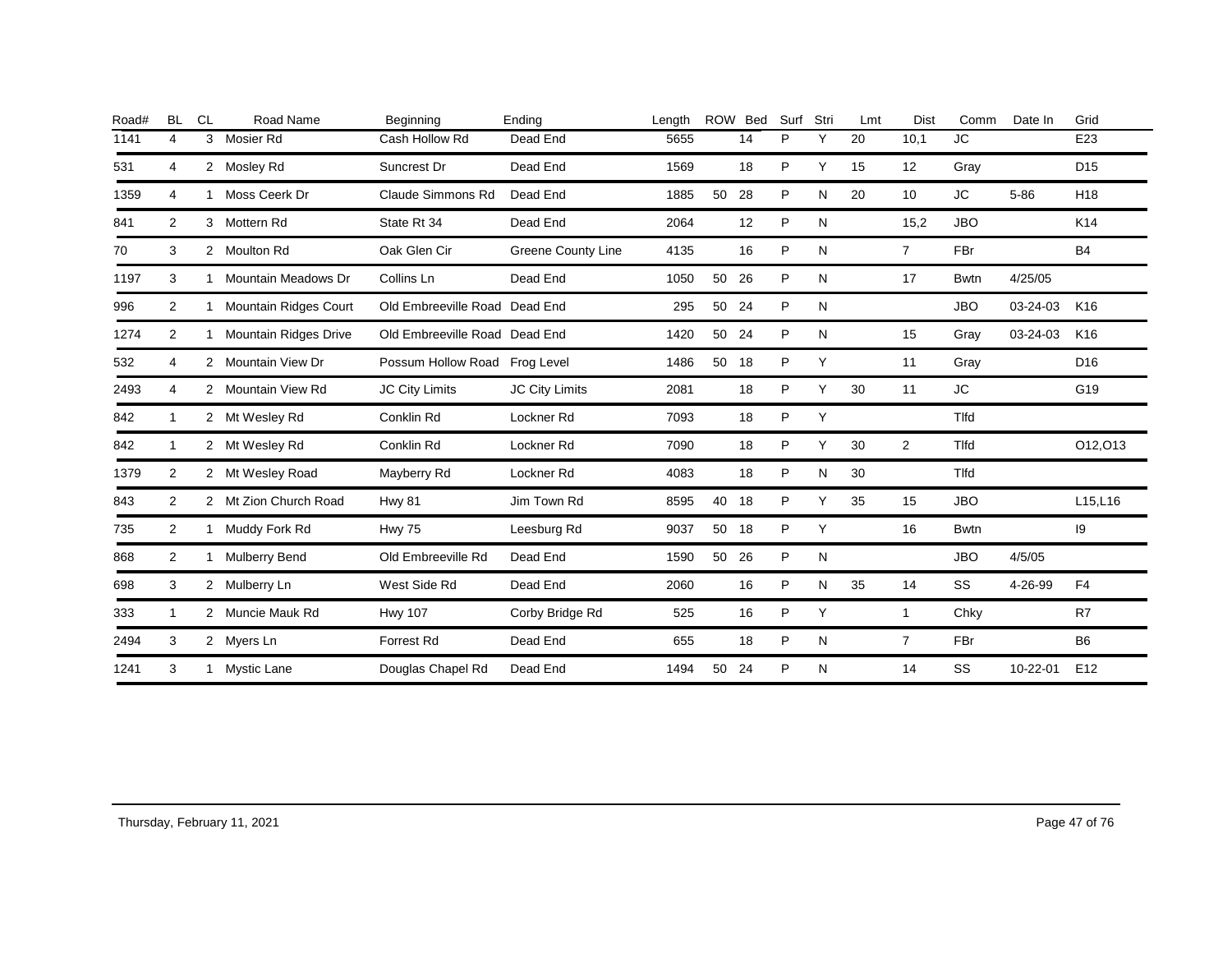| <b>BL</b>      | <b>CL</b> | Road Name           | Beginning                                                                                                                                                                                                                                                                                                                                                                                    | Ending                 | Length |    | ROW Bed | Surf                                                          | Stri      | Lmt | Dist           | Comm        | Date In       | Grid           |
|----------------|-----------|---------------------|----------------------------------------------------------------------------------------------------------------------------------------------------------------------------------------------------------------------------------------------------------------------------------------------------------------------------------------------------------------------------------------------|------------------------|--------|----|---------|---------------------------------------------------------------|-----------|-----|----------------|-------------|---------------|----------------|
| 3              |           | N Wheelock Rd       | Harmony Rd                                                                                                                                                                                                                                                                                                                                                                                   | Dead End               | 629    |    | 16      | P                                                             | N         |     | 13             | Hmny        |               | C <sub>4</sub> |
| 1              |           | Nappy Broyles Rd    | Opie Arnold Rd                                                                                                                                                                                                                                                                                                                                                                               | Dead End               | 243    |    | 8       | P                                                             | N         |     |                | Chky        |               | N <sub>6</sub> |
| $\overline{2}$ |           | <b>Nation Trail</b> | American Way                                                                                                                                                                                                                                                                                                                                                                                 | American Way           | 381    |    | 24      | P                                                             | N         |     |                | <b>JBO</b>  |               |                |
| 1              |           |                     | <b>JBO Water Plt Rd</b>                                                                                                                                                                                                                                                                                                                                                                      | <b>Circles</b>         | 718    |    | 12      | P                                                             | N         |     | $\overline{2}$ | Lmst        |               | O7             |
| 2              |           |                     | Greenwood Dr                                                                                                                                                                                                                                                                                                                                                                                 | Dead End               | 275    |    |         | P                                                             | N         |     |                | Lamar       | $1 - 89$      | M16            |
| 3              |           |                     | Crestview Dr                                                                                                                                                                                                                                                                                                                                                                                 | Dead End               | 260    |    | 10      | P                                                             | N         |     |                | FBr         |               | C <sub>6</sub> |
| $\overline{2}$ |           |                     | Old Stagecoach Rd                                                                                                                                                                                                                                                                                                                                                                            | Jonesborough City Lmts | 3663   | 40 | 18      | P                                                             | Y         |     | 15,16          | Tlfd        |               | 112            |
| $\mathbf{1}$   |           |                     | <b>Bailey Bridge Rd</b>                                                                                                                                                                                                                                                                                                                                                                      | Dead End               | 1223   |    | 20      | P                                                             | N         |     | $\overline{2}$ | Embr        |               | Q8             |
| $\overline{2}$ |           |                     | <b>Bill Jones Rd</b>                                                                                                                                                                                                                                                                                                                                                                         | Dead End               | 365    |    | 12      | P                                                             | N         |     |                | Lamar       | $4 - 89$      | M17            |
| $\mathbf{1}$   |           |                     | State Rt 34                                                                                                                                                                                                                                                                                                                                                                                  | Wash Col Stat Rd       | 8923   |    | 18      | P                                                             | Y         | 35  | 3              | <b>WCol</b> |               | M10.N9         |
| 3              |           |                     | Wheelock Rd                                                                                                                                                                                                                                                                                                                                                                                  | Dead End               | 1754   | 40 |         | P                                                             | ${\sf N}$ |     | 13             | Hmny        |               | C11            |
| 4              |           |                     | Rockingham Rd                                                                                                                                                                                                                                                                                                                                                                                | Dead End               | 630    |    | 16      | P                                                             | N         |     | 11             | <b>BCrk</b> |               | <b>B19</b>     |
| 4              |           | Noah Drive          | <b>Ridgeview Meadows</b><br>Dr                                                                                                                                                                                                                                                                                                                                                               | Sanders Dr             | 723    |    | 22      | P                                                             | N         |     | 12             |             |               |                |
| $\mathbf{1}$   |           |                     | Conklin Rd                                                                                                                                                                                                                                                                                                                                                                                   | Wash Col Rd            | 14319  |    | 18      | P                                                             | Y         | 30  | $\overline{2}$ | Conk        |               | P10,Q10        |
| $\mathbf{1}$   |           |                     | Valley Rd                                                                                                                                                                                                                                                                                                                                                                                    | Dead End               | 386    |    | 26      | P                                                             | ${\sf N}$ | 20  |                | Tlfd        |               | L10            |
| 4              |           |                     | HR King Rd                                                                                                                                                                                                                                                                                                                                                                                   | Circles                | 435    |    |         | P                                                             | N         |     | 11             | <b>BCrk</b> |               | B <sub>9</sub> |
| 4              |           |                     | Oak Grove Rd                                                                                                                                                                                                                                                                                                                                                                                 | Dead End               | 630    |    |         | P                                                             | N         | 20  | 11             | <b>BCrk</b> | $12 - 1 - 87$ | <b>B</b> 9     |
| 4              |           |                     | Maden Dr                                                                                                                                                                                                                                                                                                                                                                                     | Dead End               | 1071   |    | 20      | P                                                             | N         |     | 12             | Gray        |               | <b>B15</b>     |
| 4              |           |                     | Edgewood Dr                                                                                                                                                                                                                                                                                                                                                                                  | Luray PI               | 840    | 50 |         | P                                                             | N         |     | 12             | Gray        |               | A16            |
| 4              |           |                     | Northwood Ave                                                                                                                                                                                                                                                                                                                                                                                | Dead End               | 308    |    | 20      | P                                                             | N         |     |                | Gray        |               | A7             |
| 1              |           |                     | Paul Henley Rd                                                                                                                                                                                                                                                                                                                                                                               | Dead End               | 1018   |    |         | P                                                             | N         | 20  | $\overline{2}$ | Lmst        |               | R <sub>9</sub> |
| 4              |           |                     | Headtown Rd                                                                                                                                                                                                                                                                                                                                                                                  | Dead End               | 2790   |    |         | P                                                             | N         | 20  | 15             | <b>JBO</b>  |               | 117            |
| $\overline{2}$ |           |                     | McKinley Rd                                                                                                                                                                                                                                                                                                                                                                                  | Mayfield Dr            | 2339   |    | 16      | P                                                             | N         | 25  | 8              | <b>JBO</b>  |               | 119            |
|                |           |                     | $\overline{2}$<br>4<br>$\mathbf{1}$<br>3 Nelson Cox Rd<br>2 Nelson Ln<br>4 Nessa Ln<br>2 New Hope Rd<br>2 New Salem Dr<br>3 Newman Ln<br>2 Newt Good Rd<br>2 Newt Wheelock Rd<br>2 Nick Dr<br>$\mathbf{1}$<br>2 Nofattie Rd<br>1 Norris Rd<br>2 North Crk Cir<br>2 North Crk Dr<br>2 North Patrick Dr<br>1 Northwood Ave<br>1 Northwood PI<br>3 Norvell Ln<br>1 Nuckles Dr<br>2 Nunley Drive |                        |        |    |         | 40 16<br>16<br>50<br>50 12<br>50 14<br>- 20<br>40 14<br>50 18 |           |     |                |             |               |                |

Thursday, February 11, 2021 2012 2014 2015 2016 2017 2021 20:30 20:30 20:30 20:30 20:30 20:30 Page 48 of 76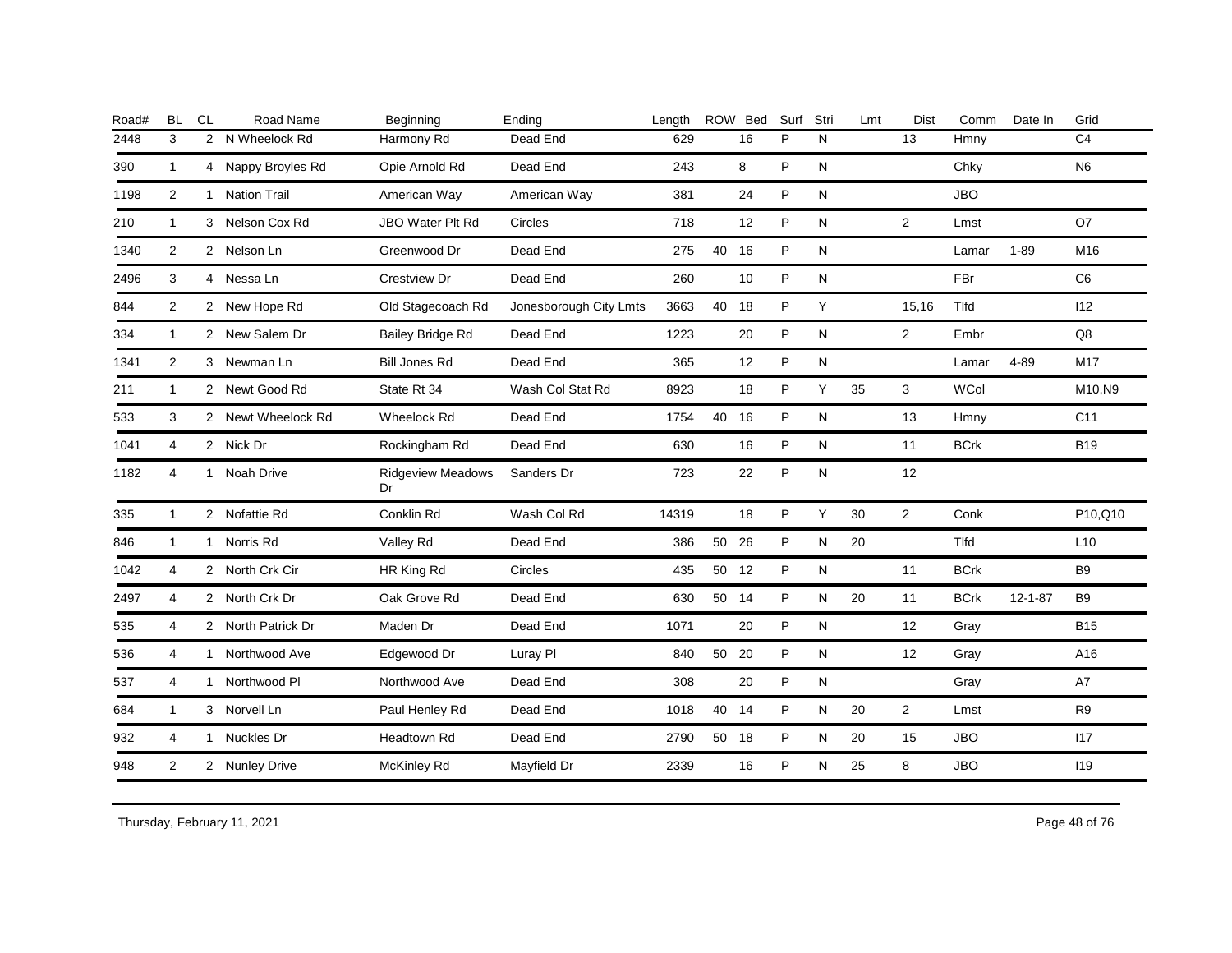| Road# | $\sim$<br>◡ | Road Name  | Beginning  | Endina    | ∟enath | ROW | Bed | Surf | Stri | Lmt | Dist | Comm | Date In | Grid           |
|-------|-------------|------------|------------|-----------|--------|-----|-----|------|------|-----|------|------|---------|----------------|
| 72    |             | Nurserv Dr | Hilltop Dr | Iris Lane | 643    |     | 16  |      |      | 20  |      | -pr  |         | B <sub>6</sub> |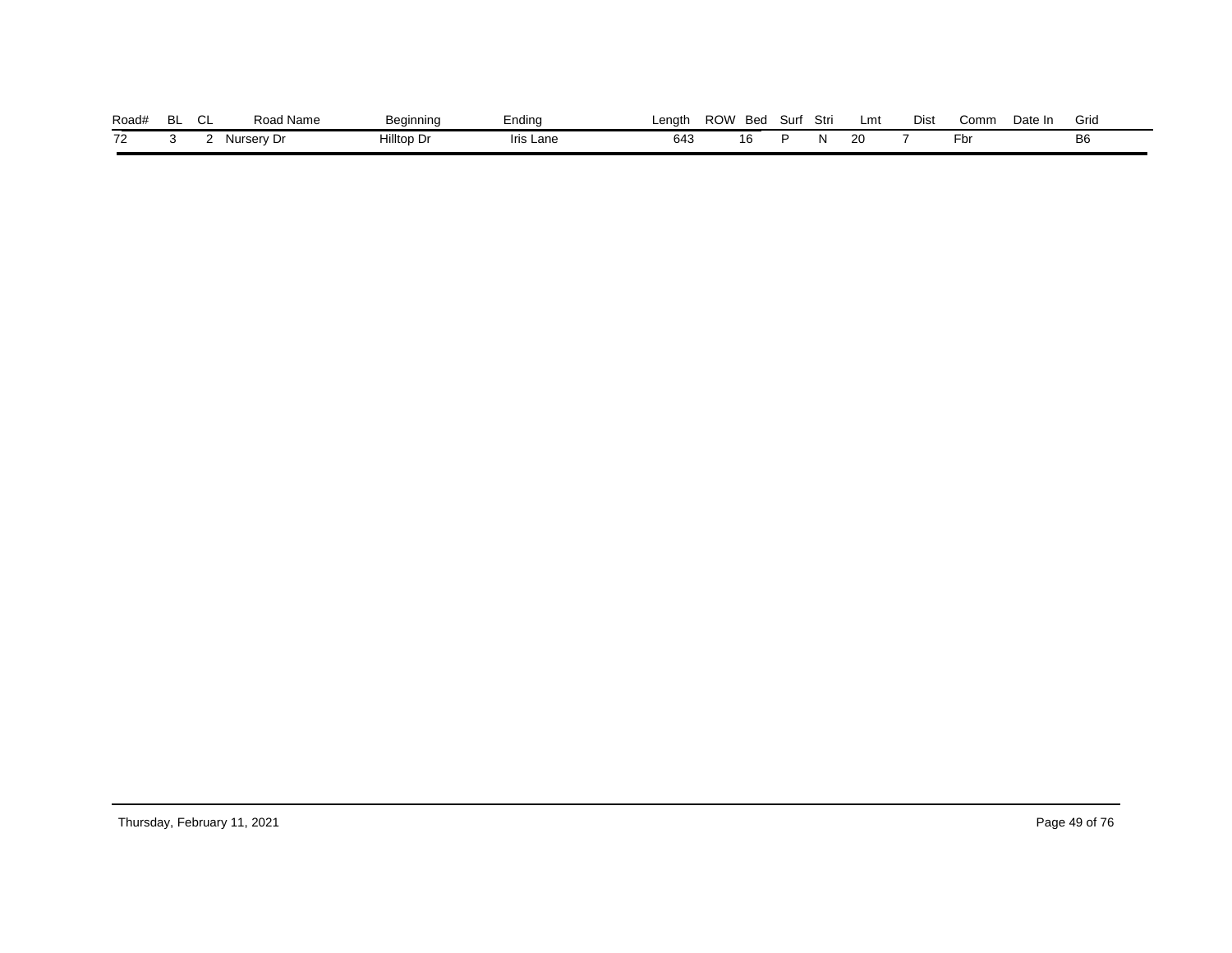| <b>BL</b>      | <b>CL</b> | Road Name          | Beginning                                                                                                                                                                                                                                                                                                                                                                                                 | Ending                          | Length                               |    |     | Surf                   | Stri      | Lmt   | <b>Dist</b>    | Comm<br>Date In | Grid            |
|----------------|-----------|--------------------|-----------------------------------------------------------------------------------------------------------------------------------------------------------------------------------------------------------------------------------------------------------------------------------------------------------------------------------------------------------------------------------------------------------|---------------------------------|--------------------------------------|----|-----|------------------------|-----------|-------|----------------|-----------------|-----------------|
| $\mathbf{1}$   |           |                    | Wash Col Stat Rd                                                                                                                                                                                                                                                                                                                                                                                          | Clark Rd                        | 5910                                 |    | 18  | P                      | Y         |       | 3              | <b>JBO</b>      | L8              |
| 2              |           |                    | <b>Hwy 81</b>                                                                                                                                                                                                                                                                                                                                                                                             | A J Willis                      | 2313                                 |    | 18  | P                      | Y         |       | $\overline{4}$ | <b>JBO</b>      | P <sub>16</sub> |
| $\mathbf{1}$   |           |                    | <b>Hwy 353</b>                                                                                                                                                                                                                                                                                                                                                                                            | <b>Hwy 107</b>                  | 3195                                 |    | 16  | P                      | Y         |       | $\mathbf{1}$   | Chky            | R <sub>8</sub>  |
| 3              |           |                    | Horton Hwyg                                                                                                                                                                                                                                                                                                                                                                                               | Greene Co Line                  | 14876                                |    | 20  | P                      | Y         | 35    | $\overline{7}$ | FBr             | B3, J23         |
| $\overline{4}$ |           |                    | Oak Grove Rd                                                                                                                                                                                                                                                                                                                                                                                              | Circles                         | 928                                  |    | 12  | P                      | N         |       | 11             | <b>BCrk</b>     | <b>B19</b>      |
| 4              |           |                    | Old Stage Rd                                                                                                                                                                                                                                                                                                                                                                                              | Oak Grove Loop                  | 13153                                |    | 18  | P                      | Y         | 40    | 11             | <b>BCrk</b>     | B18,C18         |
| 3              |           |                    | <b>Hwy 81</b>                                                                                                                                                                                                                                                                                                                                                                                             | Circles                         | 6137                                 |    | 18  | P                      | N         | 20    | 13             | SS              | F8,G8           |
| 3              |           |                    | Martin Rd                                                                                                                                                                                                                                                                                                                                                                                                 | Oak Hill Cir                    | 2201                                 |    | 18  | P                      | Y         |       | 17             | SS              | G <sub>8</sub>  |
| 4              |           |                    | Liberty Ch Rd                                                                                                                                                                                                                                                                                                                                                                                             | Chapel St                       | 2586                                 |    | 16  | P                      | Υ         | 20    | 12             | Gray            | B15, H22        |
| $\mathbf{1}$   |           | Oak Timbers Rd     | <b>Telford New Victory</b><br>Rd                                                                                                                                                                                                                                                                                                                                                                          | Dead End                        | 565                                  |    | 24  | P                      | N         | 20    | 17             | Tlfd            | M11             |
| $\mathbf{1}$   |           | Oakland Rd         | <b>Hwy 11-E</b>                                                                                                                                                                                                                                                                                                                                                                                           | <b>Barkley Rd</b>               | 4640                                 | 50 | 16  | P                      | N         |       |                | <b>Bwtn</b>     |                 |
| 3              |           |                    | <b>Hwy 75</b>                                                                                                                                                                                                                                                                                                                                                                                             | Dead End                        | 12021                                | 50 | 18  | P                      | N         |       |                | <b>Bwtn</b>     |                 |
| 3              |           |                    | <b>Butchertown Rd</b>                                                                                                                                                                                                                                                                                                                                                                                     | Dead End                        | 1854                                 |    | 12  | P                      | ${\sf N}$ |       | 17             | FBr             | F7              |
| $\mathbf{1}$   |           |                    | Horace Dillow Rd                                                                                                                                                                                                                                                                                                                                                                                          | Wash Col Rd                     | 9533                                 | 40 | 18  | P                      | Υ         | 35    | $\overline{2}$ | Tlfd            | P10, P11        |
| $\overline{4}$ |           |                    | <b>Hwy 354</b>                                                                                                                                                                                                                                                                                                                                                                                            | Circles                         | 19475                                | 40 | 20  | P                      | Y         | 30/40 | 15             | <b>BCrk</b>     | 116             |
| 3              |           |                    | Ducktown Rd                                                                                                                                                                                                                                                                                                                                                                                               | Greene Co Line                  | 722                                  |    | 18  | P                      | Υ         |       | 17             | SS              | H <sub>6</sub>  |
| $\overline{2}$ |           |                    | Cherokee Street/<br><b>JSB Cty Lmts</b>                                                                                                                                                                                                                                                                                                                                                                   | Greenwood Dr                    | 13083                                | 30 | -20 | P                      | Y         | 35    | 8              | <b>JBO</b>      | K16,L16         |
| 4              |           |                    |                                                                                                                                                                                                                                                                                                                                                                                                           |                                 | 1831                                 |    |     | P                      | Y         | 40    |                | Gray            | C15,D18         |
| 4              |           |                    | City Limits/ JC @<br>Pal's                                                                                                                                                                                                                                                                                                                                                                                | Olde Oaks Drive/ JC<br>Cty Lmts | 12725                                |    | -20 | P                      | Y         | 40    | 11             | Gray            | C15,D18         |
| 2              |           | Old Joneborough Rd | W Walnut St/ JC Cty<br>Lmts                                                                                                                                                                                                                                                                                                                                                                               | Main St JBO/ JSB Cty<br>Lmts    | 3905                                 |    | 19  | P                      | Y         | 30    | 8,15           | <b>JBO</b>      | $\mathsf{J}9$   |
| 4              |           |                    | Red Lane                                                                                                                                                                                                                                                                                                                                                                                                  | Cox Road                        | 1560                                 |    | 14  | P                      | N         | 25    | 12             | Gray            | B8              |
| 4              |           |                    | Boones Stat Rd                                                                                                                                                                                                                                                                                                                                                                                            | <b>Hwy 36</b>                   | 17251                                | 40 | 20  | P                      | Y         | 40    | 11             | <b>BCrk</b>     | D <sub>18</sub> |
|                |           |                    | 2 O J Campbell Rd<br>2 O L Huff Rd<br>2 O O Moore Rd<br>1 Oak Glen Cir<br>3 Oak Grove Loop<br>2 Oak Grove Rd<br>2 Oak Hill Cir<br>2 Oak Hill Rd<br>2 Oak Street<br>$\mathbf{1}$<br>1<br>1 Oakland Road<br>2 O'Dell Ln<br>2 Oklahoma Rd<br>1 Old Boones Creek Rd<br>2 Old Ducktown Rd<br>2 Old Embreeville Rd<br>1 Old Gray Staion Rd (2)<br>1 Old Gray Station Rd<br>1<br>3 Old Mill Rd<br>2 Old Stage Rd |                                 | Hwy 75 (Dairy Queen) Gray Station Rd |    |     | ROW Bed<br>50 20<br>50 |           |       |                |                 |                 |

Thursday, February 11, 2021 2012 2012 12:30 Page 50 of 76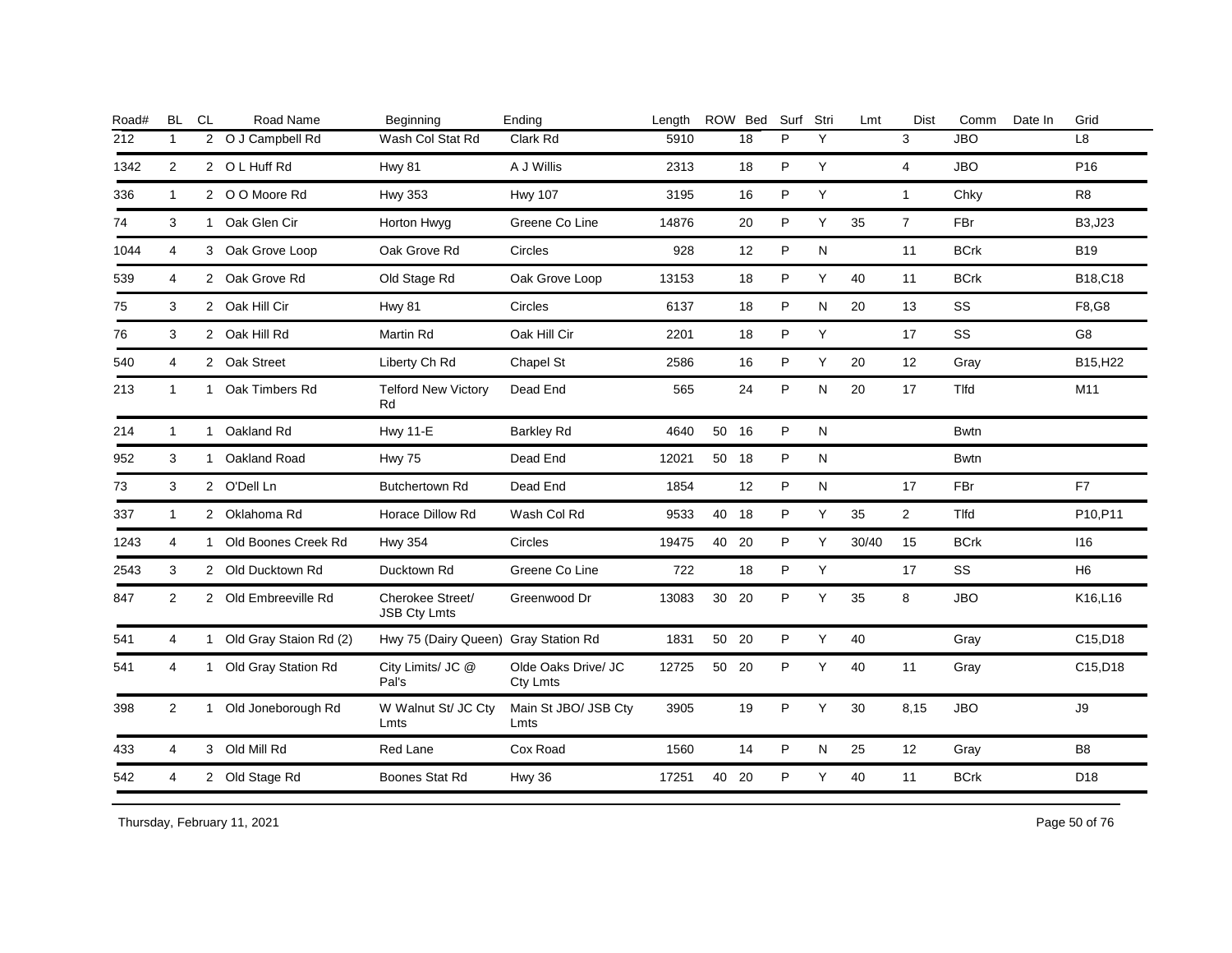| Road# | <b>BL</b>             | CL           | Road Name             | Beginning                      | Ending            | Length |       | ROW Bed | Surf | Stri      | Lmt       | Dist              | Comm        | Date In           | Grid            |
|-------|-----------------------|--------------|-----------------------|--------------------------------|-------------------|--------|-------|---------|------|-----------|-----------|-------------------|-------------|-------------------|-----------------|
| 848   | $\overline{2}$        | 1            | Old Stagecoach Rd     | Hwy 75                         | <b>Hwy 81</b>     | 22053  |       | 18      | P    | Y         | 40        | 16,17             | <b>JBO</b>  | $5 - 85$          | J10, J11        |
| 849   | 1                     |              | 2 Old State Route 34  | <b>Hwy 353</b>                 | Greene Co Line    | 24468  |       | 22      | P    | Y         | 30/45     | 5                 | Lmst        |                   | K14,07          |
| 914   | $\overline{2}$        |              | 2 Old Stuart Hill Rd  | Harietown Rd                   | Hwy 81 North      | 3173   |       | 16      | P    | Y         | 20        | 15                | <b>JBO</b>  |                   | 113             |
| 850   | $\overline{2}$        |              | 1 Old Turnpike Rd     | Mill Springs                   | Dead End          | 2451   |       | 16      | P    | N         |           | 15,2              | <b>JBO</b>  |                   | J16             |
| 1343  | 2                     |              | 2 Old Wagon Rd        | Cherokee Rd                    | Dead End          | 1645   | 40 18 |         | P    | N         |           | 14                | <b>JBO</b>  | $9 - 88$          | N <sub>6</sub>  |
| 1070  | $\overline{2}$        | $\mathbf{1}$ | Olde Farm Drive       | Highway 81 North               | Dead End          | 1810   | 50 26 |         | P    | N         |           |                   | <b>JBO</b>  | 8-9-2005          |                 |
| 927   | 4                     | $\mathbf{1}$ | Olde Oaks Dr          | Highland Ch Rd                 | Dead End          | 2577   | 50 24 |         | P    | N         | 20        | 11                | <b>JBO</b>  | $7 - 88$          | F <sub>16</sub> |
| 1291  | $\overline{2}$        | $\mathbf{1}$ | Olgia Ln              | Greenwood Dr                   | Dead End          | 1041   | 50    | 18      | P    | ${\sf N}$ |           | 8                 | <b>JBO</b>  |                   | K <sub>19</sub> |
| 1344  | $\mathbf{2}^{\prime}$ |              | 2 Oliver Edwards Road | Greenwood Dr                   | Cherokee Rd       | 6347   |       | 18      | P    | Υ         | 20        | 8                 | <b>JBO</b>  |                   | M17             |
| 1122  | $\mathbf{1}$          | $\mathbf{1}$ | Olivia Lee Court      | <b>Upper Sand Valley</b><br>Rd | Dead End          | 1250   | 50    | 26      | P    | N         |           |                   | <b>JBO</b>  | 10-24-200         |                 |
| 338   | $\mathbf{1}$          |              | 3 Onks Ln             | <b>Hwy 107</b>                 | Dead End          | 941    |       | 12      | P    | N         | 20        | $\mathbf{1}$      | Chky        |                   | S <sub>10</sub> |
| 543   | 3                     |              | 4 Onnie Chase Rd      | Hog Hollow Rd                  | Dead End          | 787    |       | 20      | P    | ${\sf N}$ |           | 12                | EStr        | 12-1-89           | <b>B12</b>      |
| 215   | $\mathbf{1}$          | 1            | Opie Arnold Rd        | 11 E                           | Old St Rt 34      | 5719   |       | 18      | P    | Y         | $30 - 40$ | 17,18             | Lmst        |                   | M <sub>6</sub>  |
| 736   | $\overline{2}$        |              | 3 Opie Bacon Rd       | Muddy Fork Rd                  | Leesburg Rd       | 1601   |       | 16      | P    | ${\sf N}$ |           | 16                | Tlfd        |                   | J11             |
| 339   | $\mathbf{1}$          |              | 3 Ora Copp Rd         | Corby Bridge                   | Dead End          | 2978   |       | 14      | P    | N         |           | $\mathbf{1}$      | Chky        |                   | R7              |
| 1046  | 4                     |              | 2 Orchard St          | <b>Hwy 36</b>                  | Oak Grove Rd      | 2743   |       | 16      | P    | Υ         | 25        | 11                | <b>BCrk</b> |                   | <b>B18</b>      |
| 1207  | $\overline{2}$        |              | 2 Oriole Lane         | Leesburg Road                  | Dead End          | 1749   | 50    | 26      | P    | N         | 20        |                   |             | Jonesbo 10-13-200 |                 |
| 340   | 1                     |              | 3 Oscar Gillis Rd     | Greene Co Line Rd              | Dead End          | 552    |       | 12      | P    | N         |           | $\mathbf{1}$      | Chky        |                   | S <sub>6</sub>  |
| 966   | 2                     |              | 2 Oscar Miller Rd     | Spice Hollow Rd                | Dead End          | 252    |       | 12      | P    | N         |           |                   | <b>JBO</b>  |                   | K20             |
| 1196  | 2                     |              | Otis Lane             | <b>Hwy 11-E</b>                | Sugar Hollow Road | 251    |       | 14      | P    | N         |           |                   | <b>JBO</b>  | $7 - 14 - 09$     |                 |
| 1271  | 2                     | 1            | Ova Edwards Court     | Heritage Lane East             | Dead End          | 636    | 50    | 24      | P    | N         | 20        | 15                | <b>JBO</b>  |                   | L14             |
| 544   | 4                     |              | 1 Ovalwood Dr         | Shadden Rd                     | Dead End          | 680    |       | 20      | P    | N         | 15        | $12 \overline{ }$ | Gray        |                   | D <sub>14</sub> |
| 699   | 3                     | $\mathbf{1}$ | Overhill Dr           | Gray Sta/SS Rd                 | Dead End          | 4070   | 50    | 20      | P    | Y         | 30        | 14                | SS          |                   | G11             |
|       |                       |              |                       |                                |                   |        |       |         |      |           |           |                   |             |                   |                 |

Thursday, February 11, 2021 2012 2013 2014 2015 2016 2017 2020 2020 2020 2020 2031 2032 2040 2040 2051 2052 205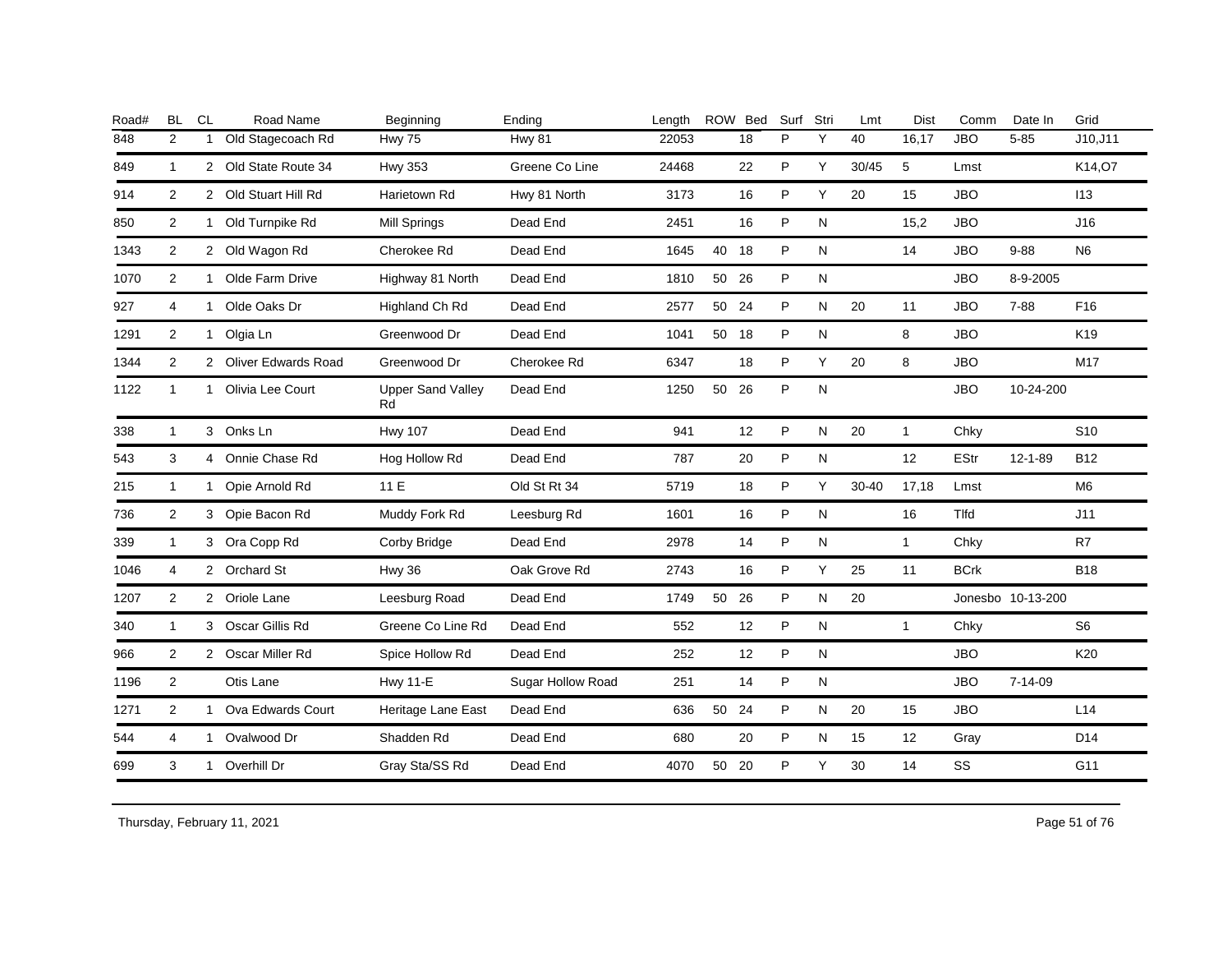| Road# | <b>BL</b>      | CL           | Road Name             | Beginning              | Ending               | Length |       | ROW Bed | Surf | Stri         | Lmt | <b>Dist</b>    | Comm         | Date In       | Grid            |
|-------|----------------|--------------|-----------------------|------------------------|----------------------|--------|-------|---------|------|--------------|-----|----------------|--------------|---------------|-----------------|
| 341   | $\mathbf{1}$   | 4            | P Jones Rd            | W Broyles Rd           | Dead End             | 434    |       | 10      | P    | N            |     | $\mathbf{1}$   | Chky         |               | S7              |
| 545   | 4              |              | 3 P Keefauver Rd      | <b>Boone Station</b>   | Dead End             | 2367   |       | 12      | P    | N            |     | 11             | Gray         |               | F16             |
| 77    | 3              |              | 3 Painter Ave         | Lovelace Dr            | Dead End             | 1472   | 50 16 |         | P    | N            | 30  | $\overline{7}$ | <b>FBr</b>   |               | <b>B5</b>       |
| 342   | 1              | 1            | Painter Creek Rd      | <b>Hwy 107</b>         | Dead End             | 10856  | 60 18 |         | P    | Y            | 30  | $\mathbf{1}$   | Chky         |               | S8              |
| 78    | 3              | $\mathbf{1}$ | Painter Rd            | <b>Hwy 81</b>          | Harmony Rd           | 21137  | 50 20 |         | P    | Y            | 30  | 13             | Hmny         |               | E <sub>8</sub>  |
| 737   | 3              |              | 2 Pamela's Ln         | Glendale Rd            | Dead End             | 690    |       | 16      | P    | N            |     | 17             | <b>Bwtn</b>  |               | G8              |
| 1374  | 4              | 1            | Panoramic Vista       | Cedar Creek Rd         | Dead End             | 1813   | 50 50 |         | P    | N            |     |                | <b>BCK</b>   | 9/05/19       |                 |
| 950   | 2              |              | 3 Partridge Ln        | Kentland Dr            | Dead End             | 909    |       | 20      | P    | N            |     | 8,1            | <b>JBO</b>   |               | 118             |
| 546   | $\overline{4}$ |              | 3 Patrick Ln          | <b>Gray Station Rd</b> | Dead End             | 758    |       | 12      | P    | ${\sf N}$    |     | 12             | Gray         |               | A16             |
| 1087  | 2              | 1            | <b>Patriot Pointe</b> | American Way           | Dead End             | 145    | 50 18 |         | P    | N            |     |                | <b>JBO</b>   | 8-9-2005      |                 |
| 851   | $\mathbf{1}$   |              | 2 Patton May Rd       | Berry Ridge Rd         | Sand Valley Rd       | 3335   |       | 16      | P    | N            | 20  |                | <b>T</b> Ifd |               | L12             |
| 357   | $\mathbf{1}$   |              | 2 Patton Ridge Dr     | Berryridge Ct E & W    | Dead End             | 1738   | 50 24 |         | P    | N            | 20  | 5              | Tlfd         |               | L12             |
| 700   | 3              |              | 2 Paul Bacon Rd       | Harmony Rd             | Dead End             | 713    |       | 16      | P    | N            |     | 13             | Hmny         |               | D <sub>10</sub> |
| 343   | 1              |              | 2 Paul Henley Rd      | Conklin Rd             | Dead End             | 2828   |       | 16      | P    | N            | 20  | $\overline{2}$ | Lmst         |               | R <sub>9</sub>  |
| 408   | $\mathbf{1}$   |              | 2 Paul Mathes Rd      | <b>Hwy 107</b>         | Donald Broyles Rd    | 1468   |       | 18      | P    | $\mathsf{N}$ |     | $\mathbf{1}$   | <b>SCtr</b>  |               | R <sub>1</sub>  |
| 653   | 3              |              | 2 Paul Saylor Rd      | Brethren Ch Rd         | Dean Archer Rd       | 5283   | 40 17 |         | P    | Y            | 25  | 14             | SS           |               | E <sub>13</sub> |
| 852   | $\overline{2}$ |              | 2 Paul Taylor Rd      | <b>Bulldog Miller</b>  | Dead End             | 1238   |       | 16      | P    | N            |     | 15,2           | <b>JBO</b>   |               | M14             |
| 1174  | 3              |              | 3 Payne Dr            | Payne Lane             | Dead end             | 430    |       | 12      | P    | N            |     | 14             | SS           |               |                 |
| 702   | 3              |              | 2 Payne Ln            | Bayless Rd             | Pleasant Valley Rd   | 3954   | 40 18 |         | P    | Y            |     | 14             | SS           |               | G12             |
| 1292  | $\overline{2}$ |              | 3 Payne Loop 100      | Greenwood Dr           | Dead End             | 604    | 30 14 |         | P    | N            |     | 8,1            | JC           |               | K19             |
| 1376  | $\overline{2}$ |              | 3 Payne Loop 200      | Greenwood Dr           | Dead End             | 367    | 30 14 |         | P    | N            |     |                | JC           |               |                 |
| 216   | 1              | $\mathbf{1}$ | Paynetown Rd          | Stockyard Rd           | <b>Matthews Mill</b> | 4893   |       | 18      | P    | Y            | 30  | 5              | <b>JBO</b>   |               | L10             |
| 1272  | 3              | $\mathbf{1}$ | Peaceful Drive        | Douglas Chapel Rd      | Dead End             | 2388   | 50 24 |         | P    | N            |     |                | SS           | $2 - 02 - 17$ |                 |
| 703   | 3              |              | 2 Peake Rd            | Woodmont Rd            | Dead End             | 2830   |       | 20      | P    | ${\sf N}$    |     | 14             | SS           |               | F10             |
|       |                |              |                       |                        |                      |        |       |         |      |              |     |                |              |               |                 |

Thursday, February 11, 2021 2012 2012 12:30 Page 52 of 76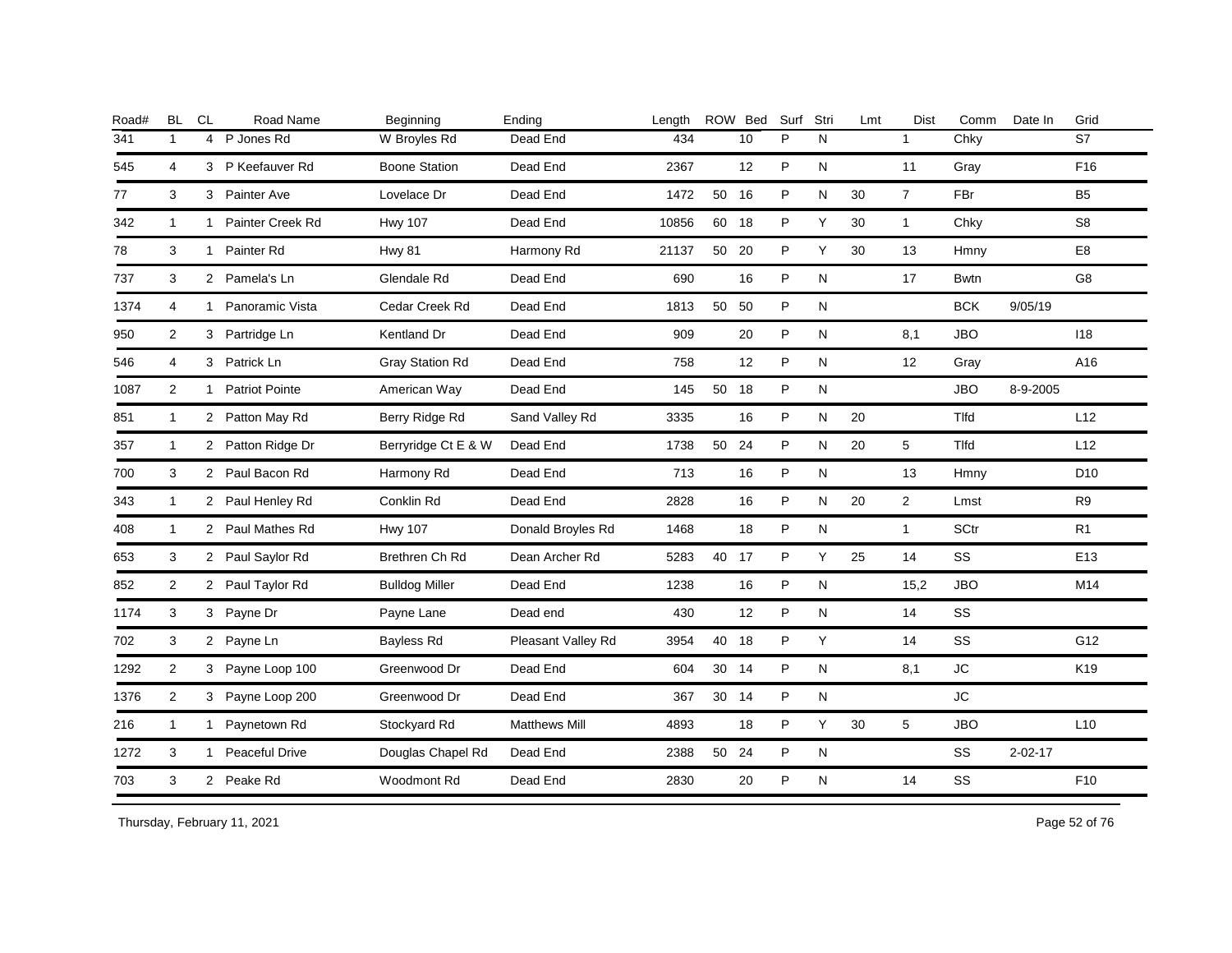| <b>BL</b>      | CL | Road Name         | Beginning                                                                                                                                                                                                                                                                                                                                                                                           | Ending           | Length |    |    | Surf                                              | Stri      | Lmt | <b>Dist</b>    | Comm        | Date In      | Grid                              |
|----------------|----|-------------------|-----------------------------------------------------------------------------------------------------------------------------------------------------------------------------------------------------------------------------------------------------------------------------------------------------------------------------------------------------------------------------------------------------|------------------|--------|----|----|---------------------------------------------------|-----------|-----|----------------|-------------|--------------|-----------------------------------|
| 4              |    | Peakes Pike       | Grassey Valley Rd                                                                                                                                                                                                                                                                                                                                                                                   | Dead End         | 1594   |    | 16 | P                                                 | N         | 20  |                | <b>BCrk</b> |              | F <sub>18</sub>                   |
| $\mathbf{1}$   |    | Pecanwood Dr      | Old 34                                                                                                                                                                                                                                                                                                                                                                                              | Dead End         | 2994   |    | 28 | P                                                 | N         | 20  | 5              | Tlfd        |              | M13                               |
| 3              |    |                   | <b>Cameron Court</b>                                                                                                                                                                                                                                                                                                                                                                                | Circles          | 1213   | 50 |    | P                                                 | ${\sf N}$ |     |                | Gray        | 02/10/201    |                                   |
| $\mathbf{1}$   |    |                   | Corby Bridge Rd                                                                                                                                                                                                                                                                                                                                                                                     | Greene Co Line   | 4410   |    | 16 | P                                                 | N         | 20  | $\mathbf{1}$   | Chky        |              | P <sub>5</sub>                    |
| $\mathbf{1}$   |    |                   | <b>Hwy 107</b>                                                                                                                                                                                                                                                                                                                                                                                      | Liberty Ch Dr    | 5785   |    | 18 | P                                                 | Y         | 30  | $\mathbf{1}$   | Chky        |              | R6,S6                             |
| 2              |    | Peppergrass Court | <b>Hazelnut Drive</b>                                                                                                                                                                                                                                                                                                                                                                               | Dead End         | 330    |    |    | P                                                 | N         |     |                | <b>JBO</b>  |              |                                   |
| $\overline{2}$ |    |                   | Precision Blvd                                                                                                                                                                                                                                                                                                                                                                                      | Dead End         | 1280   | 60 |    | P                                                 | N         |     |                | <b>JBO</b>  | 7/03/19      |                                   |
| 2              |    |                   | Mashburn Rd                                                                                                                                                                                                                                                                                                                                                                                         | Dead End         | 950    |    | 16 | P                                                 | ${\sf N}$ |     | $\overline{2}$ | Tlfd        |              | O <sub>13</sub>                   |
| 4              |    |                   | Watauga Dr                                                                                                                                                                                                                                                                                                                                                                                          | Dead End         | 2351   |    | 16 | P                                                 | N         | 25  | 10             | Wat         |              | D <sub>14</sub>                   |
| $\overline{2}$ |    |                   | Cherokee Mt Rd                                                                                                                                                                                                                                                                                                                                                                                      | Dead End         | 1650   | 40 |    | P                                                 | ${\sf N}$ |     | 8,2            | Ckee        | 8-25-97      | L10                               |
| 4              |    |                   | Bob Jobe Rd                                                                                                                                                                                                                                                                                                                                                                                         | Dead End         | 520    |    | 16 | P                                                 | N         | 30  | 12             | FBr         |              | <b>B13</b>                        |
| $\overline{1}$ |    |                   | Jackson Bridge Rd                                                                                                                                                                                                                                                                                                                                                                                   | Conklin Rd       | 180    |    | 18 | P                                                 | N         |     |                |             |              |                                   |
| 3              |    |                   | Hog Hollow                                                                                                                                                                                                                                                                                                                                                                                          | Dead End         | 4362   | 45 |    | P                                                 | N         | 20  | 14             | FBr         |              | D12,C13                           |
| 3              |    |                   | Pickens Rd                                                                                                                                                                                                                                                                                                                                                                                          | Dead End         | 985    |    | 24 | P                                                 | N         | 20  | 12             | <b>EStr</b> |              | <b>B11</b>                        |
| 3              |    |                   | Lancaster                                                                                                                                                                                                                                                                                                                                                                                           | Sullivan Co Line | 3590   |    | 16 | P                                                 | Y         | 25  | 13             | E Star      |              | B11,D19                           |
| 4              |    |                   | Austin Springs Rd                                                                                                                                                                                                                                                                                                                                                                                   | Circles          | 1341   |    | 12 | P                                                 | N         | 20  | 10             | Wat         |              | E22                               |
| 2              |    |                   | Cherokee Rd                                                                                                                                                                                                                                                                                                                                                                                         | Dead End         | 2451   |    | 18 | P                                                 | Y         |     | 8              | <b>JBO</b>  |              | M18                               |
| $\mathbf{1}$   |    |                   | Snapp Bridge                                                                                                                                                                                                                                                                                                                                                                                        | Corby Bridge     | 4008   |    | 16 | P                                                 | ${\sf N}$ | 30  | $\mathbf{1}$   | Chky        |              | Q <sub>6</sub>                    |
| $\overline{2}$ |    |                   | <b>Hazelnut Drive</b>                                                                                                                                                                                                                                                                                                                                                                               | Dead End         | 1028   | 50 | 24 | P                                                 | ${\sf N}$ |     | 8              | <b>JBO</b>  | $4 - 9 - 00$ |                                   |
| $\overline{4}$ |    |                   | <b>Gray Stat</b>                                                                                                                                                                                                                                                                                                                                                                                    | Dead End         | 822    |    | 16 | P                                                 | N         |     | 10,12          | Gray        |              | A16                               |
| 3              |    | Pinehurst Ct      | <b>Mountain Meadows</b><br>Dr                                                                                                                                                                                                                                                                                                                                                                       | Dead End         | 400    | 50 | 24 | P                                                 | N         |     |                | <b>Bwtn</b> | 4/25/05      |                                   |
| 3              |    |                   | Green Meadow Ln                                                                                                                                                                                                                                                                                                                                                                                     | Cir              | 390    |    |    | P                                                 | N         | 20  | 14             | SS          |              | E <sub>12</sub>                   |
| $\overline{4}$ |    |                   | <b>Weaver Hollow</b>                                                                                                                                                                                                                                                                                                                                                                                | Dead End         | 1144   |    | 14 | P                                                 | ${\sf N}$ |     | 10,1           | <b>JC</b>   |              | G25                               |
|                |    | $\overline{2}$    | $\mathbf{1}$<br>1 Pembrooke Cir<br>2 Pendleton Smith Rd<br>2 Pepper Mill Rd<br>1<br>1 Performance Drive<br>2 Persell Rd<br>2 Persinger Dr<br>2 Pete Foister Ln<br>2 Phillips Ln<br>2 Phyllis Lane<br>1 Picadilly Ln<br>2 Pickens Ct<br>1 Pickens Rd<br>3 Pickle Rd<br>2 Pierce Laws Rd<br>2 Pig Broyles Rd<br>1 Pine Bark Drive<br>3 Pine Hill Dr<br>$\mathbf{1}$<br>1 Pineway Cir<br>3 Pinewood Rd |                  |        |    |    | ROW Bed<br>26<br>50 20<br>34<br>18<br>21<br>50 16 |           |     |                |             |              | 04-09-200 L15<br>Wash C 5/22/2017 |

Thursday, February 11, 2021 2012 2014 2015 2016 2017 2021 20:30 20:30 20:30 20:30 20:30 20:30 20:30 20:30 20:30 20:30 20:30 20:30 20:30 20:30 20:30 20:30 20:30 20:30 20:30 20:30 20:30 20:30 20:30 20:30 20:30 20:30 20:30 20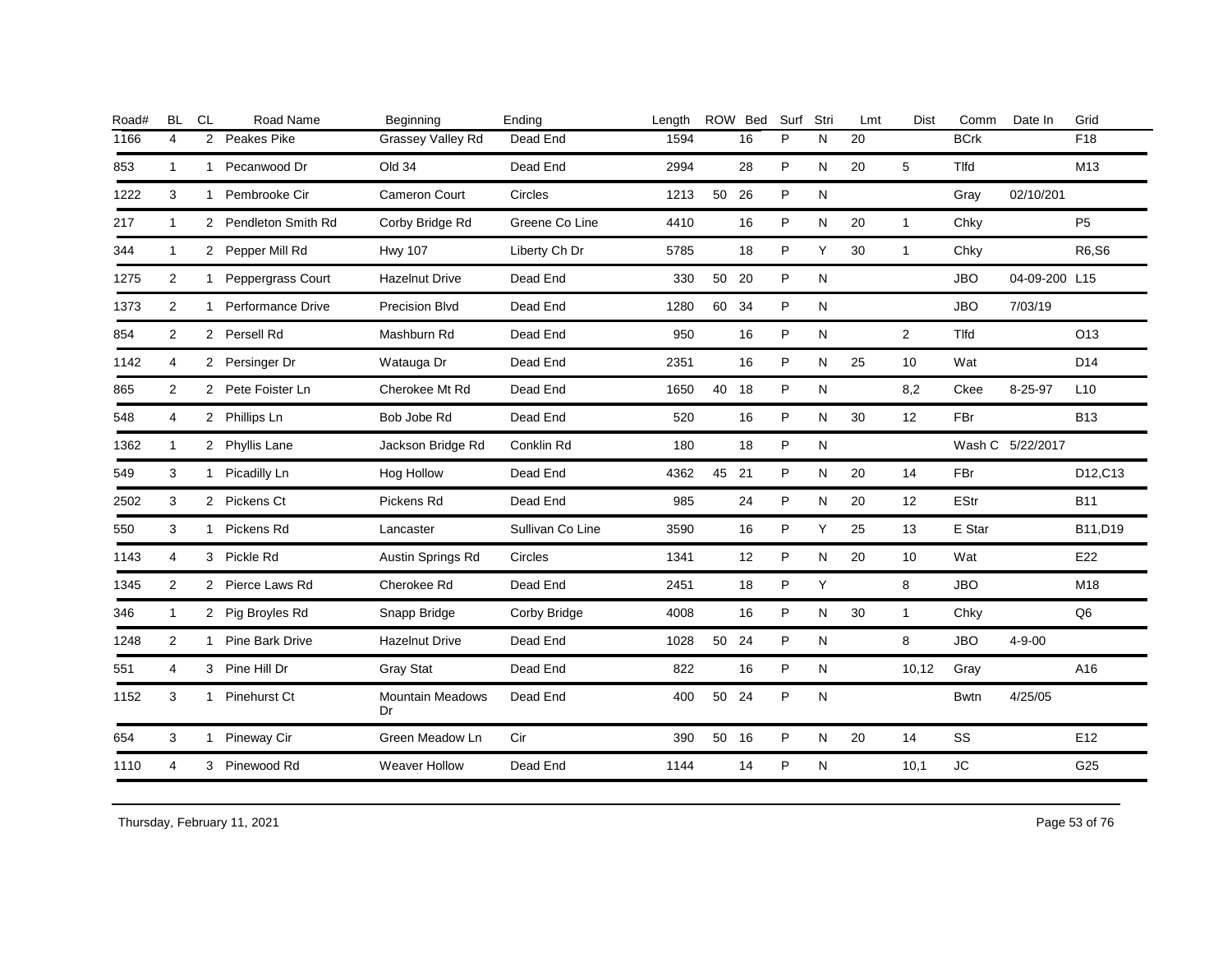| <b>BL</b>      | CL | Road Name         | Beginning                                                                                                                                                                                                                                                                                                                                                                                | Ending             | Length |    |    | Surf                                                                                        | Stri      | Lmt | <b>Dist</b>    | Comm        | Date In       | Grid                                  |
|----------------|----|-------------------|------------------------------------------------------------------------------------------------------------------------------------------------------------------------------------------------------------------------------------------------------------------------------------------------------------------------------------------------------------------------------------------|--------------------|--------|----|----|---------------------------------------------------------------------------------------------|-----------|-----|----------------|-------------|---------------|---------------------------------------|
| 3              |    |                   | Wynwood Dr                                                                                                                                                                                                                                                                                                                                                                               | Dead End           | 230    | 40 | 20 | P                                                                                           | N         |     |                | ESta        | $7 - 88$      | <b>B11</b>                            |
| 3              |    |                   | Pleasant Valley Rd                                                                                                                                                                                                                                                                                                                                                                       | Dead End           | 730    |    |    | P                                                                                           | N         | 20  | 14             |             |               | H <sub>13</sub>                       |
| 3              |    | Pleasant Grove Rd | Glendale Rd                                                                                                                                                                                                                                                                                                                                                                              | Providence Rd      | 10375  |    |    | P                                                                                           | Y         |     | 17             | SS          |               | H <sub>8</sub>                        |
| 3              |    |                   | Gray Stat-SS Rd                                                                                                                                                                                                                                                                                                                                                                          | Hairetown Rd       | 18877  |    |    | P                                                                                           | Υ         | 35  | 14,15          | SS          |               | F12, G13                              |
| $\overline{2}$ |    |                   | JC Cty Lmts                                                                                                                                                                                                                                                                                                                                                                              | <b>Bridge</b>      | 246    |    | 14 | P                                                                                           | ${\sf N}$ |     |                |             |               |                                       |
| 4              |    |                   | Glen Ayre Drive                                                                                                                                                                                                                                                                                                                                                                          | Dead End           | 310    |    |    | P                                                                                           | N         |     |                | <b>BCk</b>  | 03-24-03      | <b>B19</b>                            |
| 4              |    |                   | Lake Meadow                                                                                                                                                                                                                                                                                                                                                                              | Dead End           | 197    |    | 24 | P                                                                                           | ${\sf N}$ | 20  |                | JC          |               | C11                                   |
| 2              |    |                   | Heritage Ln-W                                                                                                                                                                                                                                                                                                                                                                            | Dead End           | 572    | 40 | 20 | P                                                                                           | N         | 20  | 5              | Lmst        |               | L14                                   |
| 3              |    |                   | Gray Stat-SS                                                                                                                                                                                                                                                                                                                                                                             | <b>Huntland Rd</b> | 1803   |    | 20 | P                                                                                           | Y         | 20  | 14             | SS          |               | H <sub>10</sub>                       |
| $\overline{2}$ |    | Ponderosa Lane    | 11-E Highway                                                                                                                                                                                                                                                                                                                                                                             | Leesburg Road      | 657    | 50 |    | P                                                                                           | N         |     |                | <b>JBO</b>  |               |                                       |
| 3              |    |                   | <b>Hwy 93</b>                                                                                                                                                                                                                                                                                                                                                                            | Dead End           | 448    |    | 9  | P                                                                                           | ${\sf N}$ |     | $\overline{7}$ | FBr         | $10 - 1 - 86$ | B <sub>6</sub>                        |
| 4              |    |                   | Indian Ridge Rd                                                                                                                                                                                                                                                                                                                                                                          | $11-E$             | 2481   |    |    | P                                                                                           | N         | 20  | 9              | <b>JC</b>   |               | 118                                   |
| 4              |    |                   | Poplar Hills Dr                                                                                                                                                                                                                                                                                                                                                                          | Dead End           | 313    |    | 12 | P                                                                                           | N         |     |                | <b>JC</b>   |               | 118                                   |
| 4              |    |                   | Dogwood Ln                                                                                                                                                                                                                                                                                                                                                                               | Dead End           | 480    |    | 12 | P                                                                                           | N         |     | 12             | Gray        |               | H <sub>16</sub>                       |
| 4              |    |                   | Shady Rest                                                                                                                                                                                                                                                                                                                                                                               | Dead End           | 900    |    |    | P                                                                                           | N         | 20  | 11             | <b>BCrk</b> | $9 - 85$      | C <sub>17</sub>                       |
| $\mathbf{1}$   |    |                   | Town & Country Dr                                                                                                                                                                                                                                                                                                                                                                        | Dead End           | 1163   |    |    | P                                                                                           | N         |     | 5              | <b>Tlfd</b> |               | L12                                   |
| 4              |    |                   | Brandonwood                                                                                                                                                                                                                                                                                                                                                                              | Wynn Dr            | 1426   |    | 24 | P                                                                                           | N         | 20  | 9,7            | <b>JC</b>   |               | H <sub>19</sub>                       |
| 4              |    |                   | Carr St                                                                                                                                                                                                                                                                                                                                                                                  | Dead End           | 1273   |    | 20 | P                                                                                           | N         |     | 12             | Gray        |               | A15                                   |
| 4              |    |                   | Shipley Rd                                                                                                                                                                                                                                                                                                                                                                               | Old Gray Stat      | 10182  |    | 16 | P                                                                                           | Y         | 35  | 11,12          | Gray        |               | D <sub>16</sub>                       |
| 3              |    | Poteat Lane       | Oak Glen Cir                                                                                                                                                                                                                                                                                                                                                                             | Greene County Line | 1427   |    |    | P                                                                                           | N         | 25  | $\overline{7}$ | FBr         |               | T <sub>6</sub>                        |
| 4              |    |                   | Bugaboo Sprgs                                                                                                                                                                                                                                                                                                                                                                            | Dead End           | 2595   |    | 16 | P                                                                                           | ${\sf N}$ |     | 15             | <b>JBO</b>  | $3 - 92$      | G15                                   |
| $\mathbf{1}$   |    |                   | Wash Col Stat Rd                                                                                                                                                                                                                                                                                                                                                                         | Dead End           | 2499   |    | 16 | P                                                                                           | N         | 25  | 3              | Lmst        |               | N <sub>8</sub>                        |
| 4              |    |                   | Moulton Cir                                                                                                                                                                                                                                                                                                                                                                              | Dead End           | 640    |    | 16 | P                                                                                           | N         | 20  | 12             | Gray        |               | A <sub>8</sub>                        |
| $\overline{2}$ |    |                   | Oriole Lane                                                                                                                                                                                                                                                                                                                                                                              | Raven Court        | 1020   | 50 | 26 |                                                                                             | ${\sf N}$ | 20  |                |             |               |                                       |
|                |    |                   | 2 Pinoak Ct<br>1 Pleasant Drive<br>1<br>2 Pleasant Valley Rd<br>3 Pleasant View Rd<br>1 Plumtree Court<br>1 Point 21<br>2 Polk Dr<br>2 Pond Hill Rd<br>1<br>4 Poor Ln<br>4 Poplar Hill Dr<br>2 Poplar Hill Ext<br>3 Poplar Ln<br>1 Poplar Rd<br>1 Popular Dr<br>1 Port Circle<br>1 Porter Ave<br>2 Possum Hollow Rd<br>1<br>2 Potter Rd<br>2 Powell Rd<br>2 Powers Ct<br>2 Preakness Way |                    |        |    |    | ROW Bed<br>50 24<br>50 18<br>40 20<br>50 24<br>50<br>20 18<br>50 20<br>50 20<br>50<br>50 18 |           |     |                |             |               | PI Valle 6-26-00<br>Jonesbo 10-13-200 |

Thursday, February 11, 2021 2012 2014 2015 2016 2017 2021 20:30 Page 54 of 76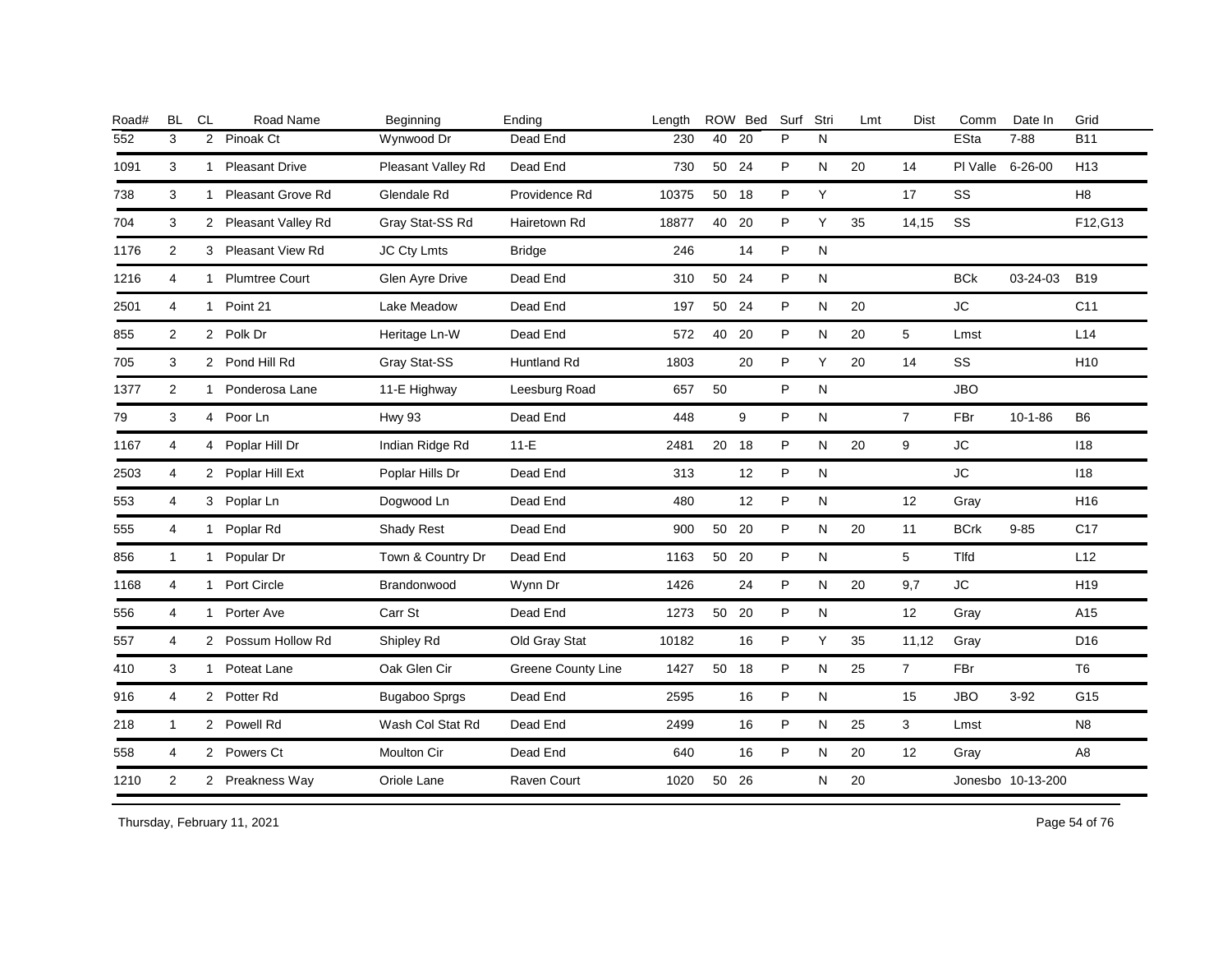| Road# | BL | - CL | Road Name        | Beginning          | Ending        | Lenath | <b>ROW</b> | Bed | Surf | Stri | Lmt | Dist | Comm         | Date In | Grid            |
|-------|----|------|------------------|--------------------|---------------|--------|------------|-----|------|------|-----|------|--------------|---------|-----------------|
| 144   | 2  |      | Precision Blvd   | <b>Hwy 11-E</b>    | Slate Hill Rd | 3816   | 50         | 25  | P    |      | 25  | 16   | <b>T</b> Ifd |         |                 |
| 951   | 2  |      | Presnell Dr      | Huffine Rd         | Dead End      | 748    | 50         | 18  | P    | N    |     | 8,1  | <b>JBO</b>   | 11-88   | J19             |
| 655   | 4  | 3    | Price Rd         | Hairetown Rd       | Dead End      | 2506   |            | 12  | P    | N    | 20  | 15.2 | <b>JBO</b>   |         | F <sub>15</sub> |
| 1293  | 2  | з    | Pritchard Dr     | Woodland Dr        | Dead End      | 609    |            | 14  | P    | N    |     | 8    | <b>JBO</b>   |         | J17             |
| 739   | 3  |      | Providence Rd    | <b>Hwy 75</b>      | Baskette Rd   | 17848  |            | 18  | P    |      | 30  | 17   | <b>Bwtn</b>  |         | 16,18           |
| 1049  | 4  | 3    | Purple Martin Rd | <b>Mary Street</b> | Dead End      | 357    |            | 12  | ▫    | N    |     |      | <b>BCrk</b>  |         | <b>B18</b>      |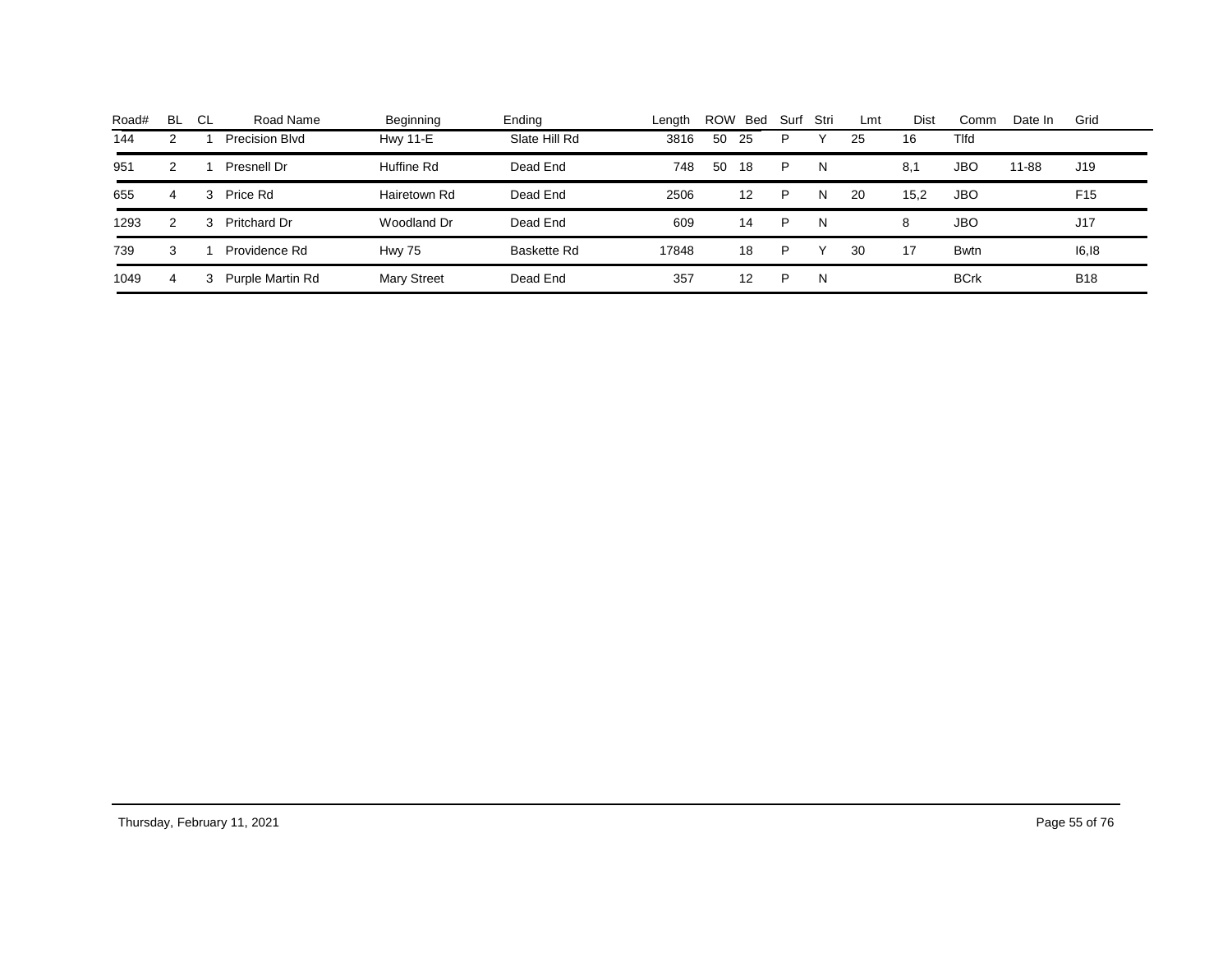| Road#  | BL | СL | Road Name        | Beginning          | Endina   | Length | <b>ROW</b> | Bed | Surf | Stri | Lmt | Dist | Comm    | Date In   | Grid |
|--------|----|----|------------------|--------------------|----------|--------|------------|-----|------|------|-----|------|---------|-----------|------|
| 1165   |    |    | Quail Landing Ct | Clyde Miller Rd    | Dead End | 1435   | 50         | -26 | D    |      |     |      | Tlfd    | 05/10/200 |      |
| 1242   |    |    | Quaker Runi      | <b>Rauhof Road</b> | Dead End | 1307   | 50         | 26  |      |      |     |      | Telford | 10-24-16  |      |
| 1242-A |    |    | Quaker Runi      | Rauhof Road        | Dead End | 791    | -50        | 26  |      |      |     |      | Lmst    | 10-24-16  |      |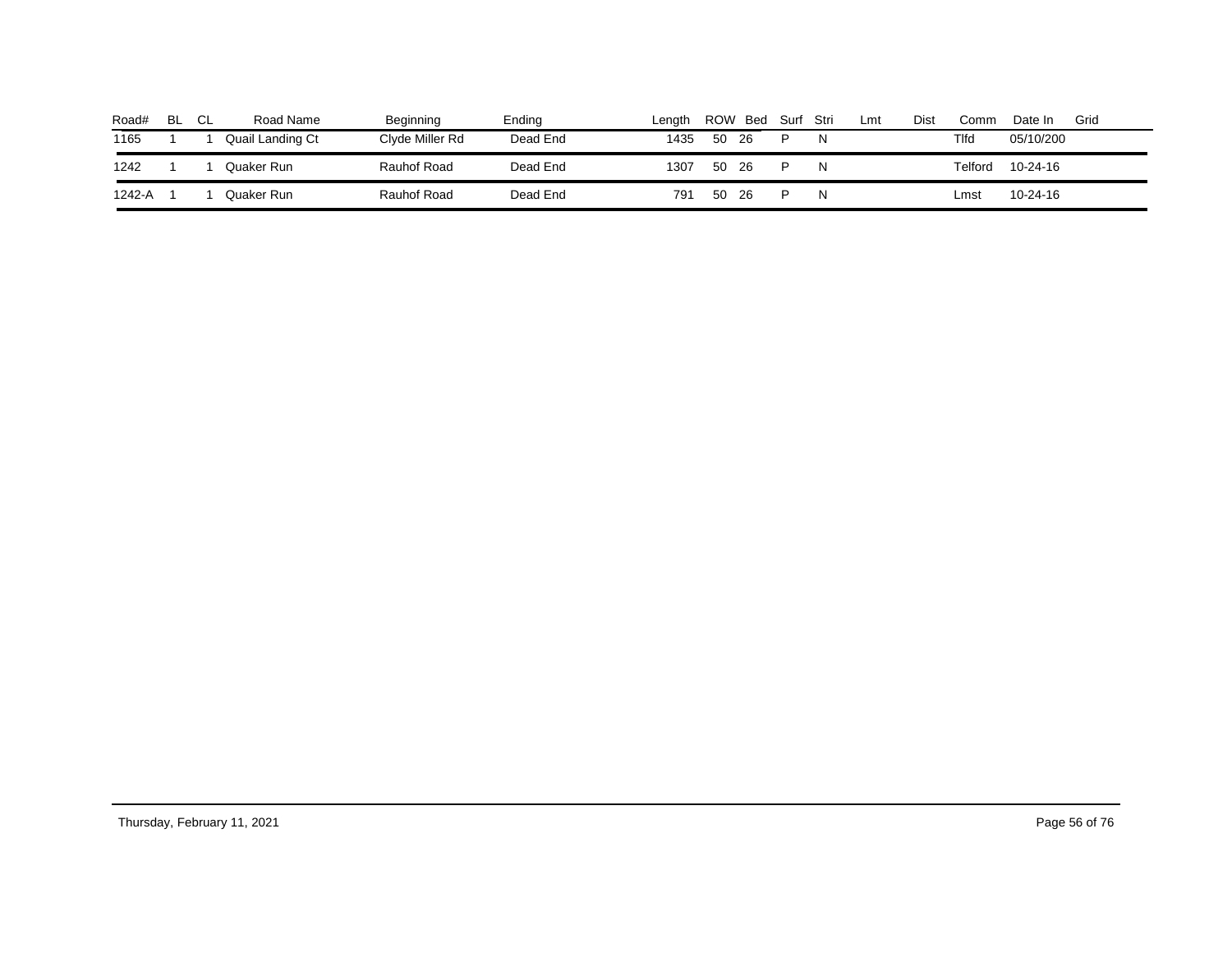| Road# | <b>BL</b>      | <b>CL</b>    | Road Name              | Beginning                             | Ending              | Length |       | ROW Bed | Surf | Stri         | Lmt | Dist           | Comm           | Date In           | Grid            |
|-------|----------------|--------------|------------------------|---------------------------------------|---------------------|--------|-------|---------|------|--------------|-----|----------------|----------------|-------------------|-----------------|
| 219   | $\mathbf{1}$   |              | 2 R B Miller Rd        | Opie Arnold Rd                        | Dead End            | 1498   |       | 16      | P    | N            | 20  | 18             | Lmst           |                   | N <sub>6</sub>  |
| 220   | 1              |              | 3 R E Broyles Rd       | Opie Arnold Rd                        | Dead End            | 155    |       | 12      | P    | N            |     |                | Lmst           |                   | N <sub>6</sub>  |
| 80    | 3              |              | 2 R G Cloyd Rd         | Good Rd                               | Dead End            | 902    |       | 16      | P    | N            |     | 13             | SS             |                   | F <sub>8</sub>  |
| 1169  | 4              |              | 3 R J Bowman Ln        | Knob Creek                            | Dead End            | 387    |       | 12      | P    | N            |     |                | JC             |                   | F <sub>9</sub>  |
| 560   | 4              |              | 2 R L Deakins Rd       | Ford Crk Rd                           | Dead End            | 536    |       | 16      | P    | ${\sf N}$    | 30  | 12             | Gray           |                   | <b>B13</b>      |
| 1184  | 4              | $\mathbf{1}$ | <b>Rachel Court</b>    | Crystal Springs Cir                   | Dead End            | 249    | 50 24 |         | P    | ${\sf N}$    |     |                | Gray           | 2-23-98           | <b>B15</b>      |
| 582   | 1              | 1            | <b>Rakestraw Court</b> | <b>Sycamore Creek</b><br><b>Drive</b> | Dead End            | 245    | 50 24 |         | P    | N            |     |                | <b>Nvic</b>    | 03-24-200 L13     |                 |
| 1346  | $\overline{2}$ |              | 2 Ralph Hoss Rd        | <b>Hwy 81</b>                         | <b>Bill Jones</b>   | 4236   |       | 18      | P    | $\mathsf{N}$ |     | $\overline{4}$ | <b>JBO</b>     |                   | M16             |
| 412   | $\mathbf{1}$   | $\mathbf{1}$ | Rambling Rd            | Strolling Rd                          | Dead End            | 3623   | 50 24 |         | P    | N            | 20  | 5              | <b>Tlfd</b>    |                   | G20, M12        |
| 561   | 4              |              | 2 Ramsey Dr            | <b>Hales Chapel</b>                   | Dead End            | 1515   |       | 16      | P    | N            | 20  | 12             | Gray           | 12-1-85           | E <sub>15</sub> |
| 221   | $\mathbf{1}$   |              | 2 Rauhof Rd            | Wash Col Stat                         | <b>Mathews Mill</b> | 8232   |       | 18      | P    | Y            | 35  | 3              | Lmst           |                   | M <sub>9</sub>  |
| 1214  | $\overline{2}$ |              | 2 Raven Court          | Leesburg Road                         | Dead End            | 905    | 50 26 |         | P    | N            | 20  |                |                | Jonesbo 10-13-200 |                 |
| 222   | $\mathbf{1}$   |              | 2 Ray Green Rd         | Roy Green                             | Dead End            | 520    |       | 14      | P    | N            | 35  | $\sqrt{5}$     | <b>JBO</b>     |                   | N <sub>5</sub>  |
| 347   | $\mathbf{1}$   |              | 2 Ray Peterson Rd      | Conklin Rd                            | Dead End            | 1120   | 50 12 |         | P    | $\mathsf{N}$ |     | $\overline{2}$ | Chky           |                   | R <sub>9</sub>  |
| 1368  | 4              |              | 3 Ray Woodfin Lane     | Malone Hollow Rd                      | Dead End            | 897    | 50    |         | G    | ${\sf N}$    |     |                | <b>JBO</b>     | 02/27/06          |                 |
| 706   | 3              |              | 2 Raymond Holt Rd      | Chalybeate Sprs                       | Dead End            | 1138   |       | 16      | P    | N            |     | 14             | SS             | $9 - 85$          | G10             |
| 1294  | $\overline{2}$ | $\mathbf{1}$ | Rebel Ct               | Summit Dr                             | Dead End            | 490    |       | 26      | P    | $\mathsf{N}$ |     | 8,1            | <b>JBO</b>     |                   | K18             |
| 2504  | 1              |              | 2 Red Fern Dr          | Culver Rd                             | Dead End            | 1102   | 40 16 |         | P    | $\mathsf{N}$ |     | 18             | WCol           | $1 - 91$          | J22             |
| 911   | 1              | $\mathbf{1}$ | <b>Red Foxx Court</b>  | <b>Telford-New Victory</b><br>Rd      | Dead End            | 591    | 50 20 |         | P    | N            |     | 5              | <b>Telford</b> | 03/12/200         |                 |
| 562   | 4              |              | 2 Red Ln               | Old Gray Sta                          | Cedar Crk Rd        | 2686   |       | 18      | P    | N            | 30  | 12             | Gray           |                   | <b>B16</b>      |
| 656   | 3              |              | 3 Red River Rd         | Sally Ford                            | Dead End            | 2381   |       | 12      | P    | N            | 20  | 14             | <b>SS</b>      |                   | D <sub>12</sub> |
| 1111  | 4              |              | 3 Red Row Rd           | Furnace Rd                            | Dead End            | 1352   |       | 14      | P    | N            |     | 10,1           | ${\sf JC}$     |                   | G24             |
| 563   | 3              |              | 2 Redbud Ln            | Kinchloe Mill                         | Dead End            | 938    |       | 18      | P    | ${\sf N}$    |     | 13             | SS             |                   | C <sub>11</sub> |
|       |                |              |                        |                                       |                     |        |       |         |      |              |     |                |                |                   |                 |

Thursday, February 11, 2021 2012 2014 2015 2016 2017 2021 20:30 Page 57 of 76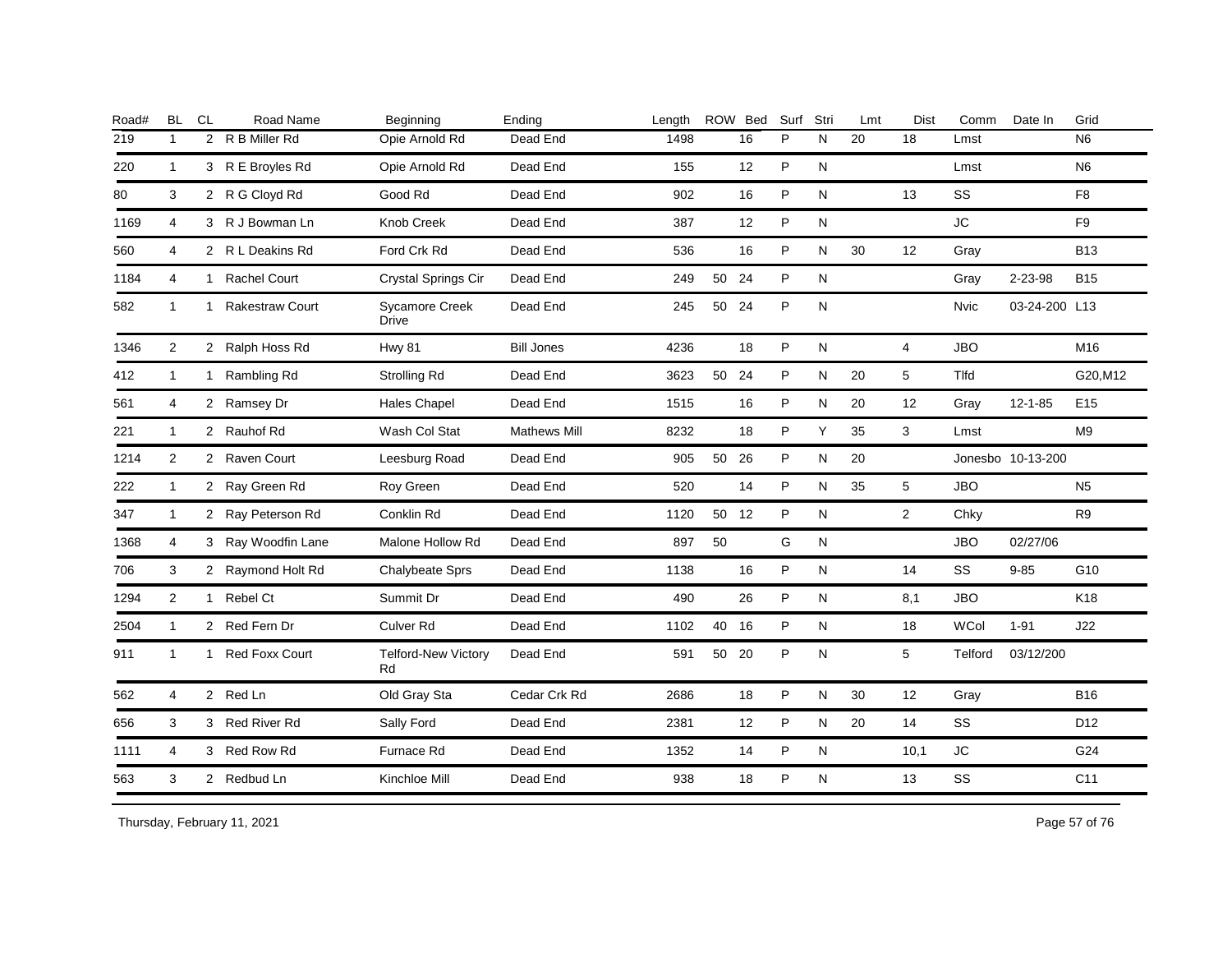| Road# | <b>BL</b>      | <b>CL</b>      | Road Name              | Beginning               | Ending                   | Length |       | ROW Bed | Surf | Stri | Lmt | <b>Dist</b>    | Comm         | Date In          | Grid            |
|-------|----------------|----------------|------------------------|-------------------------|--------------------------|--------|-------|---------|------|------|-----|----------------|--------------|------------------|-----------------|
| 1050  | 4              | 3 <sup>1</sup> | Redman Ln              | Jays Dr                 | Dead End                 | 595    |       | 12      | P    | N    |     | 11             | <b>BCrk</b>  | $12 - 1 - 87$    | C <sub>21</sub> |
| 248   | $\overline{2}$ |                | 1 Reece Court North    | <b>Heritage East</b>    | Dead End                 | 270    | 50 24 |         | P    | N    | 20  |                | <b>JBO</b>   | $9 - 14 - 99$    |                 |
| 1234  | 2              |                | 1 Reece Court South    | <b>Heritage East</b>    | Dead End                 | 651    | 50 24 |         | P    | N    | 20  | 5              | <b>JBO</b>   | $9 - 14 - 99$    |                 |
| 2505  | 3              |                | 2 Reece Tunnell Cir    | Morgan Ln               | Circles                  | 1078   |       | 16      | P    | N    |     | $\overline{7}$ | FBr          |                  | B <sub>6</sub>  |
| 348   | $\mathbf{1}$   |                | 3 Rex McCurry Rd       | Pig Broyles Rd          | Dead End                 | 736    |       | 12      | P    | N    |     | $\mathbf{1}$   | Chky         |                  | Q <sub>6</sub>  |
| 1367  | 3              |                | 1 Rhetts Way           | Harmony Road            | Dead End                 | 884    | 40 22 |         | P    | N    |     |                |              | Harmon 12/18/201 |                 |
| 1051  | 4              |                | 2 Rhody Dr             | Shannonview Rd          | Dead End                 | 1825   |       | 16      | P    | N    |     | 11             | <b>BCrk</b>  |                  | <b>B18</b>      |
| 917   | 2              |                | 2 Rhudy Ln             | Old Stuart Hill         | Dead End                 | 864    | 40 18 |         | P    | N    | 20  | 15             | <b>JBO</b>   | $6 - 87$         | 113             |
| 371   | 4              |                | Richard Alan Ct        | North Creek Dr          | Dead End                 | 250    |       | 21      | P    | N    |     |                | <b>B</b> Crk |                  |                 |
| 81    | 3              |                | 3 Richard Ln           | <b>Hwy 93</b>           | Dead End                 | 871    |       | 12      | P    | N    |     | $\overline{7}$ | FBr          |                  | C <sub>6</sub>  |
| 1052  | 4              |                | 2 Richard St           | Orchard St              | Mary St                  | 1305   |       | 16      | P    | N    |     | 11             | <b>BCrk</b>  |                  | <b>B18</b>      |
| 564   | 3              |                | 1 Richland Ct          | Picadilly Ln            | Dead End                 | 260    | 45 20 |         | P    | N    | 20  |                | gray         |                  | C <sub>12</sub> |
| 566   | 4              |                | 2 Richland Heights Rd  | Keefauver Rd            | Dead End                 | 1471   | 40 18 |         | P    | N    |     | 11             | Gray         | $1 - 89$         | E <sub>8</sub>  |
| 349   | 1              |                | 3 Riddle Ln            | McGill Rd               | Dead End                 | 460    |       | 12      | P    | N    |     | $\mathbf{1}$   | Chky         |                  | Q <sub>5</sub>  |
| 82    | 3              |                | 2 Ridge Circle Dr      | Dogwood Hills           | Dead End                 | 883    |       | 18      | P    | N    |     | 13             | Frb          |                  | D7              |
| 1181  | 3              | 1              | <b>Ridge Court</b>     | Pleasant Valley Rd      | Dead End                 | 990    | 50 24 |         | P    | N    | 20  | 14             | PI Val       | $6 - 26 - 00$    | H <sub>13</sub> |
| 83    | 3              |                | 1 Ridge Rd             | <b>Hwy 93</b>           | Sullivan Co Ln           | 6715   | 50 18 |         | P    | Y    | 30  | $\overline{7}$ | <b>FBr</b>   |                  | G10             |
| 2512  | $\overline{2}$ |                | 2 Ridge View Ln        | <b>Hwy 81</b>           | Dead End                 | 306    | 40 20 |         | P    | N    |     |                | <b>JBO</b>   |                  | L14             |
| 857   | $\overline{2}$ |                | 2 Ridgecrest Rd        | Hwy 81 South            | <b>Bulldog Miller Rd</b> | 13850  | 40 18 |         | P    | Y    | 30  | 8              | <b>JBO</b>   |                  | J22,K15         |
| 2511  | 4              |                | 2 Ridgeheights Dr      | <b>Hales Chapel</b>     | Dead End                 | 2520   |       | 20      | P    | N    | 20  | 12             | Gray         |                  | D <sub>15</sub> |
| 567   | 3              |                | 1 Ridgemont Cir        | Eastern Star            | Circles                  | 3460   | 50 20 |         | P    | Ν    | 20  | 13             | <b>EStr</b>  |                  | <b>B12</b>      |
| 568   | 4              |                | 1 Ridgeview Dr         | Gray Station Rd         | Springview Dr            | 2379   | 50 24 |         | P    | N    | 20  | 12             | Gray         |                  | C14,F20         |
| 662   | 4              |                | 1 Ridgeview Meadows Dr | Free Hill Rd            | Dead End                 | 3150   | 50 26 |         | P    | N    | 20  | 12             | Gray         | 01-13-04         | C 17            |
| 417   | 4              |                | 3 Rigsby Road          | <b>Boone Station Rd</b> | Boone Road               | 505    |       | 12      | P    | N    |     | 11             | Gray         |                  | E17             |
|       |                |                |                        |                         |                          |        |       |         |      |      |     |                |              |                  |                 |

Thursday, February 11, 2021 2012 2014 2015 2016 2017 2021 20:30 20:30 20:30 20:30 20:30 20:30 20:30 20:30 20:30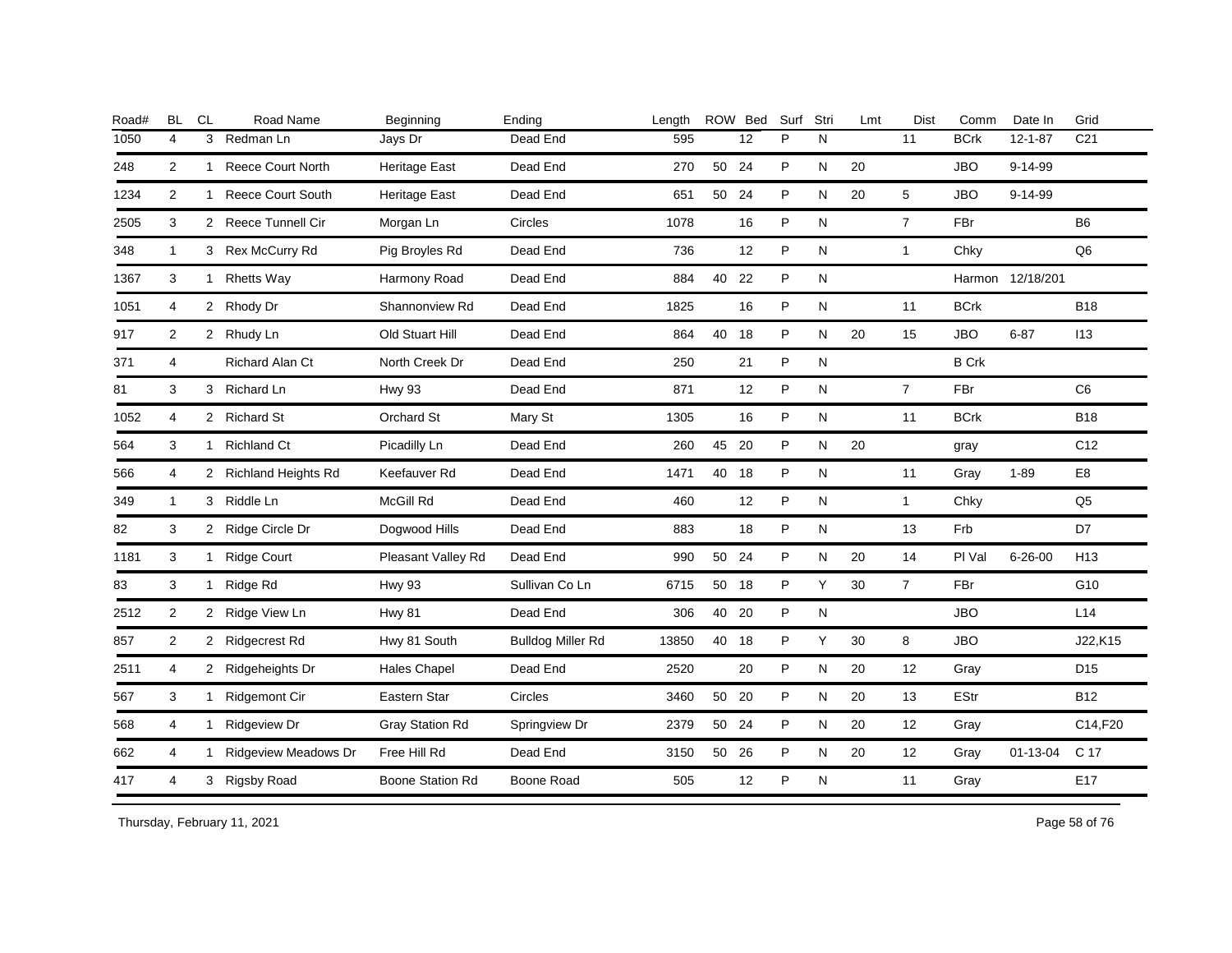| Road# | <b>BL</b>      | CL           | Road Name              | Beginning         | Ending                 | Length |       | ROW Bed | Surf | Stri      | Lmt   | <b>Dist</b>    | Comm             | Date In       | Grid            |
|-------|----------------|--------------|------------------------|-------------------|------------------------|--------|-------|---------|------|-----------|-------|----------------|------------------|---------------|-----------------|
| 1239  | 2              | $\mathbf{1}$ | <b>Rilke Court</b>     | Five Oaks Drive   | Dead End               | 266    | 50    | 18      | P    | N         |       |                | Carter C 8-11-98 |               |                 |
| 1090  | 4              |              | 2 River Rd             | Wilmary Ln        | Dead End               | 1000   |       | 16      | P    | N         |       | 11             | <b>JC</b>        |               | D <sub>22</sub> |
| 1144  | 4              |              | 2 Riverview Dr         | Watauga Rd        | <b>Austin Sprgs</b>    | 11868  |       | 20      | P    | Y         | 30    | 9,10           | Wat              |               | D23,E24         |
| 350   | $\mathbf{1}$   |              | 1 Roaring Creek Rd     | <b>Hwy 107</b>    | <b>Bearfield Rd</b>    | 8217   | 50 18 |         | P    | Υ         | 25    | $\mathbf{1}$   | Chky             |               | S9              |
| 741   | 2              |              | 2 Robert Hannabas Ln   | Old Stagecoach Rd | Dead End               | 727    | 40 18 |         | P    | ${\sf N}$ |       | 16             | <b>JBO</b>       | $1 - 89$      | 112             |
| 2507  | 2              |              | 2 Robert Love Rd       | Hwy 81 South      | Dead End               | 1041   |       | 18      | P    | N         | 20    | $\overline{4}$ | Embr             | 03-1-1991 P16 |                 |
| 1348  | 2              |              | 2 Robert Smith Rd      | Little Germany Rd | Dead End               | 510    | 40    | 12      | P    | ${\sf N}$ |       | $\overline{4}$ | Embr             |               | Q16             |
| 1295  | 2              |              | 1 Robin Rd             | Evergreen Rd      | Dead End               | 248    | 50 28 |         | P    | N         |       |                | <b>JBO</b>       |               | K18             |
| 858   | 2              |              | 2 Rock Church Rd       | Greenwood Dr      | Dead End               | 1852   | 40    | 16      | P    | ${\sf N}$ |       | 15,2           | <b>JBO</b>       | $12 - 1 - 89$ | M16             |
| 1349  | 2              |              | 2 Rock House Rd        | Cherokee Rd       | Dry Creek              | 9776   | 40    | 18      | P    | Υ         | 30    | $\overline{4}$ | <b>JBO</b>       |               | O17             |
| 1053  | 4              |              | 1 Rockingham Rd        | JC Cty Lmts       | Will Lane/ JC Cty Lmts | 4626   | 50 18 |         | P    | Y         | 15-30 | 11             | <b>BCrk</b>      |               | B19,C18         |
| 918   | 2              |              | 1 Rockwood Dr          | Rocky Hollow Rd   | Dead End               | 1273   |       | 26      | P    | N         |       | 15,2           | <b>JBO</b>       |               | 114             |
| 1250  | 2              |              | 1 Rocky Hollow Rd      | Hairetown Rd      | Hwy 81/ JSB Cty Lmts   | 7764   | 50 18 |         | P    | Y         |       | 15             | <b>JBO</b>       |               | H13,J14         |
| 2510  | 3              |              | 2 Rogers Dr            | Providence Rd     | Dead End               | 817    | 40 12 |         | P    | N         |       | 16             | Bwtn             |               | 8               |
| 570   | 4              |              | 2 Rolling Acres Dr     | Gray Stat         | Dead End               | 2125   |       | 16      | P    | N         | 15    | 12             | Gray             |               | A16             |
| 571   | 4              |              | 2 Roscoe Fitz Rd       | Gray Stat         | <b>Bob Fitz Rd</b>     | 2412   |       | 18      | P    | Y         | 30    | 11.12          | Gray             |               | C <sub>14</sub> |
| 1054  | 4              |              | 2 Rose Dr              | McCracken Dr      | Dead End               | 993    | 40 12 |         | P    | N         |       | 11             | <b>BCrk</b>      |               | C <sub>20</sub> |
| 707   | 3              |              | 2 Rose Ln              | Sabrina Dr        | Dead End               | 606    |       | 20      | P    | N         |       | 14             | SS               |               | G11             |
| 572   | 3              |              | 1 Rosebud Ln           | Picadilly Ln      | Dead End               | 565    | 45 20 |         | P    | N         | 20    | 14             | FBr              |               | C <sub>12</sub> |
| 1235  | 3              | $\mathbf{1}$ | <b>Rosecliff Drive</b> | Painter Road      | Dead End               | 2161   | 50 24 |         | P    | ${\sf N}$ |       | 13             | Harm             | 8-08-00       | F <sub>8</sub>  |
| 1056  | 4              |              | 2 Rosewood Cir         | Hertiage Rd       | Dead end               | 400    | 40    | 24      | P    | ${\sf N}$ | 15    | 11             | <b>BCrk</b>      |               | C <sub>18</sub> |
| 1057  | $\overline{4}$ |              | 2 Rosewood Ln          | Rosewood Cir      | <b>Hazelwood Drive</b> | 1191   | 40    | 28      | P    | N         | 15    | 11             | <b>BCrk</b>      |               | C <sub>19</sub> |
| 223   | $\mathbf{1}$   |              | 3 Ross Broyles Rd      | Corby Bridge Rd   | Dead End               | 966    |       | 12      | P    | N         |       | 18             | Lmst             |               | O <sub>6</sub>  |
| 859   | $\mathbf{1}$   |              | 3 Rowe Rd              | Conklin Rd        | Dead End               | 1109   |       | 12      | P    | ${\sf N}$ | 20    | $\overline{2}$ | Tlfd             |               | O12             |
|       |                |              |                        |                   |                        |        |       |         |      |           |       |                |                  |               |                 |

Thursday, February 11, 2021 2012 2014 2015 2016 2017 2021 20:30 20:30 20:30 20:30 20:30 20:30 20:30 20:30 20:30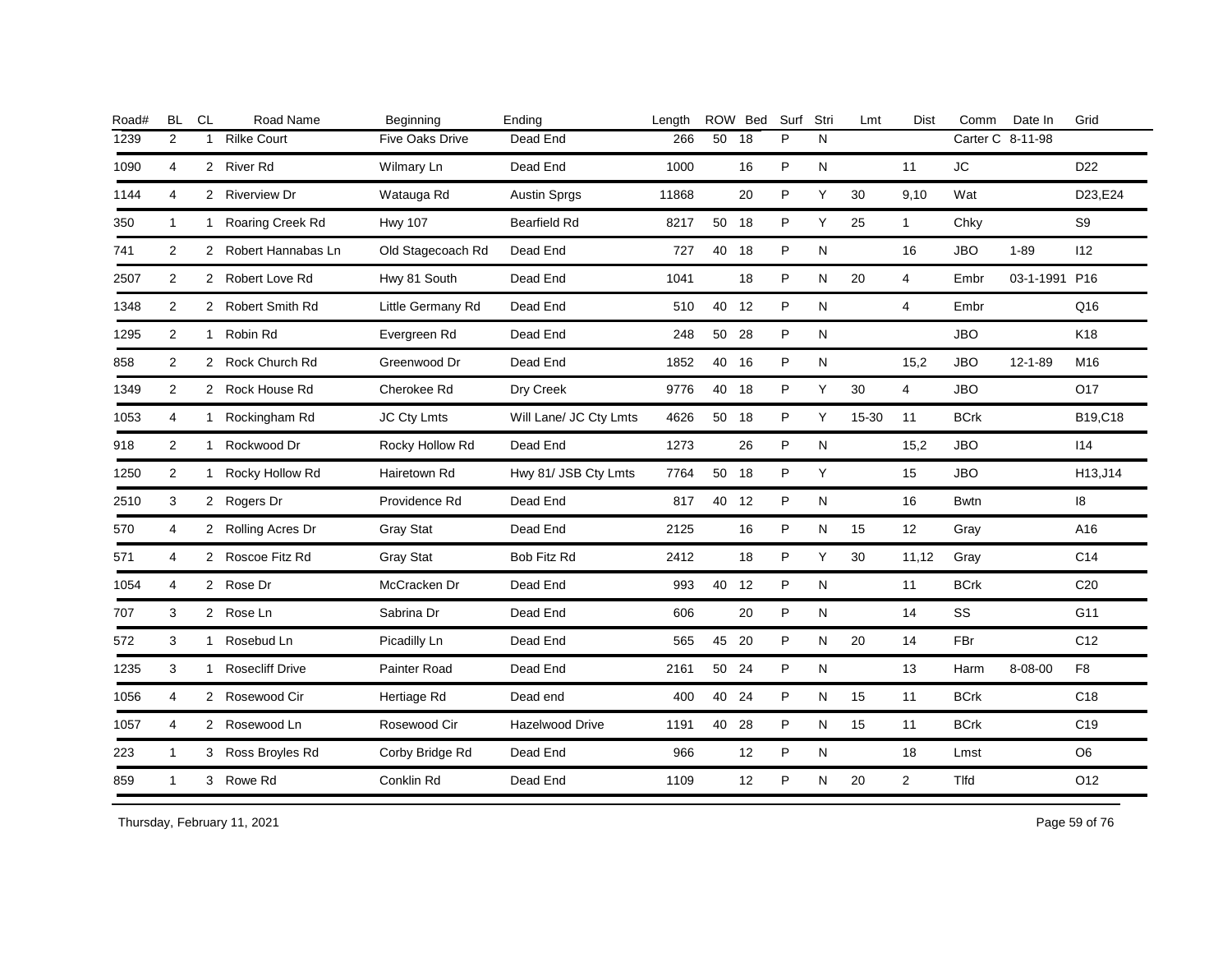| Road# | <b>BL</b>      | <b>CL</b>            | Road Name              | Beginning               | Ending              | Length | ROW | Bed | Surf | Stri | Lmt | <b>Dist</b> | Comm         | Date In   | Grid            |
|-------|----------------|----------------------|------------------------|-------------------------|---------------------|--------|-----|-----|------|------|-----|-------------|--------------|-----------|-----------------|
| 1112  |                | 2                    | Roweland Dr            | Watauga Rd              | Dead End            | 1914   | 40  | 24  | P    | Υ    |     | 10,1        | JC           |           | F24             |
| 742   | 2              | $\mathbf{2}^{\circ}$ | Roy Campbell Road      | <b>Hwy 81</b>           | Five Oakes Rd       | 2927   |     | 20  | P    | N    | 30  | 16          | <b>T</b> Ifd |           | 112             |
| 860   | 2              | 3                    | Roy Edwards Rd         | Jim Town Rd             | Dead End            | 1243   |     | 12  | P    | N    | 20  | 15,2        | <b>JBO</b>   |           | K <sub>16</sub> |
| 224   |                | $\overline{2}$       | Roy Green Rd           | Conklin Rd              | New Victory Rd      | 7000   | 40  | 18  | P    | Υ    | 35  | 5           | Tlfd         |           | N <sub>12</sub> |
| 1350  | $\overline{2}$ | 3                    | Roy Lane Rd            | <b>Hwy 81</b>           | Dead End            | 625    |     | 12  | P    | N    |     | 4           | Embr         | $8 - 86$  | <b>R17</b>      |
| 573   | 4              | 2                    | Roy Martin Rd          | <b>JC City Limits</b>   | Old Gray Station Rd | 5540   |     | 16  | P    | N    | 20  | 12          | Gray         |           | <b>B15</b>      |
| 861   | 2              | 2                    | Roy Phillips Rd        | State Rt 34             | Ridgecrest Rd       | 5494   |     | 18  | P    | Υ    | 25  | 5           | <b>JBO</b>   |           | L14             |
| 977   | 4              | 2                    | Ruby Lane              | <b>Skyland Circle</b>   | Dead End            | 247    |     | 16  | P    | N    |     |             | Gray         |           |                 |
| 1099  | 2              |                      | Ruby R Court           | <b>Tavern Hill Road</b> | Dead End            | 820    | 50  | 26  | P    | N    |     |             | <b>JBO</b>   | 10-24-200 |                 |
| 84    | 3              | 2                    | Ruritan Rd             | <b>Hwy 93</b>           | Dead End            | 797    |     | 16  | P    | Υ    |     |             | FBr          |           | C <sub>6</sub>  |
| 1058  | 4              | $\mathbf{2}^{\circ}$ | Russell Dr             | Oak Grove Rd            | Shannonview Rd      | 875    |     | 18  | P    | Υ    |     | 15          | <b>BCrk</b>  |           | <b>B18</b>      |
| 2508  | 2              | 3                    | <b>Ruth Masters Rd</b> | Eli Masters Rd          | Circles             | 522    |     | 10  | P    | N    |     |             | Lmst         |           | R <sub>11</sub> |
| 2509  | $\overline{2}$ | 3                    | Rutledge Rd            | Clarks Crk              | Dead End            | 945    |     | 14  | P    | N    |     |             | Lmst         | $1 - 89$  | R <sub>12</sub> |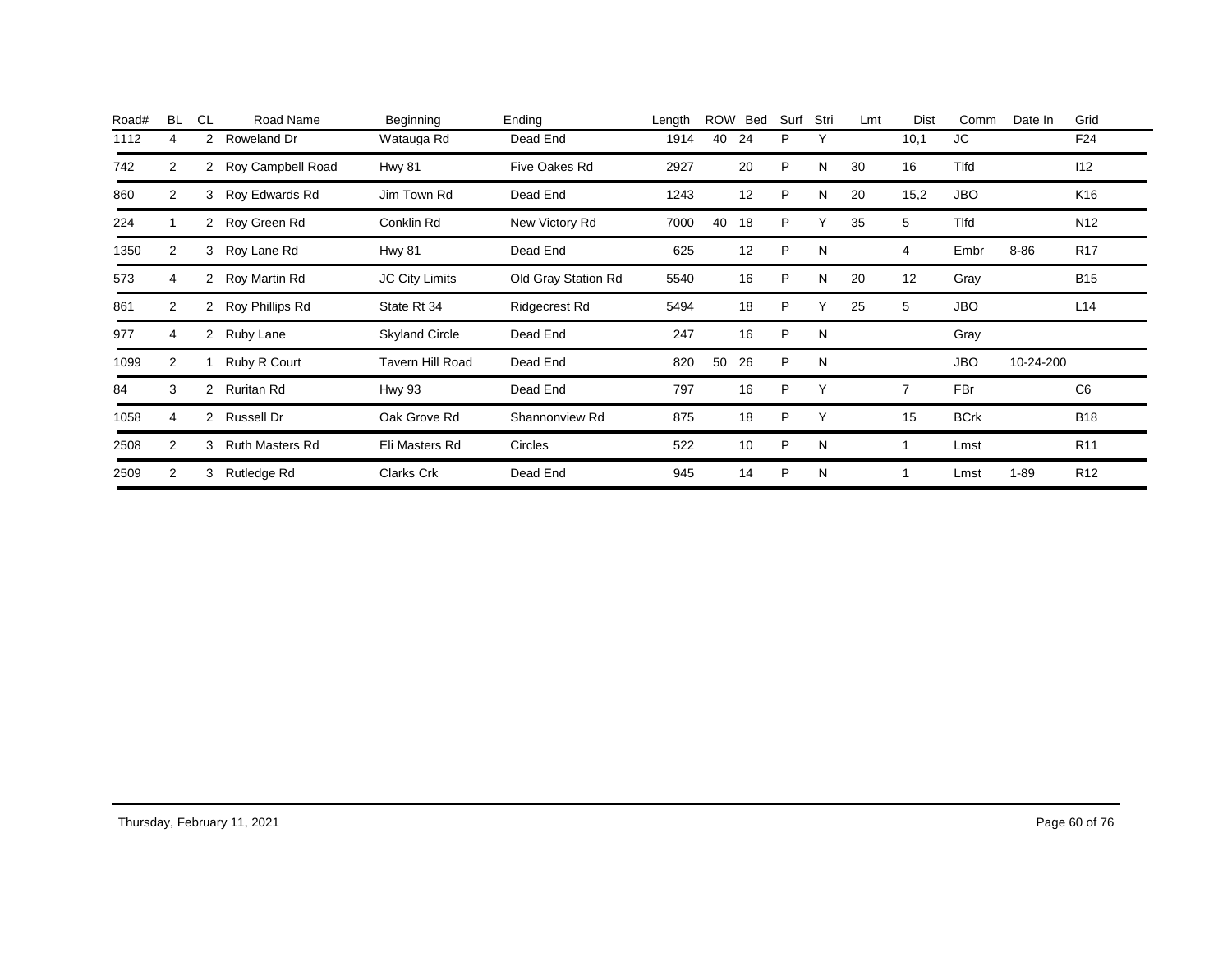| Road# | <b>BL</b>      | <b>CL</b>    | Road Name             | Beginning                            | Ending           | Length |       | ROW Bed | Surf | Stri      | Lmt | <b>Dist</b>    | Comm        | Date In       | Grid            |
|-------|----------------|--------------|-----------------------|--------------------------------------|------------------|--------|-------|---------|------|-----------|-----|----------------|-------------|---------------|-----------------|
| 1392  | 4              | $\mathbf{1}$ | S Austin Springs Rd   | E Oakland Ave/ JC<br><b>Cty Lmts</b> | Sullivan Co.     | 14570  |       | 20      | P    | Υ         | 30  | 10             | JC          |               | D23, F22        |
| 2513  | $\overline{4}$ |              | 2 S B Snyder Dr       | Gray Stat Rd                         | Dead End         | 810    | 40 14 |         | P    | N         |     | 12             | Gray        | $4 - 91$      | A <sub>8</sub>  |
| 2438  | $\mathbf{1}$   |              | 2 S Clear Springs Rd  | State Rt 34                          | <b>Hwy 11-E</b>  | 1078   |       | 18      | P    | N         |     | 18             | Lmst        |               | N <sub>5</sub>  |
| 426   | $\overline{2}$ |              | 3 S Freeman Ln        | Cherokee Rd                          | Dead End         | 171    |       | 12      | P    | N         |     |                | Lmar        |               | N <sub>8</sub>  |
| 351   | $\mathbf{1}$   |              | 2 S G Hensley Rd      | <b>Frank Stanton</b>                 | Circles          | 6709   | 40 16 |         | P    | N         |     | $\overline{2}$ | <b>SCen</b> |               | Q7              |
| 1048  | 4              |              | 1 S Pickens Bridge Rd | Hwy 36/ JC Cty Lmts                  | Sullivan Co Line | 9050   |       | 24      | P    | Y         | 35  | 11             | <b>BCrk</b> |               | C <sub>20</sub> |
| 708   | 3              |              | 2 Sabrina Dr          | Gray Stat-SS Rd                      | Dead End         | 1558   | 40 16 |         | P    | N         |     | 14             | SS          |               | G11             |
| 1059  | 4              |              | 2 Salem Dr            | Oak Grove Dr                         | Tittle Dr        | 945    |       | 16      | P    | N         |     | 11             | <b>BCrk</b> |               | <b>B18</b>      |
| 657   | 3              |              | 2 Sally Ford Rd       | A A Deakins Rd                       | Jim Ford Rd      | 3028   |       | 18      | P    | Y         |     | 14             | SS          |               | D <sub>12</sub> |
| 812   | 3              |              | 2 Sam Aiken Rd        | <b>Hwy 75</b>                        | Oakland          | 6766   |       | 18      | P    | Y         |     | 17             | Lmst        |               | K7              |
| 352   | $\mathbf{1}$   |              | 3 Sam Coffie Ln       | Oklahoma Rd                          | Dead End         | 753    |       | 12      | P    | N         |     | $\overline{2}$ | Lmst        |               | P11             |
| 574   | 4              |              | 2 Sam Jenkins Rd      | Hugh Cox Rd                          | Gray Stat-SS Rd  | 4685   |       | 18      | P    | Y         | 25  | 12             | Gray        |               | D <sub>13</sub> |
| 111   | 3              |              | 2 Sam Jobe Rd         | <b>Tilson Rd</b>                     | Dead End         | 1843   |       | 16      | P    | N         |     | 17             | <b>Bwtn</b> | $9 - 85$      | 17              |
| 1101  | $\mathbf{1}$   |              | 1 Sand Ridge Circle   | Olivia Lee Court                     | Circles          | 3422   | 50 26 |         | P    | N         |     |                | <b>JBO</b>  | 10-24-200     |                 |
| 863   | $\mathbf{1}$   |              | 2 Sand Valley Ct      | Sand Valley Rd                       | Dead End         | 1870   | 40 16 |         | P    | ${\sf N}$ | 20  | 5              | <b>JBO</b>  |               | K12             |
| 864   | $\mathbf{1}$   |              | 1 Sand Valley Rd      | <b>Hwy 11-E</b>                      | State Rt 34      | 11353  | 50 18 |         | P    | Y         | 30  | 5,15           | <b>JBO</b>  | $12 - 1 - 88$ | K12,L12         |
| 534   | 4              |              | 3 Sanders Dr          | Free Hill                            | Dead End         | 565    |       | 14      | P    | N         |     | 11             | Gray        |               | C <sub>17</sub> |
| 1177  | 4              |              | 3 Sanders Rd          | <b>Bugaboo Springs Rd</b>            | Dead end         | 831    |       | 12      | P    | N         |     | 15, 2          | <b>JBO</b>  |               |                 |
| 1237  | $\overline{2}$ |              | 1 Sarahs Way          | Mt. Zion Road                        | Dead End         | 830    | 50 24 |         | P    | N         | 20  | 8              | <b>JBO</b>  | 7-14-98       | L <sub>15</sub> |
| 432   | 4              |              | 3 Sargent King Rd     | <b>King Drive</b>                    | Dead End         | 500    |       | 14      | P    | N         |     | 13,14          | <b>BCk</b>  |               | <b>B9</b>       |
| 226   | 1              | 1            | Saults Rd             | Stockyard Rd                         | Dead End         | 1610   | 50 16 |         | P    | N         |     | 5              | <b>JBO</b>  |               | L10             |
| 1270  | 4              |              | 1 Savin Falls         | Hales Chapel Rd                      | Dead End         | 2030   | 50 24 |         | P    | N         |     |                | Gray        | $2 - 02 - 17$ |                 |
| 112   | 3              |              | 1 Saylor Hill Rd      | Carson Crk Rd                        | Bowmantown Rd    | 15478  | 50 18 |         | P    | Y         | 30  | 17             | <b>Bwtn</b> |               | J6              |
|       |                |              |                       |                                      |                  |        |       |         |      |           |     |                |             |               |                 |

Thursday, February 11, 2021 2012 2012 12:30 Page 61 of 76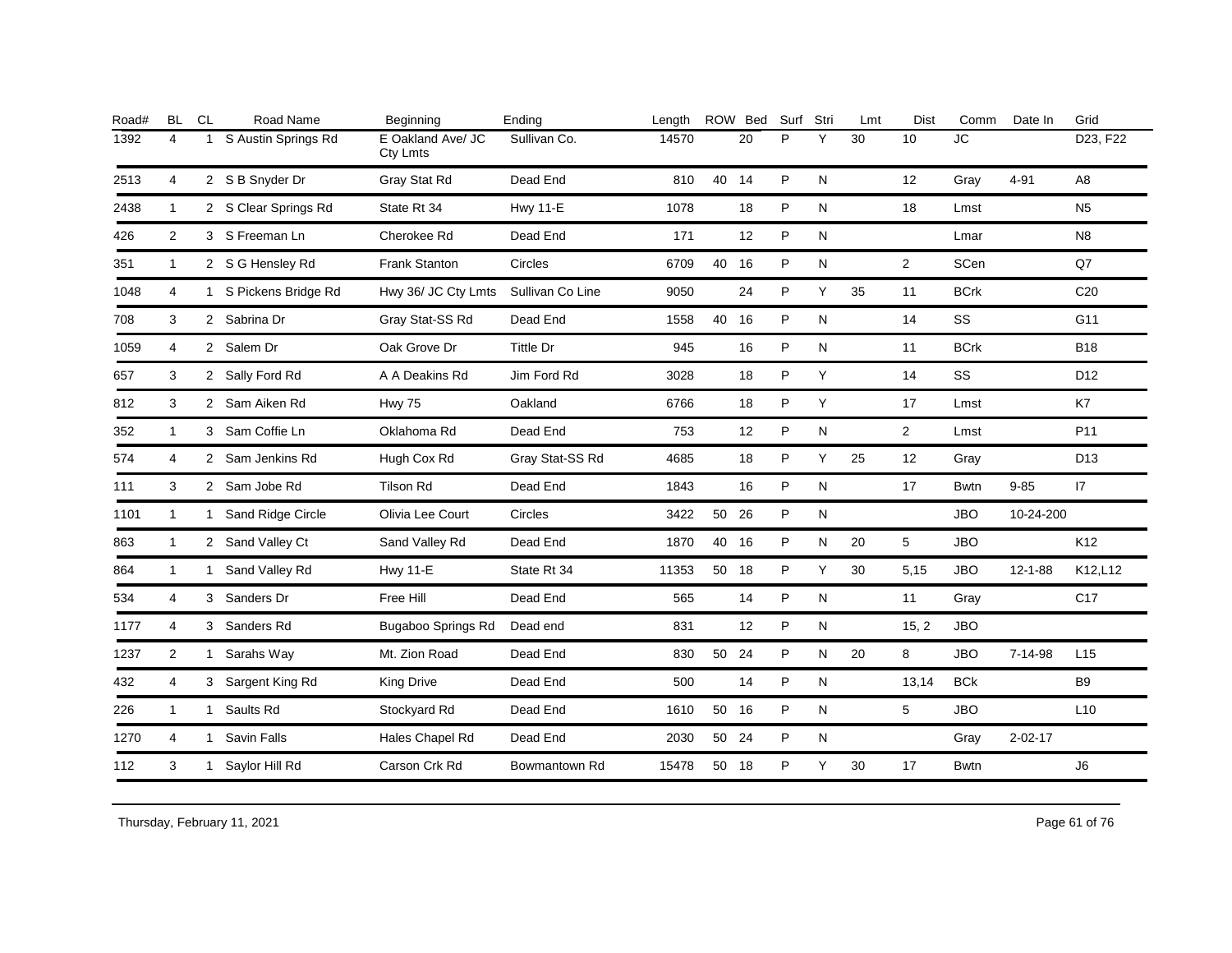| Road# | <b>BL</b>               | <b>CL</b> | Road Name          | Beginning                     | Ending                           | Length |       | ROW Bed | Surf | Stri         | Lmt | Dist           | Comm        | Date In       | Grid            |
|-------|-------------------------|-----------|--------------------|-------------------------------|----------------------------------|--------|-------|---------|------|--------------|-----|----------------|-------------|---------------|-----------------|
| 575   | $\overline{\mathbf{4}}$ |           | 2 Saylor Rd        | <b>Hales Chapel</b>           | Boone Stat Rd                    | 4688   |       | 16      | P    | N            | 25  | 11             | Gray        | $10-1-90$     | E <sub>15</sub> |
| 353   | $\mathbf{1}$            |           | 2 Scalf Rd         | Honeysuckle Rd                | Greene Co Line Rd                | 3053   |       | 16      | P    | Y            | 25  | $\mathbf{1}$   | SCen        |               | S <sub>6</sub>  |
| 1060  | $\overline{4}$          |           | 2 Scenic Dr        | Fourville                     | Lakeview Rd                      | 600    |       | 16      | P    | N            | 20  | 11             | <b>BCrk</b> |               | D20, J21        |
| 2514  | 2                       |           | 2 School House Rd  | Hwy 81                        | James Ammons                     | 646    |       | 16      | P    | N            |     | $\overline{4}$ | Embr        |               | Q16             |
| 900   | 2                       |           | 2 Scott Hills Rd   | Archer Rd                     | Dead End                         | 2395   |       | 18      | P    | $\mathsf{N}$ |     | $\overline{4}$ | <b>JBO</b>  |               | N <sub>15</sub> |
| 967   | 2                       |           | 2 Scott Rd         | <b>Bill Bennett Rd</b>        | Dead End                         | 1408   | 40    | - 18    | P    | N            |     | 8,2            | <b>JBO</b>  |               | L20             |
| 919   | 2                       |           | 1 Sea Biscuit Ct   | Dry Creek Road                | Dead End                         | 3330   | 50 25 |         | P    | N            |     | 8              | <b>JC</b>   | 07/08/200     |                 |
| 1273  | 3                       |           | 1 Serene Court     | Peaceful Drive                | Dead End                         | 709    | 50 24 |         |      | ${\sf N}$    |     |                | SS          | $2 - 02 - 17$ |                 |
| 2545  | 2                       |           | 2 Serenity Ln      | Bob Clark Rd                  | Dead End                         | 826    | 40 12 |         | P    | ${\sf N}$    |     | 14             | <b>JBO</b>  |               | G14             |
| 1244  | 4                       |           | 1 Settlers Way     | Free Hill Road                | Dead End                         | 1743   | 40 22 |         | P    | ${\sf N}$    |     |                | Gray        |               |                 |
| 576   | 4                       |           | 2 Shadden Rd       | <b>Hwy 75</b>                 | Boone Station/ JC Cty<br>Lmts    | 17610  | 40    | -20     | P    | Y            | 35  | 12,14          | Gray        |               | D14,E14         |
| 1247  | 4                       |           | 1 Shadden Springs  | Shadden Road                  | Dead End                         | 950    | 50 24 |         | P    | N            | N   |                | Gray        | 01/12/201     |                 |
| 1107  | $\overline{4}$          |           | 3 Shady Lane       | Hwy 11-E at Cty Lmts Dead end |                                  | 559    |       | 14      | P    | ${\sf N}$    |     | 10, 1          | <b>BCrk</b> |               |                 |
| 577   | 4                       |           | 2 Shady Rest       | Poplar Rd                     | Dead End                         | 767    |       | 18      | P    | N            | 20  | 11             | Gray        |               | C <sub>17</sub> |
| 1145  | 4                       |           | 2 Shane Ln         | Persinger Dr                  | Dead End                         | 821    |       | 16      | P    | $\mathsf{N}$ | 25  | 10             | Wat         |               | D14             |
| 227   | $\mathbf{1}$            |           | 2 Shanks Rd        | Kyker Rd                      | <b>Blalock Rd</b>                | 3402   | 40    | 18      | P.   | Y            | 30  | 17             | <b>Bwtn</b> |               | L <sub>9</sub>  |
| 1061  | 4                       |           | 2 Shannon View Rd  | Oak Grove Rd                  | Orchard St.                      | 3818   |       | 18      | P    | Y            | 20  | 11             | <b>BCrk</b> |               | <b>B18</b>      |
| 805   | 3                       |           | 2 Shaw Ln          | Ducktown Rd                   | Dead End                         | 1147   |       | 12      | P    | N            | 20  | 17             | <b>Btwm</b> | $9 - 22 - 97$ | H <sub>6</sub>  |
| 578   | 4                       |           | 1 Sheffield Cir    | Cedar Crk Dr                  | Circles                          | 1377   |       | 24      | P    | $\mathsf{N}$ | 20  | 12             | Gray        |               | <b>B16</b>      |
| 579   | 4                       |           | 2 Shel Kel Dr      | Cox Cir                       | Dead End                         | 483    | 40    | 16      | P    | N            | 20  | 12             | Gray        | 8-89          | <b>B13</b>      |
| 354   | $\mathbf{1}$            |           | 3 Shelby Foster Rd | J D Fox Rd                    | Dead End                         | 1646   |       | 12      | P    | ${\sf N}$    |     | $\overline{2}$ | SCen        |               | Q7              |
| 1261  | $\overline{2}$          |           | 2 Shell Rd         | Judge Vines Rd                | Persimmon Ridge/ JSB<br>Cty Lmts | 3111   |       | 16      | P    | Υ            | 35  | 15,1           | <b>JBO</b>  |               | K14             |
| 355   | $\mathbf{1}$            |           | 2 Shelton Rd       | Lola Humphreys                | Humphreys Rd                     | 3748   |       | 16      | P    | $\mathsf{N}$ |     | 2              | SCtr        |               | $\mathsf{Q8}$   |

Thursday, February 11, 2021 2012 2012 12:30 Page 62 of 76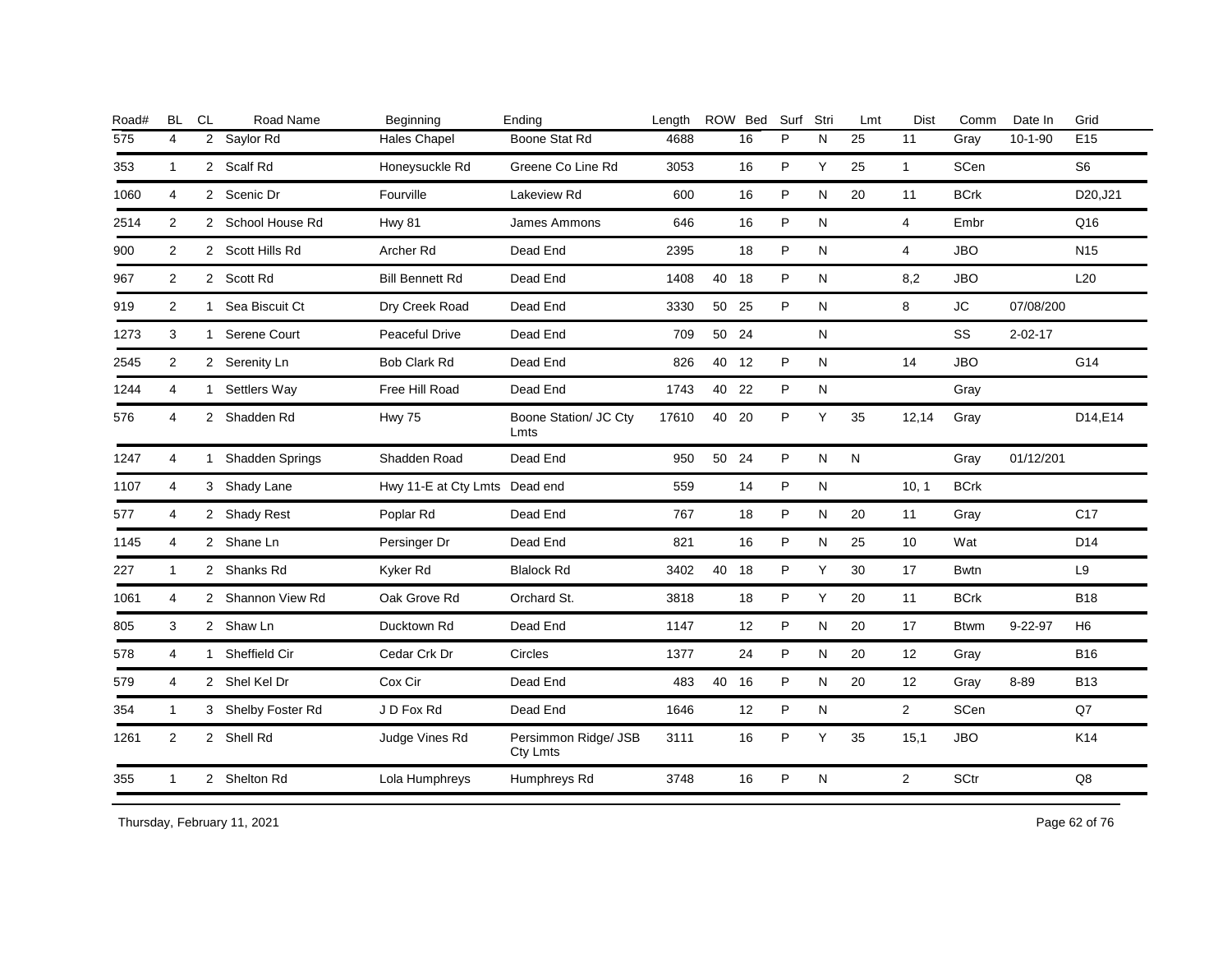| Road# | <b>BL</b>      | <b>CL</b> | Road Name           | Beginning                | Ending               | Length |       | ROW Bed | Surf | Stri         | Lmt | <b>Dist</b>    | Comm         | Date In       | Grid            |
|-------|----------------|-----------|---------------------|--------------------------|----------------------|--------|-------|---------|------|--------------|-----|----------------|--------------|---------------|-----------------|
| 2546  | 4              |           | 2 Shephard Cir      | Majestic Dr              | Dead End             | 235    |       | 20      | P    | N            |     |                | Gray         |               | <b>B7</b>       |
| 658   | 3              |           | 2 Sherfey Rd        | Elmer Walker Rd          | Gray Stat-SS Rd      | 3922   |       | 20      | P    | Y            | 20  | 14             | SS           |               | E12             |
| 1062  | 4              |           | 2 Sheri Street      | Orchard St               | Dead end             | 1635   |       | 18      | P    | N            |     | 11             | <b>BCrk</b>  |               | <b>B18</b>      |
| 1351  | 2              |           | 2 Shin Bone Rd      | <b>Hwy 81</b>            | Dead End             | 2485   | 40 14 |         | P    | N            |     | $\overline{4}$ | Embr         |               | Q16             |
| 580   | $\overline{4}$ |           | 2 Shipley Rd        | <b>Hales Chapel</b>      | Old Stage Rd         | 4947   |       | 16      | P    | Y            | 30  | 11,12          | Gray         |               | E16             |
| 445   | 4              |           | 3 Shirley St        | Oak Grove Rd             | Dead end             | 478    |       | 14      | P    | N            |     | 11             | <b>BCrk</b>  |               | <b>B19</b>      |
| 1064  | 4              |           | 3 Shoreline Dr      | Lakeside Dr              | Dead End             | 500    |       | 14      | P    | N            |     | 11             | <b>BCrk</b>  |               | A18             |
| 468   | 2              |           | 1 Short Lane        | Old Stagecoach Rd        | Don Carson Rd        | 1833   | 40    | 18      | P    | $\mathsf{N}$ |     | 16             | LBurg        |               | J10             |
| 1352  | 2              |           | 2 Shorty Hopkins Rd | Cherokee Rd              | Dead End             | 1725   |       | 16      | P    | N            |     | 8,2            | <b>JBO</b>   |               | M18             |
| 581   | 4              |           | 2 Sid Martin Rd     | <b>Hwy 75</b>            | Circles              | 4085   |       | 18      | P    | Y            | 20  | 12             | Gray         |               | C15, C16        |
| 867   | $\mathbf{1}$   |           | 3 Simmerman Rd      | <b>Upper Sand Valley</b> | Dead End             | 1930   | 30 12 |         | P    | N            |     | 15,2           | Tlfd         |               | K <sub>13</sub> |
| 2515  | 4              |           | 2 Simms Rd          | Moiser Rd                | Dead End             | 1383   |       | 16      | P    | N            |     | 10             | Wat          | $11 - 1 - 90$ | E24             |
| 114   | 3              |           | 2 Skipper Ridge Rd  | Glendale Rd              | Providence Rd        | 1911   |       | 18      | P    | Y            |     | 17             | <b>Bwtn</b>  |               | 16              |
| 1211  | 3              |           | 1 Sky View Lane     | Oakland Road             | Twin Pond Rd         | 590    | 50 24 |         | P    | N            |     | 17             | <b>Bwtn</b>  | $9 - 08 - 98$ | K6              |
| 510   | 4              |           | 2 Skyland Circle    | <b>Gray Station Rd</b>   | Copas Drive          | 1212   |       | 18      | P    | N            |     | 12             | Gray         |               | C <sub>15</sub> |
| 584   | 4              |           | 2 Skyland Dr        | <b>Gray Station Rd</b>   | Skyland Cir          | 965    |       | 18      | P    | N            |     | 12             | Gray         |               | C <sub>15</sub> |
| 538   | $\overline{2}$ |           | 2 Skyline Road      | Hwy 81 North             | New Hope Road        | 2976   |       | 18      | P    | Y            |     | 16             | <b>T</b> Ifd |               | 113             |
| 2519  | 3              |           | 3 Slagle Rd         | Saylor Hill              | Dead End             | 866    |       | 12      | P    | N            |     | 16             | Bwtn         |               | J6              |
| 603   | 2              |           | 2 Slate Hill Rd     | John Carson Rd           | Leesburg Rd          | 8547   |       | 18      | P    | Y            | 35  | 16             | Lburg        |               | K <sub>10</sub> |
| 968   | $\overline{2}$ |           | 2 Sleepy Hollow Rd  | Cherokee Rd              | Dead End             | 2086   |       | 18      | P    | N            | 20  | 8              | <b>JBO</b>   |               | K20             |
| 869   | $\mathbf{1}$   |           | 3 Sliger Dr         | Sliger Rd                | Dead End             | 2653   | 30 16 |         | P    | N            |     | 5              | <b>T</b> Ifd |               | N <sub>13</sub> |
| 870   | $\mathbf{1}$   |           | 2 Sliger Rd         | Bacon Branch             | <b>Treadway Tail</b> | 10642  |       | 20      | P    | N            | 30  | 4,5            | Tlfd         |               | M13             |
| 585   | 4              |           | 3 Sluder Rd         | <b>Buffalo Ridge</b>     | Dead End             | 2680   | 30    | 12      | P    | N            |     | 12             | Gray         |               | D <sub>15</sub> |
| 228   | $\mathbf{1}$   |           | 2 Smith Bridge Rd   | Keebler Rd               | Dead End             | 3388   |       | 16      | P    | Υ            |     | 18             | Lmst         |               | O <sub>5</sub>  |

Thursday, February 11, 2021 2012 2014 2015 2016 2017 2021 20:30 20:30 20:30 20:30 20:30 20:30 20:30 20:30 20:30 20:30 20:30 20:30 20:30 20:30 20:30 20:30 20:30 20:30 20:30 20:30 20:30 20:30 20:30 20:30 20:30 20:30 20:30 20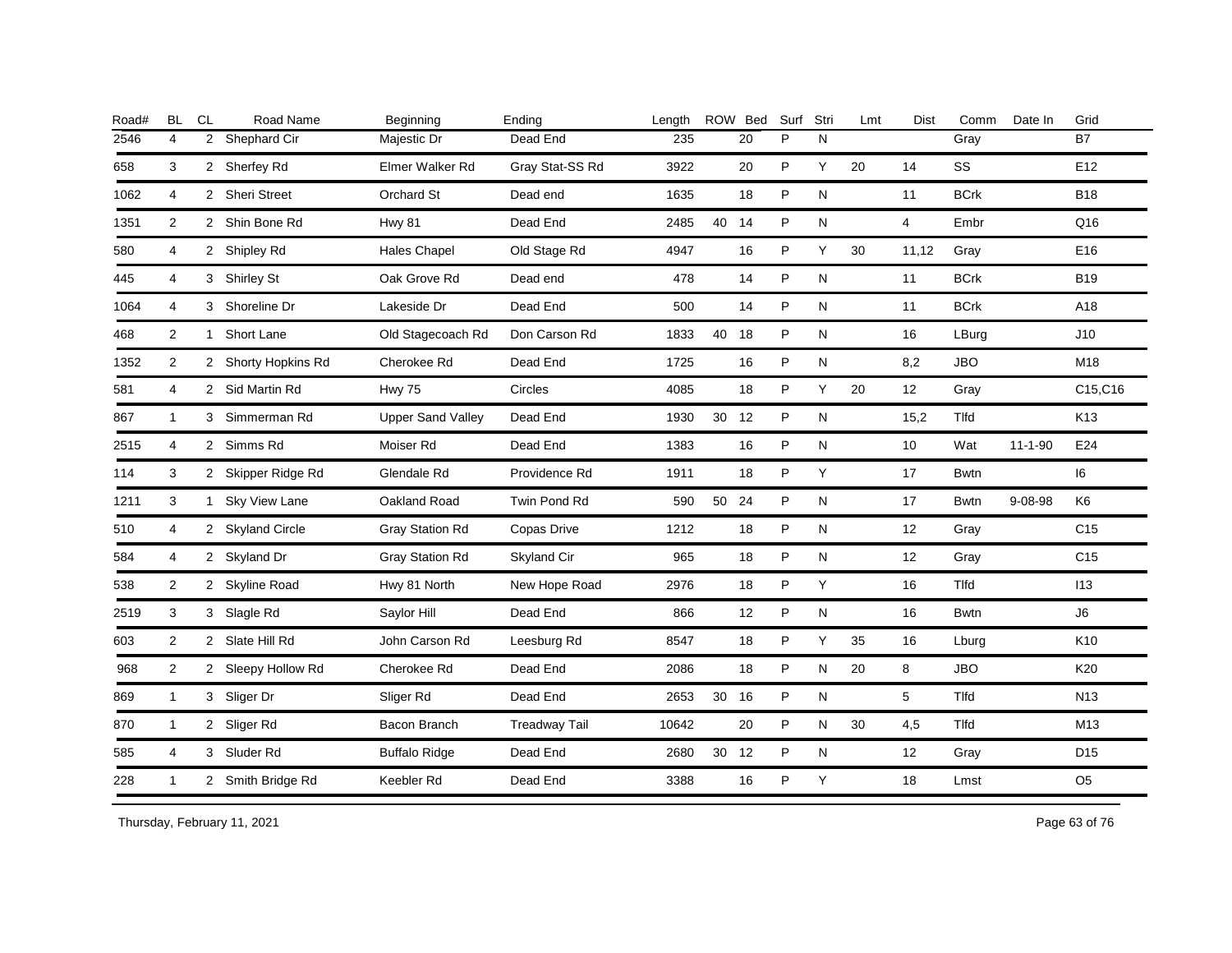| Road# | <b>BL</b>      | CL           | Road Name            | Beginning         | Ending               | Length |       | ROW Bed | Surf | Stri      | Lmt | <b>Dist</b>       | Comm        | Date In       | Grid           |
|-------|----------------|--------------|----------------------|-------------------|----------------------|--------|-------|---------|------|-----------|-----|-------------------|-------------|---------------|----------------|
| 586   | 4              |              | 2 Smith Ct           | Valleyview St     | Dead End             | 294    |       | 18      | P    | N         |     |                   | Gray        |               | A7             |
| 743   | 2              |              | 2 Smith Ln           | Five Oakes Rd     | Dead End             | 1572   |       | 16      | P    | ${\sf N}$ | 20  | 16                | Tlfd        |               | 112            |
| 229   | $\mathbf{1}$   |              | 2 Smithdale Blvd E   | State Rt 34       | Keebler Ln           | 1248   |       | 16      | P    | N         | 20  | 18                | Lmst        |               | N <sub>6</sub> |
| 230   | $\mathbf{1}$   |              | 2 Smithdale Blvd W   | State Rt 34       | Keebler Ln           | 1153   |       | 16      | P    | N         |     | 18                | Lmst        |               | N <sub>6</sub> |
| 86    | 3              |              | 1 Smoke Rise Ln      | <b>Hwy 81</b>     | Dead End             | 887    | 50 18 |         | P    | ${\sf N}$ |     | $\overline{7}$    | FBr         | $10 - 1 - 89$ | D <sub>6</sub> |
| 356   | $\overline{1}$ |              | 2 Snapp Bridge Rd    | Corby Bridge      | <b>Frank Stanton</b> | 14955  |       | 18      | P    | Y         | 35  | $\mathbf{1}$      | SCen        |               | P7,Q6          |
| 588   | 4              |              | 2 Snowden Ct         | Moulton Cir       | Dead End             | 335    |       | 18      | P    | N         | 20  |                   | Gray        |               | <b>B16</b>     |
| 1065  | 4              |              | 3 Snyder Dr          | Rockingham        | Dead End             | 1122   | 30    | 12      | P    | ${\sf N}$ |     | 11                | <b>BCrk</b> |               | <b>B19</b>     |
| 1066  | 4              |              | 2 Snyder Rd          | Oak Grove         | Dead End             | 3300   |       | 16      | P    | ${\sf N}$ | 25  | 11                | <b>BCrk</b> | Ext 2-97      | <b>B18</b>     |
| 1083  | 2              | 1            | Soldiers Way         | American Way      | Dead End             | 170    | 50    | 24      | P    | N         |     |                   | <b>JBO</b>  | 8-9-2005      |                |
| 1370  | 4              | $\mathbf{1}$ | Solomons Pass        | Hales Chapel Rd   | Loafers Glory View   | 586    | 50    | 50      | P    | ${\sf N}$ |     |                   | Gray        | 10-03-18      |                |
| 2522  | 4              |              | 2 Sourwood Dr        | Windyhill Dr      | Dead End             | 867    |       | 16      | P    | ${\sf N}$ |     | 11                | <b>BCrk</b> |               | <b>B18</b>     |
| 589   | 4              |              | 2 South Patrick Dr   | Liberty Chur      | Dead end             | 1339   |       | 16      | P    | Y         | 15  | $12 \overline{ }$ | Gray        |               | <b>B15</b>     |
| 1183  | 3              |              | 1 South Pointe Court | Eastern Star Rd   | Dead End             | 1277   | 50    | 26      | P    | N         |     | 13                | E Star      | $6 - 26 - 00$ |                |
| 871   | $\mathbf{1}$   |              | 3 Spencer Smith Rd   | Patton May        | Dead End             | 610    |       | 12      | P    | ${\sf N}$ |     | 14                | Tlfd        |               | L12            |
| 969   | 2              |              | 2 Spice Hollow Rd    | Cherokee Rd       | Dead End             | 5991   | 40 18 |         | P    | Y         | 25  | 8,2               | <b>JBO</b>  | $6 - 87$      | K20,L20        |
| 872   | $\mathbf{1}$   |              | 2 Spider Barnes Rd   | Conklin Rd        | Sliger Rd            | 2290   |       | 18      | P    | N         | 30  | 5                 | Tlfd        |               | M13            |
| 616   | $\overline{2}$ |              | 2 Spring Hollow Ln   | <b>Tipton Rd</b>  | Dead End             | 523    | 40 16 |         | P    | N         |     | 14                | <b>JBO</b>  | 8-2003        | 114            |
| 590   | 3              | $\mathbf{1}$ | <b>Spring Street</b> | Autumn Dr         | Dead End             | 978    | 50 20 |         | P    | N         | 20  | 12                | Gray        |               | B13, 123       |
| 2521  | 3              |              | 3 Springbrook Dr     | <b>Hwy 93</b>     | Dead End             | 310    |       | 12      | P    | ${\sf N}$ |     |                   | FBr         |               | B <sub>5</sub> |
| 591   | 4              | $\mathbf{1}$ | Springview Dr        | Ridgeview Dr      | Dead End             | 3125   | 50 24 |         | P    | ${\sf N}$ | 20  | 12                | Gray        |               | C14            |
| 1067  | 4              |              | 2 Spurgeon Gap Rd    | <b>Hwy 36</b>     | Dead End             | 3472   | 40 14 |         | P    | N         |     | 12                | <b>BCrk</b> |               | A17            |
| 1068  | 4              |              | 2 Spurgeon Island Rd | Hwy 36            | Dead End             | 1734   | 40 12 |         | P    | N         |     | 12                | <b>BCrk</b> |               | A17            |
| 592   | 4              |              | 3 Spurgeon Ln        | Liberty Church Rd | Gray Station Rd      | 2585   | 25 18 |         | P    | Υ         |     | 12                | Gray        |               | <b>B15</b>     |
|       |                |              |                      |                   |                      |        |       |         |      |           |     |                   |             |               |                |

Thursday, February 11, 2021 2012 2014 2012 20:30 Page 64 of 76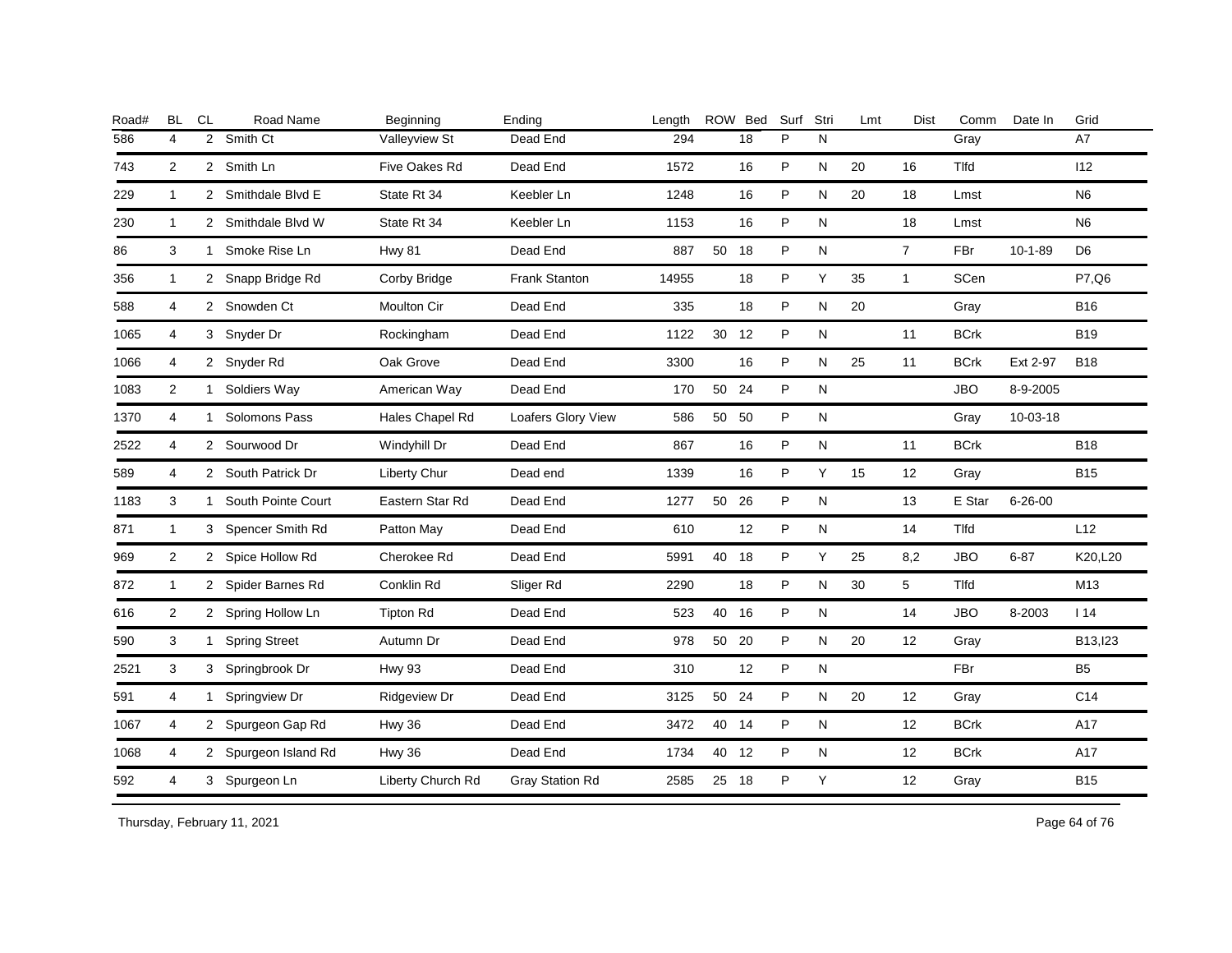| <b>BL</b>      | CL | Road Name | Beginning                                                                                                                                                                                                                                                                                                                                                                                                                  | Ending               | Lenath |    |    | Surf                                  | Stri         | Lmt | <b>Dist</b>    | Comm        | Date In        | Grid             |
|----------------|----|-----------|----------------------------------------------------------------------------------------------------------------------------------------------------------------------------------------------------------------------------------------------------------------------------------------------------------------------------------------------------------------------------------------------------------------------------|----------------------|--------|----|----|---------------------------------------|--------------|-----|----------------|-------------|----------------|------------------|
| 3              |    |           | Gray Stat-SS                                                                                                                                                                                                                                                                                                                                                                                                               | Pleasant Vall        | 3310   |    | 16 | P                                     | Y            | 30  | 14             | SS          |                | F <sub>12</sub>  |
| 2              |    |           | Ruby R Court                                                                                                                                                                                                                                                                                                                                                                                                               | Dead End             | 315    |    |    | P                                     | N            |     |                | <b>JBO</b>  | 10-24-200      |                  |
| 2              |    |           | Forest Hill Dr                                                                                                                                                                                                                                                                                                                                                                                                             | Dead End             | 473    |    | 18 | P                                     | N            |     | 9              |             |                | J24              |
| 4              |    |           | Posum Hollow                                                                                                                                                                                                                                                                                                                                                                                                               | Frog Level           | 1367   |    | 12 | P                                     | Υ            | 20  | 11,12          | Gray        |                | D16,J24          |
| 4              |    |           | Boonesboro                                                                                                                                                                                                                                                                                                                                                                                                                 | Dead End             | 1163   |    | 18 | P                                     | N            | 20  | 12             | Gray        |                | E14              |
| 4              |    |           | Liberty Chur                                                                                                                                                                                                                                                                                                                                                                                                               | Dead End             | 946    |    | 16 | P                                     | N            | 20  | 12             | Gray        | Ext 2-26-0 A16 |                  |
| 3              |    |           | Ford Crk                                                                                                                                                                                                                                                                                                                                                                                                                   | Dead End             | 673    |    | 16 | P                                     | N            |     | 9              | Gray        |                | C <sub>13</sub>  |
| $\mathbf{1}$   |    |           | State Rt 34                                                                                                                                                                                                                                                                                                                                                                                                                | Dead End             | 316    |    | 18 | P                                     | N            |     |                | Lmst        |                | N <sub>6</sub>   |
| $\mathbf{1}$   |    |           | Wash Col Rd                                                                                                                                                                                                                                                                                                                                                                                                                | <b>Browning Rd</b>   | 3684   |    | 16 | P                                     | Y            |     | 2,3            | Lmst        |                | O11              |
| 2              |    |           | Hwy 81 South                                                                                                                                                                                                                                                                                                                                                                                                               | Circles              | 782    |    | 12 | P                                     | N            |     | $\overline{4}$ | Lmar        |                | O15              |
| $\mathbf{1}$   |    |           | State Rt 34                                                                                                                                                                                                                                                                                                                                                                                                                | <b>Matthews Mill</b> | 1368   |    | 16 | P                                     | N            |     | 5              | <b>Tlfd</b> |                | M10              |
| 4              |    |           | Furnace Rd                                                                                                                                                                                                                                                                                                                                                                                                                 | Dead End             | 585    |    | 12 | P                                     | N            | 25  | 10,1           | JC          | 9-14-99        | H <sub>24</sub>  |
| $\mathbf{1}$   |    |           | <b>Big Limestone Rd</b>                                                                                                                                                                                                                                                                                                                                                                                                    | Dead End             | 325    | 50 |    | P                                     | N            |     |                | Lmst        |                |                  |
| 2              |    |           | Spice Hollow Rd                                                                                                                                                                                                                                                                                                                                                                                                            | Dead End             | 680    |    | 12 | P                                     | N            | 20  | 8,2            | <b>JBO</b>  |                | K20              |
| $\mathbf{1}$   |    |           | Mae McKee                                                                                                                                                                                                                                                                                                                                                                                                                  | Greene Co Line       | 2849   |    | 14 | P                                     | Y            |     | $\mathbf{1}$   | Chky        |                | <b>P1</b>        |
| $\mathbf{1}$   |    |           | Mae McKee                                                                                                                                                                                                                                                                                                                                                                                                                  | Greene Co Line       | 985    |    | 14 | P                                     | N            |     |                | Chky        |                |                  |
| $\mathbf{1}$   |    |           | <b>Hwy 11-E</b>                                                                                                                                                                                                                                                                                                                                                                                                            | <b>Telford Rd</b>    | 4532   |    | 18 | P                                     | N            | 30  | 5              | Tlfd        | $5 - 88$       | L20              |
| 4              |    |           | Possum Hollow                                                                                                                                                                                                                                                                                                                                                                                                              | Dead End             | 640    |    | 12 | P                                     | N            |     | 12             | Gray        | $8 - 86$       | C8               |
| 2              |    |           | Cherokee Rd                                                                                                                                                                                                                                                                                                                                                                                                                | Dead End             | 622    |    | 16 | P                                     | N            |     | $\overline{4}$ | <b>JBO</b>  | $10 - 1 - 88$  | N <sub>16</sub>  |
| 4              |    |           | <b>Hwy 75</b>                                                                                                                                                                                                                                                                                                                                                                                                              | Dead End             | 340    |    | 24 | P                                     | N            |     |                | Gray        |                | A16              |
| 4              |    |           | <b>Hilltop Circle</b>                                                                                                                                                                                                                                                                                                                                                                                                      | <b>Furches Drive</b> | 569    |    | 12 | P                                     | $\mathsf{N}$ |     |                | <b>BCrk</b> | 4/26/11        | A <sub>9</sub>   |
| $\mathbf{1}$   |    |           | Smithdale Blvd E                                                                                                                                                                                                                                                                                                                                                                                                           | Keebler Ln           | 264    |    | 12 | P                                     | N            |     |                | Lmst        |                | N <sub>6</sub>   |
| $\overline{2}$ |    |           | Matson Rd                                                                                                                                                                                                                                                                                                                                                                                                                  | Huffine Rd           | 2405   |    |    | P                                     | N            | 25  | 8              | JС          |                | J19              |
| $\overline{2}$ |    |           | Beechwood                                                                                                                                                                                                                                                                                                                                                                                                                  | Dead End             | 1125   | 40 |    | P                                     | N            | 20  | 8              | <b>JC</b>   | $5 - 90$       | J19              |
|                |    |           | 2 Squibb Cir<br>1 Stacy Lane<br>2 Staff Lane<br>3 Stafford Ln<br>2 Stafford Rd<br>2 Stallard St<br>2 Stanley Rd<br>2 Stanton Dr<br>2 Starnes Rd<br>3 Stateside Dr<br>2 Stayers Ln<br>3 Stepp Ln<br>1 Steppenstone Blvd<br>3 Stinson Rd<br>3 Stockton Rd -1<br>3 Stockton Rd -2<br>2 Stockyard Rd<br>3 Story Rd<br>2 Stout Ln<br>1 Stowaway Ct<br>3 Strait Drive<br>3 Streamline Ln<br>1 Street Dr<br>2 Street Dr Southwest |                      |        |    |    | ROW Bed<br>50 26<br>26<br>40 16<br>16 |              |     |                |             |                | Carter C 8-11-98 |

Thursday, February 11, 2021 2012 2014 2015 2016 2017 2021 20:30 20:30 20:30 20:30 20:30 20:30 Page 65 of 76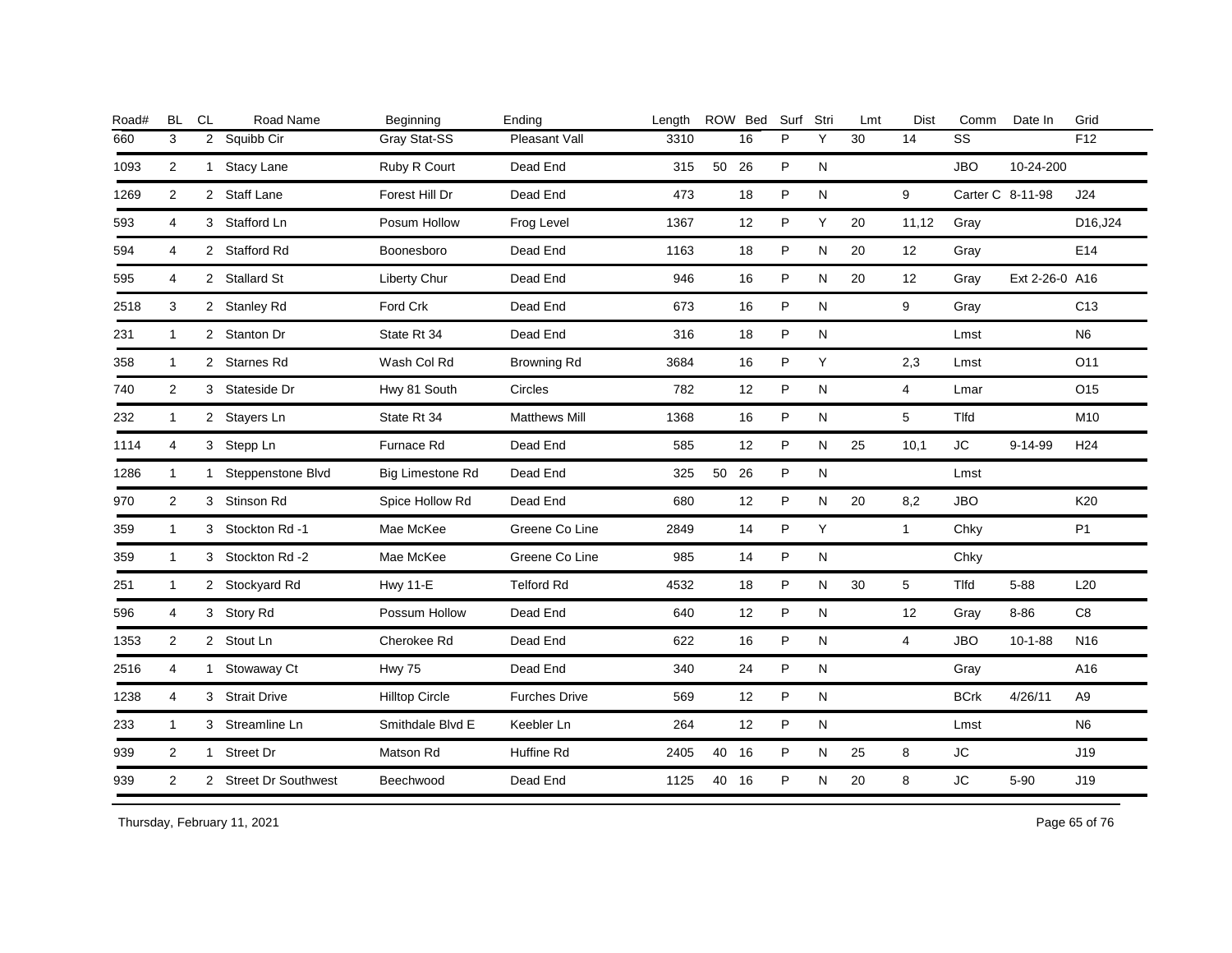| Road# | <b>BL</b>      | <b>CL</b>    | Road Name                   | Beginning                       | Ending                | Length | <b>ROW</b> | Bed | Surf         | Stri | Lmt   | <b>Dist</b> | Comm        | Date In       | Grid            |
|-------|----------------|--------------|-----------------------------|---------------------------------|-----------------------|--------|------------|-----|--------------|------|-------|-------------|-------------|---------------|-----------------|
| 547   | 1              |              | <b>Strolling Road</b>       | <b>Miller Road</b>              | Rambling Rd           | 391    | 50         | 24  | P            | N    | 20    | 5           | <b>Tlfd</b> |               | M12             |
| 874   | 2              |              | 2 Sugar Hollow Rd           | <b>Hwy 11-E</b>                 | Leesburg              | 12838  | 40         | 18  | P            | Y    | 35    | 5,16        | <b>JBO</b>  |               | J11, J12        |
| 1201  | 2              | 1            | Sugar Plum Lane             | Sugar Hollow Road               | Dead End              | 1715   |            | 26  | P            | N    | 20    | 16          | <b>JBO</b>  |               |                 |
| 1296  | 2              |              | 2 Summit Ave                | <b>Bank Saylor</b>              | Greenwood Dr          | 1320   | 40         | 18  | P            | N    |       | 8           | <b>JBO</b>  |               | K19             |
| 1297  | 2              |              | 2 Summit Dr                 | Matson Rd                       | Greenwood Dr          | 14050  | 40         | 20  | P            | Y    | 20/30 | 8           | <b>JBO</b>  | 7-86          | J18,K19         |
| 597   | 4              |              | 3 Sun Street                | Adams St                        | Dead End              | 686    |            | 12  | $\mathsf{P}$ | N    |       | 12          | Gray        |               | C14             |
| 599   | 4              | $\mathbf{1}$ | Suncrest St                 | Hwy 36Suncrest Dr               | Gray Station Rd       | 2238   |            | 20  | P            | Y    | 20    | 11,12       | Gray        |               | C <sub>15</sub> |
| 1146  | 4              |              | 2 Sunflower Ln              | Persinger Dr                    | Shane Ln              | 1990   |            | 16  | P            | N    | 25    | 10          | Wat         |               | D <sub>14</sub> |
| 922   | 4              |              | 2 Sunny Acres Rd            | Old Boones Crk                  | Dead End              | 1424   | 40 16      |     | P            | N    |       | 15          | <b>JBO</b>  |               | 116             |
| 87    | 3              |              | 2 Sunny Hill Ct             | Hilltop Dr/Carolyn Ave Dead End |                       | 848    |            | 18  | $\mathsf{P}$ | Ν    | 20    |             | FBr         | $5 - 88$      | B <sub>5</sub>  |
| 1113  | 4              | 1            | Sunset Meadows Blvd         | Sunset Ridge Blvd               | Dead End              | 1054   | 50 24      |     | P            | N    |       |             | SS          |               |                 |
| 1225  | 4              | 1            | <b>Sunset Meadows Ct</b>    | Sunset Ridge Ct                 | Dead End              | 1729   |            | 24  | P            | N    |       | 14          | SS          |               |                 |
| 1255  | 4              | 1            | Sunset Meadows Rd           | Sunset Ridge Blvd               | Dead End              | 625    | 50 26      |     | P            | N    |       | 14          | Gray        |               |                 |
| 600   | 4              | $\mathbf{1}$ | Sunset Rd                   | <b>Hillrise Rd</b>              | Dead End              | 492    | 50         | 18  | P            | N    | 20    | 9,10        | Gray        | $9 - 85$      | C <sub>8</sub>  |
| 1224  | 4              |              | Sunset Ridge Blvd           | Boonesboro Rd                   | Circles               | 1028   | 50 24      |     | P            | N    |       |             | SS          |               |                 |
| 1254  | 4              | 1            | Sunset Ridge Ct             | Sunset Ridge Blvd               | Dead End              | 1729   | 50         | 26  | P            | N    |       |             | Gray        | $7 - 11 - 06$ |                 |
| 1173  | 4              |              | 3 Surcey Ln                 | Christian Church Rd             | Dead End              | 727    |            | 12  | P            | N    |       | 11          | <b>BCrk</b> |               | E <sub>18</sub> |
| 875   | $\mathbf{1}$   |              | 3 Susong Dr                 | Berry Ridge                     | <b>Upper Sand Val</b> | 3811   |            | 18  | $\mathsf{P}$ | N    |       | 5           | <b>Tlfd</b> |               | K13             |
| 933   | $\overline{2}$ |              | 2 Sycamore Cir              | Old JBO Hwy                     | Circles               | 2616   |            | 16  | P            | Ν    | 20    | 15,2        | <b>JBO</b>  |               | J17             |
| 992   | $\mathbf{1}$   | 1            | <b>Sycamore Creek Drive</b> | Old State Rt 34                 | Dead End              | 1765   | 50         | 28  | P            | N    | 20    | 5           | <b>Nvic</b> | 03-24-200 L13 |                 |
| 876   | 2              |              | 2 Sycamore Dr               | Old JBO Hwy                     | Matson Rd             | 4925   | 40         | 18  | P            | Y    | 30    | 8,15        | <b>JBO</b>  |               | J17             |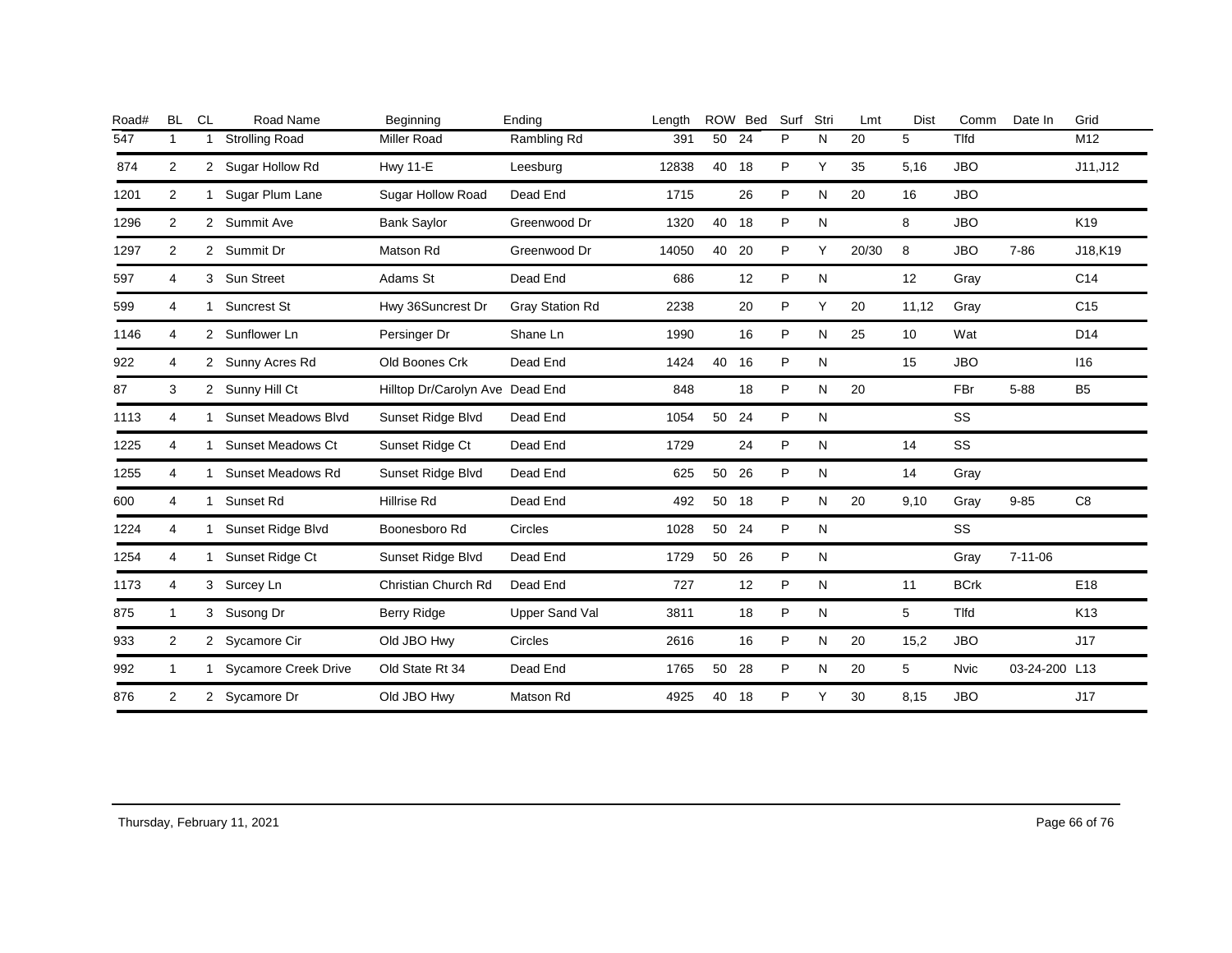| Road# | <b>BL</b>      | <b>CL</b> | Road Name                | Beginning             | Ending                        | Length |       | ROW Bed | Surf | Stri | Lmt | Dist           | Comm         | Date In       | Grid            |
|-------|----------------|-----------|--------------------------|-----------------------|-------------------------------|--------|-------|---------|------|------|-----|----------------|--------------|---------------|-----------------|
| 88    | 3              | 3         | <b>Tadlock Rd</b>        | Painter Rd            | Hmny Rd                       | 3842   | 25    | 18      | P    | Y    | 30  | 13,18          | Hmny         |               | E9              |
| 934   | 2              |           | 1 Tamarack Dr            | Green Pond            | Dead End                      | 1940   | 50 28 |         | P    | N    | 20  | 15             | <b>JBO</b>   |               | 118             |
| 1071  | $\overline{4}$ |           | 2 Tate Rd                | Rockingham            | Dead End                      | 440    | 40 16 |         | P    | N    |     | 11             | <b>BCrk</b>  | $1 - 89$      | C <sub>18</sub> |
| 923   | 2              |           | 2 Tavern Hill Rd         | <b>JBO Cty Lmts</b>   | Hairetown                     | 11087  |       | 18      | P    | Y    | 30  | 15,2           | <b>JBO</b>   |               | H14, I14        |
| 901   | 2              |           | 2 Taylor Bridge Rd       | <b>Hwy 81</b>         | Conklin                       | 22941  |       | 20      | P    | Y    | 30  | $\overline{4}$ | Conk         | $10 - 1 - 87$ | O <sub>13</sub> |
| 877   | 2              |           | 3 Taylor Dr              | Sycamore Dr           | Dead End                      | 1872   |       | 20      | P    | N    | 20  | 15,2           | <b>JBO</b>   |               | J17             |
| 89    | 3              |           | 2 Taylor Ln              | Ridge Rd              | Dead End                      | 551    |       | 18      | P    | N    |     | $\overline{7}$ | FBr          |               | C7              |
| 234   | $\mathbf{1}$   |           | 2 Taylor Mill Rd         | State Rt 34           | <b>Gravel Hill</b>            | 1422   |       | 18      | P    | Y    | 30  | 18             | Lmst         |               | O7              |
| 878   | $\overline{2}$ |           | 2 Taylor Rd              | Mt Zion Chur          | Dead End                      | 1085   | 40    | 12      | P    | N    | 20  | 15,22          | <b>JBO</b>   | $3 - 87$      | L16             |
| 554   | $\mathbf{1}$   |           | 2 Ted Brown Rd           | Painter Crk           | Dead End                      | 1519   |       | 18      | P    | Y    |     | $\mathbf{1}$   | SCen         |               | S8              |
| 249   | $\mathbf{1}$   |           | 2 Telford New Victory Rd | <b>Hwy 353</b>        | Conklin                       | 12493  | 40 18 |         | P    | Y    | 35  | 5              | Tlfd         |               | N <sub>12</sub> |
| 879   | $\mathbf{1}$   |           | 2 Telford Rd             | <b>Hwy 11-E</b>       | State Rt 34                   | 7075   |       | 20      | P    | Y    | 35  | 5              | Tlfd         |               | L11             |
| 235   | $\mathbf{1}$   |           | 2 Telford School Rd      | State Rt 34           | <b>Telford New Victory Rd</b> | 10675  |       | 18      | P    | Y    | 30  |                | <b>T</b> Ifd |               | M11, N10        |
| 361   | $\mathbf{1}$   |           | 3 Teresa Moore Rd        | <b>Hwy 353</b>        | O O Moore                     | 1496   |       | 14      | P    | N    | 20  | $\mathbf{1}$   | Chky         |               | R8              |
| 1076  | 4              |           | 3 Teresa Rd              | Oak Grove             | Dead End                      | 595    |       | 14      | P    | N    |     | 11             | <b>BCrk</b>  |               | <b>B18</b>      |
| 1047  | 2              |           | 1 Thelma Hannabas Ln     | Old Stagecoach Rd     | Dead End                      | 1076   | 50 24 |         | P    | N    |     |                | <b>JBO</b>   | 8-9-2005      |                 |
| 1263  | 2              |           | 2 Therman Drive          | Meadowview Drive      | Dead End                      | 356    | 40 16 |         | P    | N    |     |                | <b>JBO</b>   | $5 - 24 - 00$ | J18             |
| 2523  | $\overline{2}$ |           | 2 Thomas and Webb Road   | <b>Watertank Hill</b> | Dead End                      | 1141   | 40 12 |         | P    | N    | 20  | 8,2            | Ckee         | $7 - 91$      | K20             |
| 602   | 4              |           | 2 Thomas Ct              | Moulton Cir           | Dead End                      | 215    |       | 18      | P    | N    |     |                | Gray         |               | <b>B16</b>      |
| 1354  | 2              |           | 2 Thompson Ln            | Charlie Carson        | Dead End                      | 3432   | 40 16 |         | P    | N    |     | $\overline{4}$ | Chky         |               | P <sub>13</sub> |
| 1360  | 4              |           | 2 Thompson Rd            | Old Boones Crk        | Dead End                      | 628    |       | 14      | P    | N    |     | 111            | <b>JBO</b>   |               | G17             |
| 236   | 3              |           | 1 Thornburg Hills Rd     | Bowmantown Rd         | Dead End                      | 1907   | 50 16 |         | P    | N    |     | 17             | Bwtn         | $1 - 89$      | K7              |
| 1072  | $\overline{4}$ |           | 2 Three St               | Cabindale Road        | Cabindale Road                | 845    |       | 12      | P    | N    | 20  | 11             | <b>BCrk</b>  |               | D <sub>20</sub> |
| 749   | $\overline{2}$ |           | 2 Tiffany Ln             | Hwy 81 South          | Dead End                      | 220    |       | 20      | P    | N    | 30  |                | Embr         |               | Q17             |
|       |                |           |                          |                       |                               |        |       |         |      |      |     |                |              |               |                 |

Thursday, February 11, 2021 2012 2014 2015 2016 2017 2021 20:30 Page 67 of 76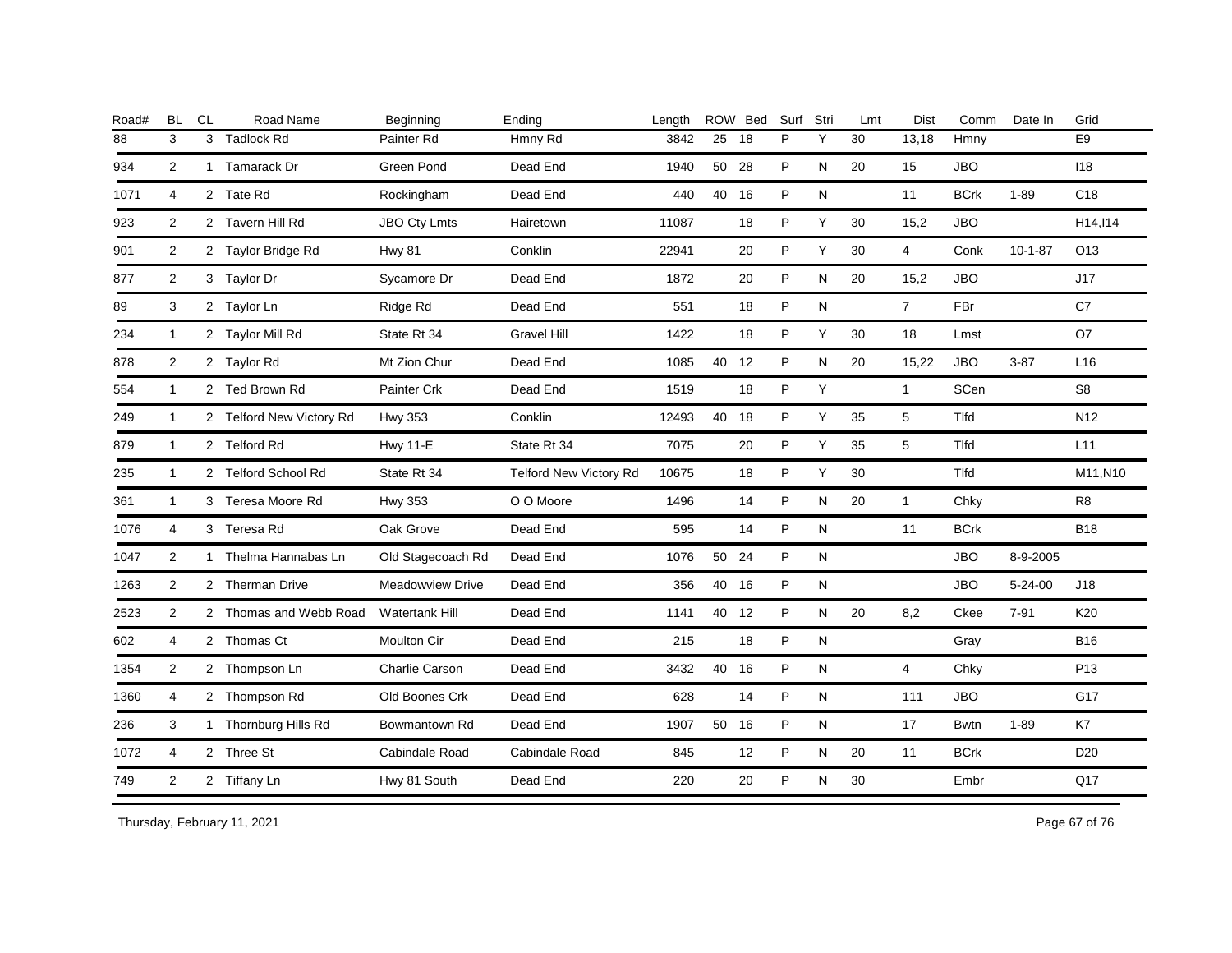|                |              | Road Name        | Beginning                                                                                                                                                                                                                                                                                                                                                                                                        | Ending               | Length |    | ROW Bed | Surf                                                                                               | Stri      | Lmt     | <b>Dist</b>    | Comm        | Date In   | Grid            |
|----------------|--------------|------------------|------------------------------------------------------------------------------------------------------------------------------------------------------------------------------------------------------------------------------------------------------------------------------------------------------------------------------------------------------------------------------------------------------------------|----------------------|--------|----|---------|----------------------------------------------------------------------------------------------------|-----------|---------|----------------|-------------|-----------|-----------------|
| 3              | $\mathbf{1}$ | <b>Tilson Rd</b> | Providence                                                                                                                                                                                                                                                                                                                                                                                                       | Saylor Hill          | 6114   | 50 | 18      | P                                                                                                  | Υ         | 30      | 11             | <b>Bwtn</b> |           | J7              |
| $\overline{4}$ |              |                  | Carroll Crk                                                                                                                                                                                                                                                                                                                                                                                                      | Hwy 34/ JC Cty Lmts  | 2260   |    |         | P                                                                                                  | Υ         | 20      | 10,11          | <b>JC</b>   |           | E20             |
| 3              |              |                  | <b>Bob Ford Rd</b>                                                                                                                                                                                                                                                                                                                                                                                               | Dead End             | 1120   | 50 |         | P                                                                                                  | N         |         |                | Gray        | 02/10/201 |                 |
| 3              |              |                  | <b>Meaddow View</b><br>Farms Dr                                                                                                                                                                                                                                                                                                                                                                                  | Dead End             | 299    | 50 |         | P                                                                                                  | N         |         |                | Gray        | 6-23-97   | D <sub>13</sub> |
| 2              |              |                  | Rocky Hollow                                                                                                                                                                                                                                                                                                                                                                                                     | Dead End             | 2405   |    | 18      | $\sf P$                                                                                            | N         | 25      | 15,2           | <b>JBO</b>  |           | 113             |
| 3              |              |                  | Fordtown Rd                                                                                                                                                                                                                                                                                                                                                                                                      | Dead End             | 1310   |    | 12      | P                                                                                                  | ${\sf N}$ |         | $\overline{7}$ | FBr         |           | <b>B</b> 9      |
| 2              |              |                  | O L Huff Rd                                                                                                                                                                                                                                                                                                                                                                                                      | Hwy 81 South         | 2094   |    | 20      | P                                                                                                  | Υ         | 20      | $\overline{4}$ | Embr        |           | P <sub>13</sub> |
| 4              |              |                  | Salem Dr                                                                                                                                                                                                                                                                                                                                                                                                         | Dead End             | 720    |    | 16      | P                                                                                                  | N         |         | 11             | <b>BCrk</b> |           | <b>B18</b>      |
| 3              |              |                  | Providence                                                                                                                                                                                                                                                                                                                                                                                                       | Dead End             | 1871   |    |         | P                                                                                                  | N         |         | 17             | <b>Bwtn</b> |           | 17              |
| 2              |              |                  | David Miller Rd                                                                                                                                                                                                                                                                                                                                                                                                  | Dead End             | 1140   |    |         | P                                                                                                  | N         |         | 8,2            | <b>JBO</b>  |           | K22             |
| 2              |              |                  | Cherokee                                                                                                                                                                                                                                                                                                                                                                                                         | <b>Hwy 81</b>        | 3215   |    |         | P                                                                                                  | Y         | 35      | $\overline{4}$ | <b>JBO</b>  |           | N <sub>16</sub> |
| $\overline{2}$ |              |                  | Matson                                                                                                                                                                                                                                                                                                                                                                                                           | Dead End             | 1110   |    | 16      | P                                                                                                  | N         | $8 - 1$ | 8              | <b>JBO</b>  |           | J18             |
| $\mathbf{1}$   |              |                  | Sand Valley                                                                                                                                                                                                                                                                                                                                                                                                      | Dead End             | 2946   | 50 |         | P                                                                                                  | ${\sf N}$ | 20      |                | Tlfd        |           | K12             |
| 3              |              |                  | <b>Hwy 81</b>                                                                                                                                                                                                                                                                                                                                                                                                    | Dead End             | 2317   |    | 16      | P                                                                                                  | N         |         | 13             | FBr         |           | E7              |
| 4              |              |                  | Oak Grove                                                                                                                                                                                                                                                                                                                                                                                                        | Dead End             | 1390   |    | 12      | P                                                                                                  | N         |         | 11             | <b>BCrk</b> |           | <b>B18</b>      |
| 3              |              |                  | Hmny Farms Dr                                                                                                                                                                                                                                                                                                                                                                                                    | Dead End             | 1726   |    | 20      | P                                                                                                  | N         | 20      | 13             | FBr         |           | C <sub>9</sub>  |
| 2              |              |                  | <b>Hwy 81</b>                                                                                                                                                                                                                                                                                                                                                                                                    | Dead End             | 1417   |    |         | P                                                                                                  | ${\sf N}$ |         | 15,2           | <b>JBO</b>  |           | M15             |
| $\mathbf{1}$   |              |                  | Corby Bridge                                                                                                                                                                                                                                                                                                                                                                                                     | Greene Co            | 2106   |    | 18      | P                                                                                                  | Υ         |         | $\mathbf{1}$   | Chky        |           | Q <sub>5</sub>  |
| $\mathbf{1}$   |              |                  | Conklin Rd                                                                                                                                                                                                                                                                                                                                                                                                       | May Rd               | 7317   | 40 |         | P                                                                                                  | Y         | 35      | 5              | <b>NVic</b> |           | N13, O14        |
| 2              |              |                  | Conklin Rd                                                                                                                                                                                                                                                                                                                                                                                                       | <b>Taylor Bridge</b> | 6106   |    |         | P                                                                                                  | Y         | 35      | 5              | <b>NVic</b> |           | N13, O14        |
| 2              |              |                  | Cherokee Rd                                                                                                                                                                                                                                                                                                                                                                                                      | Dead End             | 697    |    |         | P                                                                                                  | ${\sf N}$ |         | 8              | Ckee        |           | M18             |
| 4              |              |                  | Hales Chapel Road                                                                                                                                                                                                                                                                                                                                                                                                | Dead End             | 431    |    |         | P                                                                                                  | N         | N       |                | Gray        | 01/15/201 |                 |
| 3              |              |                  | Jeroldstown Rd                                                                                                                                                                                                                                                                                                                                                                                                   | Greene Co            | 5716   | 40 |         | P                                                                                                  | Y         | 30      | $\overline{7}$ | FBr         |           | E21             |
|                |              |                  | 1 Timberlake Rd<br>1 Timberlyne Parc<br>1 Timothy Circle<br>2 Tipton Rd<br>3 Titans Trl<br>2 Tittle Cir<br>2 Tittle Dr<br>2 Tom Lewis Rd<br>2 Tom Pate Rd<br>2 Tommy Campbell Road<br>2 Torbett Rd<br>1 Town and Country Dr<br>2 Townsend Rd<br>3 Trail Ln<br>2 Tranquil Ct<br>2 Treadway Ln<br>2 Treadway Rd<br>2 Treadway Trail<br>1 Treadway Trail<br>2 Triple H Ln<br>1 Trotter Lane<br>2 Tucker Hollow Road |                      |        |    |         | 50 18<br>26<br>24<br>40 16<br>40 18<br>40 18<br>20<br>40 12<br>20<br>40 19<br>40 16<br>50 24<br>18 |           |         |                |             |           |                 |

Thursday, February 11, 2021 2012 2012 12:30 Page 68 of 76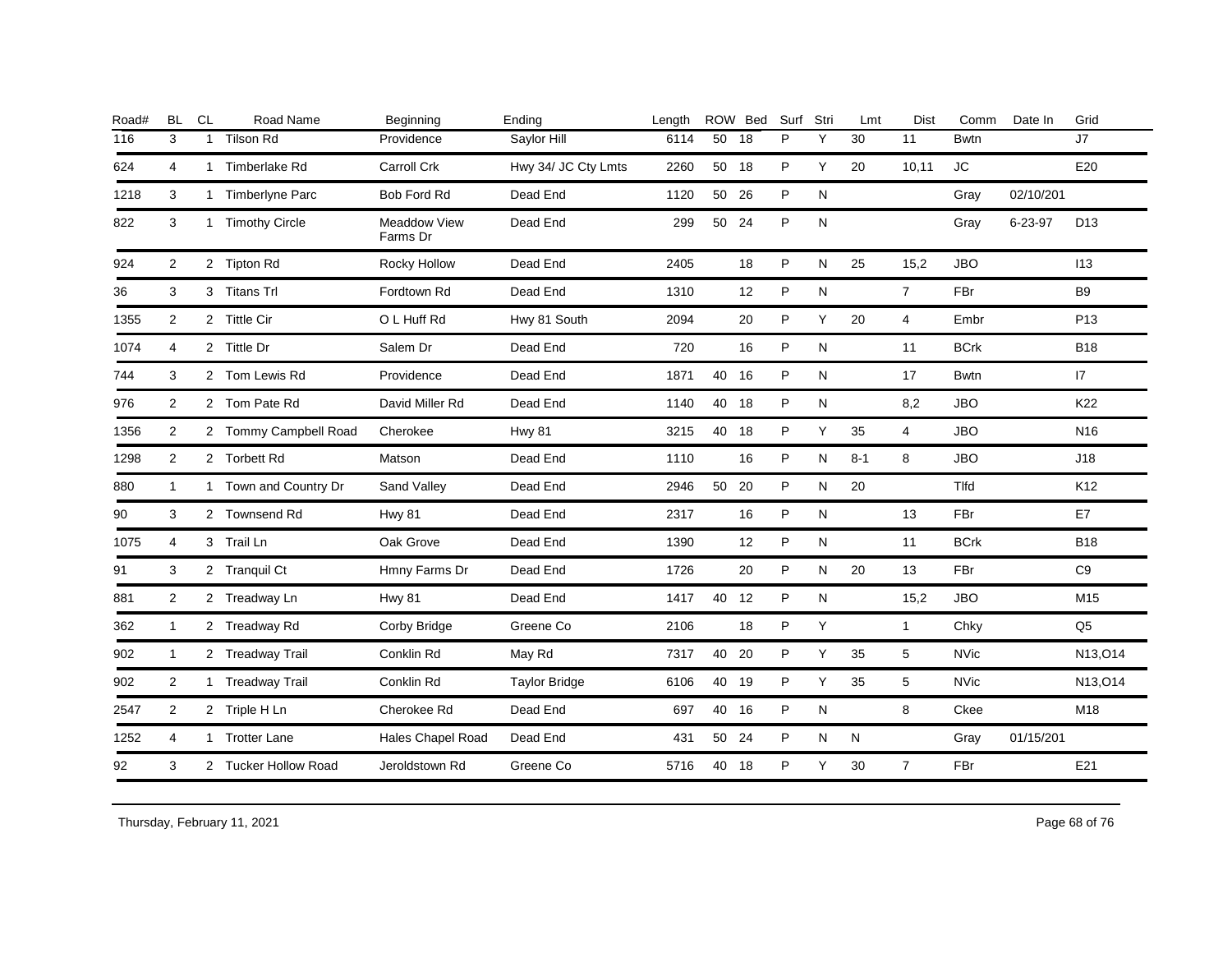| Road# | BL. | -CL | Road Name    | Beginning     | Ending     | Lenath | <b>ROW</b> | Bed | Surf | Stri | Lmt | Dist | Comm        | Date In       | Grid            |
|-------|-----|-----|--------------|---------------|------------|--------|------------|-----|------|------|-----|------|-------------|---------------|-----------------|
| 709   | 3   |     | Tulip Ln     | Sabrina Dr    | Dead End   | 469    |            | 20  | P    | N    |     | 14   | SS          |               | G11             |
| 237   |     |     | Tweed Rd     | Bill West Rd  | Starnes Rd | 5107   | 40         | 18  | P    |      |     | 3    | ∟mst        | 1-90          | O <sub>11</sub> |
| 935   | 2   | 3   | Twin Oaks Dr | Old JBO Hwy   | Dead End   | 1068   |            | 12  | P    | N    | 20  | 15,2 | <b>JBO</b>  |               | 123, J18        |
| 929   | 3   |     | Twin Pond Rd | Sky View Lane | Dead End   | 672    | 50         | 24  | P    | N    |     |      | <b>Bwtm</b> | $9 - 08 - 98$ | K <sub>6</sub>  |
| 1077  | 4   | 2   | Two St       | Cabindale     | Dead end   | 120    |            | 12  | P    | N    | 20  |      | <b>BCrk</b> |               | D <sub>20</sub> |
| 238   |     | 4   | Tyree Rd     | Urbana        | Dead End   | 1193   |            | 10  | P    | N    |     | 18   | Lmst        |               | J21             |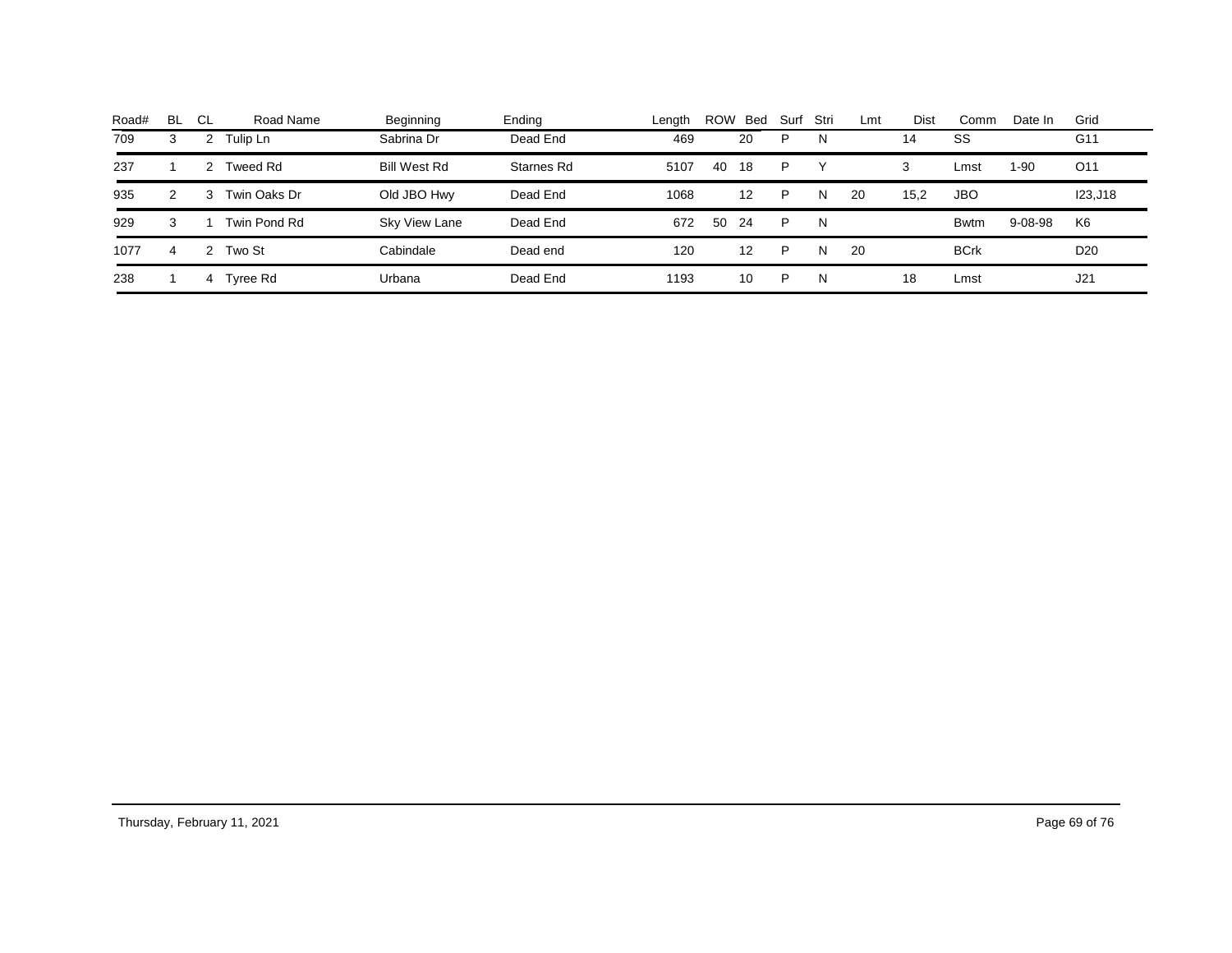| Road# | -BL | - CL | Road Name              | Beginning      | Endina                       | Lenath | ROW Bed |    | Surf Stri | Lmt | Dist | Comm | Date In       | Grid            |
|-------|-----|------|------------------------|----------------|------------------------------|--------|---------|----|-----------|-----|------|------|---------------|-----------------|
| 936   | 4   |      | Union Church Rd        | Old Boones Crk | Headtown Rd/ JSB Cty<br>Lmts | 1381   | 40      | 16 |           |     |      | JBO  |               | 116             |
| 882   |     |      | Upper Sand Valley Road | Sand Vall      | Old 34                       | 7700   |         | 18 |           | 25  | 5.15 | JBO  | $12 - 1 - 88$ | K <sub>13</sub> |
| 239   |     |      | Urbana Rd              | Big Lmst       | W Col Sta                    | 15883  | 50      | 16 |           | 30  |      | Lmst |               | M8,N6           |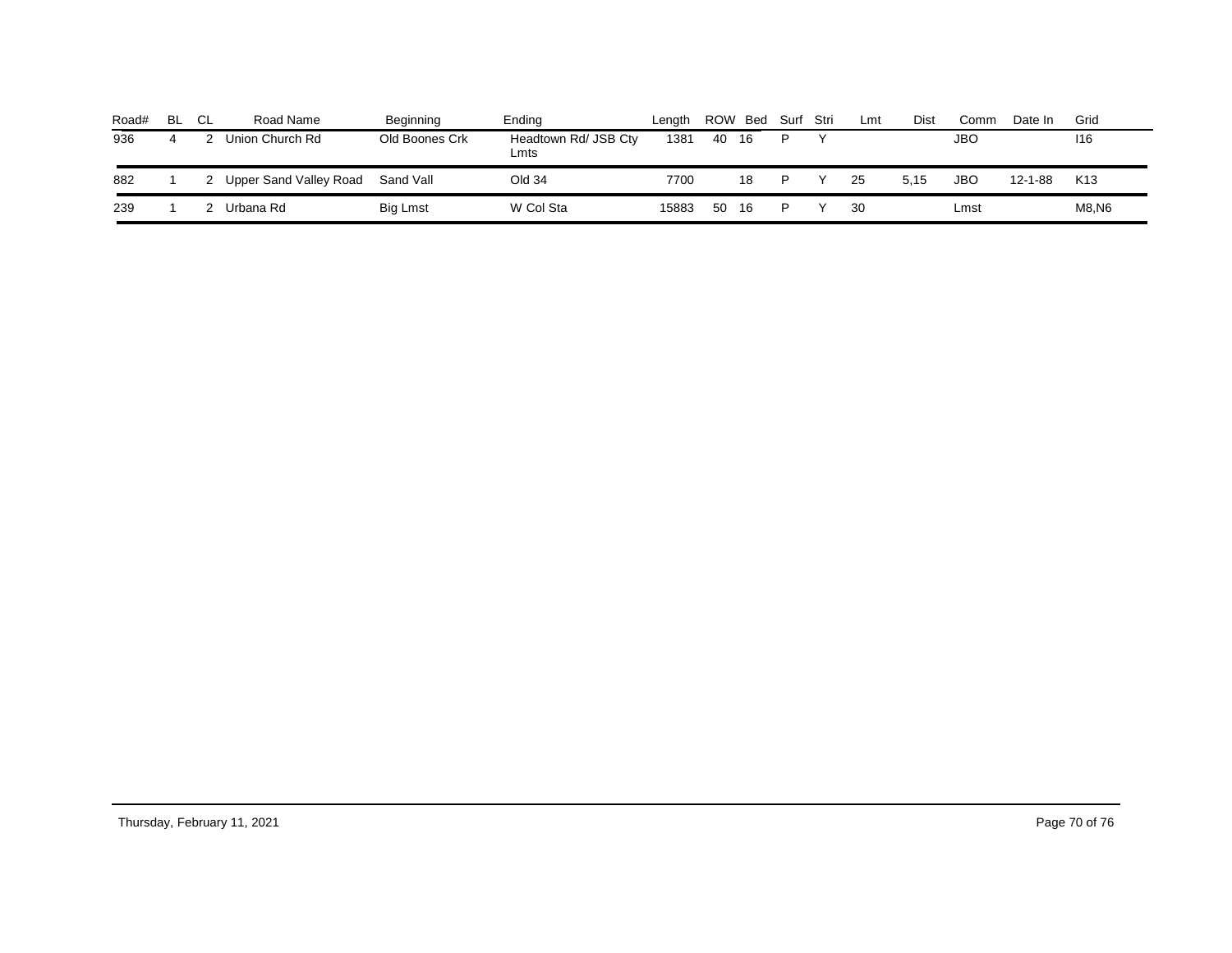| Road# | <b>BL</b>    | <b>CL</b> | Road Name           | Beginning              | Ending             | Length |       | ROW Bed | Surf         | Stri | Lmt | Dist         | Comm        | Date In            | Grid            |
|-------|--------------|-----------|---------------------|------------------------|--------------------|--------|-------|---------|--------------|------|-----|--------------|-------------|--------------------|-----------------|
| 240   | 1            | 4         | Valentine Cir       | <b>Hwy 11-E</b>        | <b>Circles</b>     | 1109   | 20    | 14      | P            | N    | 20  |              | <b>Bwtn</b> |                    | L <sub>8</sub>  |
| 2526  | $\mathbf{1}$ |           | 2 Valentine Rd      | <b>Bearfield Rd</b>    | Dead End           | 465    | 40    | 12      | P            | N    |     | $\mathbf{1}$ | Chky        |                    | S <sub>3</sub>  |
| 605   | 4            |           | 2 Valley Bend       | Cedar Val Blvd         | <b>Circles</b>     | 190    |       | 18      | P            | N    | 20  |              | Gray        |                    | C16             |
| 606   | 4            |           | 2 Valley Cir        | Cedar Val Blvd         | Circles            | 875    |       | 20      | P            | N    | 20  | 12           | Gray        |                    | C <sub>16</sub> |
| 1299  | 2            |           | 1 Valley Dr         | Summit Dr              | Dead End           | 1145   | 50 28 |         | P            | N    | 20  | 8,1          | <b>JBO</b>  | $7 - 11 - 00$      | K18             |
| 520   | 4            | 1         | Valley Estate Court | Hidden Valley Rd       | Dead End           | 475    | 50    | 20      | P            | N    |     | 8            | <b>JBO</b>  |                    | A13             |
| 607   | 4            |           | 3 Valley Place Dr   | Cedar Val Blvd         | loops              | 669    | 25 20 |         | P            | N    |     | 12           | Gray        |                    | C16             |
| 608   | 4            |           | 2 Valley Pt         | Cedar Val Bl           | Dead End           | 300    | 40    | 20      | P            | N    | 20  |              | Gray        |                    | C <sub>16</sub> |
| 883   | $\mathbf{1}$ |           | 1 Valley Rd         | <b>Telford Rd</b>      | <b>Chalk Level</b> | 1755   | 60 26 |         | P            | N    | 20  |              | <b>JBO</b>  |                    | L11             |
| 1078  | 4            |           | 3 Valley St         | Oak Grove              | Furches Dr         | 1234   |       | 12      | P            | N    |     | 11           | <b>BCrk</b> |                    | <b>B18</b>      |
| 609   | 4            |           | 1 Valleyview St     | <b>Gray Station Rd</b> | Libery Church Rd   | 3190   | 50 18 |         | P            | Y    |     | 12           | Gray        |                    | <b>B15</b>      |
| 2527  | 3            |           | 3 Vance Hale Rd     | Hmny Rd                | Dead End           | 460    |       | 12      | $\mathsf{P}$ | N    |     | 13,14        | Harm        |                    | D <sub>10</sub> |
| 1079  | 4            |           | 2 Vernon Rd         | Flourville             | Dead End           | 2600   | 40 12 |         | P            | N    |     | 11           | <b>BCrk</b> |                    | C <sub>20</sub> |
| 241   | $\mathbf{1}$ |           | 2 Vest Rd           | Bowmantown Rd          | Clear Springs Rd   | 7417   |       | 18      | P            | Y    | 30  |              | <b>Bwtn</b> |                    | L5, L6          |
| 1045  | 2            |           | 1 Vesta Sue Ct      | Heritage Ln            | Dead End           | 780    | 50 24 |         | P            | N    |     |              | <b>JBO</b>  | 2/28/05            |                 |
| 1361  | 4            | 1         | Victoria Ct         | Moss Crk Dr            | Dead End           | 1210   | 50    | 28      | P            | N    |     | 9,7          | JC          |                    | H <sub>18</sub> |
| 1215  | 3            |           | 1 Victoria Lee Way  | A A Deakins Road       | Dead End           | 1230   | 50 26 |         | P            | N    |     |              | Fall Br     | 1/12/2010          |                 |
| 611   | 4            |           | 2 Village Ln        | Old Gray Stat          | Dead End           | 1358   |       | 24      | P            | N    | 20  | 12           | Gray        |                    | C <sub>16</sub> |
| 904   | 4            |           | 1 Vincent Drive     | <b>First Street</b>    | Dead End           | 370    | 40    | 20      | P            | N    |     |              | Gray        | $9 - 22 - 97$      | A7              |
| 1267  | 2            |           | 2 Vines Dr          | Old JBO Hwy            | Dead End           | 1610   |       | 18      | P            | N    | 20  | 15           | <b>JBO</b>  |                    | J16             |
| 1240  | 4            |           | 2 Virgil Green Rd   | <b>B H Graybeal Ln</b> | Dead End           | 1024   | 40    |         | G            | N    |     |              |             | Austin S 8/14/2012 |                 |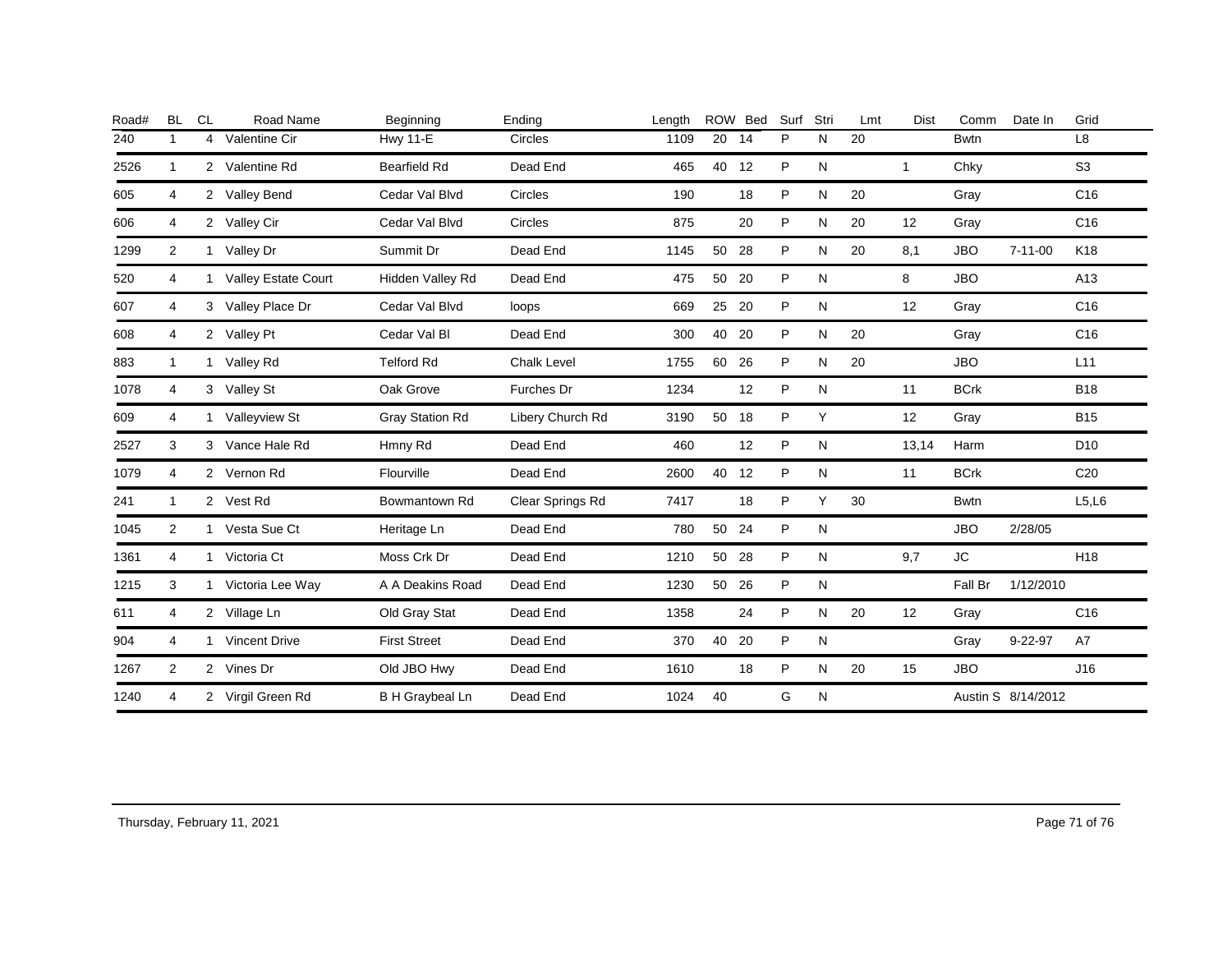| Road# | <b>BL</b>      | CL | Road Name                                 | Beginning              | Ending                    | Length |       | ROW Bed | Surf | Stri | Lmt | <b>Dist</b>    | Comm        | Date In  | Grid            |
|-------|----------------|----|-------------------------------------------|------------------------|---------------------------|--------|-------|---------|------|------|-----|----------------|-------------|----------|-----------------|
| 363   | $\mathbf{1}$   |    | 2 W Broyles Rd                            | Pepper Mill            | Maple Swamp               | 2504   | 40    | 18      | P    | Y    |     | $\mathbf{1}$   | Chky        |          | S <sub>6</sub>  |
| 364   | $\mathbf{1}$   |    | 3 Waddle Rd                               | Lib Hill Rd            | Dead End                  | 312    |       | 12      | P    | N    |     |                | Chky        |          | S7              |
| 1259  | $\overline{4}$ |    | 1 Walker Street                           | <b>Walkers Bend Rd</b> | <b>Walkers Bend Rd</b>    | 661    | 50 24 |         | P    | N    |     | 12             | Gray        |          |                 |
| 1226  | 4              |    | 1 Walkers Bend Rd                         | Sam Jenkins Rd         | Dead End                  | 4685   | 50 26 |         | P    | N    |     | 12             | Gray        |          |                 |
| 242   | $\mathbf{1}$   |    | 3 Walnut Ct                               | Old 34                 | Dead End                  | 679    |       | 16      | P    | N    |     | 18             | Lmst        |          | J18, 123        |
| 93    | 3              |    | 1 Walnut Ln                               | <b>Hwy 93</b>          | Fordtown Rd               | 4143   | 50 18 |         | P    | Y    | 30  | $\overline{7}$ | FBr         |          | D7              |
| 2532  | $\overline{2}$ |    | 2 Walter Keplinger Dr                     | <b>Cherry Grove</b>    | Dead End                  | 1045   | 40    | 16      | P    | N    |     | $\overline{4}$ | Lmar        |          | O17             |
| 243   | $\mathbf{1}$   |    | 3 Walter Martin Rd                        | Pendleton Sm           | Dead End                  | 2613   |       | 16      | P    | N    | 20  | $\mathbf{1}$   | Lmst        |          | P <sub>1</sub>  |
| 2548  | $\overline{4}$ |    | 1 Walter Way                              | Lindsay Ln             | First St                  | 1090   | 50    | 28      | P    | N    | 20  | 12             | Gray        |          | <b>B16</b>      |
| 710   | 3              |    | 2 Ward Rd                                 | Horseshoe Bend         | Bayless Rd                | 3089   | 25    | 18      | P    | Υ    | 20  | 14,16          | SS          |          | H <sub>12</sub> |
| 244   | $\mathbf{1}$   |    | 1 Ward Rowe Rd                            | Jarrett Rd             | Wash Col                  | 4282   | 50    | 18      | P    | Y    |     | 3              | Lmst        |          | O <sub>9</sub>  |
| 1175  | 4              |    | 2 Warren Rd                               | Brandonridge Rd        | Dead End                  | 265    |       | 16      | P    | N    |     |                | <b>JC</b>   |          | H <sub>19</sub> |
| 365   | $\mathbf{1}$   |    | 3 Warren Saults Rd                        | <b>Hwy 107</b>         | Dead End                  | 700    |       | 18      | P    | N    |     | $\mathbf{1}$   | SCen        |          | S <sub>8</sub>  |
| 94    | 3              |    | 3 Warren St                               | <b>Hwy 93</b>          | Forrest                   | 2854   | 30 16 |         | P    | N    |     | $\overline{7}$ | FBr         |          | B <sub>6</sub>  |
| 246   | $\mathbf{1}$   |    | 1 Washington College<br><b>Station Rd</b> | <b>Hwy 11-E</b>        | Old 34                    | 13169  | 50 18 |         | P    | Y    | 35  | 3              | <b>WCol</b> |          | N <sub>8</sub>  |
| 245   | $\mathbf{1}$   |    | 2 Wasington College Rd                    | Conklin Rd             | St Rt 353                 | 16440  |       | 18      | P    | Y    | 35  | 3              | <b>WCol</b> |          | O10, O11, O9    |
| 1147  | $\overline{4}$ |    | 2 Watauga Flats Rd                        | Herb Hodge             | Dead End                  | 3928   |       | 20      | P    | N    | 20  | 10,1           | Wat         |          | E25             |
| 971   | 2              |    | 4 Water Tank Hill Road                    | Cherokee Rd            | Dead End                  | 3915   | 20 16 |         | P    | N    | 20  | 8,2            | <b>JBO</b>  |          | K20             |
| 1080  | 4              |    | 4 Watertank Rd                            | Hwy 36                 | Dead End                  | 1885   | 20 14 |         | P    | N    | 20  | 11             | <b>BCrk</b> |          | <b>B17</b>      |
| 1126  | 3              |    | 1 Waverly Ct                              | Cambridge Grove<br>Way | Dead End                  | 324    | 50    | 24      | P    | N    |     |                | SS          | 11-13-07 |                 |
| 1115  | 4              |    | 2 Weaver Hollow Road                      | Woodlyn Rd             | <b>Carter County Line</b> | 2569   |       | 16      | P    | N    |     | 10,1           | Wat         |          | G25             |
| 661   | 3              |    | 2 Webb Ct                                 | <b>Deakins Estates</b> | Dead End                  | 903    |       | 20      | P    | N    | 20  | 14             | Gray        |          | E <sub>13</sub> |
| 612   | 3              |    | 1 Wellington Ct                           | Windsong Dr            | Dead End                  | 548    | 45 21 |         | P    | N    | 20  | 14             | Gray        |          | C <sub>12</sub> |
|       |                |    |                                           |                        |                           |        |       |         |      |      |     |                |             |          |                 |

Thursday, February 11, 2021 2012 12:00 Page 72 of 76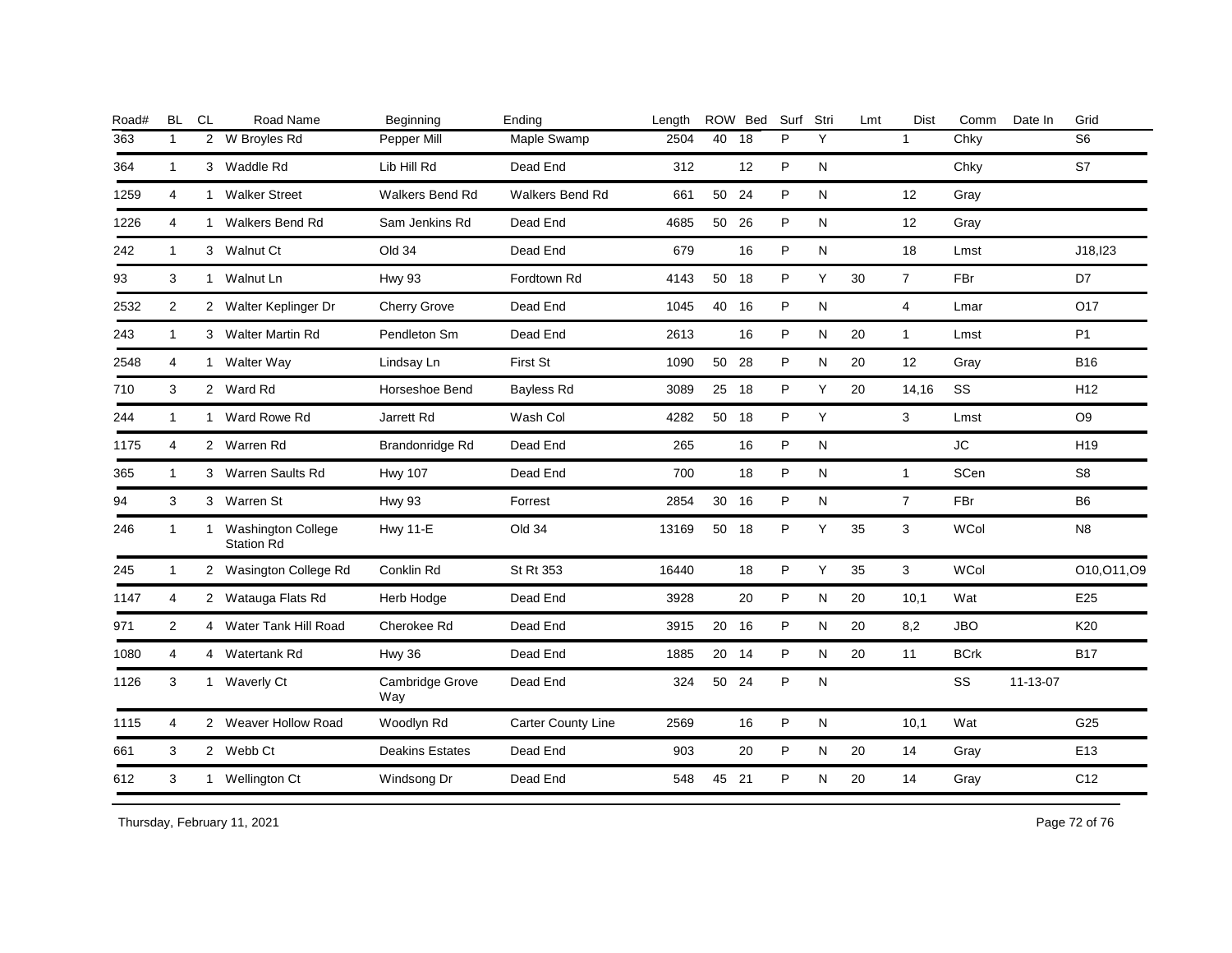| Road# | <b>BL</b>      | <b>CL</b>      | Road Name             | Beginning           | Ending                         | Length |       | ROW Bed | Surf | Stri         | Lmt | <b>Dist</b>    | Comm        | Date In       | Grid            |
|-------|----------------|----------------|-----------------------|---------------------|--------------------------------|--------|-------|---------|------|--------------|-----|----------------|-------------|---------------|-----------------|
| 95    | 3              | $\overline{2}$ | West Campground Rd    | Branch Rd           | Sul Co Line                    | 200    |       | 16      | P    | $\mathsf{N}$ |     |                | FBr         |               | 78              |
| 2530  | 4              |                | 2 West Dr             | <b>Browns Rd</b>    | <b>Circles</b>                 | 1078   |       | 16      | P    | N            | 15  | 11             | <b>BCrk</b> |               | D <sub>19</sub> |
| 614   | 4              |                | 3 West Rd             | Bob Jobe Rd         | Dead End                       | 1430   |       | 12      | P    | N            | 30  | 12             | Gray        |               | <b>B13</b>      |
| 711   | 3              |                | 2 West Ridge Rd       | West Side Rd        | Gray Sta-SS                    | 3672   | 40 18 |         | P    | Y            | 35  |                | SS          |               | G10             |
| 712   | 3              |                | 2 West Side Rd        | West Ridge Rd       | Gray Stat-SS                   | 5627   |       | 20      | P    | Y            | 35  | 14             | SS          |               | F <sub>10</sub> |
| 247   | $\mathbf{1}$   |                | 1 West View Dr        | Garland             | Dead End                       | 1465   | 50 20 |         | P    | N            | 20  | 3              | Lmst        |               | N7              |
| 615   | 3              |                | 2 Wheelock Rd         | Hmny Rd             | A A Deakins                    | 7643   |       | 18      | P    | Y            | 30  | 13             | Hmny        |               | E9              |
| 910   | 2              |                | 2 Whispering Pines Rd | Old Embreeville Rd  | Dead End                       | 748    | 40    | 16      | P    | N            | 20  | 15             | <b>JBO</b>  | 11-24-97      | K <sub>15</sub> |
| 622   | 3              |                | 2 Whitaker Rd         | Littleton Rd        | Woodmont Rd                    | 3570   |       | 18      | P    | Y            | 30  | 14             | SS          | $10 - 1 - 86$ | E11             |
| 1081  | $\overline{4}$ |                | 3 White St            | Boring Chap         | Dead End                       | 1660   |       | 12      | P    | N            | 20  | 11             | <b>BCrk</b> |               | C <sub>19</sub> |
| 96    | 3              |                | 3 Whitlock Dr         | Davis Rd            | Dead End                       | 672    |       | 16      | P    | ${\sf N}$    |     | $\overline{7}$ | FBr         | $12 - 1 - 87$ | C <sub>6</sub>  |
| 617   | 3              |                | 3 Whitson Rd          | Douglas Shed        | Dead End                       | 961    |       | 16      | P    | N            | 20  | 12             | Gray        | $9 - 85$      | C14             |
| 618   | $\overline{4}$ |                | 2 Widner Ln           | Old Stage Rd        | Dead End                       | 668    | 40    | - 16    | P    | N            |     | 11             | <b>BCrk</b> |               | C <sub>18</sub> |
| 713   | 3              |                | 2 Wilcox Cir          | Bayless Rd          | Jenkins Rd                     | 6588   |       | 18      | P    | Y            |     | 14             | SS          |               | G12             |
| 1083  | 3              |                | 1 Wildwood Court      | Mitchell Crk Dr.    | Dead End                       | 350    | 50 22 |         | P    | N            |     |                | Gray        | $8 - 11 - 98$ | C <sub>12</sub> |
| 250   | $\mathbf{1}$   |                | 2 Willow Bend         | Tlfd-New Victory Rd | Dead End                       | 2027   |       | 16      | P    | ${\sf N}$    |     | 5              | Tlfd        |               | M11             |
| 1268  | 4              |                | 1 Wiltshire Drive     | Hwy 36              | Cricles                        | 4398   | 50 24 |         | P    | N            | 20  |                | Gray        | 10-12-99      | <b>B17</b>      |
| 619   | 3              |                | 1 Winchester Dr       | Eastern Star        | Pickens Rd                     | 2030   | 40 22 |         | P    | Y            | 15  | 13             | E Star      |               | <b>B11</b>      |
| 620   | 3              |                | 1 Windsong Dr         | Picadilly Ln        | Circles                        | 2990   | 45    | 21      | P    | $\mathsf{N}$ | 20  | 14             | Gray        |               | C <sub>12</sub> |
| 1084  | 4              |                | 2 Windyhill Dr        | Oak Grove           | Dead End                       | 1459   | 40    | 16      | P    | N            |     | 11             | <b>BCrk</b> |               | <b>B18</b>      |
| 2531  | $\overline{4}$ |                | 2 Wine Rd             | Red Ln              | Dead End                       | 598    | 40 14 |         | P    | $\mathsf{N}$ |     |                | Gray        | $2 - 92$      | <b>B16</b>      |
| 621   | 4              |                | 2 Wolfe Spring Rd     | Old Stage Rd        | JC Cty Lmts at Glen<br>Oaks Dr | 658    | 40    | 16      | P    | N            | 25  | 11             | <b>BCrk</b> |               | C18             |
| 701   | 3              |                | 2 Woodbury Dr         | Douglas Shed        | Dead End                       | 976    |       | 18      | P    | $\mathsf{N}$ |     | 12             | Gray        |               | C <sub>13</sub> |
|       |                |                |                       |                     |                                |        |       |         |      |              |     |                |             |               |                 |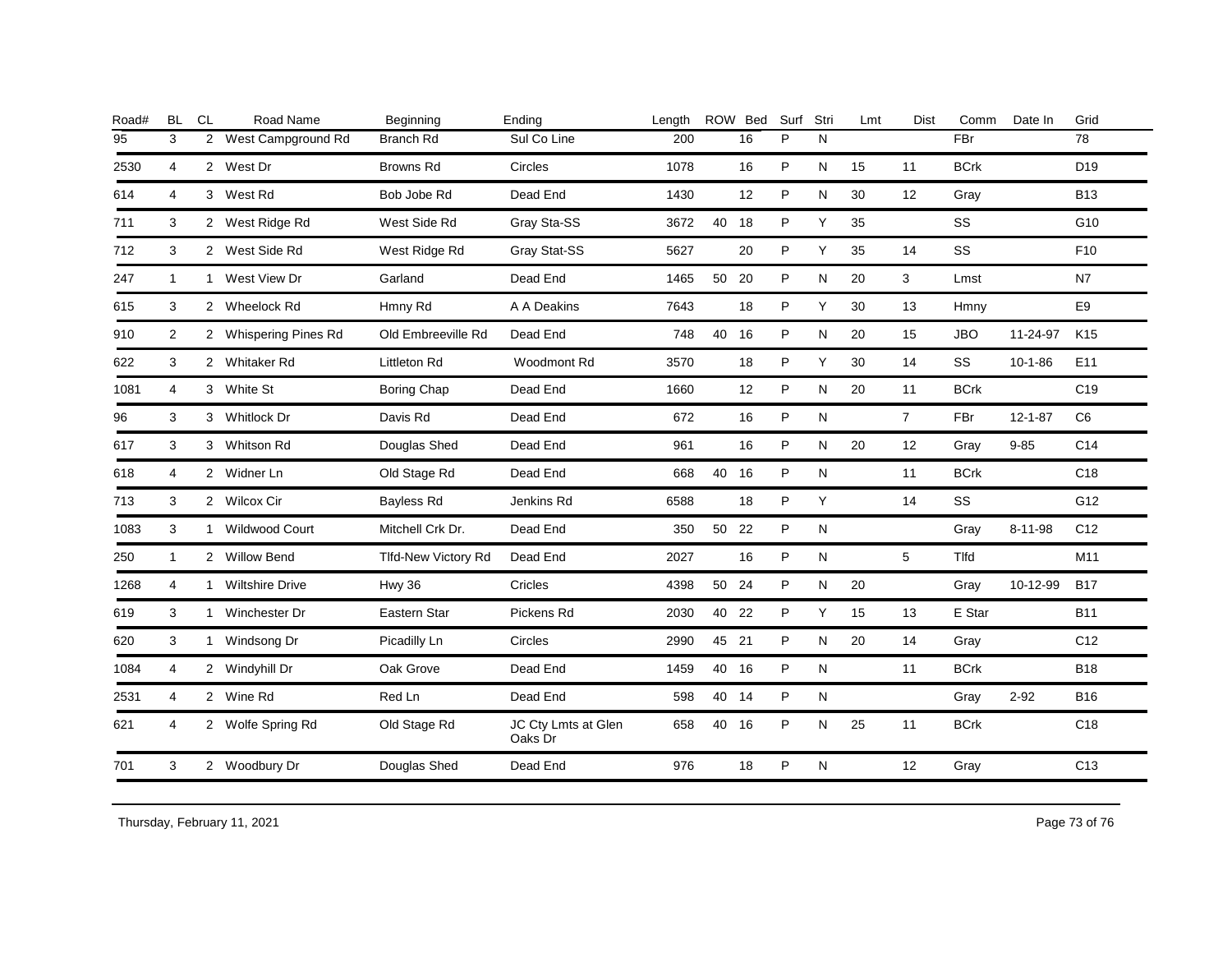| Road# | <b>BL</b> | <b>CL</b>      | Road Name           | Beginning      | Ending               | Length | <b>ROW</b> | Bed | Surf | Stri | Lmt | Dist  | Comm        | Date In   | Grid            |
|-------|-----------|----------------|---------------------|----------------|----------------------|--------|------------|-----|------|------|-----|-------|-------------|-----------|-----------------|
| 623   | 4         | $\overline{2}$ | Woodby Dr           | Free Hill      | Dead End             | 2263   |            | 16  | P    | N    | 20  | 11,12 | Gray        | $9 - 85$  | C <sub>17</sub> |
| 884   |           |                | <b>Woodland Cir</b> | Conklin Rd     | <b>Spider Barnes</b> | 2071   | 45         | 18  | P    | N    | 15  |       | <b>JBO</b>  |           | M13             |
| 1300  | 2         |                | Woodland Dr         | Old JBO Hwy    | Dead End             | 1322   | 50         | 16  | P    | N    |     | 8     | <b>JBO</b>  | $10-1-83$ | J18             |
| 885   | 2         | 2              | Woodland Rd         | McCarty Chur   | Sugar Hol            | 5907   | 40         | 18  | P    | N    | 35  | 16    | <b>JBO</b>  |           | K <sub>5</sub>  |
| 714   | 3         | 2              | Woodlawn Cir        | Gray Sta-SS    | <b>Circles</b>       | 2331   | 40         | 18  | P    |      | 20  | 14    | SS          |           | F11             |
| 886   | 2         | 2              | Woodlawn Dr         | Old 34         | Dead End             | 322    | 40         | 16  | P    | N    |     |       | <b>JBO</b>  |           | I20,L13         |
| 1116  | 4         | 2              | Woodlyn Rd          | JC City Limits | Dead End             | 10112  |            | 18  | P    | Υ    | 30  | 9,10  | <b>JC</b>   |           | F25, G24        |
| 715   | 3         |                | Woodmont Rd         | Hmny Rd        | A A Deakins          | 13400  | 40         | 20  | P    |      | 35  | 14    | SS          |           | E11,F10         |
| 887   | 2         | 3              | Woodridge Rd        | <b>Hwy 81</b>  | Ridgecrest           | 1408   |            | 12  | P    | N    |     | 15,2  | <b>JBO</b>  |           | J21             |
| 888   |           | $^{2}$         | Woodruff Ln         | Conklin Rd     | Dead End             | 1067   |            | 16  | P    | N    |     | 5     | Tlfd        |           | N <sub>12</sub> |
| 625   | 3         |                | Woodside Ct         | Picadilly Ln   | Dead End             | 468    | 45         | 20  | P    | N    | 20  |       | Gray        |           | C <sub>12</sub> |
| 1005  | 4         |                | Wyndham Drive       | Glen Abbey Way | Amesbury Ct          | 1485   | 50         | 26  | P    | N    |     |       | <b>JC</b>   | 11/10/200 |                 |
| 1178  | 4         |                | Wynn Dr             | Port Cir       | Fairridge            | 1137   |            | 24  | P    | N    | 20  | 9,7   | JC          |           | H <sub>19</sub> |
| 626   | 3         |                | Wynwood Dr          | Kinchloe Mill  | Dead End             | 1575   | 50         | 20  | P    | N    |     | 13    | <b>EStr</b> |           | <b>B11</b>      |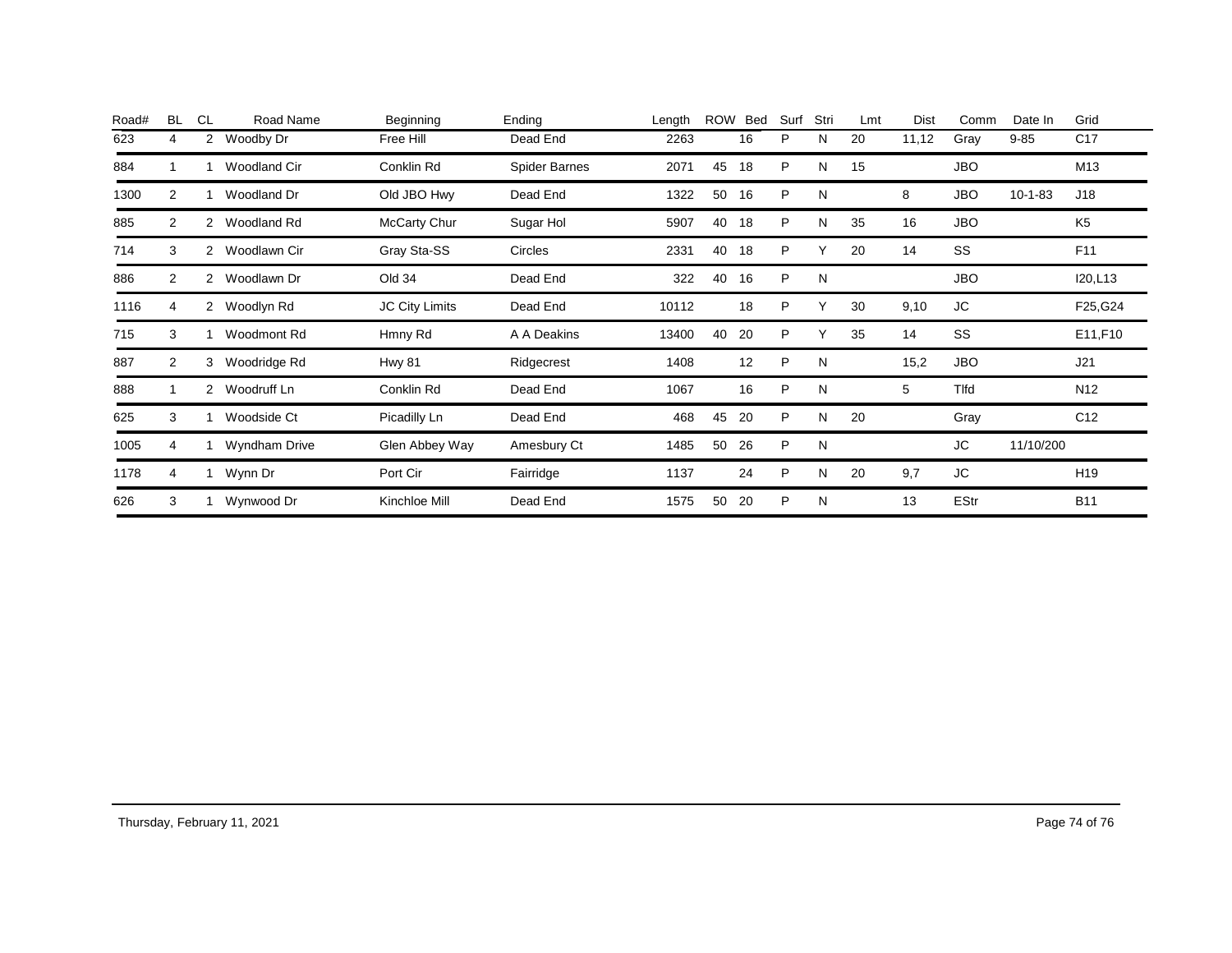| Road# | <b>BL</b> | $\sim$<br>◡∟ | Road Name      | Beginning      | Ending         | Lenath | ROW | Bed | Surf | Stri | Lmt | Dist | Comm        | Date In | Grid            |
|-------|-----------|--------------|----------------|----------------|----------------|--------|-----|-----|------|------|-----|------|-------------|---------|-----------------|
| 745   |           |              | Yankee Camp Rd | <b>Bwtn Rd</b> | Old Stagecoach | 5181   | 40  | 16  |      |      | 30  |      | <b>Bwtn</b> |         | J4              |
| 972   |           |              | Young Rd       | Greenwood      | Dead End       | 2629   | 30  | 20  |      |      | 20  | 8.2  | Lmaı        |         | K <sub>19</sub> |